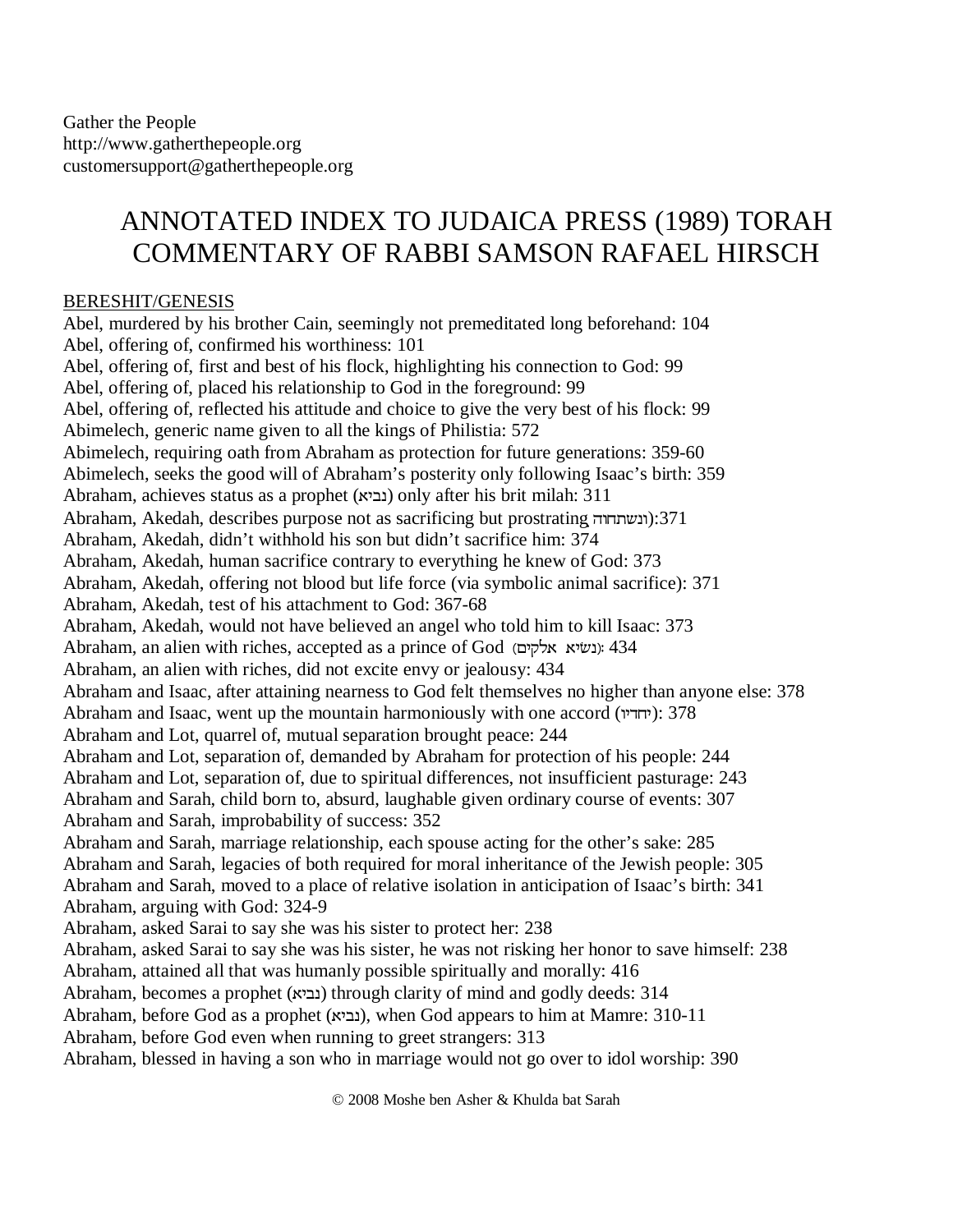Abraham, blessed not *by* the Highest but *for* the Highest: 261 Abraham, blossomed through his helping of others, felt himself blessed: 389 Abraham, brit with God, series of three animals and birds of prey, meaning of: 278-9 Abraham, brought out of Ur Kasdim (יציאת אוּר בּשׂדים), prototype of Exodus (יציאת מצרים): 276 Abraham, built an altar everywhere that his mission became clear to him: 249 Abraham, called out in the name of God (ויקרא בשם הי), unlike a world saying נעשה לנו שם: 235 Abraham, camels of, muzzled to prevent them from eating from others' fields: 395 Abraham, certain it would be a defamation of God if one innocent punished in Sodom's destruction: 324 Abraham, certain that God would not punish even one innocent person in Sodom: 324 Abraham, challenging God to be just, ensures godliness of inner voice that pleads for the right: 329 Abraham, conditions under which he becomes a prophet, complete clarity of mind: 314 Abraham, covenant with God, not possible without Sarah: 305 Abraham, day of his death, Esau out hunting, Jacob cooking lentils: 429 Abraham, dedicating his hand to God, forsaking selfish motives: 264-5 Abraham, defined mountain (UY) as place where humankind can best find God: 234 Abraham, descendants of, become a nation through acts of God: 226 Abraham, did not seek cities but to build a spiritual foundation in isolation: 235 Abraham, did not succeed in educating all of his children in his spiritual legacy: 414-15 Abraham, Divine comes to him via appearance of God (מראה) and a vision (מחזה): 266 Abraham, daughter of, visibly blessed in all things, to plant his spirit in the world: 390 Abraham, demonstrated the happiness-bringing effect of worshipping God by brotherly love: 364 Abraham, did not seek relief after his circumcision, but looked out for travelers: 310 Abraham, doesn't believe God will make him kill Isaac, but doesn't know what will happen [MKbS]: 370 Abraham, earned reputation as a prince of God (נשׂיא אלקים) among B'nei Cheit: 382-3 Abraham, emigration from Ur-Kasdim, a deliverance for his descendants: 276 Abraham, extending hospitality to "three men" did not require departing from God: 313, 324 Abraham, extending hospitality, not because of other's needs but to exercise his own character: 315 Abraham, faith of (אמונה), without 613 mitzvot: 273-5 Abraham, falling on his face, symbolizes acceptance of the covenant's demands: 296 Abraham, father of raising unorganized mass of nations to spiritual and moral heights: 297 Abraham, feared his circumcision might alienate people, causing them to draw away from him: 312 Abraham, first "Protestant," isolated in his own distinctive character: 256 Abraham, founder of a nation, not a church: 298 Abraham, gave himself over completely to the direct guidance of God: 274 Abraham, God of, also loving Adoshem when appearing as strict Elokim: 269-70 Abraham, God of, Mastermind of both nature and history: 264 Abraham, God's covenant with, Sarah indispensable to: 305 Abraham, God's messenger on earth: 318 Abraham, had no doubt that he would take possession of the land: 276-7 Abraham, had no doubt that the innocent would not be destroyed in Sodom and Gomorrah: 324 Abraham, had to know the darkness of sleep to understand the future for his descendants in Egypt: 277 Abraham, has total confidence in special providence (השגחה פרטית) to find the right wife for Isaac: 394 Abraham, hospitality and benevolence of, made him a source of blessing (להיות ברכה): 242 Abraham, hospitality of, did not interrupt his standing prayer before God: 324 Abraham, hospitality of, drew strangers to him although living in isolation: 242 Abraham, house of, definition of: 284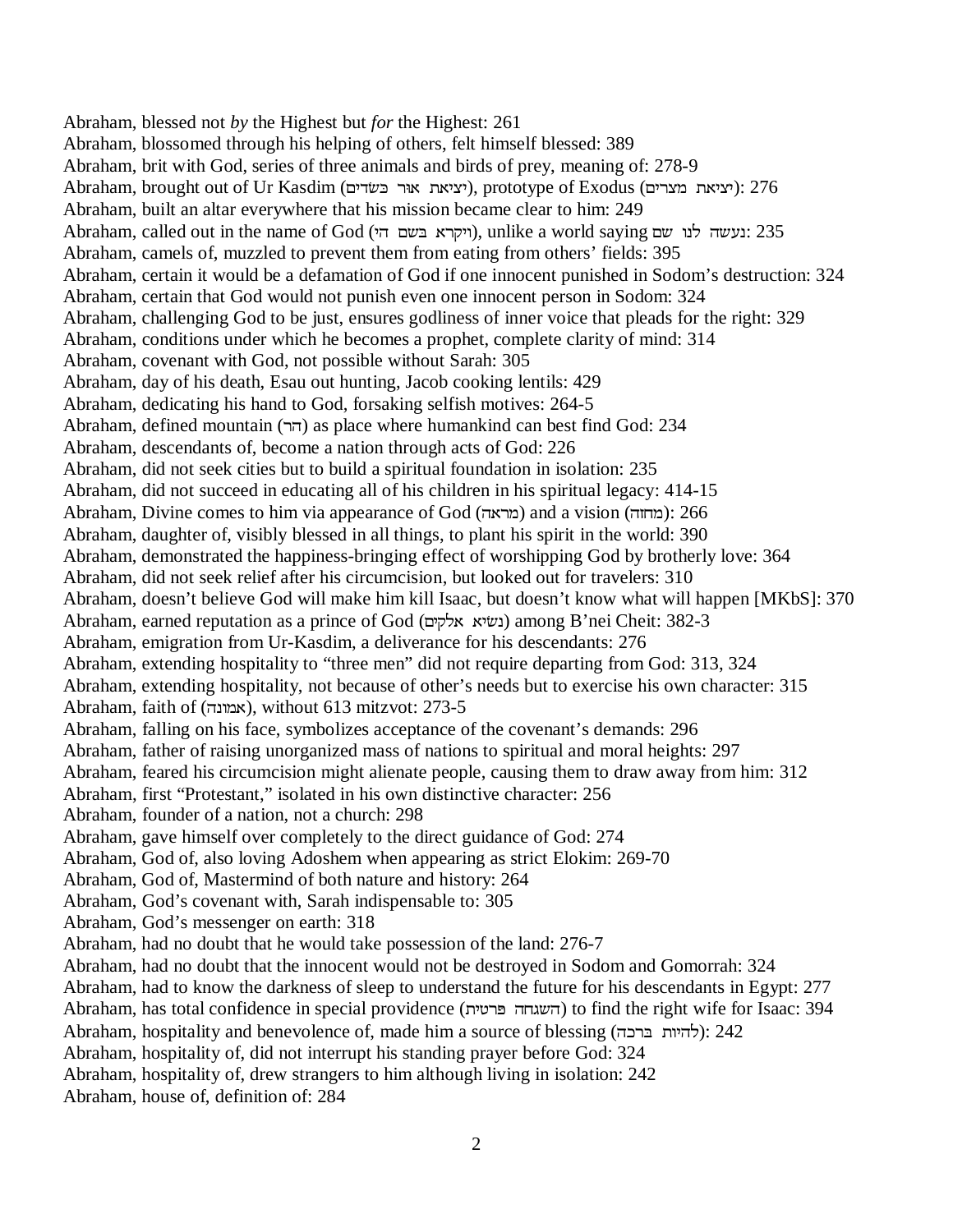Abraham, intention of Akedah was for him to renounce his own ideas and will: 371 Abraham, intention of Akedah was to offer himself in God's service, laid symbolically on the altar: 371 Abraham, Ivri, stranger "from the other side" or one who "stands in opposition": 255-6 Abraham, legacy of, courage to be a minority contrary to the spirit of the time: 224 Abraham, legacy of, spirit of general benevolence and universal charity: 312 Abraham, life of, three periods: 266 Abraham, lived (שובן) among Amorites yet maintained his unique spiritual character: 256 Abraham, loving kindness (גמילוּת חסד) the characteristic of his household: 397 Abraham, mental clarity of, makes possible receiving and transmitting prophecy, not authoring it: 314 Abraham, merit (XI]) of, fear of its being used up: 267 Abraham, merit (גובות) of, saw dependent (בהבראם) nature of heaven and earth in creation: 48 Abraham, misrepresented his relationship with Sarah for her safety: 342 Abraham, misrepresenting his relationship with Sarah, reasons for: 237-8 Abraham, mission to convert others to take place in the land (not abroad): 247 Abraham, mourned death of Sarah in private, withdrew and did not parade his grief: 381 Abraham, new covenant, feelings and urges to be mastered by free-willed self-control: 295 Abraham, not blessed by the Highest (ברוך מ-), but blessed for the Highest (ברוך ל-): 261 Abraham, not dwelling with Lot, because Lot cared only for profit: 243 Abraham, not overcome by his years, but strode through his days on his life's path: 388 Abraham, not present at the death of Sarah, finding her dead upon return from Akedah: 381 Abraham, not sufficient to have as a father without having Sarah as a mother: 305 Abraham, offers his whole being to the aishdat (אשדת) to keep the fires of godliness alive on earth: 371 Abraham, offers hospitality not from ascertaining need but as a mark of his tent (household): 315 Abraham, opposed heathenism, as apostate endangered himself by rejecting its customs: 349-50 Abraham, performance of brit milah, placed himself in opposition to all humankind: 309 Abraham, possession of the land, neither he nor his immediate descendants to take: 277 Abraham, profession of, to summon men in the name of God: 241 Abraham, not directed to go to, but enabled "to see" when he had arrived: 230-1 Abraham, practitioner of hospitality, showing effect of worshipping One God: 364 Abraham, profession of, to summon men in the name of God: 241 Abraham, promised land, first experience in, famine and war: 250 Abraham, prophesy of, introduction to galut (גלות): 266 Abraham, protected his converts (חניכים) by isolating them from surrounding corruption: 257 Abraham, protested the worship of gods by all the nations: 225 Abraham, receives back from God everything he was asked to give up: 225 Abraham, re-conquered the land, pursuing Chedorlaeomer out of the land: 251 Abraham, refers to Sarah as his sister because unmarried virgins were safe than married women: 342 Abraham, relationship with Sarah unaffected by events that transpired with Pharaoh: 242 Abraham, remained an Ivri, either "from the other side" or "in opposition": 255-6 Abraham, remained in God's presence (עמידה לפני הי), even when extending hospitality: 324 Abraham, remained with Sarah's body except to arrange for burial: 381 Abraham, represented the metaphorical wing causing nations to rise (אביר הגוים): 297 Abraham, reputation among B'nai Heth, prince of God (נשיא אלקים): 382-3 Abraham, revelation to of downfall of Sodom and Gomorrah: 311 Abraham, second marriage of, to Ketura, another name for Hagar according to Reb Yehuda: 413 Abraham, seed of, to be like dust of the earth, unlimited generations of immortal nation: 248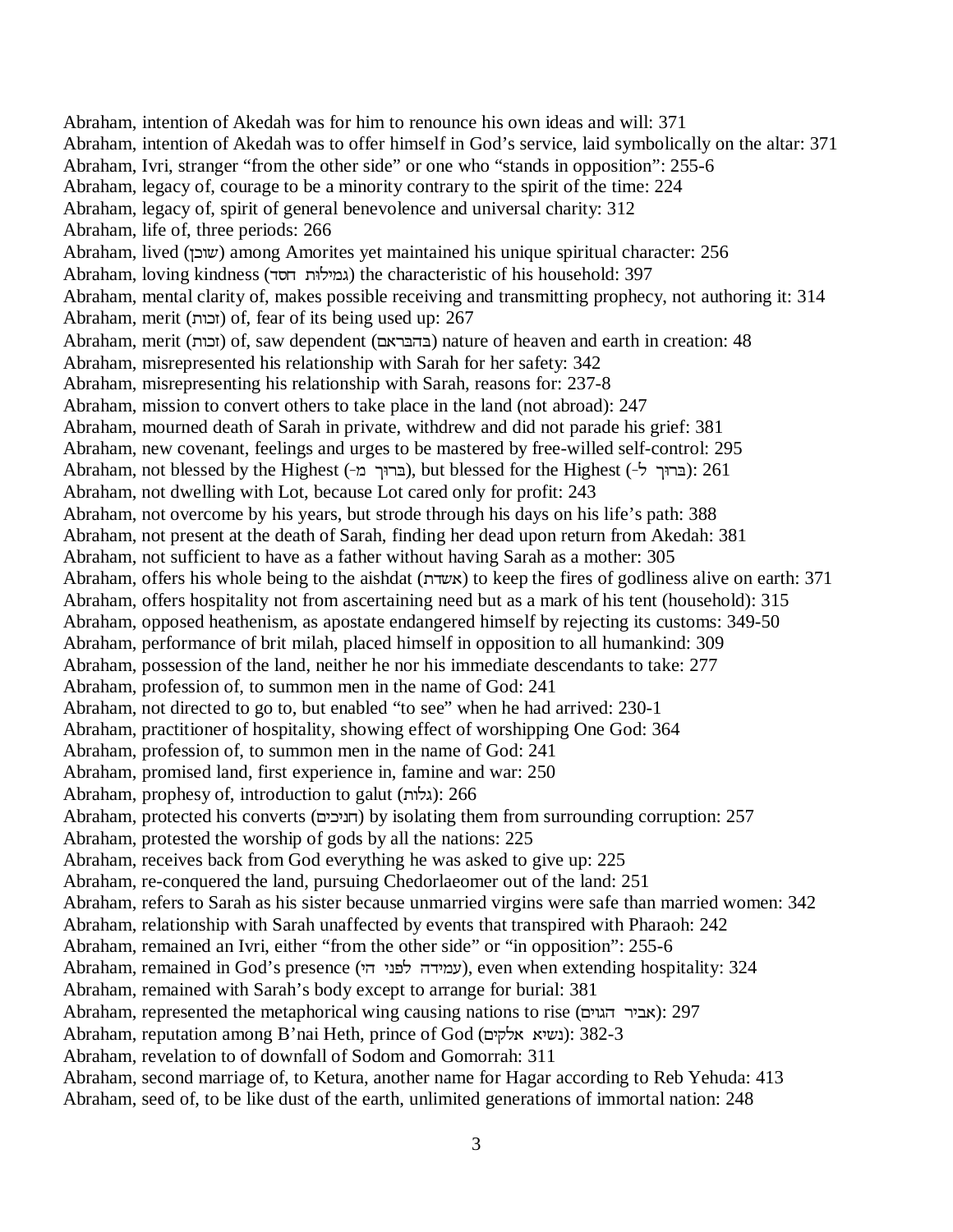Abraham, task of, implant principles of future nation in his son to pass on: 319 Abraham, task of, to bring up his descendants to keep on God's path (לשמר דרך הי): 320 Abraham, taught that God is the owner of heaven and earth (אי עליון קונה שמים וארץ): 262 Abraham, teaches that to receive wanderers hospitably more important than standing before God: 312 Abraham, testament of, stresses tzedakah (duty of benevolence) before mishpat (strict justice): 321 Abraham, three periods of his life: 266 Abraham, throwing himself down on his face, showed his acceptance of the covenant: 296 Abraham, to be reproduced in every person in order to achieve a happy future: 296 Abraham, to found not a church but a nation formed of nations (גוי וקהל גוים): 298 Abraham, to keep his descendants to the path of God (לשמר דרך הי): 320 Abraham, to bring a centralizing spirit to the nations: 297 Abraham, told by God that Canaan was where the שכינה בתחתונים would come back: 232 Abraham, told to obey the voice of Sarah, even if he disagreed with her words: 355 Abraham, true modest (ענו) son of, respects everyone, regardless of vocation (or social status): 378 Abraham, unchanged towards the non-Abrahamitic world by his brit milah: 312 Abraham, understood his role as not to be blessed, but to be a blessing  $(TIT)$ : 262 Abraham, understood Divine Providence for the individual (השגחה פרטית): 289 Abraham, virtues of, preceded milah: 291 Abraham, welcomed strangers as first circumcised Jew: 312 Abraham, willing to pay the value of the whole field for the cave of Machpelah: 384 Abraham, word of God came to him in a vision ( $\epsilon$ Eמחזה): 268 Abrahamites, to be isolated by brit milah, but to be ready for humane purposes: 312 Abrahamitic, house, every child born of, born to and acquired by the Abrahamitic community: 300 Abram, lives when נעשה לנו שם was the guiding principle, but his was to קרא בשם הי Abram told with lech lecha, "go for yourself," to isolate himself from prior connections: 223 Abram, God's covenant with, animals are coming generations, three of which forcibly killed: 278-9 Abram, God's covenant with, cut calf as slavery, broken goat mishandling, ram stateless aliens: 282 Abram, God's covenant with, symbolism of the animals cut into pieces: 282 accident, seems to occur by chance because we had not reckoned on it: 332-3 accident, seemingly chance events nonetheless called by a Caller: 589-90 achuzah (אחוזה), does not refer to property that can be grasped, but to land grasping its owner: 382 achuzah (אחוזה), possession of humankind by the land, not vice-versa: 638 achuzah (אחוזה), underlying idea is that land is to be settled permanently: 382 achuzat (]MW), possession (of land), not possessed by owner but vice-versa: 382 action, requires theory (בינה), empirical knowledge (דעת), and wisdom (דממה): 579-80 adam (אדם), being whose whole mission is to be a likeness of God: 30 adam, comprised of husband and wife together: 65 adam (תורם), footstool of the Shechinah (אדם רגלי הדום האלי): 30 adam (אדם), formed by the two sexes: 33 adam (אדם) from edom (אדום), red, least broken spectrum of pure light, nearest to divine: 30 adam (אדם), mission of, to work oneself up to holiness of God (אדם): 31  $\alpha$ adam (אדם) not derived from adamah (אדמה), but vice-versa: 30 adam (אדם), representative or deputy of God: 30 adam (RVW), represents humankind in service of God, leading the world to happiness: 115 adam (אדם), represents husband and wife together: 65

4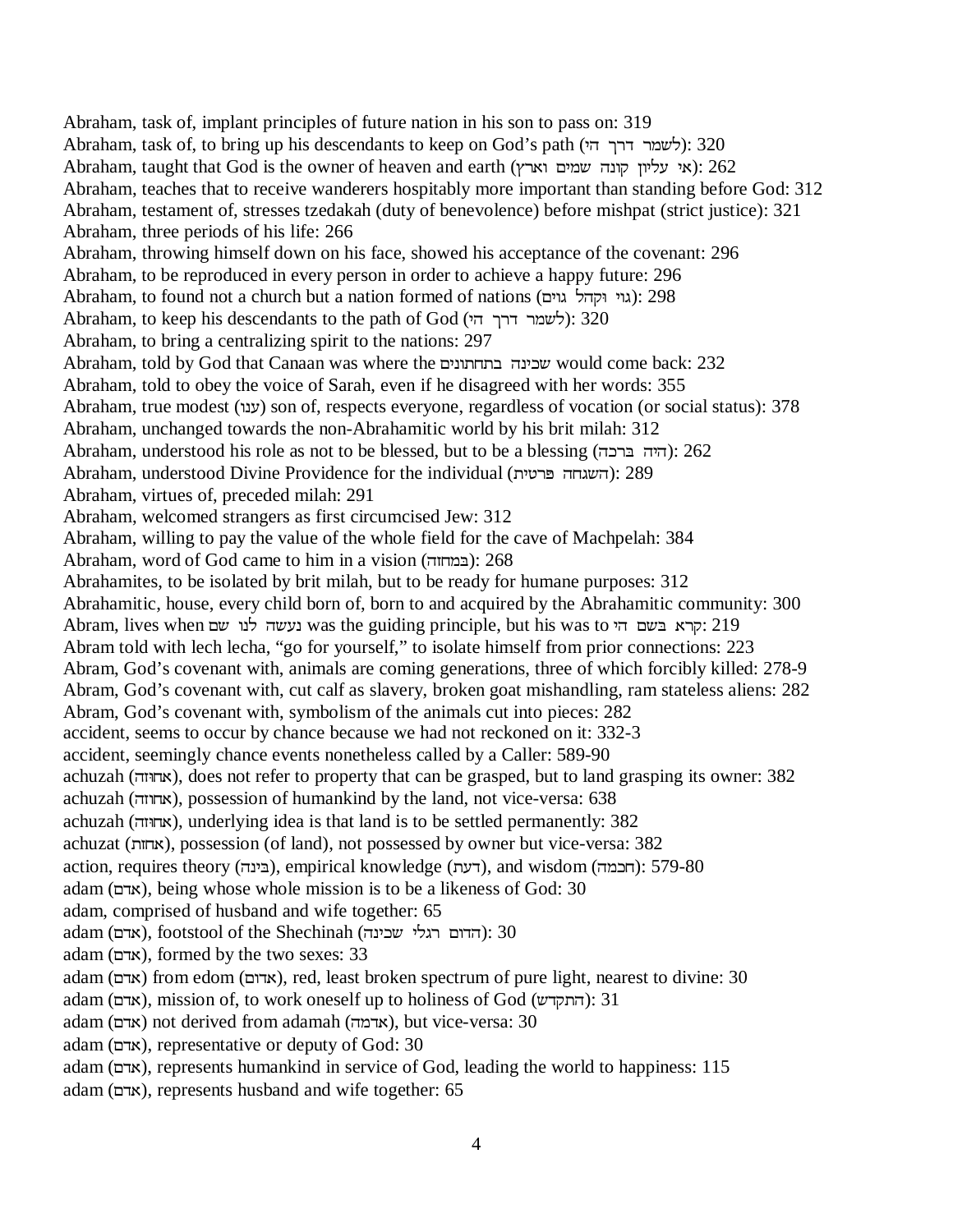Adam, should have opposed Eve because he had received the care of the law: 84 adamah (אדמה), demands that God execute justice for murder:  $105$ adamah (אדמה), entrusted to humankind as long as they respect the rights of one another: 105 adamah (אדמה), represents earth as inhabited by adam (humankind):  $105$ adon (אדון), related to foot, base of pillar, bearer, not one with power to destroy: 599 adon (אדון), the foot of a pillar, the bearer on which something rests:  $674$ Adoshem Elokim, divine love of, put humankind in Gan Eden and removed them: 92 Adoshem Elokim, not only creator and judge, but educator of humankind to its high calling: 81 Adoshem, God of love, desiring life: 161 Adoshem, God of love, destroys Sodom out of caring for humankind: 335 Adoshem, meaning of, measure of God's love (מדת הרחמים) for humankind: 49 Adoshem, name of God, based on root adon (אדן), supporting base: 214 Adoshem, name of God, began to be forgotten: 115 Adoshem, name of God, destroys Sodom as an act of love: 335 Adoshem, name of God, found not in nature but the development of human history: 116 Adoshem, name of God, lovingly educating humankind to its goal: 145 Adoshem, name of God, teaches to submit one's will for God's purposes: 116 Adoshem, necessary for the development of the world with free-willed humankind: 49 afar (USJ), not dust but fruitful, vegetable mold outer covering of the earth: 504 afterlife, Jewish idea of immortality, to be gathered into the sheltering protection of one's people: 417 age, days of years (How many are the days of the years of your life?—OKKMKEDKQKYQ)): 636 agriculturalists, first peoples to beget polytheism and slavery: 97 agriculturalists, first peoples to lose consciousness of God and humankind: 97 agriculture, consequences of engaging in: 96-7 agriculture, stimulated all the great advances in the development of culture: 96 agriculture, worst features of minimized by Torah: 97-8 ahav (love—אהב), giving oneself up, devoting oneself to the other, bringing near: 367 aishdat (fire of Torah—אשדת), if succeeded in Canaan can succeed anywhere: 233 Akedah: 367-78 Akedah, Abraham and Isaac not full of themselves and self-important after "standing near to God": 378 Akedah, Abraham and Isaac went harmoniously together (יחדיו) to the mountain: 378 Akedah, Abraham didn't withhold his son although didn't sacrifice him: 374 Akedah, Abraham would not have believed an angel who told him to kill Isaac: 373 Akedah, Abraham's willingness to sacrifice Isaac related to his son's will, not his body: 374 Akedah, Abraham's offering not blood but life force (via symbolic animal sacrifice): 371 Akedah, demonstrates cost in the future of doing God's will [MKbS]: 374 Akedah, describes Abraham's purpose not as sacrificing but prostrating (ונשתחוה): 371 Akedah, eternal, to be formed by Isaac's life and those of his offspring: 374 Akedah, God recognized that Abraham was ready to "sacrifice" his son, fearing God as he did: 374 Akedah, human sacrifice contrary to everything Abraham knew of God: 373 Akedah, human sacrifice, only appeases heathen gods: 371 Akedah, if the angel had actually told him to kill his son, Abraham would not have believed it: 373 Akedah, indirectly linked to, Abraham certain God takes no innocents, which would defame: 324 Akedah, Isaac 37 years old at the time of: 369 Akedah, Isaac not an offering "to Me" because command not והעלהו לי שם לעולה: 369 Akedah, Isaac not human sacrifice, which would be "blasphemous nonsense": 369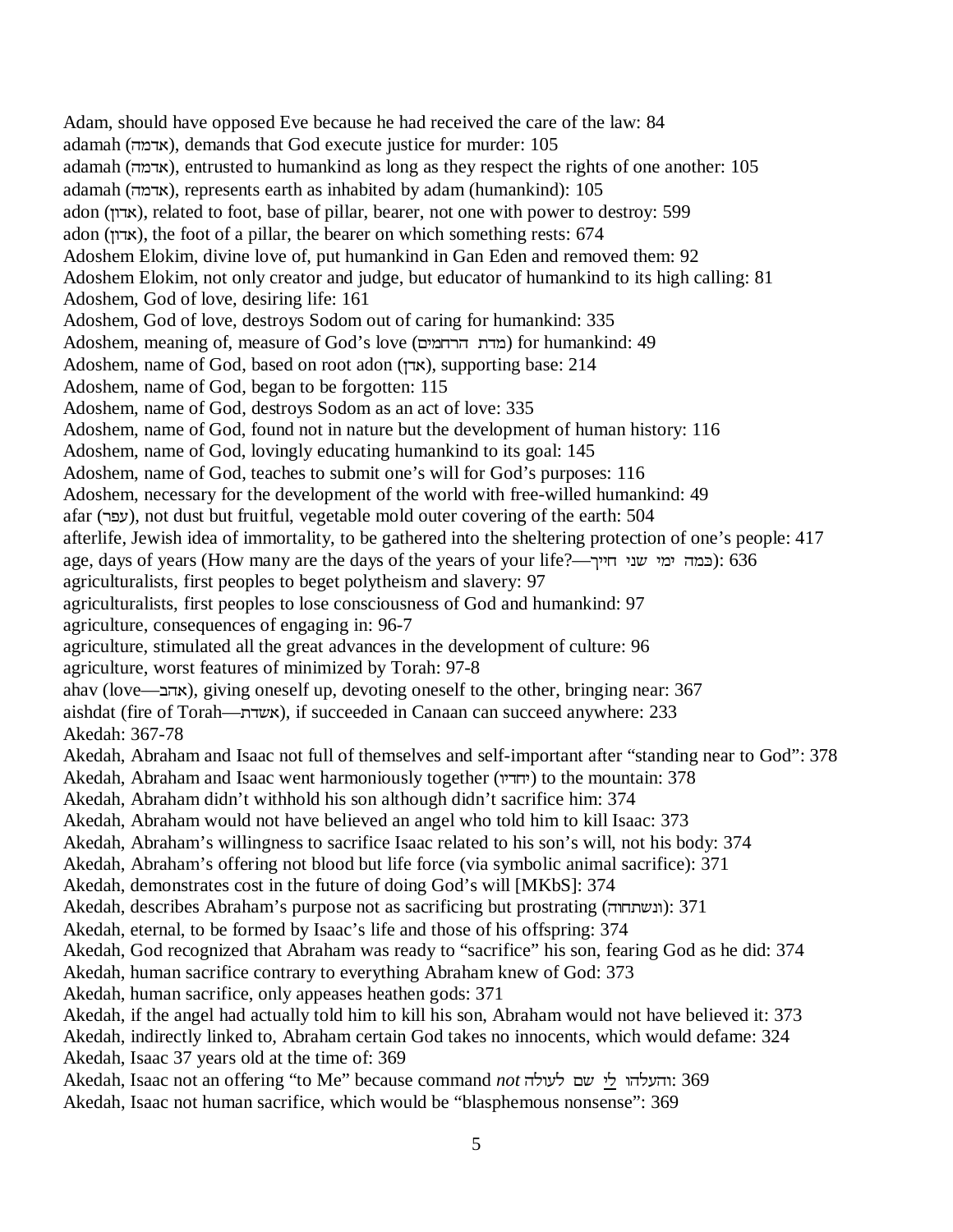Akedah, meaning of, about fear of God, doing what God requires, angel-like (without freewill): 371 Akedah, merit (XI]) of, spirit of moral perfection affects descendants: 376 Akedah, not about sacrifice, but self-sacrifice, subordinating one's will to God's law: 368 Akedah, offering, not Isaac but self-will through prostrating themselves (נשתחוה): 370 Akedah, purpose of, Isaac's life and that of his posterity to form an eternal binding (עקד): 374 Akedah, purpose of, not to kill Isaac but the idea that we can know God's purposes [MKbS]: 370-3 Akedah, ram an offering in place of Isaac, confirms symbolic function of all Jewish offerings since: 375 Akedah, represents idea that God has insight, which we have no need for insight into: 375 Akedah, represents idea that God sees (הי יראה), so our judgment is subordinated to His: 375 Akedah, symbolic offering of a man to be the tenor of his descendants future life: 374 Akedah, symbolizes that "Isaac's life and the life of his children to form an eternal Akedah": 374 Akedah, test of Abraham's attachment to God: 367-68 Akedah, test of devoting one's life to God: 374 Akedah, test to teach Abraham what will be required of his descendants in the future [MKbS]: 367 Akedah, to demonstrate to the future that serving God requires forsaking our ideas and will: 368 Akedah, to help Abraham to see that Isaac may have to give up his life in serving God [MKbS]: 367 Akedah, to prepare Abraham and his posterity for the reality of hardship in their future history: 370-3 Akedah, what was demanded was not human sacrifice, but "removal from earthly existence": 369 al  $(\forall x)$ , moral negation, denial of will or obligation: 638 aleph  $(x)$ , as first letter of root, individualizes concept expressed by other two letters: 595 altar, as memorial-stone, built by Jacob, God to be revealed by human actions: 516 alter, built by Jacob, to proclaim God as Israel's law-giver: 516-7 altar (מזבח), built by Noah, expresses working oneself up from nature to free-willed humankind: 160 altar (מובח), built by Noah to elevate the earth towards God: 160 altar, built of stones by Noah, mount of God: 162 altar (מובח), constructed of many stones by Noah, thus rising above nature: 160 altar, created by Noah, added stone on stone so the whole became a holy mount of God: 160 altar (מובח), man-made creation, expressed devotion of human activity to God: 515-6 altar (מדבה), must be in direct contact with the ground, representing a continuation of the earth: 160 altar of stones (מובח), built by Noah, elevating the earth towards God by human activity: 159-60 altar of stones (מובה), built after mattan Torah, symbolizing what God gives humankind: 462 alef  $(x)$ , when first letter in root, it always individualizes the concept expressed by the root: 595 am ha'aretz (עם הארץ), as "ignorant fellow" dates from a later period, not biblical: 669 am ha'aretz (עם הארץ), in Tanach, refers to a "local council": 669 am ha'aretz (עם הארץ), morally uneducated person, to remain such a sin: 345 am ha'aretz (עם הארץ), refers to the council of the Bnei Cheit, the representatives of the people: 383 am (עם), internal social life of the nation: 143 am (people—עם), social life of the members of a nation, one with the other, regarded internally: 252 Am Yisrael, mission of: 24 Am Yisrael, not to become assimilated or absorbed by Eretz Yisrael: 248 amar (אמר), meaning of, speaking to convey meaning to mind of listener: 27 amar (אמר), objective of speaking is to be understood by listener(s): 267 amar (אמר), versus davar (רבר), difference in meanings and usage: 27 amen (אמן), actively making firm, leaving the formation of one's life to God: 273 amen (אמון), an affirmation of truth and intention to give oneself up to that truth: 273-4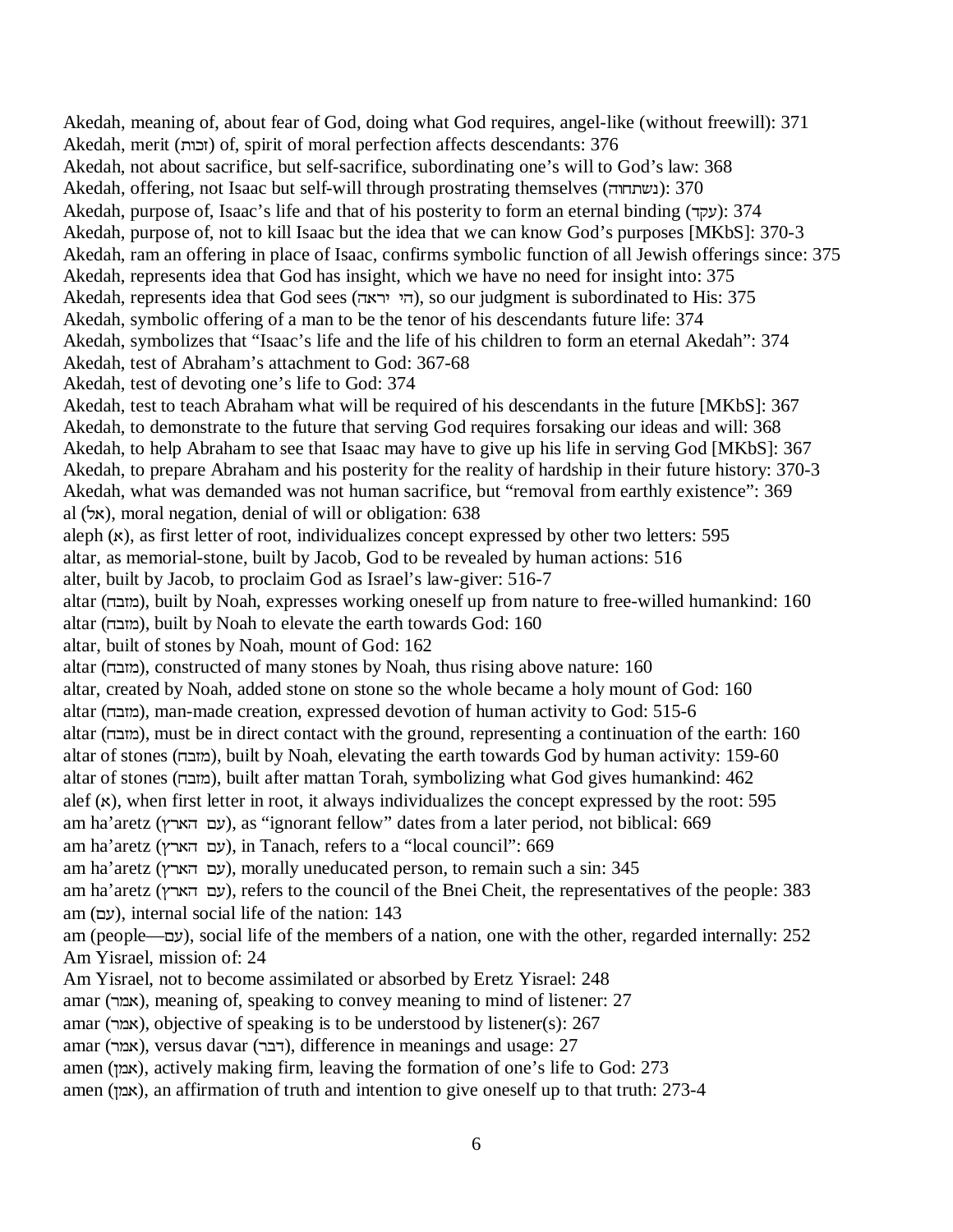amen (אמן), reference not to the contents of the announcement but to the person who adopts it:  $274$ angels, agents of divine providence, delivering others from harm: 652 angels, on Jacob's ladder, earthly beings called by God to be active in earthly life: 459 angels, on Jacob's ladder, go up to get a picture of the ideal for humankind: 459 angels, on Jacob's ladder, God's messengers, created to measure right per laws of nature: 460 angels, on Jacob's ladder, messengers called by God to be active on earth against Jacob: 459 angels, on Jacob's ladder, to bring a picture of the ideal of humankind to the earth: 459 anger, types of—תא, shown in angry face; חמה, glow of burning anger: 453 anguish, cry of (אבא-הצילני נא —save me), comes with complete powerlessness in Galut: 503 ani (אנגי) and anochi (KIEW), usage, initiator of agitation vs. first person caring for second: 148 anti-Semitism, isolated Jews and protected them from influence of surrounding cultures: 634 animal (בעיר), description of creatures with un-free, instinctive nature (without moral will): 623 animal, feelings of, understood by a righteous man (יודע צדיק נפש בהמתו animal, food permitted after flood because of changed conditions on earth: 172 animal, instinct as the will of God: 73 animal (UKJ&), living creatures that cannot withdraw themselves from Divine Will: 623 animal, living, prohibition of eating flesh from: 173 animal, permitted for food when its blood is no longer controlled by its (living) soul: 174 animal, prohibition of consuming limb torn from one still living: 174 animal (YKM), represents life of the flesh as opposed to vegetable matter: 623 animal, ritual purity of, related entirely to Adoshem's purpose of educating humankind: 148 animal, sacrificial (U3), represents one called to work in the public service of God and community: 279 animal (בהמה), the kind subordinating itself to humankind: 623 animal, wisdom, what feels good is naturally right, which is the opposite of right for humankind: 74 animals, basis of designation as food or offering: 148 animals, changed relationship to humankind after the flood: 170 animals, ennoblement of, gained by their association with humankind: 82 animals, fear of humankind after the flood: 170 animals, naming of by humankind, indicating their place  $(\Box \psi)$  in the world: 66 animals, naming of, not by God but subjectively by humankind: 66 animals, pure (בהמה טהורה), eligible to be an offering: 146 animals, pure, first mention of, not for purpose of eating but offering: 146 animals, sacrificial—cattle, oxen, sheep, goats, birds, etc., particular meanings of: 279-81 animals, sacrificial (שור  $\&$  בקר), represent actively working in the service of their master: 279 animals, sacrificial, represent the power of action and active usefulness: 279 animals, saved from flood, chosen because unmixed and unadulterated: 144 animals, those suitable for sacrifice submit themselves to the higher power of humans: 148 animals, wild (chayat—הית): 29 anthropomorphisms, as expressions of God, avoidance of, loses personality of God: 133 anthropomorphisms, danger of completely rejecting: 164 anthropomorphisms, danger of outweighed by the opposite that ignores moral implications: 164 Aramean, culture of Laban, personified by "egoism" (selfishness): 489 Arameans, character of, no one trusted another: 467 arguing with God, Abraham: 324-9 ark (YF), means of saving a person from water, shape of a box, not boat-like: 140 ark (תבה), not the actual means of salvation from flood, which instead was Divine Providence: 144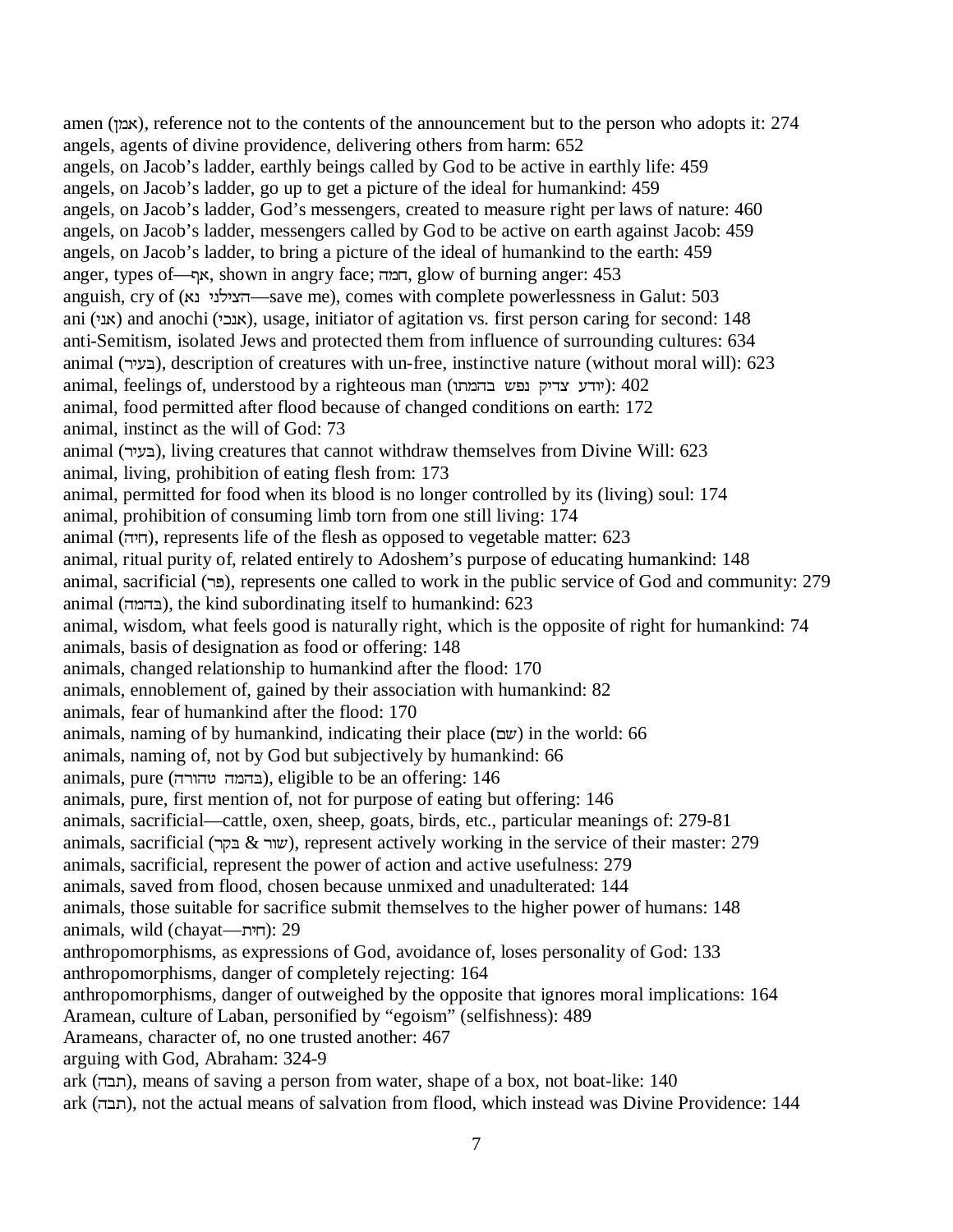ark (תבה), to be a house of salvation for living creatures:  $140$ aron (ארון), word for coffin, usually a container for something to be kept temporarily: 688 art, designed to restore harmony lost by humankind's departure from God: 112 asaf (אסף), bring a thing from where it doesn't belong to where it does, unified spiritually: 656 asaf ([W), designates bringing an expelled one back into his original home: 417 asaf (אסף), designates receiving a one that strays into sheltering protection: 417 asaf (אסף), to be gathered up in a common spiritual mission:  $656$ asak (לעסוק בדברי תורה sasak (לעסוק בדברי הורה); to give up one's whole mind to attain one's purpose (as in asham (guilt—RDW), consciousness that one deserves to be desolate: 596 asham (guilt—RDW), external result of sin, the voice of conscience: 596 asham (guilt—אשם), feeling a reason to withdraw from all goods and joys in life: 596 asham (guilt—אשם), to bear within oneself the reason for internal desolation: 596 Asher, ensures that the nation has fat, healthy, choice food: 671 asher (אשר), related to collecting, progress, constant movement toward power, goodness: 476 asher (אשר), related to roots that have meaning of collecting forces: 476 asherah (אשרה), tree thriving under supposedly special blessing of a god it is dedicated to: 476 Ashkanaz (משכנז), considered to be Germanic races by popular tradition: 198 Asnat (אסנת), Joseph's wife, daughter of priest of idolatrous cult: 586 assembly (קהל), coming together to carry out a common purpose: 660 aton (אתון), animal primarily used for riding: 674 atonement (כפרה), restoration to the aishdat (AUSI) of godly forces in humankind: 623 atonement (כפרה), spiritual and moral rebirth of humankind: 230 atzav (עצב), giving up something we want to keep: 83 authority in the family, male and female roles: 235 av (FW), one who has the veto, whose agreement is required for action: 620 aval (אבל), darkness of mental clarity, doubt and grief, mourning: 392 aveira, selfishness and egoism: 118 aven (און), misuse of power of acquisition or possession:  $531$ avodah (עבודה), activity of humankind to master the earth in God's service: 52 avodah (עבודה), definition of, completely engulfed in the purposes of another: 52 avodah (עבודה) in mikdash (מקדש) to pave the way to paradise through Torah: 79 avon (עון) as a rule means sin and not punishment:  $106$ avon (עוֹן), crooked, turning aside both from our duty and our happiness: 107 avon (עוֹן), wrong and crooked: 107 avreich (אברך), "I command that you kneel," order of a dictator-king: 583 azer k'negdo (helpmate—עזר בּנגדו), expresses complete equality in independence: 65 azer k'negdo (helpmate—עזר בּנגדו $(69)$ ), wife once created essential to husband's mission: 69 azer k'negdo (helpmate—עזר בּנגדו), wife takes over part of husband's obligations: 65  $ba$  ( $\leq x$ ), to come there, where one belongs, where one feels at home: 410 ba'al (בעל), expresses relation of person to things or people subordinate to him: 256 ba'al (בעל), one who has something at his disposal for his purposes: 547 ba'al (בעל), lord and master, superior, looks down on others: 599 bad (רע), only appears so when taken alone, but becomes good (שוב) as part of totality: 38-9 ba'ir (בעיר), animals, according to instinctive character: 623 balal (mixed, as with language— $\rightarrow$ בלל), a uniting factor, not a dividing one: 212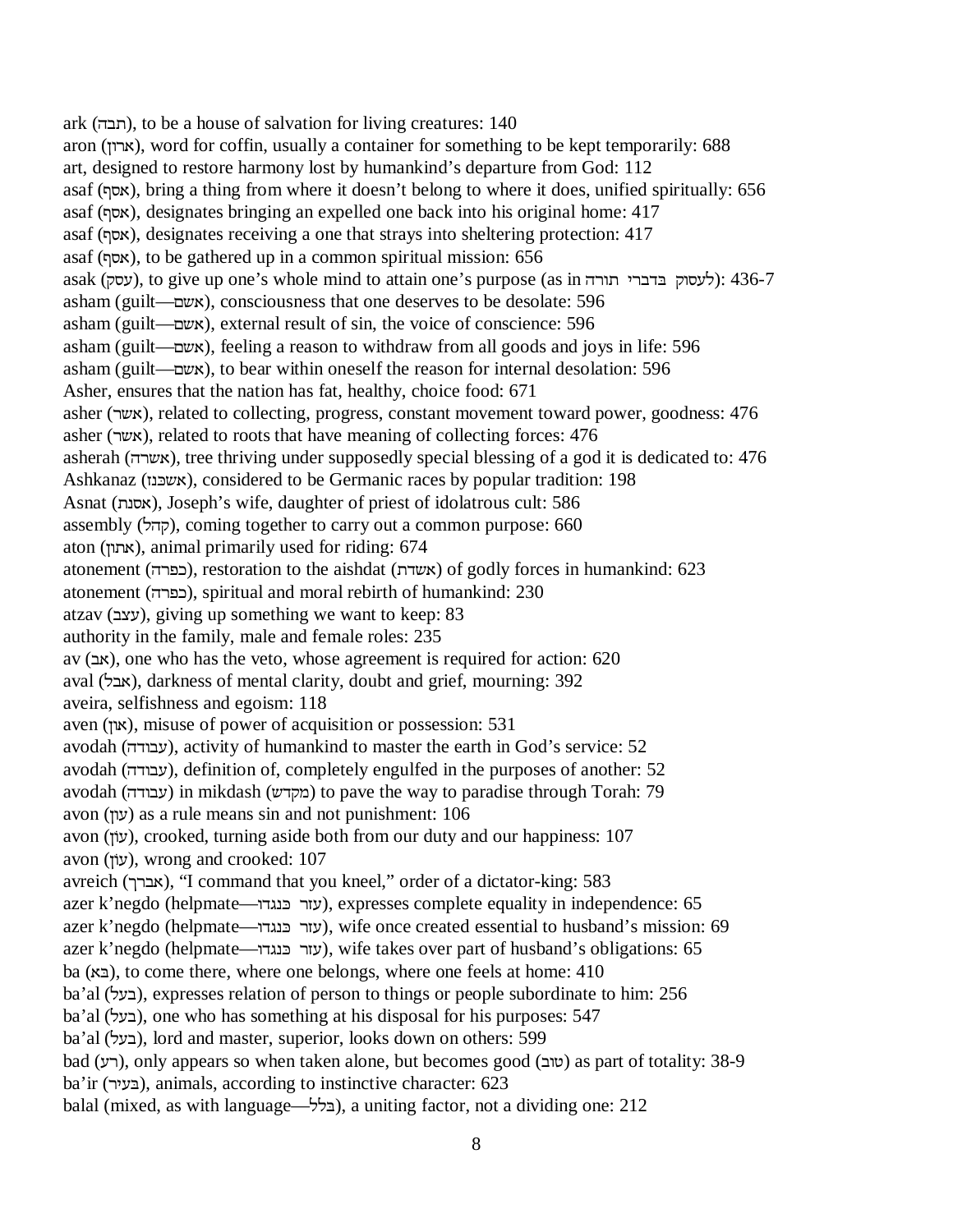balal (בלל), suggests new element introduced into speech, leading to naval (בנלל), withering: 213 barah (WUF), bringing into reality that which existed inwardly in the mind (of God): 3 barchi nafshi (ברכי נפשי), to be inspired so that one completely serves God: 445 baruch Hashem (bless God—הברוך השם), action to further God's plan and purposes: 194 baruch Hashem (bless God—הברוך השם), not to praise or thank God: 194 basar echad (בשׂר אחד), one flesh, entails a couple serving the One God together: 71-2 basar (flesh—בשׂר), related to vaseir (בשׂר—to proclaim), so body to be the herald of the spirit: 68 basar (flesh—U\*&), skin, muscle, and nerve, not blood or bone: 68 batzeir (UP&), meanings are wine harvest and fortifying, making secure: 210 beauty, idea of in Hebrew, not objective but impression given to beholder, its effect: 560 beged (VG&), article of outward appearance: 551 beged (VG&), renting of to express pain, grief, and shame—tear in relations when mourning: 551 ben oni (בן אוני), son of my grief, son of my departure, first name given to Benjamin: 531 Benjamin, appointed by Pharaoh to test integrity of the brothers, shown to be a thief: 615 bereishit (KDUF), a beginning in time, never in space: 1 Bereishit (KDUF), introduction to the laws of God given to Israel: 5 Bereishit (ברשית), not a cosmological revelation but to teach Godly origins of creation: 5 Bereishit (ברשית), not meant to be a cosmic genealogy: 47-8 besheret, actually special providence (K\U3YMGDY) leading one to the right spouse: 394 Bethel, named by Jacob to show God present everywhere He is sought: 530 betzalmo (בצלמו—in His image), to be representative or deputy of God: 30 bi (E<sup> $\epsilon$ </sup>), usually a request for a hearing and pardoning in difficult circumstances: 607 binah (בינה), discrimination, seeing true relationship of humankind and material: 669 binah (YEK&), insight or distinguishing ability using intellect: 579 binah (בינה), theoretical knowledge: 580 bird (U83P), feathered, represents life without power or weapons, saved by soaring upwards: 281 bird (U83P), sacrificial, represents a person stripped of all power or position: 281 birthday (יום חולדת), literally the day on which the mother bears the child: 571 blessing, be a (היה ברכה), rather than be blessed:  $262$ blessing, cannot rest on anger (עָם), knowing no bounds: 661 blessing, continuing development of creature toward material expansion and diversity: 165 blessing, happiness and satisfaction: 678 blessing, highest, to want nothing more than what we have: 389 blessing (YIU&), in God's name, dedication of all one's forces to fulfilling the will of God: 194 blessing, of children, in the names of Ephraim and Menasseh: 654-5 blessing, (YIU&) of God, primarily effects real work on ourselves: 194 blessing, not condition for but result of building up earthly life in a godly manner: 233 blessing, not from going with the stream of the world, but with the isolating Jewish destiny: 507 blessing (YIU&), progressive development, increasing expansion and diversity: 165 blessing (YIU&), related to knee joint (OUF), point of power to move forward: 395 blessing, sent by God to a person comes back to God when it is used to bless God: 261 blessing (YIU&), to give strength to both internal and external forces of development: 228 blessing, to have what we need to do (God's will), not to do what we need to have [RMbA]: 389 blessings, and curses of Cham and Shem given not to them but their descendants: 187  $b$ lood, all its doing is really the soul (נפש) doing: 174-5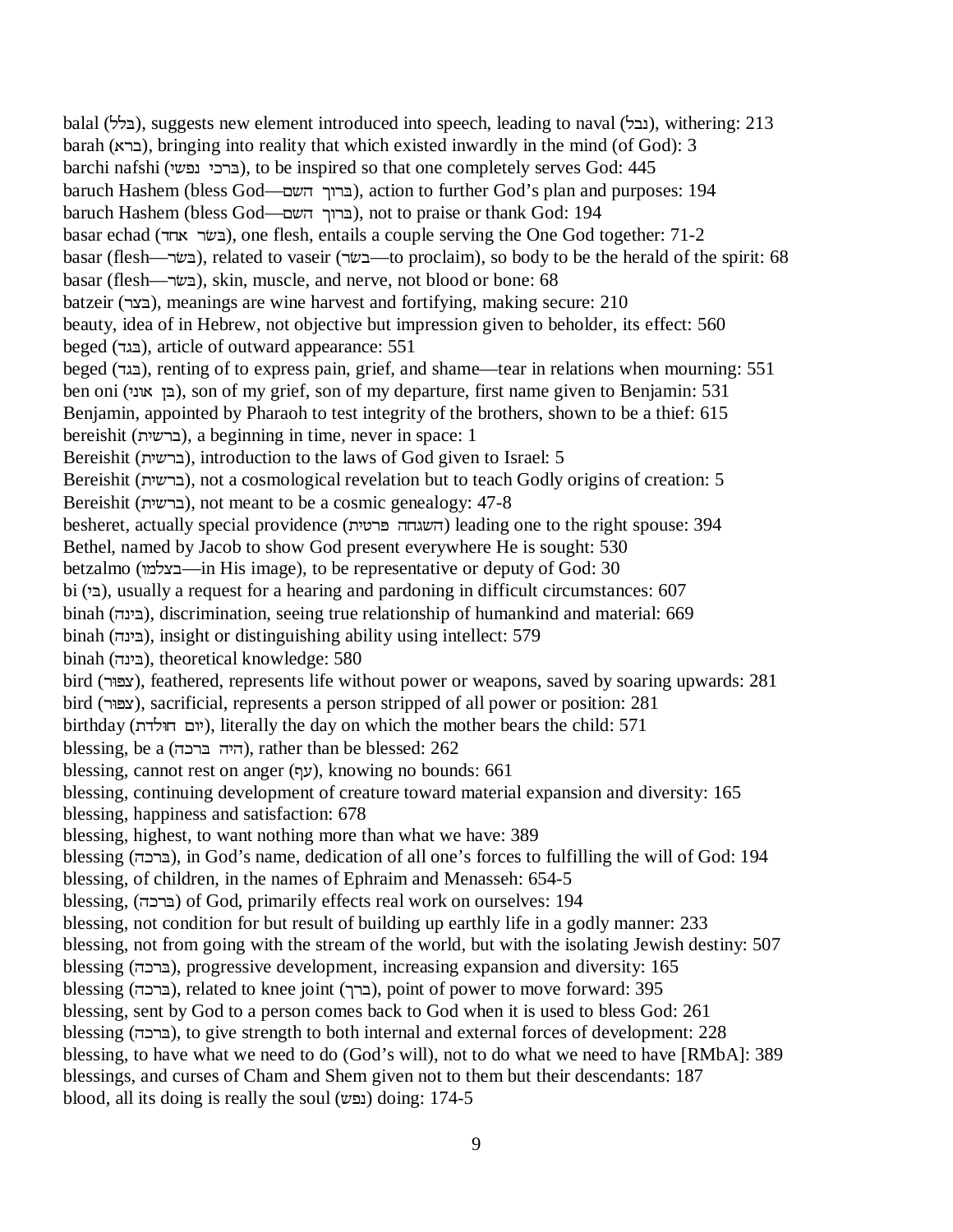blood, and soul of an animal, relationship between: 173, 175 blood, as bearer of the soul: 175 blood, eating of, incorporates animal desires and tendencies into humankind: 175 blood, eating of prohibited to prevent symbolic consumption of animal soul: 174, 175 blood, in the soul (נפש), i.e., encompassed and ruled by the soul: 173 blood, material agent of the soul, ruling the body, connecting body and soul: 174 blood, means by which soul's work on the body is carried out: 175 blood, misunderstood as the soul, a non-Torah-dik materialistic idea: 175 blood, of animal, consumption of, consciousness of incorporating animal tendencies: 175 blood, of humankind, property of God, not the right of humankind to take:176 blood, of humankind, property of God, spilling of accountable to God  $(\forall \tau)$ : 176 blood, only forbidden to people called to be a nation of priests (ממלכת כהנים): 174 blood, prohibition of eating in meat: 173 blood (RV), prototype of the whole body in liquid state: 173-4 blood, relationship to the soul, while animal alive the blood is in the soul, not vice versa: 173 blood, represents life because it circulates all the components of the organism: 105 blood, sound of (קול דמי), to call attention to evil of murder:  $105$ blood, subservient to the nefesh (נפש) while in living being, body is the messenger of the soul: 174 body (בשׂר) and spirit (רוּח) in opposition, leads to death of spirituality by bodily urges: 129 body (רוּח), two-way reciprocity, spiritual death also leads to physical death [RMbA]: 129 body, holiness of, preparatory to all uplifting of the spirit: 33 body, human, purpose to enable spirit to do its work, so body must be morally pure: 129 body, physical, meant not to be master but servitor and herald of the soul: 300 bone (גרם), but not the same as עצם, working lever of limb and joint: 667 bone (עצם), hard, strong material, bearing weight: 667 bowing, touching forehead to the ground (קידה), to show thanks for being given an upright position: 609 bricks, making of, encourages arrogant belief we can build without stone: 207 bride, Jewish, "purchased" by husband, honored as most precious possession: 387 brit (KU&), definition of: 256 brit (KU&), definition of, arrangement to be fulfilled regardless of external circumstances: 143 brit, independent of external circumstances and causes: 295 brit (ברית), may be unilateral, unlike a covenant: 144 brit, obligation to care for, incumbent on all of Abraham's descendants: 208-9 brit of God and Abraham: 295 brit of God and Abraham, ensures he will become the ancestor of a great plural nation: 297 brit of God and Abraham, mundane powers broken for three generations, spirituality left: 281-82 brit of God and Abraham, series of three animals and birds of prey, meaning of: 278-9 brit (KU&), unalterable and absolute: 179-80 brit (KU&), unilateral, as with Noah benefiting mostly from Divine Providence, not boat-building: 144 brit milah, Abraham inspires human "soaring to the heights" (אביר —elevating power): 312 brit milah, acknowledgment that one is to devote the sensual life to the limits of the covenant: 302 brit milah, applicable to all members of Abraham's household: 299  $b$ rit milah, as warning to walk before God and be pure (התהלך לפני הי תמים): 72 brit milah, lays the foundation for living a morally pure life, the basis of sustaining acts of justice: 320 brit milah, neglect of, cuts one off from both his past and his future: 302 brit milah, not ritual symbol of abolishment but moral limitations and boundaries: 302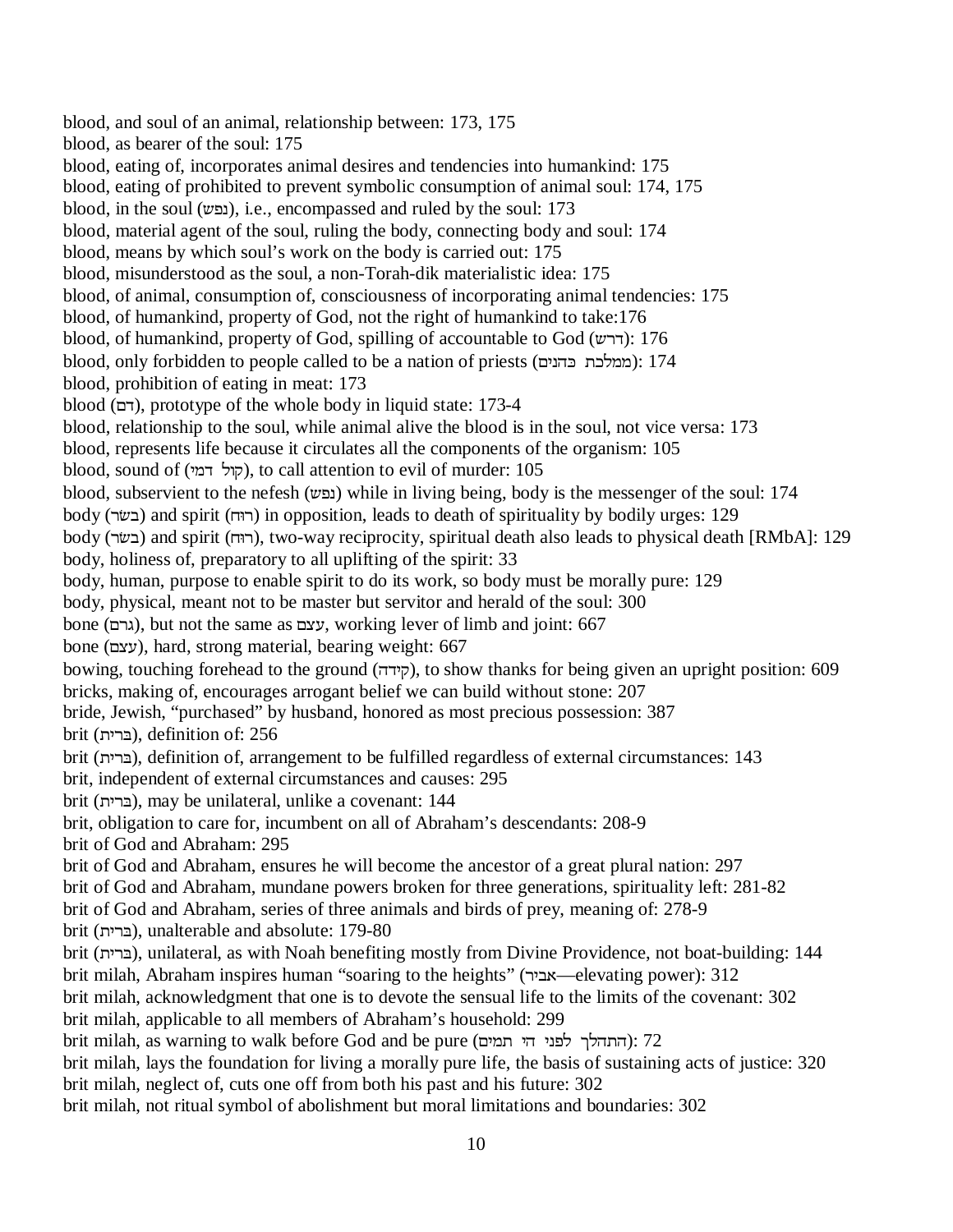brit milah, only achieves its full purpose when it becomes a sign (XW) taken to heart: 299 brit milah, performed by Abraham openly and publicly, never done at night: 309 brit milah, purpose of, to sanctify the body in moral submission to God, as basis of the nation: 318 brit milah, responsibility for, falls first on every male member of household, then individual: 300 brit milah, sets one apart, but committed to humaneness so not socially isolated: 312 brit milah, sign of covenant, insufficient if the covenant is neglected, which breaks it: 299 brit milah, stamp of the body's submission to spirit and God's moral law: 301 brit milah, stamps on child his destiny to obey the All-Sufficing One (א $y<sup>2</sup>$ ): 301 brit milah, symbol of duty to walk in God's law and be pure (להתהלך לפני אי שדי ולהיות תמים): 301 brit milah, ultimate responsibility for, falls on the individual: 300 brother, love of, in Judaism, deeds valued more than vision of God: 313 brother, obligation to care for, everyone's duty, opposite of "every man for himself": 104-5 burial, proper, necessary for the living but not for the dead: 678 butler and baker, of pharaoh, dreams of, only unusual in their similarity and definiteness: 566 Cain and Abel, separated by differences between farming and shepherding: 96 Cain, attack on Abel, sudden and unexpected: 104 Cain, called his act wrong (עוֹן), because he saw it as against himself (not his brother): 107 Cain, character of, may have been influenced by Eve's egotism and vanity: 95 Cain, consequences of crime, estrangement from God and humankind: 107 Cain, curse of, condemned and rejected by the whole world: 105 Cain, first builder of a city: 109 Cain, introduced the enterprise of the city since he was cut off from the land: 109 Cain, mark of, made into a warning sigh: 108 Cain, mark of, his distressed condition a greater deterrent than his death: 108 Cain, murderer, cut off from adamah, na v'nod, without a resting place and shunned: 106 Cain, not turned to by God because his attitude was not pleasing (rather than his offering): 99 Cain, offering of, confirmed his unworthiness: 101 Cain, offering of, made without choice or active committed purpose: 99 Cain, realizes his guilt not in relation to his brother but the consequences for himself: 107 Cain, turned his back on God to found a life on his own: 109 camels, of Abraham, muzzled to prevent them from eating from others' fields: 395 camp (מחנה), never a permanent settlement, but a temporary resting place on the way to a goal: 496 Canaan, curse of: 188 Canaan, where the שכינה בתחתונים would come back, Abraham told by God: 232 Canaan, called ארץ העברים when Hebrews going down to Egypt numbered only 70: 611 Canaan, curse of (ערור כנען), course, unchecked sensuality leads to slavery, not freedom: 191-2 Canaan, degeneracy of, slight beginning with Cham uncovering nakedness of his father: 186 Canaan, degenerate nation founded by Cham (רחב): 183 Canaan (LJE)), represents the highest degree of degenerate licentiousness: 192 Canaan, to be taken into possession by self-action, conquering: 276-7 Canaan, to find its salvation by devoting itself to Shem: 193 Canaanite cities, Abraham purposely kept his household a distance from: 245 Canaanite, development of humankind, without God: 127 Canaanites, moral degeneration of, took four generations from Abraham to reach death sentence: 277 Canaanites, most degenerate race of the descendants of Noah: 230 Canaanites, represented highest degree of moral degeneration: 183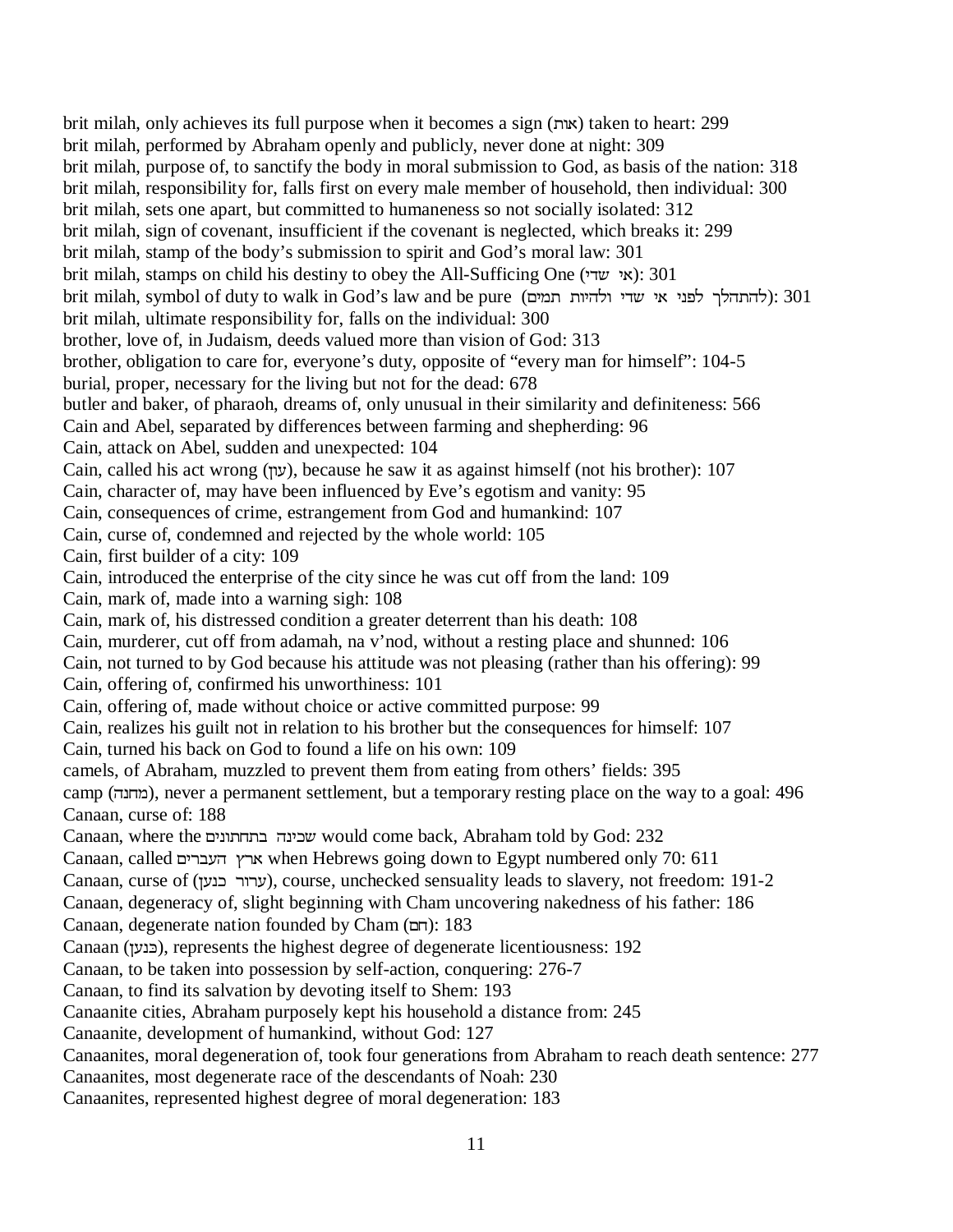capital punishment, in Torah not based on deterrence or retaliation: 176-8 carelessness (YGGD), from indifference to spiritual, little self-reproach, punishment by God: 596 census, based on paternal households: 629 centralization, dangers of, characteristic of age of עשה לנו שם: 224 centralization, lowers humankind to subordinate workers, losing their value as individuals: 224 centralization, of power in the course of history, begins with robbing language of peculiarities: 216 chacham (רוכם), more important than intellectual (נבון) to Egypt's welfare in famine: 580 chacham (RIM), one who recognizes things for what they are and should be: 579 chadal (NVM), to check movement, restrain, discontinue an activity: 217 chalav (הלב), that which organism separates from itself for reproduction of another: 624 challenge by test (Y[E), bringing someone or something to a higher position: 367 challenges beyond human powers we are to "roll over to God" (גול על הי, Ps. 37:5): 602 Cham and Shem, blessings and curses of, given not to them but their descendants: 187 Cham, archetypal meaning of: 190 Cham, body predominates, potential of mind and spirit reduced to a minimum: 190 Cham (Canaan), turning towards God requires exposure to culture of Yaphet (Hellenism): 193 Cham, date of offspring, yielding to sensuality, ruining social freedom: 198 Cham (תר), father of Canaan (אבי כנען), referent of slight beginnings of degenerate nation: 185 Cham, going into women's tent to see his father's nakedness stamps him as a Canaanite: 185 Cham, represents unvarnished sensuality: 189 Cham, represents use of intellect only to further material (sensual) side of life: 190 Cham (RM), saved from flood, founded degenerate nation of Canaan: 183 Cham, seeing nakedness of his father need not be taken literally: 186 chamar (UQI), deep emotion, being excited, restraining from freedom, fermenting: 609 chamar (UQI), committed continuously can ruin humankind: 139 chamas ([QM), continuous small but "souring" wrongs that can't be remedied in court: 285 chamas ([QM), corruption, possesses within itself the seeds of its own destruction: 140 chamas (חמס), leads society to chametz (חמץ), fermenting foulness: 139 chamas ([QM), only controlled by self-judging conscientiousness before God: 139 chamas (חמס), underhanded dealing within letter of the law that destroys civic well-being: 139 chamas ([QM), wrong too petty to be caught by human justice: 139 chamor (חמור), animal primarily used as a beast of burden: 674 chamor (רומור), represents a beast of burden: 279 chanan (LEM), to make a stream of blessing flow down: 609 chance, name given to unexpected events, which are in fact destined by moral self-will: 590 chance, seems accidental because we had not reckoned on it: 332-3 chance, unexpected events nonetheless called by a Caller: 589-90 character, feelings more important than intelligence: 271 character, first product of one's work: 135 chastity, laws of, emphasized in Torah: 129 Chava (Eve—YXM), meaning of, giving spiritual life, animating the mind: 89 chaver (חבר), always means a peaceful union: 252 chaya (YKM), animal, in contrast to vegetable: 623 chayat (KM), definition of, wild animals: 29 cheilev (חלב), that which organism separates from itself for its own reproduction: 624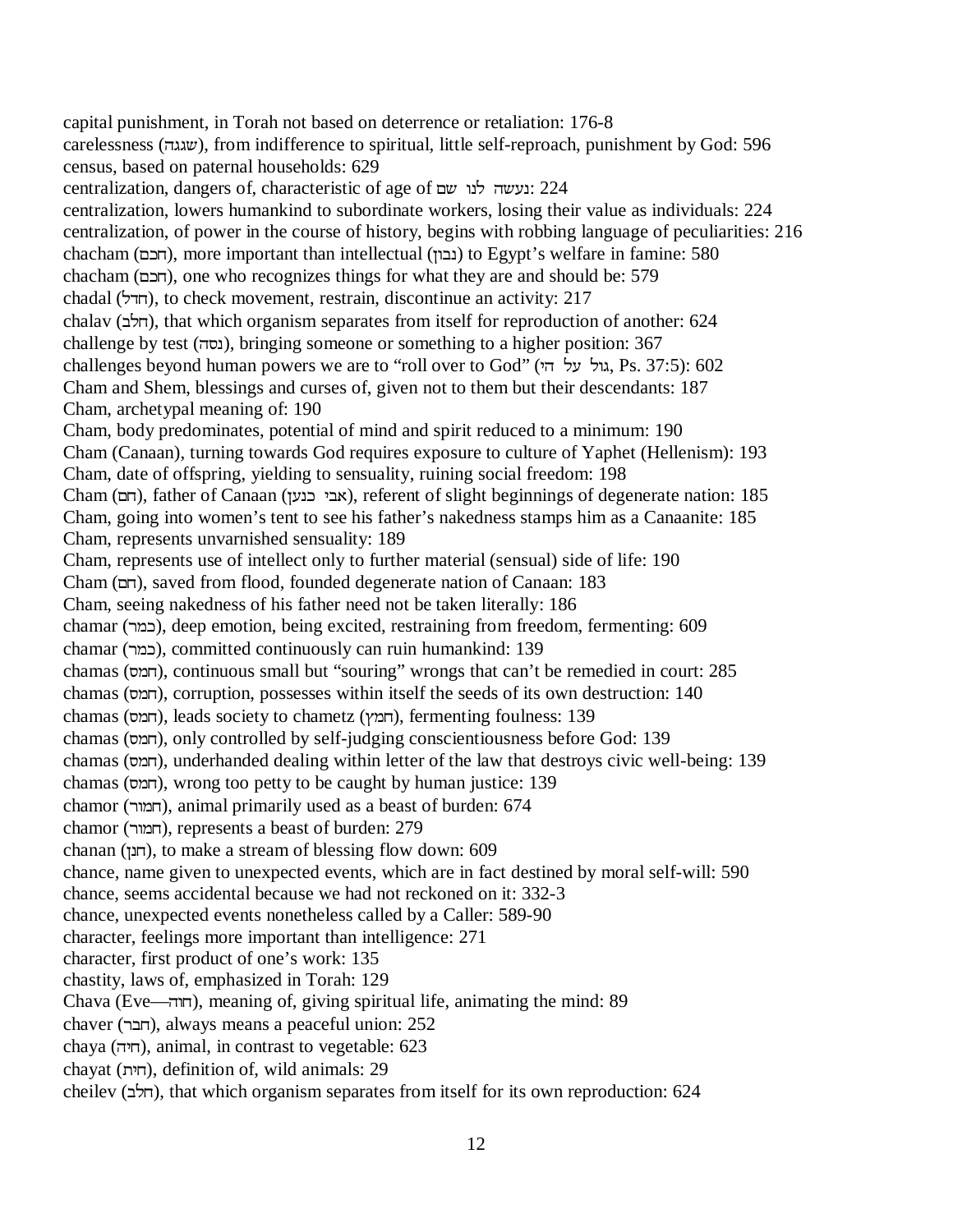chasidim (הסידים), lived in, with, and for the masses: 123 chazeh (Y]M), not only to hear the word of God, but to "actually" see it: 267 chazeh (Y]M), visioning or seeing in the distance that which is not normally visible: 266-7 cherubim (כרובים), intervene in human affairs, keepers of way to tree of life: 92-3 cherubim (RKFXUI), occasional signs from God showing the Hand of God [divine providence] in history: 93 cherubim (כרובים), represent idea of humanity as bearing the glory of God: 93 chesed (חסד), in deeds what אהבה is in feelings, love translated into action:  $402$ chesed shel emet (חסד של אמת), love that does not forget what is essential: 643 chesed (V[M), to devote oneself entirely to someone else, abandoning oneself: 643 chesed v'emet (QWXV[M), an act of love in which love does not overlook the truth: 402-3 chesed v'emet (QWXV[M), regarding Isaac and Rebecca: 407-8 chevron (הברון), meaning intimate union, from רב-ר: 386 child of his old age (בן לזקניו), a spiritual replica: 351-52 child, male, born in Abrahamitic household is acquired by Abrahamitic community: 300 children, as builders of the future world (בוֹנֵי עולם): 125-6 children, blessing of, in the names of Ephraim and Menasseh: 654-5 children, sins against their parents visited upon them by their grandchildren: 187-8 chok (חק), demanded by the conditions or requirements of a thing: 641 chok (חוֹק), makes people fit to accomplish the task for the mitzvah: 432 chok (statute— $\pi$ , that which flows from the nature of a thing: 641 chukim (משפטים) and mishpatim (משפטים), first laws of purity and then laws of social life: 320 chukim (תקים) before mishpatim (משפטים), purity required to be in God's image (ראלם אלהים): 119 chukim (חקים), essential for the existence and vocation of our moral and spiritual nature: 641 chukim (חקים), essential to observe for any generation seeking justice and righteousness: 320 chukim (חקים), fixed laws that emanate from deep within the nature of our beings: 641 chukim (חקים), limitations fixed without reason: 641 chukim (חקים), precede mishpatim, because bodily purity is the basis for social justice: 320 chukim (הקים), rules limiting exercise of the freewill of the senses: 431  $c$ ircumcision as warning to walk before God and be pure (התהלך לפני הי תמים): 72 circumcision, explanation of, to oppose, restrict, or limit; and, with arlah, to cut: 300 circumcision, first called brit (KU&), a sign of the covenant: 299 circumcision-isolation, Abrahamites are separated to flourish as most humane mortals: 312 city, building of first one, only succeeded under Nimrod's leadership: 208 city, building of, not wrong in itself but only when making ourselves a name at God's expense: 206 city, building of, wrong because directed against God or the individual, since only בעשה לנו שם: 206 city, created to show the power of the community over the individual: 207 city (עיר), embraces whole life, containing its inhabitants like their skin (עור):  $184$ city, first, built by Cain who was cut off from the land: 109 city, gate of, occupied by officials, not private persons: 329 city (עיר), from עור, root for skin, because it provides organic surrounding for spiritual development: 184 city, moral error in building to "let us make ourselves a name" (נעשׂה לנוּ שם): 206 city, righteous in the midst of  $(TTT)$ , Sodom: 326 classes, mixing of Canaanites and Sethites: 127 classes, mixing of, reason for worsening state of humankind: 127 clean hands (טהור ידים), requires not only good intentions but action per God's will: 344-5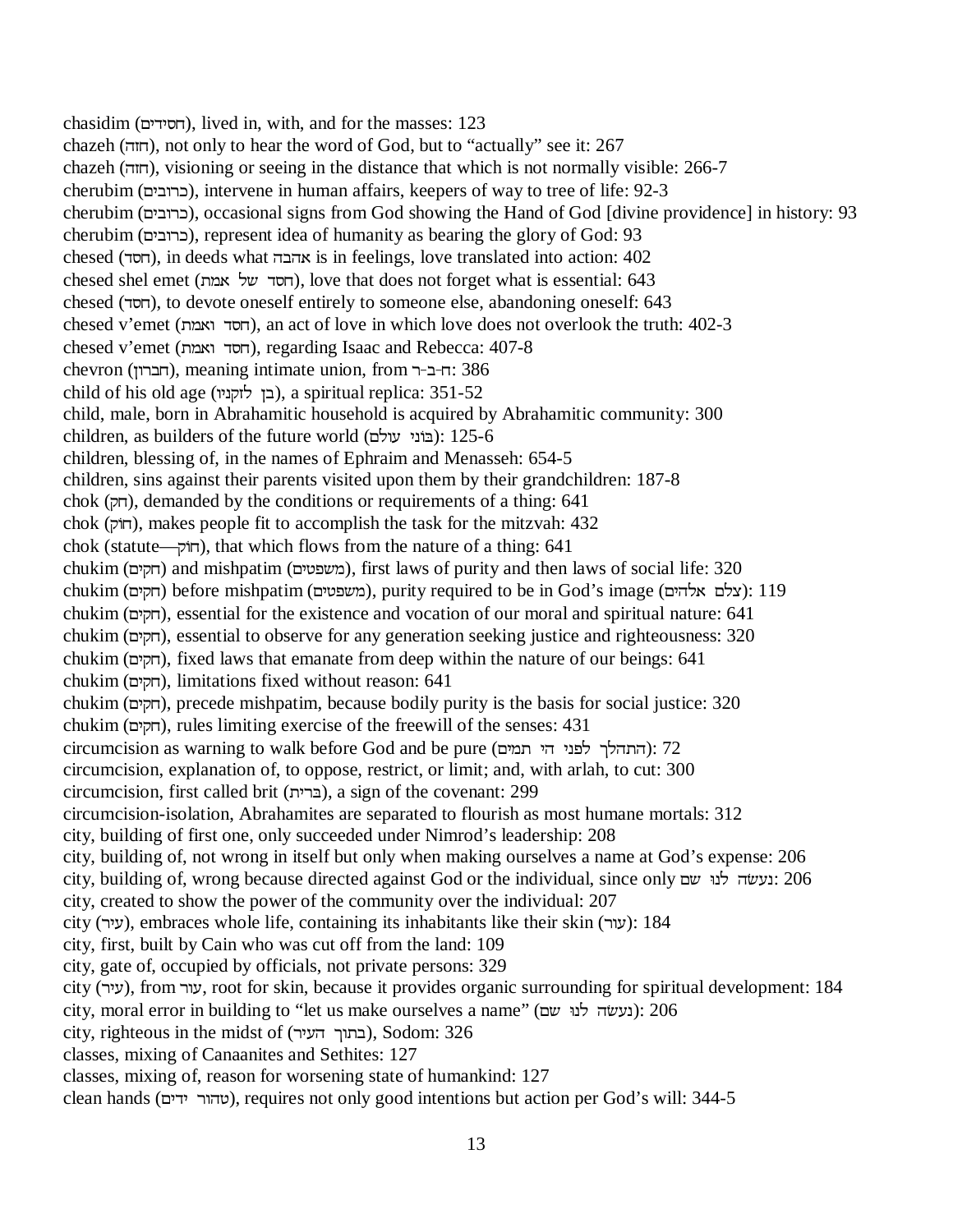climate, stability of before flood, cause of slackness and degeneration: 167 climates and zones of earth, provided by God to encourage diversification of humankind: 179 clothing, given by Adoshem Elokim, has a holy spiritual meaning: 89 clothing, given by God, garment of light (UXWXEI), not to rely on senses to guide action: 89-90 clothing, given by God to humankind, purpose of spiritual and material education: 89 clothing, reminder of humankind's calling, which is higher than that of other creatures: 89 clothing, serves the education of humankind, winning it back to its original condition in Paradise: 89 cloud (water), and fire, leading Israel in the wilderness, symbolic of God's freewill: 3-4 coffin (LXUW), aron also an ark for tablets of the Law, containers for things kept temporarily: 688 commandment, doing to fulfill God's will more worthy than one's own will: 141-2 commandment, includes duty of the individual to act and to also be a guardian of the law: 62 commandment, reward of: 377 commandments, Noachide: 62-4 commandments passed from generation to generation, based on family purity: 63 commonweal of Israel, after mattan Torah (מתן תורה), not fated but due to human action: 516 community, as an empty idol builds its fame on a toll taken in human lives: 208 community, as an end in itself brings about the end of its own moral future: 207 community, attack on God, not calling individuals בשם הי, but in its own name: 210 community, based on "making a name for ourselves, lures individuals to submission and sacrifice: 208 community, binding tie is consciousness of every person's worth and union with God: 208 community, can have no justified purposes that deviate from moral law (Torah): 208 community, channel for handing down human wisdom: 216 community, deviation from laws of morality never justified: 208 community, does not die and is never poor (אין צבור מת ואין צבור (או community, easily comes to regard itself as the purpose of its existence: 207 community, easily comes to regard the establishment of itself as its mission: 207 community, exists to support individuals, not to use them as pawns: 207 community, fame of individual called fame of community, actually enslavement: 211 community, has no right to any purpose if not morally valued: 208 community, having dispensed with God creates itself as an idol of empty purpose: 207-8 community, ideally, bond lies in consciousness of every person unified in God: 208 community, misuse of its power, awakens individual self-determination, rejection of God: 216 community, misuse of its power, results of defection by individual members: 216 community, misuse of its united power, causes individuals to rise in resistance: 216 community, not allowing individual a supreme Lord other than itself: 210 community, only perfected if relation to God is as individual's should be, not above the law: 207 community, power over individual, reminder of: 207 community, requiring individual to regard it as supreme, an attack on God and the individual: 210 community, rise of resistance to its misuse of power, leads to pathless subjective life: 216 community, valued in Judaism, but first loyalty to God: 224 community, without God, forces sacrifice of individuals to its empty purposes: 208 compartmentalization, of religion and mundane life, contrary to Torah: 35-6 conceit, not justified because one individual accomplishes only a fraction of the whole: 43 conflict, among humankind, from renunciation for bread (מלחמה from לחם): 86 conscience, general warning though feelings of shame, but specifics must come from God: 73 conscience, only a general warning of good and evil: 73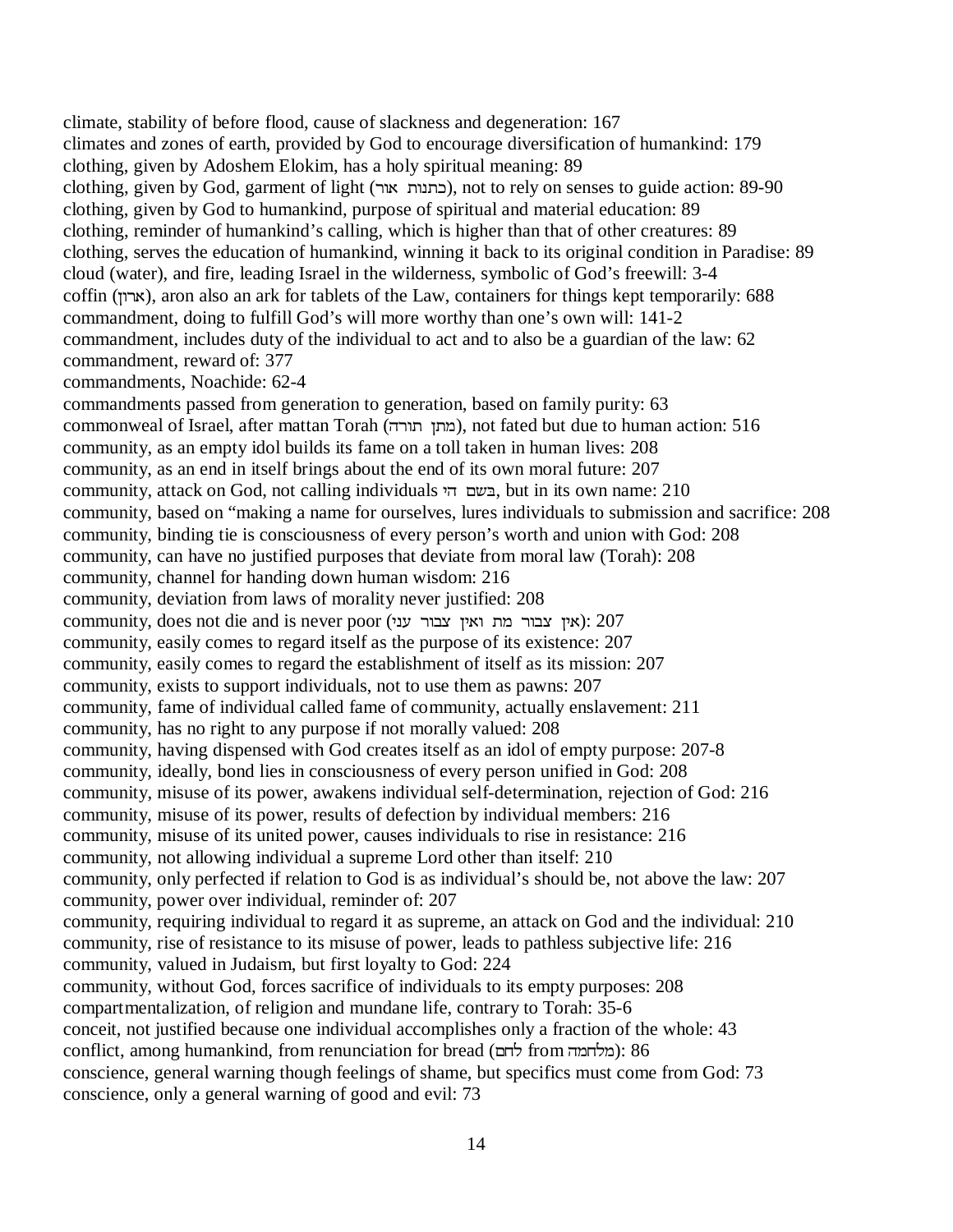consciousness, requires basar (flesh—U\*&): 68 consolation (RME), cannot be effected for another who is grieving, but reasons may be offered: 552 consolation, offering, only useful when reasons given that must be taken to heart: 552 consolation (RME), reconsideration to change feelings and attitudes towards something: 686 consolation, source of, our children who are the future of the world (בוני עולם): 125-6 consolation, through children, by way of visualizing a goal: 126 continental drift, followed flood, scientifically supported: 167 covenant, established by God with Abraham, aimed to win a whole national life: 425 covenant, of God, does not reflect abolishment of sensual life but its limits: 302 covenant, of God, first on the body, not on the mind: 301 covenant, must be preceded by relationship-building, such as shared meal: 494 covenant, sign of, insufficient if the covenant itself is neglected, which breaks it: 299 converts (חניכים), Abraham protected by isolating them from surrounding corruption: 257 corruption, of earth (MD), overthrowing of a good condition, impeding progress: 138 corruption, of Sethites, marriage with daughters of humankind: 127-8 cosmology, not the purpose of Bereishit: 47-8 cosmology, Torah concerned with earth as a stage for human activity, not as a planet: 139 cosmos, brought about by the immediate direct power of God, unlike natural creations on earth: 272 council, representatives of the people responsible to punish crime: 383 creation, and recreation of all existence, depends on the freewill of God: 8 creation, as work of God (מלאבת אי) is messenger of God's mind and intention: 44 creation, beriah (בריאה), by God's freewill, formed heaven and earth, creating toldot (products): 48 creation, beriah (בריאה), will of God creating something our of nothing: 48 creation, called into being from nothing (יש מאין) by God's freewill: 47 creation, created to use Shabbat to win humankind to what is good and true: 47 creation, described in the Torah to show that God created and rules all: 12 creation, end of, marked completion of physical creation but beginning of humankind's education: 47 creation, even smallest particle stamped with God's sufficiency: 292 creation, five days of, dependent on humankind created on sixth day fulfilling its mission: 40 creation, formed and shaped for the education of humankind in God's image via Shabbat: 47 creation, forms one great tzavah (WFP) with God as its center point: 43 creation, heathen view of, world complete and finished from its origin: 611 creation, if at random would continue to evolve physical laws, which it has not: 292 creation, modern theories of, confuse cause and effect: 338  $c$ reation, out of nothing (יש מאין): 1 creation, Sabbath of, God's declaration of the completion of physical laws of creation: 292 creation, Sabbath of, seventh day, recurring reminder of humankind's high calling: 40 creation, Sabbath or ending of, greater revelation than actual existence of heaven and earth: 42 creation, seventh day of, to bring spiritual metaphysical world in humankind's consciousness: 40 creation, six days of, to create physical world: 40 creation, sixth day of, concludes creation of the physical world: 40 creation, sufficiency (KV) of, reveals limit-setting power of God for every aspect of creation: 42 creation, totality (כל) of which considered very good (שוב מאוד), not just the parts: 38 crime, severs the bond between earth and humankind: 106 crime, world rescued from by tzedakah (צדקה) and mishpat (משפט) with אידך הי $322$ criminal, denied the powers of the earth because relationship with God is abandoned: 106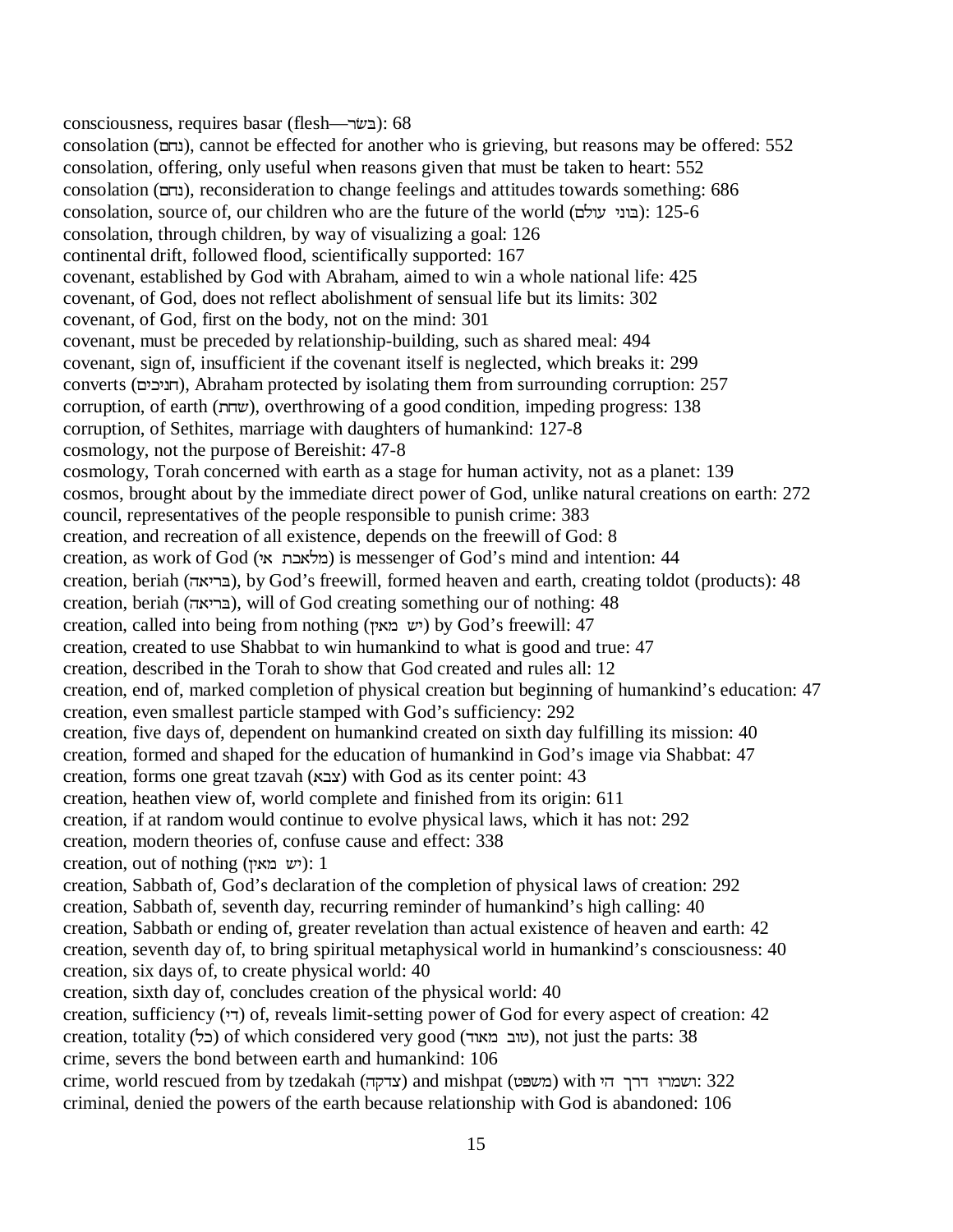culture, civilizing bridge between unchecked sensuality and godly spirituality: 192-3 culture, efforts to build in the service of God are holy and bring happiness: 113 culture (דרך ארץ), leads to degeneration when it replaces Torah: 94 culture (דרך ארץ), misuse of, absence of Torah (דרך אין תורה אין דרך ארץ): 94 culture, not in the service of God, destroys past and future generations, gaining no present: 113-14 culture (דרך ארץ), role of, starts the education of humankind, completed by Torah: 94 curse, from Gan Eden against the ground and an animal, not against humankind: 87 curse, from Gan Eden, purpose of, to habituate humankind to renunciation: 84 cursed (ערורה), from Gan Eden, not punishment for sin but education for betterment: 84 cursed (U8UJ), one who is out of touch with sources of prosperity and blossoming: 105 curse, from the related root UUJ, meaning to be isolated, lonely: 105 curse, Jewish, targets behavior, not person: 661 curse (קלל), light, opposite of heavy (כבד), checked in material development and diversity: 165 curse, of Cain, condemned and rejected by the whole world: 105 curse, of Canaan: 188 curse, of Canaan (LJEIUXUJ), course, unchecked sensuality leads to slavery, not freedom: 191-2 curse (UXUJ), on transgression of moral law and justice, even when done in public interest: 661 curse (UXUJ), to make something light, decreasing material means: 228 curse (ערור), unfit sensuality, defective in itself: 188 da'at (דעת), empirical knowledge, necessary for theoretical knowledge (binah—דעה):580 Dan, defender of Israel not by strength or fear-inspiring power, but by cunning strategy: 670 Dan, entirely equal to all of his brothers, equally able to contribute to the national welfare: 670 daughters of Canaan (בנות הכנעני), never suitable for son of Abraham: 392 daughters of humankind (בנות האדם), from Canaanite line: 127 daughters of humankind, marriage with them led to corruption of Sethites: 127-8 davar (דבר), absolute declaration with no consideration of its acceptance by listener(s): 267 davar (דבר), and amar (אמר), different usages indicating the intention of the speaker: 267 davar (UFV), meaning of, speaking without necessarily convincing a listener: 27 days, aftermath of (האספו), will not come until the unified gathering (האספו) is achieved: 656-7 days, seven, period of, marks passing of one condition before entry of a new one: 157 death, after, family relationships no longer extant: 417 death by flood comes in stages—unconsciousness, death, and dissolution: 143 death, disposal of body after, Jewish practice, mitzvah to bring into contact with dissolving earth: 680 death, God to do away with when humankind achieves moral perfection: 11 death, Jewish and Egyptian beliefs about what happens to the body and soul afterwards: 680 death, Jewish beliefs about afterlife, eternality of the soul, disintegration of the body: 680 death, life after, to be gathered to one's people: 416-7 death, of Sarah, Abraham remained with her body except to arrange for burial: 381 death, of Sarah, mourned by Abraham in private: 381 death, physical act of, שכב: 644 death, spiritual aspect of, אסף: 644 death, to disappear when humankind works its way back to God: 64 deed, good, criterion is the  $\tau$  (sufficiency) according to God's law: 294-5  $\alpha$ deed, value of, dependent on compliance with God's law (הגיד לך האדם מה טוב): 345 deed, value of, not dependent on good intention but whether it complies with God's law: 344-5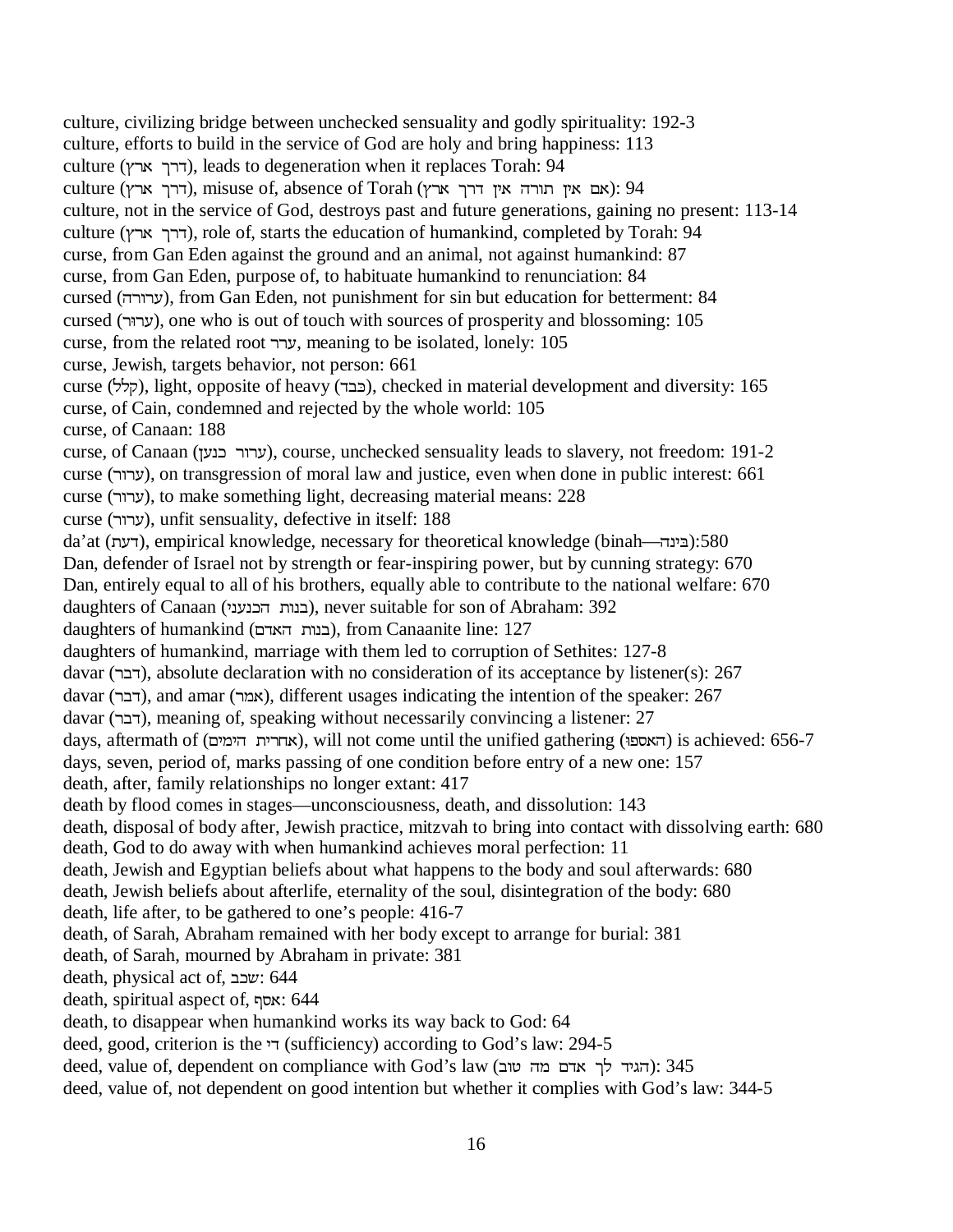deeds, worth more than merit of forebears because they save lives, not only material values: 493 defense, principle of, divide your forces from an overwhelming opponent so some survive: 499 degeneration, moral, everywhere begets social degeneration, which condemns the generation: 324 degeneration, moral, grips the whole nature of a person, both thinking and feeling: 392 degeneration, national, of Egypt and Canaan, beginning in behavior of Cham towards his father: 185 degeneration, of the city, lowest depth reached when the righteous are no longer tolerated: 326 degeneration, sexual and social, a threat to the laws of nature (למינהו): 209 deliverance, from Ur-Kasdim (יציאת אוא כשדים), model for Egyptian exodus (יציאת מצקים): 276 deliverance (גאולה), not the result of the general laws of nature, but God's special providence: 651 dependence of woman, based on renunciation (עצבון) of man becoming breadwinner: 84 depravity, depth of, where righteousness and goodness are criminalized, Sodom: 327 depression, Jewish, only felt when guilty for wrongdoing or in doubt about moral path: 602 derech Adoshem, to keep (לשמר דרך הי), Abraham to raise his descendants לעשות צדקה ומשפט derech Adoshem (דרך הי), two meanings, God's way and our going in God's way: 320 derech eretz (דרך ארץ), role in bringing people back to Torah: 94 derech eretz (דרך ארץ), starts the education of humankind, completed by Torah: 94 desecration (חלילה), considered the death (חלל) of the whole of spiritual and moral character: 614 destruction, by flood, necessitated by degeneracy of humankind, which withered the world: 133-4 devarim achadim (דברים אחדים), one uniform language, reflects spiritual mental agreement: 204 dialects, result of separation of peoples after flood: 197 dietary laws, purpose of, ensure food is suitable to be assimilated morally: 37 Dinah, called בנענית because son was physically בו הווא 630 Dinah, curious young girl, but through and through a daughter of Jacob: 517 Dinah, rape of, disgraced Israel, weakening its forces, treating it as worthless and powerless: 519 Dinah, rape of, injustice not to be remedied by resort to reason or rights: 518 Dinah, rape of, only because she was a Jew-girl (בת יעקב), from a defenseless family: 519 dialects, emergence of, not the cause but the result of the scattering of peoples after the flood: 197 dispersion, generation of (דור הפלגה), disunion arose not from number of languages but vice versa: 216 dispersion, generation of, community fame really the name of an individual enslaving community: 211 dispersion, generation of (דור הפלגה), first idea when united not to glorify God but their own name: 210 dispersion, generation of (דור הפלגה), language not mixed or confused but dried up: 212 dispersion, generation of (דור הפלגה), linked to Adoshem name since laws of nature not threatened: 210 dispersion, generation of (YGNSYUXV), sin of, diminishing the moral importance of the individual: 210 disunion did not result from multiple languages, but vice-versa: 216-17 divine providence in history, cherubim (RKFXUI) as occasional signs from God showing: 93 double name, common in Abrahamitic family: 533 dove, bitter olive leaf in the mouth of, sweet when eaten in freedom: 158 dor hafleigah (דור הפלגה), first goal not to glorify God, but to make a name for ourselves: 210 dor hafleigah (דור הפלגה), generation physically dispersed after the mixing of dialects: 206 dor hafleigah (דור הפלגה), sin of, threat to individuals threatened humankind: 210 drash (DUV), explanation by reading out of rather than into: 573 dream, interpretation of, as with Torah, out of dream (דרש), not imposed externally: 567 dream (הלום), time in which thoughts may come not from the mind, but to the mind from God: 342-3 dreaming, process of, God as the forming intelligence of dreams sent by Him: 342-3 dreams, conveying symbolic meaning from God, must be clear to the dreamer: 570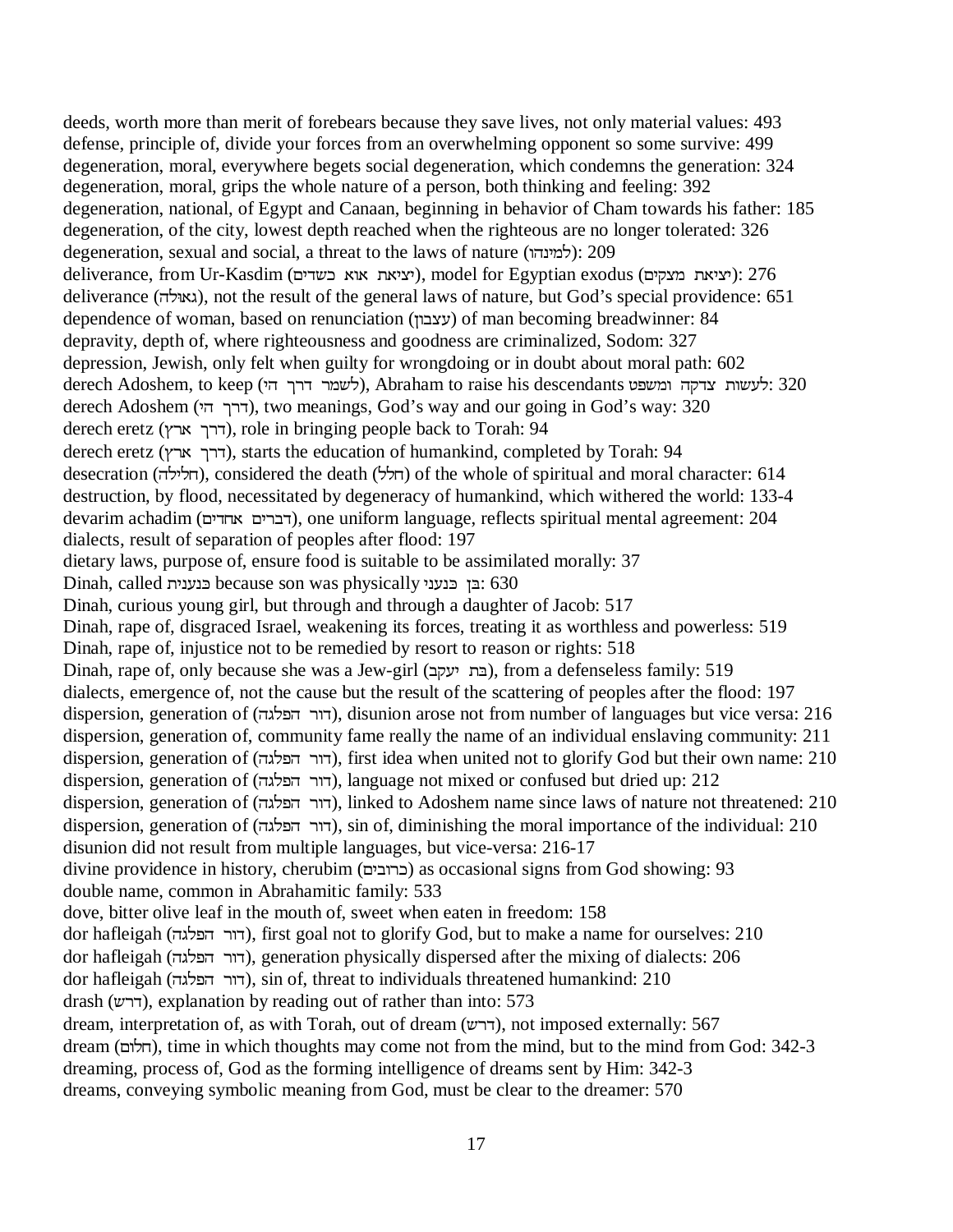dreams, God speaks in clear metaphors in, not riddles: 576 dreams, interpretation of, based on understanding God "sent them" and their meaning: 568 dreams, Joseph's interpretation of, well thought of: 570 dreams, meaning of, open question according to the sages (Berachot 55a): 542 dreams, well interpreted (טוב פתר), explain the symbols with obvious clarity from within the dream: 570 dualism, negated by speaking the name Adoshem, spoken by the prophets as Elokim (אלקים): 149 dust of the earth, seed of Abraham to be like, unlimited generations of immortal nation: 248 dust (HFW), particles of earthly matter that have virtually lost all weight and float upwards: 504 duty assumed by freely accepting obligation: 296 duty, command of (yoke of commandments—על מצות): 166 duty, faithfulness to, particularly difficult in certain times and places: 146 dwelling, terms for, <u>לוב—belong</u> to a place, שכן—have a social relationship but autonomy: 256 earth, as staging for human activity, corrupted by chamas (wrongdoing— $(i)$ : 140 earth, blooms or withers according to humankind's moral convictions and commitments: 45 earth, corruption of (MD), overthrowing of a good condition, impeding progress: 138 earth (אדמה), demands justice for murder, because earth's godly human purpose has been betrayed: 105 earth (אדמה), demands that God should execute justice on one who murders: 105 earth, development of, impaired for the sake of educating humankind: 88 earth, diversity of, ordained by free-willed God, accounts for diversity of peoples: 197 earth, fertility of, not taken away by flood: 184 earth, flourishing and development of, impaired for the sake of humankind: 88 earth, function of, to be ruled morally by humankind in the image of God: 45 earth, given to humankind for the rule of it, including the "earthly" in themselves: 55 earth, mastery of by humankind (עבדת האדמה), sanctifies:  $52$ earth, not looked at as a cosmic body by God and Torah, but as a stage for moral activity: 139 earth, placed under humankind's sway to be raised to moral human purposes: 106 earth, platform for humankind to do mitzvot or, if not, to be cut off from it: 106 earth, prosperity of, conditioned on sexual purity: 140 earth, restrained in its development to habituate humankind to renunciation (עצבון): 84 earth, withdraws its forces out of fear of corruption (חמס): 140 earth, zones and climates of, provided by God to encourage diversification of humankind: 179 eating (אבל), destruction of material for assimilation with one's own personality: 37 eating, to be limited to that suitable to a moral personality, decided by God: 37 eating, transposition of material from one to another individual: 37 ecstasy not the means for seeking and finding God: 78 education, great law, educate each child according to its own way (דער על פי דרכו education, lack of a sin, because not possible to become morally perfected: 345 education, must begin at birth, especially for Jew who sees the world in opposition: 257-8 education, spiritual, purpose of parents reproducing themselves in their children:358 Efron, intention to give Abraham the cave of Machpelah only if he bought the field: 384 Egypt, caste system, men completely absorbed from birth to death in their trade: 634 Egypt, famine in, food (אובל) was kept in its natural state in the land, not exported: 581 Egypt, famine in, grain stored locally so people knew government was not speculating: 581 Egypt, famine policy to restrict all export of food: 581 Egypt, heir to Nimrod's building plans, yoking nation to build monuments to rulers' glory: 209 Egypt, state where all classes were completely bound by rules and caste, not free, including Pharaoh: 572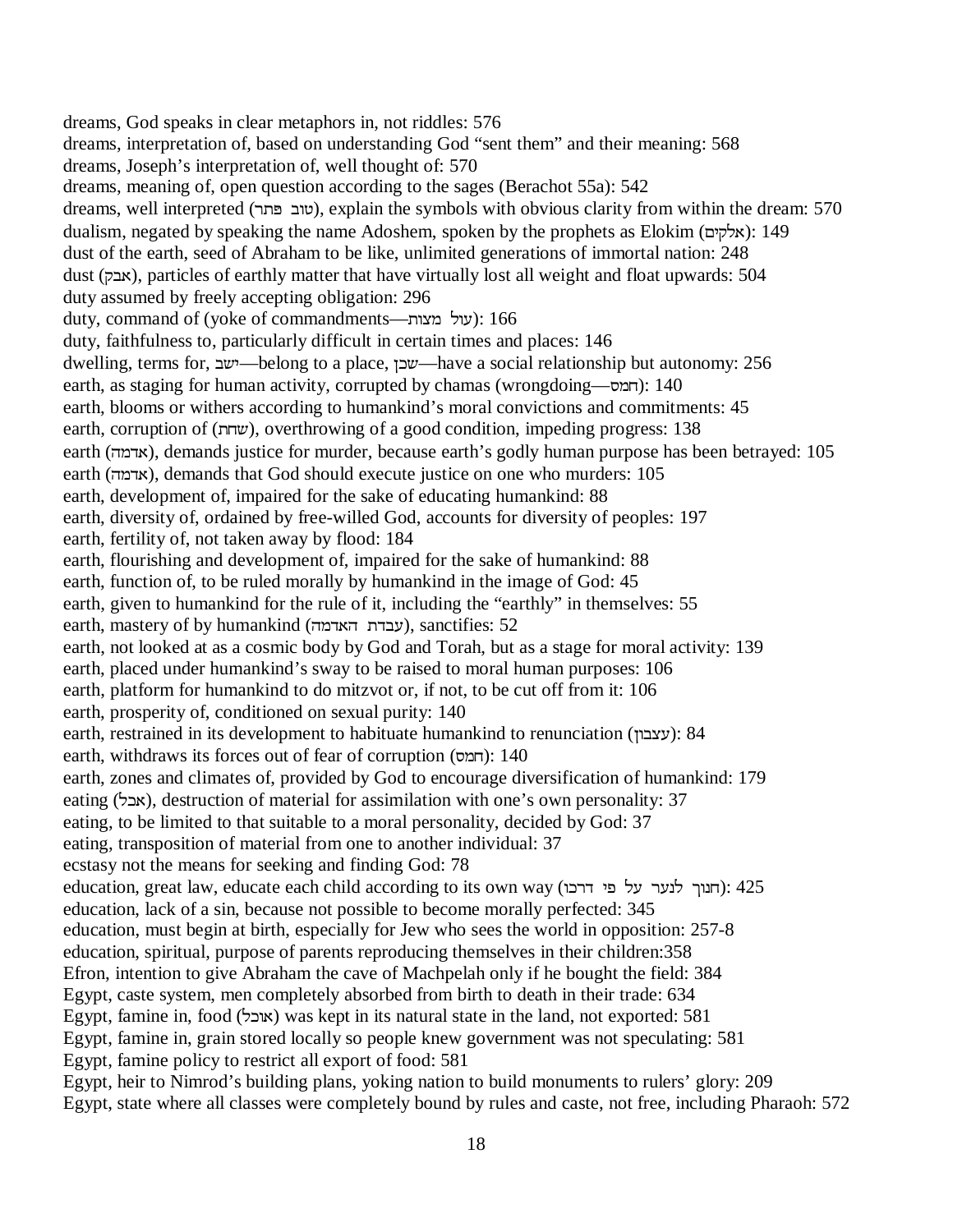Egyptians, brought up to hate the pastoral nations: 621 Egyptians, objected not to cattle breeding but pastoral life and values of landless people: 111 Eil Elyon (אל עליון), not a God of gods (אלקי דאלהא), but the sole Mastermind of all Creation: 261 Eil Olam (אל עולם), intelligence-infrastructure sustaining all we see and feel—past, present, future: 366 Eil Shaddai (אל שדי), meaning I am the "Sufficient One" or "All-Sufficient": 291 Eil Shaddai (אל שדי), rules by His freewill over the laws of nature He has made: 293 Eil Shaddai (אל שדי), seal of, stamp of sufficient on the creation of the heavens and all earthly: 292 Eil Shaddai (אל שדי), the One who called Creation sufficient, stopping its continued development: 291-2 eitz hachayim (עץ החיים) represented by burning light of the menorah (מעורה): 79 Eliezer, gives Rebecca's father nothing in the way of a bride price: 408 Eliezer, guided in search by general suitability of character and fit with Isaac's personality: 392 Eliezer, initiated test (V[MXNKQG) for Isaac's future wife, learned in house of Abraham: 397 Eliezer, matured in the house of Abraham, serving as his "business manager": 391 Eliezer, mission to find not only an Abrahamitic daughter, but an Abrahamitic household: 401 Eliezer, prayer of, request for help to fulfill his mission (as with Chana) [MKbS]: 396-7 Eliezer, traveled as a servant, behavior toward him would be a test of humane feelings: 395  $E$ lokim (אלקים), as avodah zarah: 62-3 Elokim (אלקים), from אלה (these), subsuming a plurality under the idea of a unity: 649 Elokim (RKHNW), God of justice, destroys Sodom, looked at towards Abraham: 339  $E$ lokim (אלקים), ruler, director, judge, giver of law unifying diversity in creation (אלקים): 3  $E$ Elokim (ידוד), written as מדת הרחמים but pronounced as מדת הדין, denoting God's severity as love: 269 embalming, based on Egyptian belief in wandering of souls, contrary to Jewish beliefs: 680 emet (QW), not only truth in theory, but to be faithful in practice: 274 empirical knowledge (דעת), insufficient without theory (דעת), אם אין בינה אין דעת emunah (faith—אמונה), confidence in God for a future that is unlikely by reason and experience: 275 emunah (faith—אמונה), from ו-ב-א, to give oneself up to God, to be molded by God: 273 emunah (faith—אמונה), not belief in theses untenable to human intelligence: 273 emunah (faith—אמונה), not belief, not opinion, but placing full confidence in God: 273 ends, never justify means: 661 enosh (אנוש), designates a troubled, tyrannical stage of human development: 114-15 enosh (אנוש), from ע--ד-א, designates time men who no longer see themselves as adam (אדם): 114-15 enosh (אנוש), represents time when humankind using God's gifts to impose tyranny: 115 enosh (אנרש), time when humankind began to proclaim the name of God before defection: 115 enosh (אנוש), time when humankind forgot its relationship to God: 121 enosh (אנוש), time when humankind forgot name of God but not awareness of: 121 Ephraim, adopts character of non-Jewish state, external armor of other tribes: 653 equality, of the sexes, created in the image of God: 33 equality, of sexes, in birth and rank, moral nobility of Hebrew language: 343 equality, of sexes, in Hebrew, guaranteed by use of ish  $(ww)$  and isha  $(xw)$ : 215 equality, of sexes, in marriage, Adam's rationalization for eating forbidden fruit: 80 eretz Yisrael (ארץ ישראל), blossoming of, dependent on morality and integrity of inhabitants: 429 eretz Yisrael (ארץ ישראל), chosen because it was open to famine and war, a perfect test case: 250 eretz Yisrael (ארץ ישראל), destined for Jews but not necessarily always in their possession: 247 eretz Yisrael, eternal possession (אחות עולם), holds us even when we do not possess it: 646-7 eretz Yisrael (ארץ ישראל), material abundance and political independence not inherent in the land: 250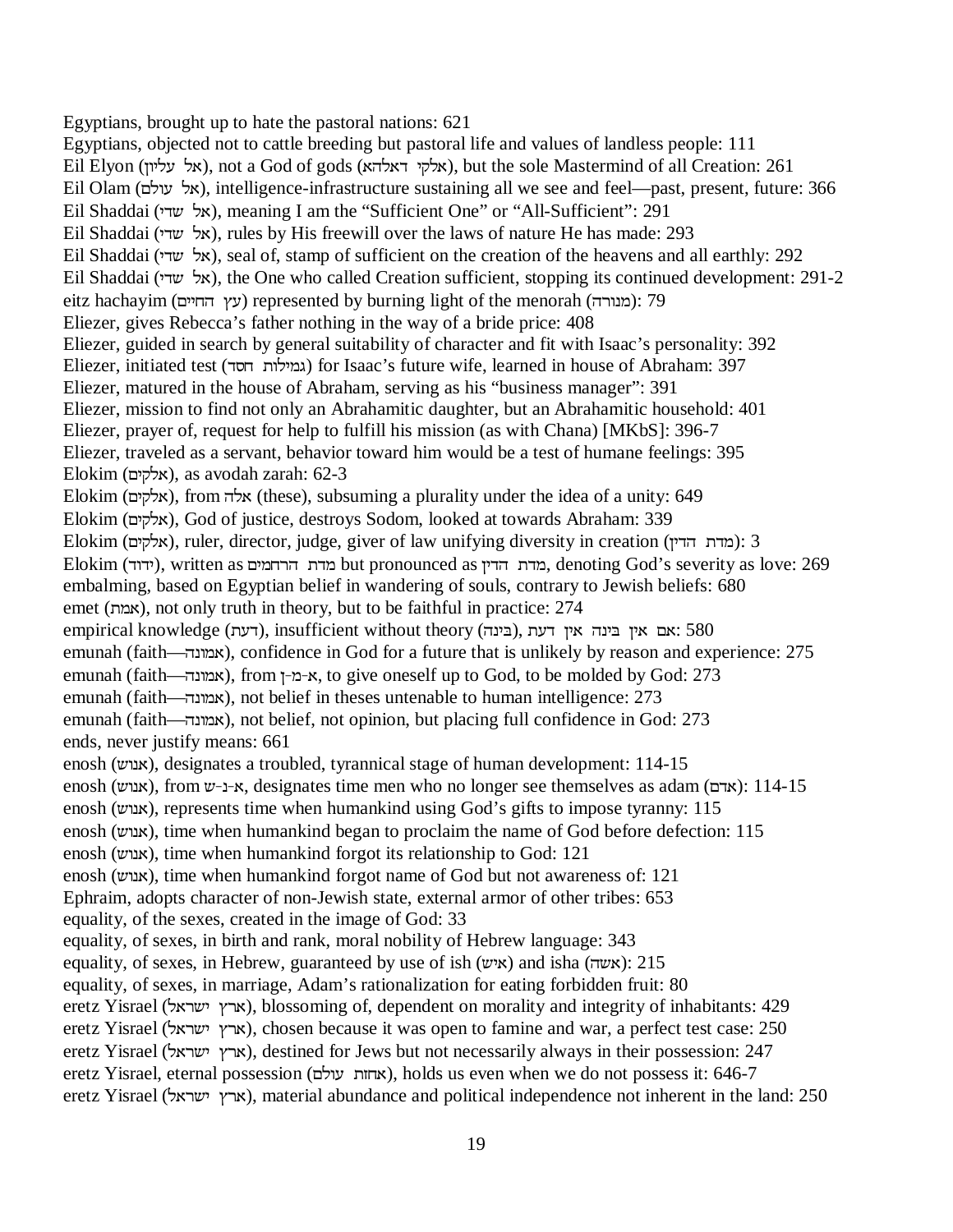eretz Yisrael (ארץ ישראל), meant to be Gan Eden for the people of God's law: 57 eretz Yisrael, protection of, in God's hands: 250-1 eretz Yisrael (ארץ ישראל), suffered famines, but could be abundant through power of Torah: 430 eretz Yisrael (ארץ ישראל), to be a spreader of blessing: 228 eretz Yisrael, to have been a revival of the original paradise on a small scale: 87 eretz Yisrael (ארץ ישראל), through power of Torah to become abundant and blessed: 430 eretz Yisrael, to be taken into possession by self-action, conquering: 276-7 eretz (ארץ), whole globe, specifically dry land: 14 error, careless (ש $w$ ), caused by being quiet and indifferent when one should not be: 155 error, committed by too intense concentration of the mind (מעגה), in contrast to carelessness ( $\omega$ ): 604 error, from concentration of the mind (שגה), based on blind attachment: 155 errors, types of, practical of people (שגגה), theoretical of Sanhedrin ( $\omega$ ): 155 Esau, accorded higher rank than Jacob at the funeral of their father: 533 Esau and Jacob, both 15 when birthright sold in boyish play: 428 Esau and Jacob, complete exterior similarity, complete interior dissimilarity: 424 Esau and Jacob, could have worked hand-in-hand but for upbringing: 426 Esau and Jacob, differences possibly doe not to temperament but upbringing: 425 Esau and Jacob, upbringing the same despite their differences: 425 Esau and Jacob, upbringing undermined by the favoritism of their parents, Isaac and Rebecca: 427 Esau, angel (מלאך) sent by God, but unacknowledged until he recognizes the godly mission of Jacob: 507 Esau, archetype of forces seeking to undermine righteousness of Jacob, but only lame him: 505 Esau, archetype of forces that can only fight while it's night on earth for humankind: 505 Esau, became a political personality, leader of an army (אלוף) with many troops: 498 Esau, birthright of, gave it to Jacob at once, not forced to sell for food: 428 Esau, called Eisav (עשׂו), from ע־ש-J, because he was born as a finished, completely made man: 424 Esau, could achieve equality with Jacob by voluntarily submitting to his ideals: 451 Esau, descendants of, morally and spiritually deficient, revealed in spelling  $\cdot$ תלדת: 418 Esau, destiny of, developed rapidly because of the power of the sword: 537 Esau, had not expected his father to give him the whole of the blessing: 443 Esau, Hittite wives of, completely in opposition to Isaac and Rebecca's spirit: 440 Esau, hunted with his mouth (XKS&VKP), entrapping his father with his speech: 427 Esau, lays aside the sword, affected (temporarily) by righteousness and humaneness: 511 Esau, living by the sword proves the futility of doing so because it offers no security: 451 Esau, lost nothing of material value when Jacob left: 453 Esau, married Canaanites, had no understanding of what was needed to build the house of Abraham: 455 Esau, married Hittites, showed himself unfit to carry on mission of Abraham: 440 Esau, moral failures of, reflect failure of Isaac and Rebecca's childrearing: 426 Esau, moved away from Jacob after reconciliation because of moral and spiritual gulf: 534-5 Esau, moved away from Jacob to feel freer and less restrained, also not enough grazing land: 534 Esau, not to have any position in the house of Abraham: 450 Esau, notwithstanding his parents' revulsion at his Canaanite wives, took another: 455 Esau, overcome by humane feelings when meeting Jacob after many years of separation: 511 Esau, returns to his previous ways after meeting with Jacob: 514 Esau, sealed his unfitness for Abraham's mission by marrying two Hittite girls: 440 Esau, spirit of, also an angel (מלאך) sent by God: 507 Esau, spiritual heir of Nimrod: 426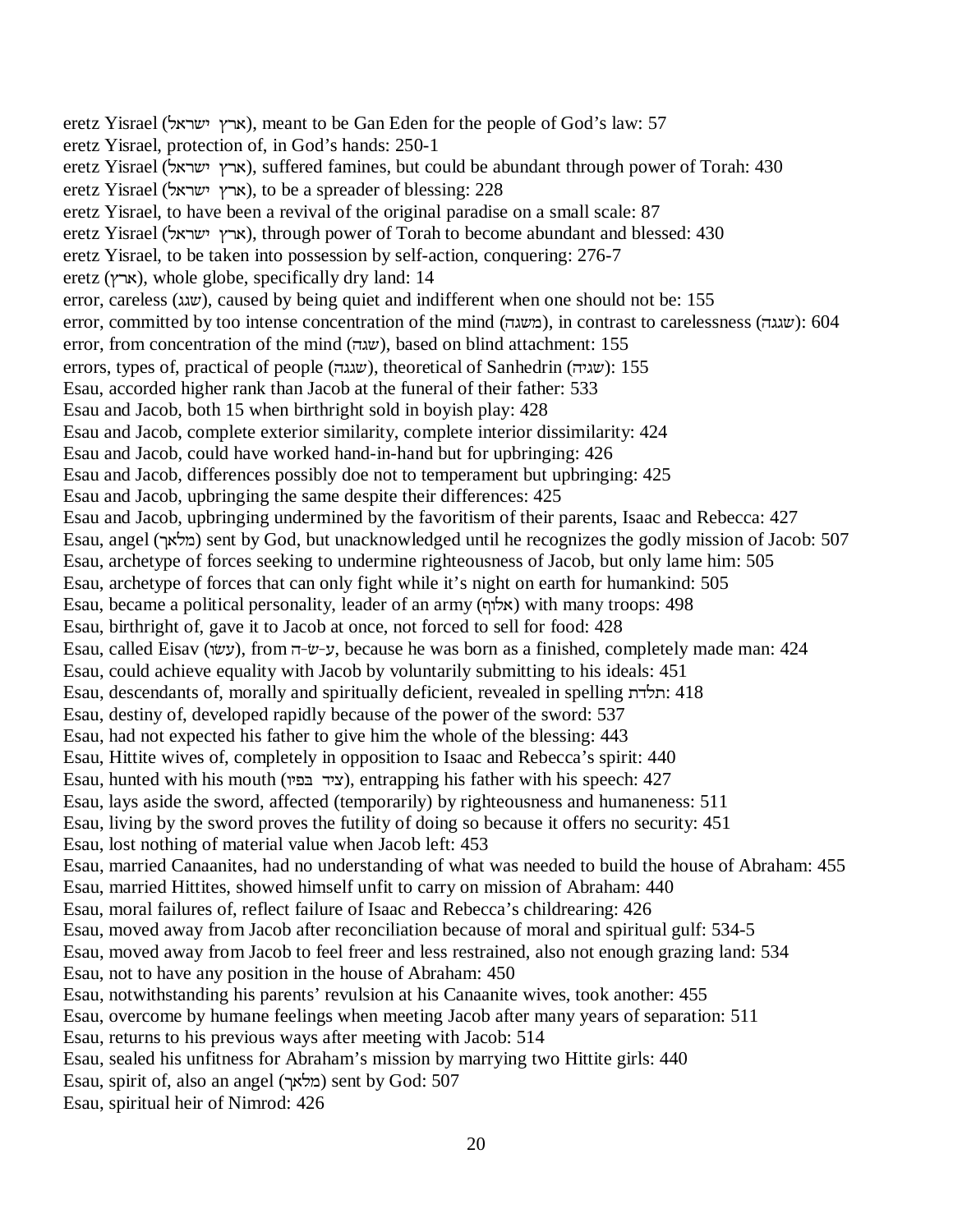Esau, to be blessed in the ordinary course of the world, not under God's special management: 451 Esau, to carve history of the world with his sword: 451 Esau, told that his importance in the world only for the benefit of Jacob: 452 Esau, understood hunting, art of self-control in lurking, self-interest: 426 Esau, wives of, completely opposed to the spirit of Isaac and Rebecca: 440 et (את), extends to all characteristics by which the essential effect of an object shows itself: 5 et (את), from the root אות, the means of accomplishing an action: 4 et (את), presents an object in all the phases of its characteristics: 5 etnachta, grammatical separator: 36 eulogy (הספר), from ס-פ-ד, to apportion to someone that which they accomplished in life: 381 eulogy (הספר), to give one who has died a place in memory doe to him: 682-3 evil inclination (yetzer hara—יצר הרע
( $y$ re and holy when morally directed: 56 evil (רע), from ר- $y$ - $y$ - $y$ , something broken, the harmony disturbed, one thought no longer rules: 58 evil, premeditated (מוזיד), from א--ד, to plan secretly for an evil act: 596 evil, ultimate in social life, when practicing goodness is a crime against the public welfare: 327 exiles, Jewish (נדחי ישראל), still depend on the word of God: 273 extinction, only relative because always a transition to another form: 41 eye for an eye, entails exact reckoning in money to indemnify for loss (שבתו יתן ורפא ירפא): 178 eye for an eye, would be morally impossible with any semblance of equity: 178 eye (ע $y$ ), source through which the visible world flows into the mind: 151-2 face, falling on one's, symbolizes giving up material and spiritual independence: 296 faithfulness, to the Jewish calling, requires doing without, but having the wings of the Shechinah: 255 fall, blessing of humankind afterwards (following the flood): 170 falling on one's face, symbolizes giving up material and spiritual independence: 296 family, authority in, male and female roles: 235 family, Jewish, survival and success of, a triumph for the Torah: 540 family, leadership of, must not be moved by flattery, must be firm and stable (עוֹ): 659 family, life of, best access to God, according to Jacob: 234 family, purity of, basis for transmission of mitzvot from generation to generation: 63 family, relationships no longer extant in life after death: 417 fanaticism, unknown in Judaism because of Torah teaching regarding the Shechinah (שכינה): 195 farm work, consequences of engaging in: 96-7 farm work, worst features of minimized by Torah: 97-8 fat (חלב), overflow of nourishment stored in body, reserve capital: 100 fat (חלב), two types, separated from the organism for future production for itself or for another: 624 fate, Jewish idea of, a messenger (מלאך) carrying out the Divine providence: 652 father and mother, honoring of (כבוד אב ואם), at the root of honoring God: 386 father and mother, honoring of (כבוד ומורא אב ואם), enables bequeathing spiritual legacy: 185-6 faults, human, never hidden in the Torah because leaders are not gods: 236 fear (עירא), to hold something (God) always present in mind (ירא): 67 feelings, appearing full of, regarded as too "romantic" by some people: 406 fence-laws (סייגים), man-made, not from scripture (דאוריתא): 75 fence-laws (RKGKK[), not to be set too high, e.g., Eve's falsehood about touching the tree: 75 firstborn (בכור), placed behind the younger brother, disregarding the (בכורים): 654 firstborn (בכורים), rights of, commonly disregarded, losing their status in the nation: 654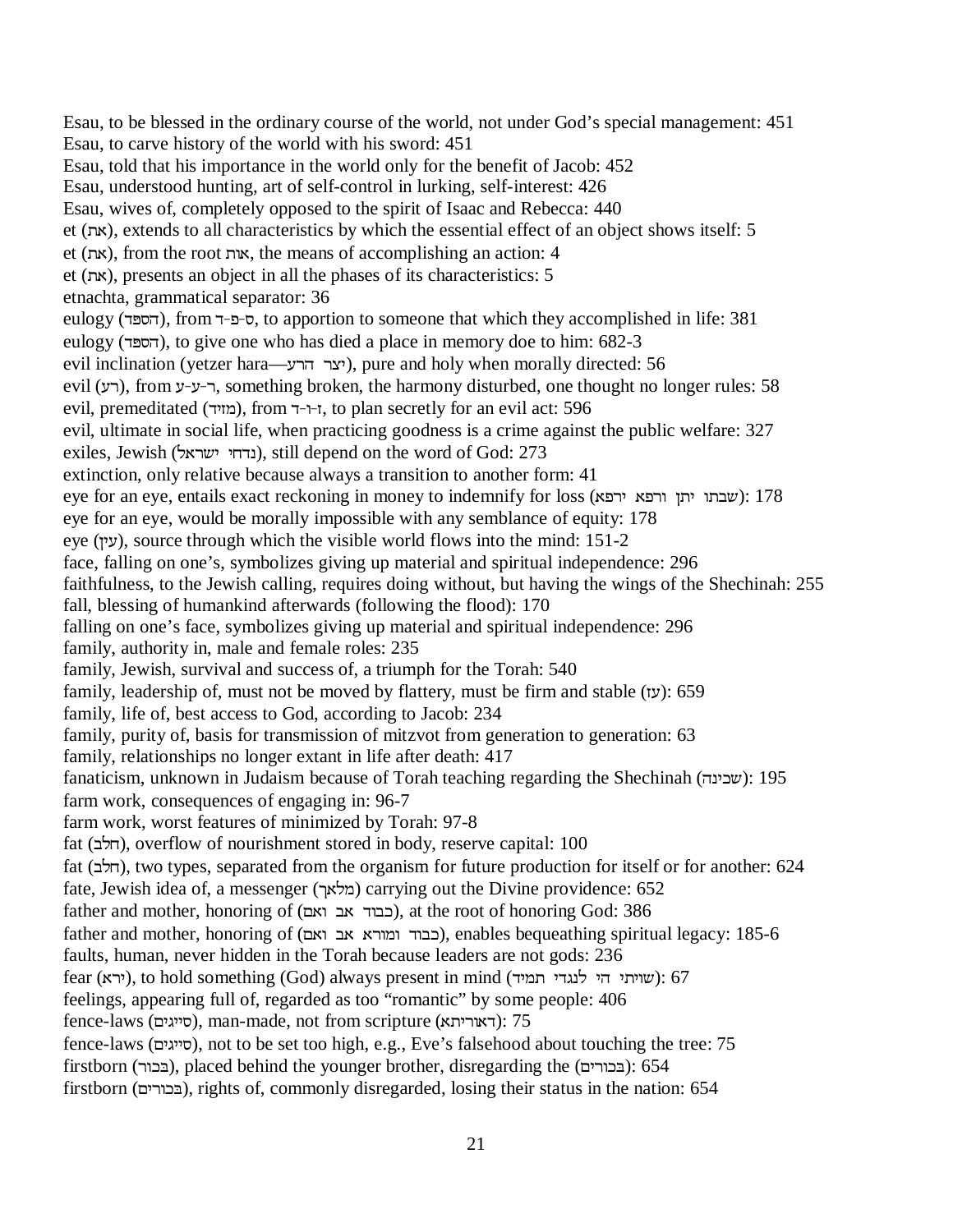firstborn (בכורים), e.g., Cain, Esau, and Ruben, all bechorim in the wilderness rejected: 100 firstborn, rule of, not followed because of conflict between material power and godly spirituality: 654 fitron (פתרון), getting the sense of something from within outwards, organic, not externally imposed: 567 five (number), significance of: 611 flesh (בשר), definition of, includes everything but blood and bone: 68 flesh (בשר), required for consciousness of the world: 68 flood (מבול), after, attachment between animals and humankind broken: 171 flood (מבול), after, humankind not to master physical and animal world: 172 flood (מבול), after, humankind receives God's blessing a second time: 170 flood (מבול), after, humankind to seek moral self-perfection: 172 flood (מבול), after, permission to eat animal food required dietary laws (מבול): 172 flood (מבול), after, quicker changes in conditions of life (e.g., seasons) shortened lifespan: 169 flood (מבול), although harsh, had only the well being of the people as its purpose: 149 flood (מבול), animals saved from, chosen because unmixed and unadulterated: 144 flood (מבול), basic source of degeneration leading to, sexual immorality (השחתת דרך): 144 flood (מבול), before, fields cultivated every 40 years according to Midrash Rabbah: 167 flood (מבול), before, sufficient vegetation, so no need for meat diet: 172 flood (מבּוּל), blessing of humankind by God afterwards: 170 flood, brought about the development of dialects (לשנה) but based on one language (שפה): 204 flood (מבול), cause of death, comes in stages—unconsciousness, death, and dissolution: 143 flood (מבול), centuries before, people were rich, chamas (חמס) grew, necessitating total destruction: 168 flood (מבול), changed conditions afterwards, new means of educating humankind: 169 flood (מבול), demanded by circumstances of the times: 142 flood (מבול), destruction of, required by human degeneracy, which withered the world: 133-4 flood (מבול), given widespread chamas (חמס), purposed by God for humankind's salvation: 140 flood (מבול), intended by God to destroy living bodies, not ruach (רוּח) and nefesh (נפש): 142 flood (מבול), intended by God to prevent the complete moral ruination of humankind: 140 flood (מבול), intended by God to save the spark of moral purity in Noah: 140  $f$ er (מבול), God caused for the salvation of humankind (בעבור האדם):  $167$ flood (מבול), God's action to preserve humankind's spark of purity in Noah: 139-40 flood (מבול), God's salvation of humankind demanded by corruption, not its destruction: 140 flood (מבול), not the result of blind forces of nature, but a free-willed God: 151 flood (מבול), not the result of blind forces of nature, but Noah and nature obedient to God: 151 flood (מבול), planned by God to educate humankind, a condition to ensure peace: 135 flood (מבול), purpose of, Adoshem's loving education of humankind: 149-50 flood (מבול), sexual immorality (השחתת דרך) the basic source of degeneration leading to: 144 flood (מבול), thoroughbred species to be saved from: 144 flood (מבּוּל), total destruction of, not to occur again: 168 food, called taraf (שרף) and lechem (לחם), obtained in struggle with nature and society: 598 food, forbidden, partly מטמא, render the eater closed off from the godly: 147 food, permitted, not from animals dominated by characteristics of beast and passion: 147 food, permitted, to come from animals that easily submit to humankind: 147 force ( $\epsilon$ ), to become dark, that mysterious power, strength: 658 foreign domination, national freedom from, requires nation making itself moral: 253 forgetting (MID), from being taken up by other matters, so there is no room for the memory: 572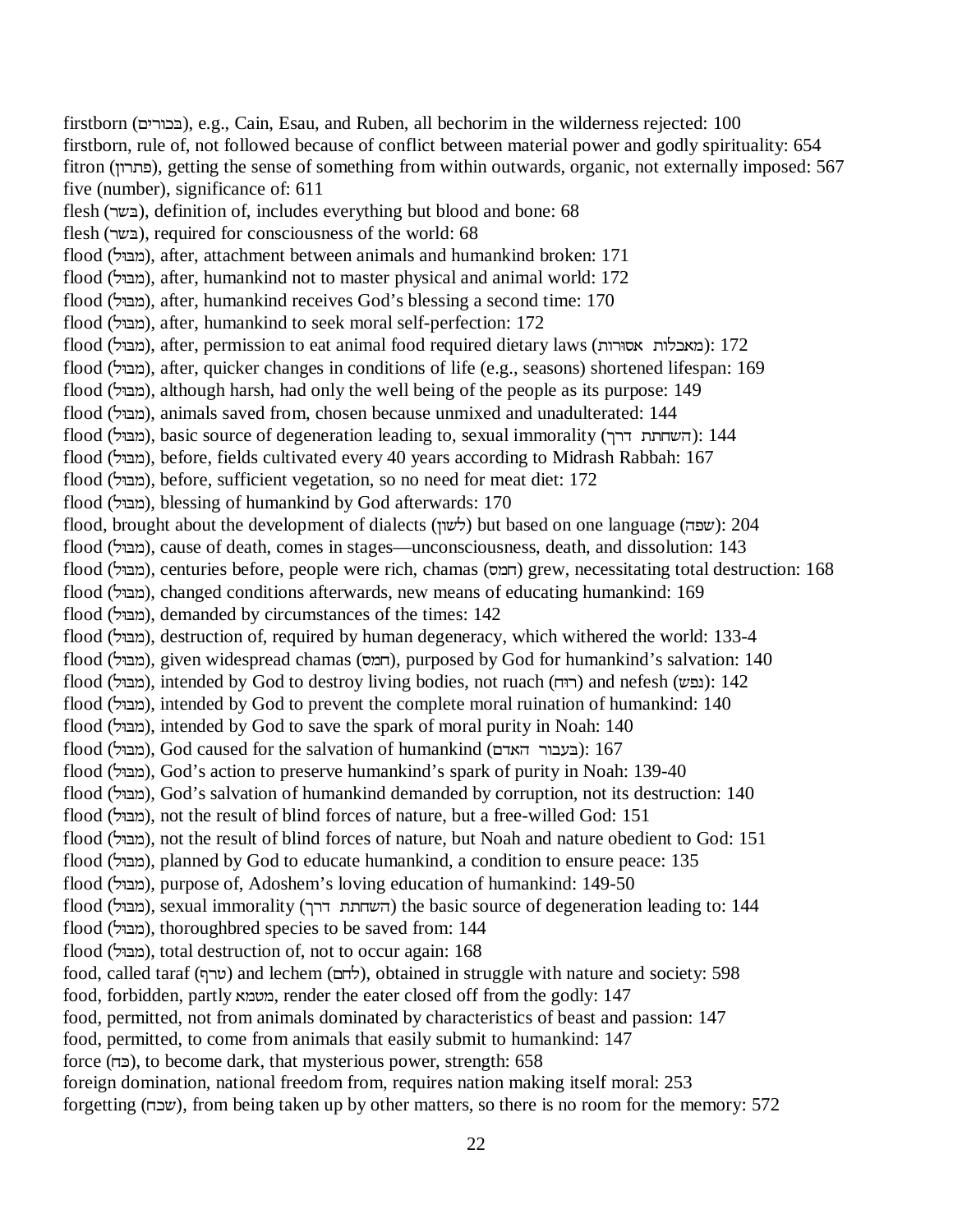freewill, God forces no one to marry: 394 freewill, of humankind created in the image of God: 2 freewill, affords humankind the opportunity for the highest degree of moral perfection: 2 freewill, no one forced to act against it by God: 394 freewill, of humankind, instilled at the creation: 92 freewill, unthinkable without evil being attractive to the senses: 61 freedom, achieved and retained by self-control and self-mastery of individuals and nations: 188 freedom, and independence ensured by submission to Torah: 251 freedom, conception of, retained only by shepherds (forefathers): 97 freedom, destroyed by course and unchecked sensuality: 191-2 freedom, external or internal, only achieved and retained by submission to law: 250 freedom (8UM), only lives where there is a law of moral rules: 192 friendship, intimate relationship, רעה (pasturage), each satisfies the wants of the other: 439-40 futility (הבל), without which we wouldn't find our way to the tree of life: 93 future, social, not likely for a generation degenerating morally: 320 gaia, hypothesis, earth as a single, integrated eco-system: 21 galut, arose out of jealousy (קנאה) and causeless hatred (שנאת חנם): 622 galut (גלוּת), awaits the people when they forget their mission: 228 galut, expulsion from countries of because of envy, God's method of salvation: 435 galut, first and last, arose out of jealousy (קנאה) and causeless hatred (שנאת חנם): 622 galut, Jacob sees threat of to his descendants, but that Benjamin will "drive away the wolf": 677 galut, last stage of, winning recognition and respect of nations because we are Jews: 435 galut, most complete helpless state of, to precede redemption: 503 galut, outcome when Israel seeks to be blessed rather than be a blessing: 228 galut (8NG), precursor, word of God coming to Abraham: 266 galut, result of Israel left to chance, having ignored Divine Guidance: 687 galut, status in—as slaves, subservient but tolerated, and honored and respected: 434 galut, strangers in the midst of the nations, began with Isaac: 434 galut, will lead to independence only if the brit  $(ETT)$  is preserved: 435 gamal (גמל), to bring to maturity or develop completely, as in gemilut chasadim: 353-4 Gan Eden (גן עדן), bounties of nature promoted by humankind's devotion to those bounties: 61 Gan Eden (גן עדן), created by Adoshem Elokim for the education of humankind: 57 Gan Eden (גן עדן), demonstration of the paradise humankind should live in on earth: 57 Gan Eden (גן עדן), humankind (אדם) placed in because called to serve God: 73 Gan Eden (עבודה), humankind (אדם) placed in to work (עבודה) and act (שמירה) morally: 60-1 Gan Eden (גן עדן), humankind set free in (וויניחהו), to work and to guard it: 60 Gan Eden (עגן עדן), humankind set free in it to morally serve (עבודה) and guard (עבודה) it: 61 Gan Eden, humankind's choices in, path of life or death, following God's will or one's own will: 91 Gan Eden (גן עדן), occupation of, not granted unconditionally: 57 Gan Eden (גן עדן), place where faithful duty results in rich, untroubled blessing and success: 60 Gan Eden, removal of humankind from, act of love of Adoshem Elokim: 92 garem (RUG), bone, not bearing weight but as limb and joint: 667 garment of light (UXWXEI), reminder/education not to rely on senses to guide action: 89-90 gate of heaven on earth, house of God: 462 gate of the city, occupied by officials, not private persons: 329 gather (קבץ), refers to external gathering of people, uniting in space but not purpose: 656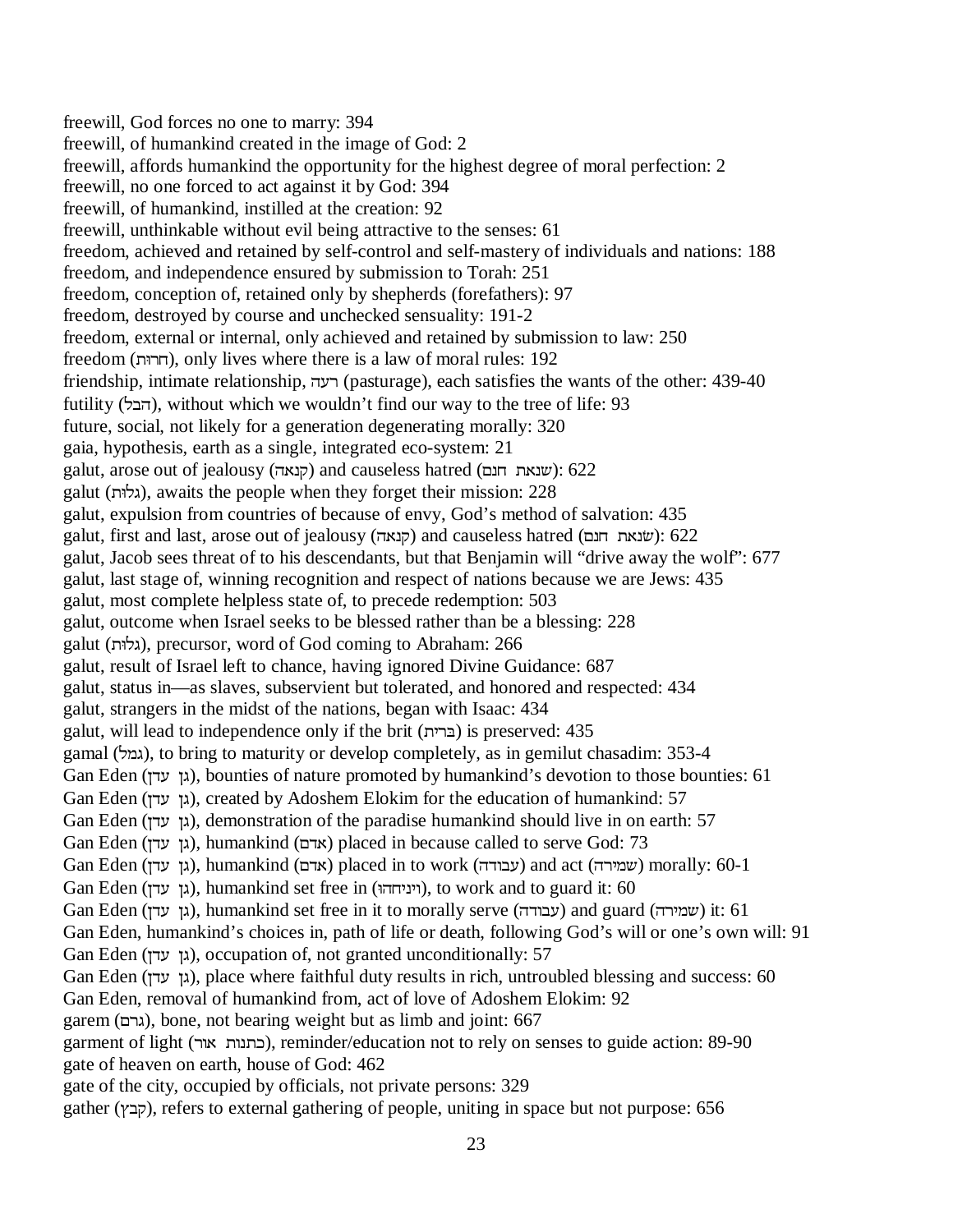gather ([W), to bring something from where it does not belong to where it does, uniting in purpose: 656 gavah (torpid—גוע), describes moment when conscious feeling body becomes non-responsive: 143 gemilut chasadim (גמילות חסדים), first instance of God's doing for humankind: 90 gemilut chasadim (גמילות חסדים), Jewish love of fellow human beings in the image of God's love: 90 gemilut chasadim (גמילות חסדים), refutes Christian belief in curse and banishment from Gan Eden: 90 gemilut chesed (גמילות חסד), first practiced by God in clothing humankind: 90 gemilut chesed (גמילות חסד), special characteristic of descendants of Isaac and Rebecca: 397 generations, early humankind, designate an ever-increasing revolt against God, reflected in names: 110 generations, early humankind, meanings of names: 110-11 generations, early humankind, toldot Adam, encompass all humans, good and evil: 118 generations, enumeration of, names show progression from bad to better morality or vice-versa: 120-4 generations, relations between in Israel, to be a stream passing on spiritual and material strength: 186 genivat da'at (גניבת דעת), insincerity characterized by lack of openness of one's thoughts: 488 genivat leiv (גניבת לב), to obtain someone's good opinion by false friendship or kindness: 488 ger (גר), to be landless, not to be on one's own land: 382 geula (גאולה), complete salvation, free and unscathed: 651 geula (גאולה), deliverance, not the result of fixed laws but God's special providence: 651 geula (גאולה), must precede parnasa: 651 ghettos, isolated and protected Jewish residents, victims instead of victimizers: 255 gibor (U8&G), disdains secrecy and craft when employed for right and justice: 200 giborism (U8&G), assumes something overcome by physical (bodily) force: 198 gid hanasheh (גיד הנשה), sinew of submission, not anatomic but historical: 508 gift (מנחה), given to satisfy the interests of the giver, not the receiver: 604 gifts of God, gained by moral discipline (יסורין): 85 goat, sacrificial male (]J), represents the power of resistance: 280 God, absorption in, essentially a non-Jewish goal and practice: 627 God, anthropomorphic expressions of, avoidance of, loses the personality of God: 133 God, asking to be blessed (ברכני) by having humankind use its freewill to fulfill His will: 194 God, becoming apparent to humankind, only after performance of a mitzvah: 310 God, belief in, essential foundation of scientific theoretical knowledge: 67 God, belief in, much less important than fulfilling the will of: 322 God, best locale to find, according to patriarchs—mountain, field, or house: 234 God, blessing of (ברוך אתה הי), expresses vow to dedicate all one's forces to fulfilling His will: 194 God, blessing of, purpose not to praise or thank, but to work for His great purpose: 194 God, blessing of, to Noah and sons, after the so-called fall, so no curse of humankind possible: 170 God, bond with, not conditioned on any special calling or national characteristic: 529-30 God, calling in the name of, awaken and preserve consciousness of humankind's calling: 117 God, calling in the name of (ויקרא בשם הי), rejects let us build a name for ourselves (נעשׂה לנוּ שם): 235 God, calling in the name of (קרא בשם הי), to challenge people to recognize God's demands: 116 God, coming down to earth (VUKX) represents a crisis in the development of world affairs: 210 God, committing ourselves to serve, requires placing all our powers at His disposal: 368 God, communicates clearly when speaking to us in a dream: 576 God, communion with, return to natural condition by observance of Torah: 77-8 God, conception of, and humankind's likeness to God, retained only by shepherds (forefathers): 97

God, consciousness of, not sufficient (with action) to make Jews into Jews: 116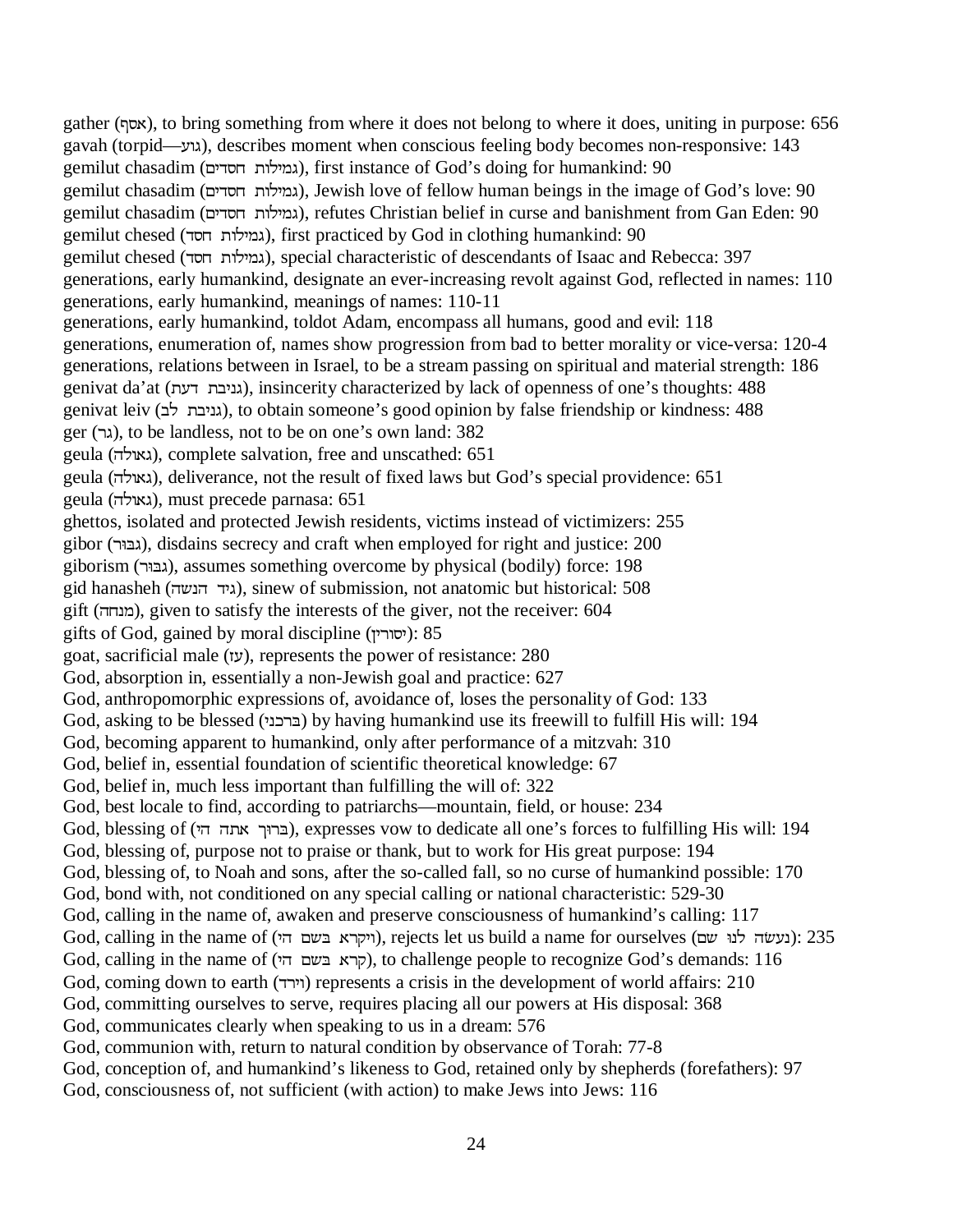God, covenant of, not linked to any particular profession: 297 God, created humankind in His own image with completely freewill: 2 God, curse of, in no way altered humankind's high calling or ability to fulfill it: 87 God, curse of, pronounced only against the ground and an animal after the fall, not humankind: 87 God, defamation of, according to Abraham, His taking an innocent life: 324 God, direct creation of, not seen on earth where everything results from natural laws: 272 God, elevation of earthly life to, by moral power of human beings, according to Torah: 88 God, Elokim attributes all powers to Him as law-giver: 4 God, existence of, not taught in the Torah but taken for granted: 416 God, first law of, a chok (חוק), a protective fence (סייג), and an oral law:  $74-5$ God, freewill of: 292-3 God, freewill of, basis of our consciousness of our own moral freewill and link to Torah: 3 God, freewill of, creates and recreates all existence: 8 God, freewill of, set limits and boundaries of all things: 292-3  $God$  (אלהים), from root אלה, as in "these," denoting unity in diversity: 3 God, gifts of, granted to humankind: 199 God, gifts of (מתנות טובות), only gained by moral discipline (יסורין): 85 God, glory of, cherubim (כרובים) represent idea of humanity as bearing: 93 God, grace of, found by Noah through earnest effort: 134-5 God, happiness-bringing proximity of, begins where ten hand-breaths (טפּחים) of human activity ends: 196 God, heart ( $\forall$ כ) of, expression of divine loving-kindness toward humankind: 164 God, helps those who help themselves (אין סומכין של הנס —there is no leaning on the miracle): 483 God, house of, can only be made by making Adoshem into Elokim: 465 God, house of, built by God-given spiritual and material powers, godly origin and purpose: 528 God, house of, dedicated to a revelation of God, reflecting humans acting in godly ways: 530 God, house of, not mikdash because kedusha relegated to it, but from which kedusha flows out: 466 God, house of, not only such by its purpose, but by its very origin: 528 God, house of, the gate of heaven on earth: 462 God, intelligent infrastructure of creation, as DNA the is the infrastructure of humankind [RMbA]: 366 God, intuitive vision of, trumped by active deeds of brotherly love: 313 God, Jewish conception of, not only gives but demands as a lawgiver: 465 God, laws of, faithfulness to, required for spiritual greatness of model person or nation: 227 God, love from, chesed v'emet (חסד ואמת), only grants wishes that conserve the truth: 403 God, loving, even when actions are not understood by humankind: 270 God, made Himself visible (וירא) to Abraham: 231 God, may be found when one is in nature, but we are nearer to His glory in human social life: 160-1 God, mount of, one is seen on by Him (הי יראה), i.e., where we do not see, we give our will to God: 375 God, mouth of, Israel directly dependent upon: 272 God, name of, Adoshem, based on root adon (אדן), supporting base: 214 God, name of, Adoshem, began to be forgotten: 115 God, name of, Adoshem, destroys Sodom as an act of love: 335 God, name of, Adoshem, found not in nature but the development of human history: 116 God, name of, Adoshem, God of love desiring life: 161 God, name of, Adoshem, lovingly educating humankind to its goal: 145 God, name of, י-ה-י-ד, called Adoshem because we morally subordinate ourselves to God (as Lord): 51

God, name of, הלקים חיים ומלך עולם, grants each moment for humankind's educational needs: 49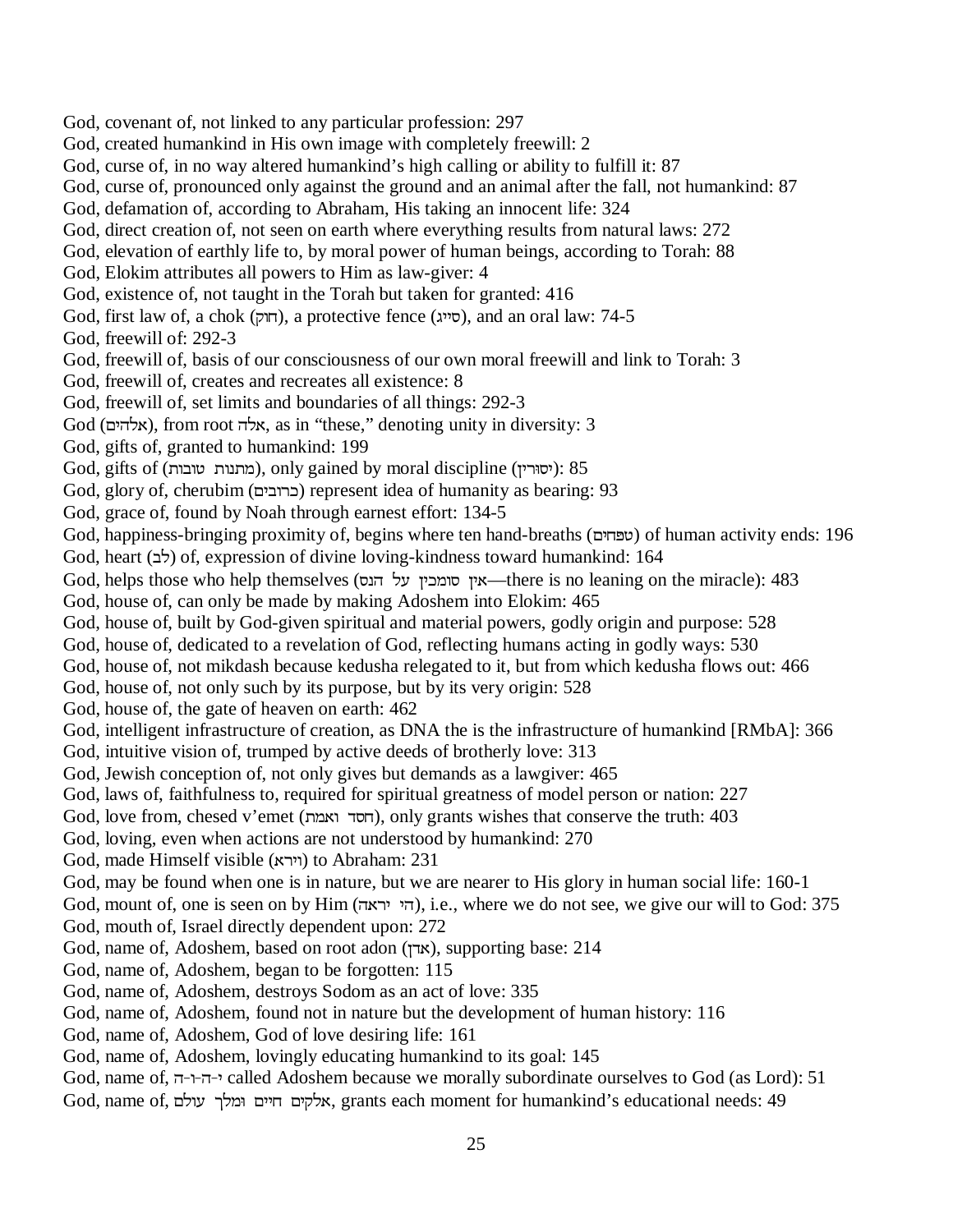God, name of, Adoshem, interferes with strict justice for the sake of educating humankind: 50 God, name of, Adoshem, only became known when Abraham's descendants became a people: 51 God, name of, Adoshem, the One who creates and orders the moral world: 51 God, name of, ידוד, justice and strictness a manifestation of love: 269 God, name of, Adoshem, lovingly educating humankind to its goal: 145 God, name of, Adoshem, One Who lovingly educates humankind to its ultimate goal: 145 God, name of, Adoshem Ro-I (הי רואי): 288-9 God, name of, Adoshem Ro-I (הי רואי), unchanging in time and place: 289 God, name of, Adoshem, teaches to submit one's will for God's purposes: 116 God, name of, began to be proclaimed when humankind caused the illness of the world: 115 God, name of, Eil Olam (אל עולם), God of hidden time, future and distant past (not place): 364 God, name of, Eil Olam (אל עולם), sows the future by invisible seeds in the present: 365 God, name of, Eil Olam (אל עולם), sustaining infrastructure of intelligence of all [RMbA]: 366 God, name of, Eil Shaddai (אי שי), All-Limiting One, Who says "enough" to creation: 605 God, name of, Eil Shaddai (א $\kappa$ W), All-Sufficient One, stopping the evolution of creation: 291-2 God, name of, Elokim, destroyed Sodom as an act of justice: 339 God, name of, Elokim (אלקים), fixed development of heaven and earth on law and order: 50 God, name of, Melech Ha-olam (מלך העולם), ruler and director of hidden future: 366 God, name of, אדני ידוד, occurs only four times in the Torah: 269 God, name of, אדני ידוד, read (consonants) מדת הרחמים, pronounced (vowels) מדת הדין. 269 God, name of, refers to His relationship to the world, not inherent characteristics: 4 God, name of, the Caller: 590 God, names of, Adoshem and Elokim One and the same: 151 God, name of, when forgotten the physical world sank with humankind: 116 God, names of, Adoshem and Elokim, respective roles of God: 50 God, nearness of, originally to rest on earth as the natural state: 77-8 God, nearness to, achieved by faithfulness to duty as specified in Torah: 88 God, nearness to, equally achievable in any land: 233 God, nearness to, not achieved in ecstasy or visions but in sanctifying ordinary life: 78 God, not absorbed by the world but its Soul and Spirit: 292 God, not a force of nature: 9 God, not merely the One who created the world, but who still masterminds heaven and earth: 516 God, of Abraham, also loving Adoshem when appearing as strict Elokim: 269-70 God, of Abraham, Isaac, and Jacob, not particularistic, but as they knew and served God: 189 God, of Abraham (אלקי אברהם), God as Abraham knew Him, as his guide: 226 God, of Abraham, not peculiar to us, but revealed to and recognized by him: 189 God, of gods, not entirely lost among polytheistic nations: 259 God, one, same One sets laws of nature and humankind: 151 God, order of versus promise of, motivation of Abram: 229 God, over-reactions to anthropomorphic expressions of, run the risk of losing God's personality: 133 God, owner of heaven and earth (אי עליון), ruling all that does not have freewill: 262 God, passive belief in and dependence on, sinful after mattan Torah (מתן תורה): 516 God, presence of, always in mind, freedom within the law (התהלך לפני): 293 God, presence of, everywhere, but not apparent unless one engages in an act of devotion: 310 God, present in family that's united and faithful to duty (אלקים בדור צדיק): 627 God, protection of, general and special when one keeps God's will in mind: 319-20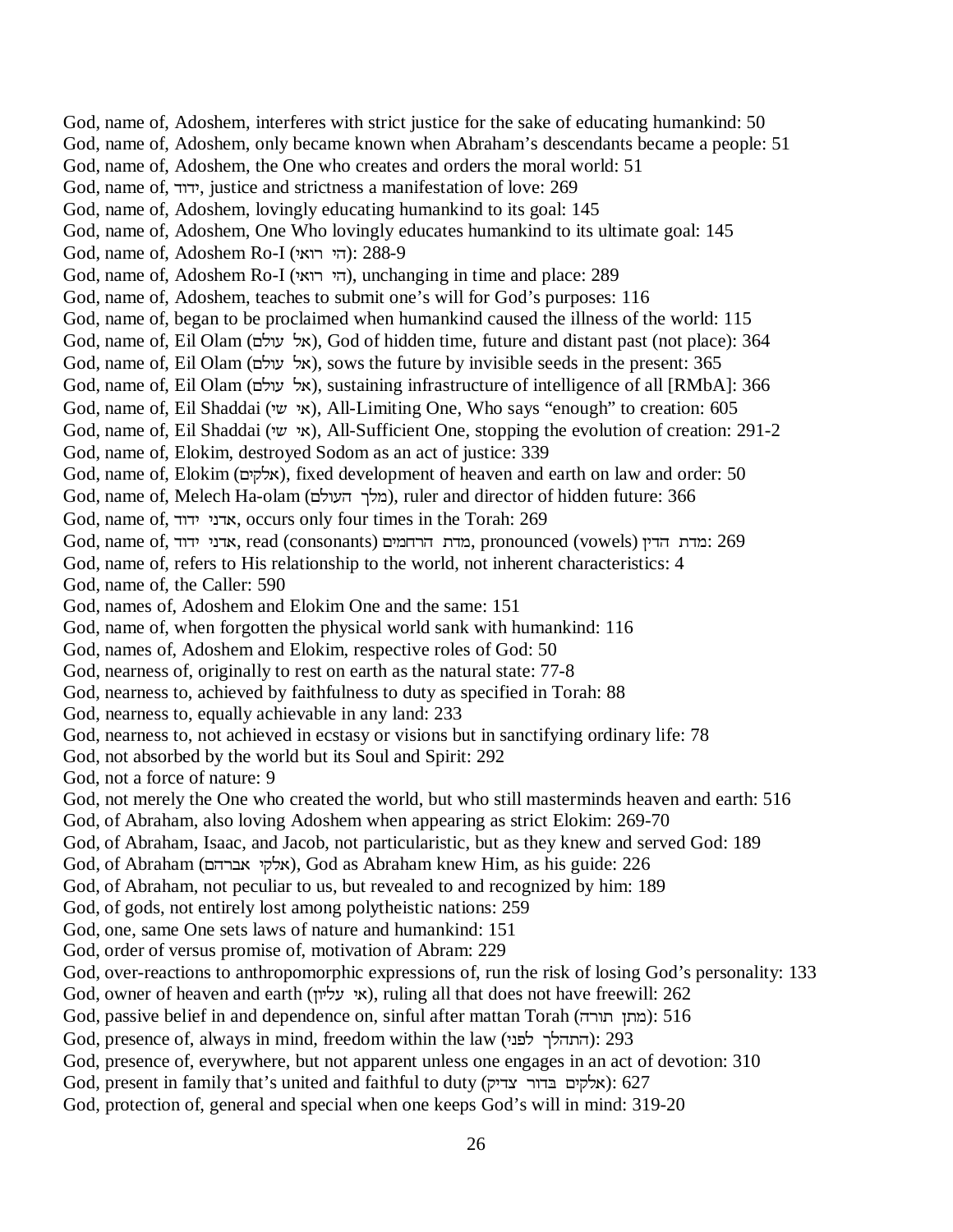God, protection of, not unconditionally assured, but requires continued blamelessness: 499 God, providence of (השגחה): 289 God, purpose of, ultimate development of humankind despite differences: 137 God, requirements of, humans prepared to satisfy by priests: 260 God, responded to the crying of the child Ishmael, not to that of his mother: 357-8 God, revelation of, family life in the home, according to Jacob: 234 God, revelation of, humankind always the receiver, never the active producer of: 231 God, revelation of, indicated by mattan Torah, at Sinai and in every mitzvah-act: 530 God, revelation of, role of the Jewish people: 225 God, rule of, completely free-willed: 2 God, sayings of, not merely expressed thoughts, but motion, beginning of a deed: 126 God, self-judging spirit of in humankind, sustained by laws of chastity and marriage: 129 God, severity of, an instrument of love to build a blessed future: 269 God, serving, giving up one's own ideas and will to God's insight and will: 368 God, shall be a God unto me, i.e., I will live my social life according to God's will: 465 God, special protection of, measure for measure given to those who turn to Him: 319 God, spirit of in humankind (רוּח אלקים באדם), facility of moral self-judgment (רין): 128-9 God, striving upward toward by building an Altar (מובח) of many stones: 160 God, visibility of to Abraham, *how* of revelation an eternal mystery: 231 God, voice of in humankind, self-judging spirit, may be deadened by moral corruption: 128 God, voice of, not represented by human urges: 74 God, voice of, reaches humankind when standing above the animals: 78  $God,$  הגיד לך אדם מה טוב): 345 God, will of, not revealed directly but through tradition of revelation: 62 God's covenant with Abraham, Sarah indispensable to: 305 Gods, heathen, unable to produce objects that are fundamentally different: 4  $God's love, checked v'emet (תסד ואמת): 403$  $God's measure of love for humankind (crtn TTT)$ : (מדת הרחמים): 49 God's protection, assurance of, conditioned on continual blamelessness: 499 God, voice of, does not speak "in" but "to" humankind: 73 godliness, mistaken idea that it is to be found in the next world: 123 godliness was extinguished (מחי אל) by the generation of Mechujael (מחיאל): 110 good and evil, criteria for, not to be animal-like instinctive inclinations: 82 good and evil, determined by will of God, not human senses and intellect: 61-2 good, completion of potential in creation, brought by woman: 65  $goy (x)$ , and am (עם), differences in usage: 143 goy (KXG), national body in its external relations: 143 goy (KXG), united body of a nation, presented externally: 252 grace of God, found by Noah through earnest effort: 134-5 guilt (אשם), based on ש-מ-ם, an empty space, to bear within oneself reason for desolation: 595-6 gur (גוּר), staying at a place where one does not belong, owns no land: 539 gur (גוּר), to be landless, an alien, lose one's hold on the earth, a stranger: 240 Hagar abandoned her child to avoid the pain of seeing his misery: 356-57 Hagar and Ishmael, provided for by Abraham after being sent away:354-55 Hagar and Ishmael, threat to house of Abraham, had to be removed: 354-55 Hagar, as wife to Abraham and mother of his child, could not accept slave status: 286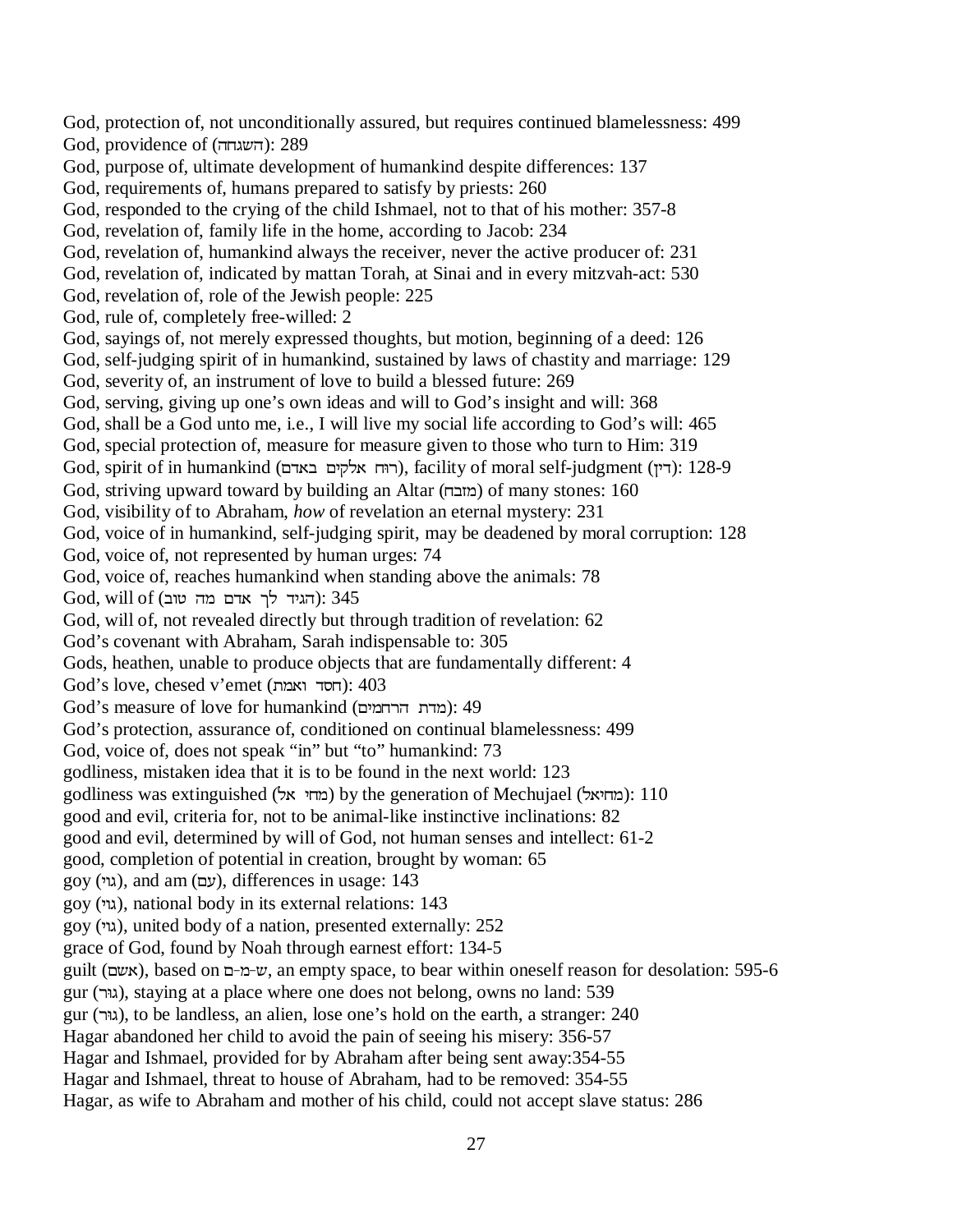Hagar, behaved towards Ishmael in a way that no Jewish mother would: 357 Hagar, demonstrated crude egoism in abandoning her child: 356 Hagar, understood Divine Providence (השגחה): 289 Hagar, understood she could flee from humankind but not from God: 288-9 Hagar, understood that no place or time was beyond God's seeing: 289 Hagar, given by Sarah to Abraham, who was against the idea: 283-4 Hagar, love for her child limited by desire to spare himself pain: 357 Hagar, mother of Abraham's child, who is to be brought up by Sarah because Hagar is her slave: 285 Hagar, not mistreated by Sarah, but made to feel dependent and subservient: 288 Hagar, sent away as a slave, not as a wife of Abraham and mother of his child: 356 Hagar, threw her child away, possibly into thorns: 357 hair-shirt, causes discomfort as a reminder that one has no right to be happy: 552 hair-shirt, worn by Jacob at report of Joseph's death, reminder of grief: 552 hand, dedicating to God, forsaking selfish motives: 264-5 hands, clean (טהור ידים), requires not only good intentions but action per God's will: 344-5 Hanoch, walking with God separated himself from the masses (התבודדות): 123 happiness, a true Jew changes the bitterest experience into a source of the richest blessing: 678 happiness, cannot be made by God without a person's cooperation: 678 harmony, conception of, unity in diversity: 672 hashamayim (השמים), immeasurable space of heaven surrounding the earth: 12 hashkif (השקיף), to look down on the depths from a height: 318 heart (לב), center point of organizing, joining physical, spiritual, mental, and moral life: 344 heart, stealing of the (גניבת לב), disparaged to the utmost by our sages: 488 heart, stealing of the (גניבת לב), normally forbidden, but not with Laban: 488-9 heart, stealing of the (גניבת לב), obtaining someone's good opinion by deceiving them: 488 heathen gods unable to produce objects that are fundamentally different: 4 heathen priests (כמרים), depend on feelings (from כמר), unlike בהנים: 610 heathenism, belief that matter always existed, no free-will God: 1 heathenism, focus on feelings to enchain the intelligence: 610 heathenism, gods of, powers to be feared, not like Adoshem (a support): 599 heaven and earth, God the creator and owner of: 95 heavens and earth, passive (בהבראם) creators of their products (תולדות): 48 heaven, gate of on earth, house of God: 462 heavenly bodies as אותות, signs for humankind and Israel: 24 Hebrew, learning of, only way to know objectively God's vision for Jewish life [MKbS/RMbA]: 212-19 Hebrew, words of, based on underlying ideas, examples of: 334 Hebrews, land of (ארץ העברים), already the designation of the land when Joseph in Egypt: 569 hei  $(\pi)$ , threefold modulation of: 603 Hellenism and Judaism, the two great educational forces on humankind: 191 Hellenism, preparatory school to teach people the loftier Jewish way of life: 193 helpmate (azer k'negdo—עזר בּנגדו $($ GE), expresses complete equality in independence: 65 helpmate (azer k'negdo—עזר בּנגדו $(azer K'negdo)$ ), wife takes over part of husband's obligations: 65 heritage, spiritual, only received by some children traditionally, unlike present day: 414-5 hesped (הספד), eulogy, giving someone a place in the collective memory after death: 783 hieroglyphics, expert in (חרטומים): 574 higid, from the root נגד, to make present, to bring home:  $80$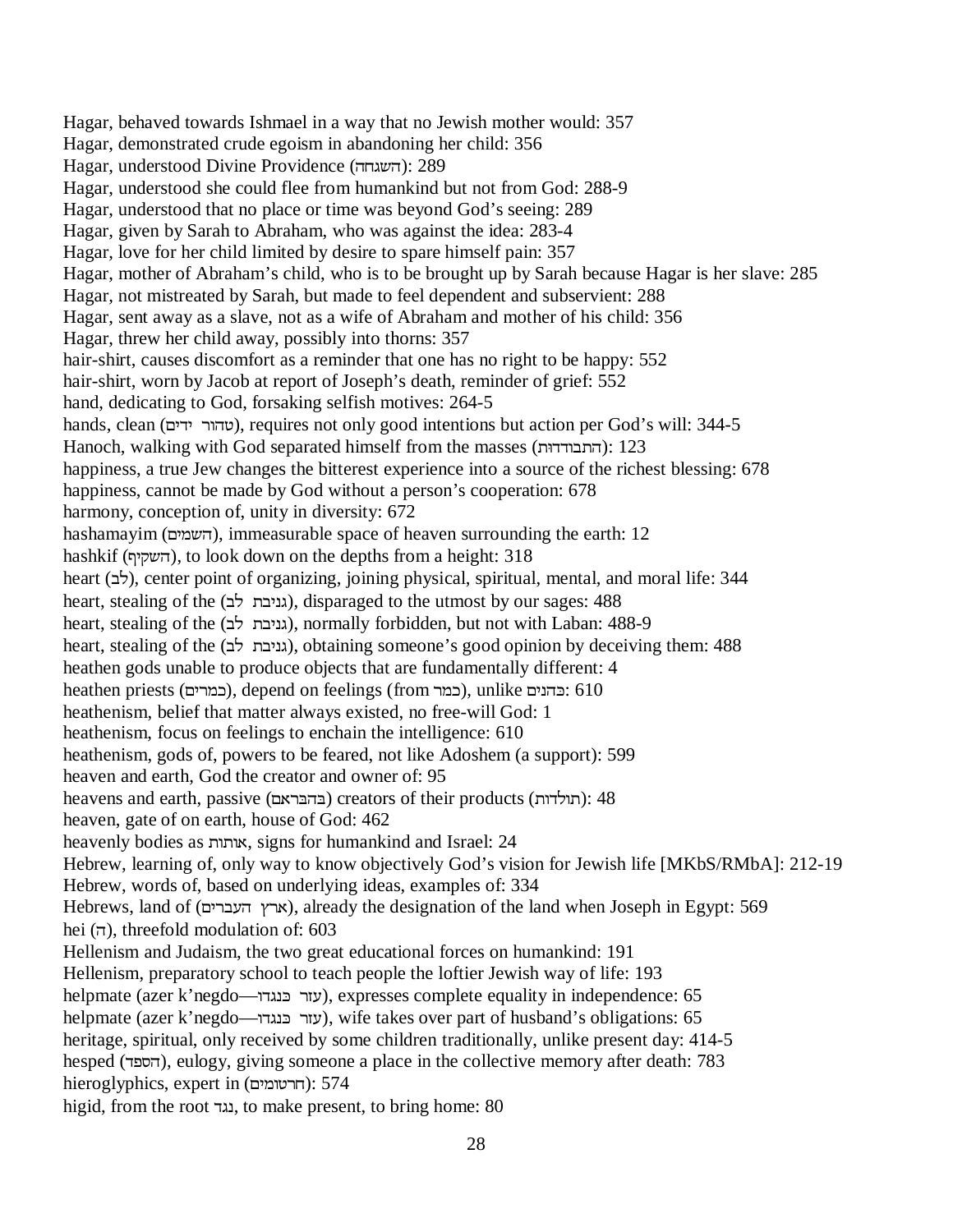hinei (הנה), always introduces something unexpected: 423 hinnuch (חנך), initiating and habituating a person for a holy calling: 257 hishtachaviha (השתחויה), prostrating oneself, flat on the ground, totally submissive: 609 hishtachaviha (השתחויה); prostrating oneself, placing oneself totally at another's disposal: 402 history, begins with infiltration of original pure language and will end with its refinement: 218 history, human goal of, bring about the presence of the Shechinah on earth (שבינה בתחתונים): 232 history, purpose of, accomplished when nations get insight into Jacob's principles: 505-6 history, purpose of, not accomplished by Jacob's absorption by masses of nations: 505 history, struggle between spirit and sword, Canaan and Jerusalem, to dominate: 423 history, world, building of towers of imaginary glory to lure submission of humankind: 208-9 history, world, fight between material power and godly spirituality: 654 hithaleich (התהלך), going one's way in spite of opposition, led from within by freewill: 293 hithaleich lifnei Adoshem (התהלך לפני הי), keeping within limits of life-paths prescribed by God: 78 hithaleich (ONYY), used only of God and humankind, leading oneself morally by freewill: 650 hitpalel (התפלל), fixed times and liturgy, not sensible if purpose is to express feelings: 347 hitpalel (התפלל), fixed times, especially needed when we feel less inclined to pray: 348 hitpalel (התפלל), for others, efficacy of: 348 hitpalel (התפלל), Jewish, each Jew becomes his own judge: 213 hitpalel (התפלל), prescribed, to reawaken and reanimate the truth within us: 348 hitpalel (התפלל), not an overflowing from within, but renewed intake of truth from outside: 347 hitpalel (התפלל), steeping one's inner self with thoughts and feelings of purity and integrity: 411 hitpalel (התפלל), taking divine truth of Torah, penetrating all phases of oneself: 347 hitpalel (התפלל), to get ourselves penetrated with all that is godly: 212-13 hitpalel (התפלל), to penetrate all phases of one's life with God's truth, in harmony with God: 347 hitzliach (הצליח), from צלח, related to שלח, to set something in motion towards a goal: 400 hitzliach (MKNPY), to make something successfully achieve its purpose: 400 holiness of the body, preparatory to all uplifting of the spirit: 33 home, sanctity of, necessary for sanctity of house of God: 466 homes, moral and spiritual, basis of world's destiny: 466 honesty, worth more than purity of descent (יחוּס): 593 honor (שכם), as a shoulder bearing a burden or dignity, preferment: 655 honoring, of father and mother (כבוד אב ואם), at the root of honoring God: 386 honoring, of father and mother, (כבוד ומורא אב ואם), enables bequeathing spiritual legacy: 185-6 hospitality, of Abraham, did not interrupt his standing prayer before God: 324 hospitality, of Abraham, drew strangers to him although living in isolation: 242 hospitality, of Abraham, to receive wanderers greater than standing before presence of God: 312 hospitality, offers of, should be repeated if first refused [MKbS]: 330 host (*tzavah*—YFP), definition of: 297 host (*tzavah*— $\equiv$ צבה), definition of, large mass commanded by and submitting to a leader: 43 house of Abraham, definition of: 284 house of God, built by God-given spiritual and material powers, godly origin and purpose: 528 house of God, the gate of heaven on earth: 462 house of Israel, definition of: 284 household, Jewish ideal, product of Divine Law and Jewish fate: 540 human faults, never hidden in the Torah because leaders are not gods: 236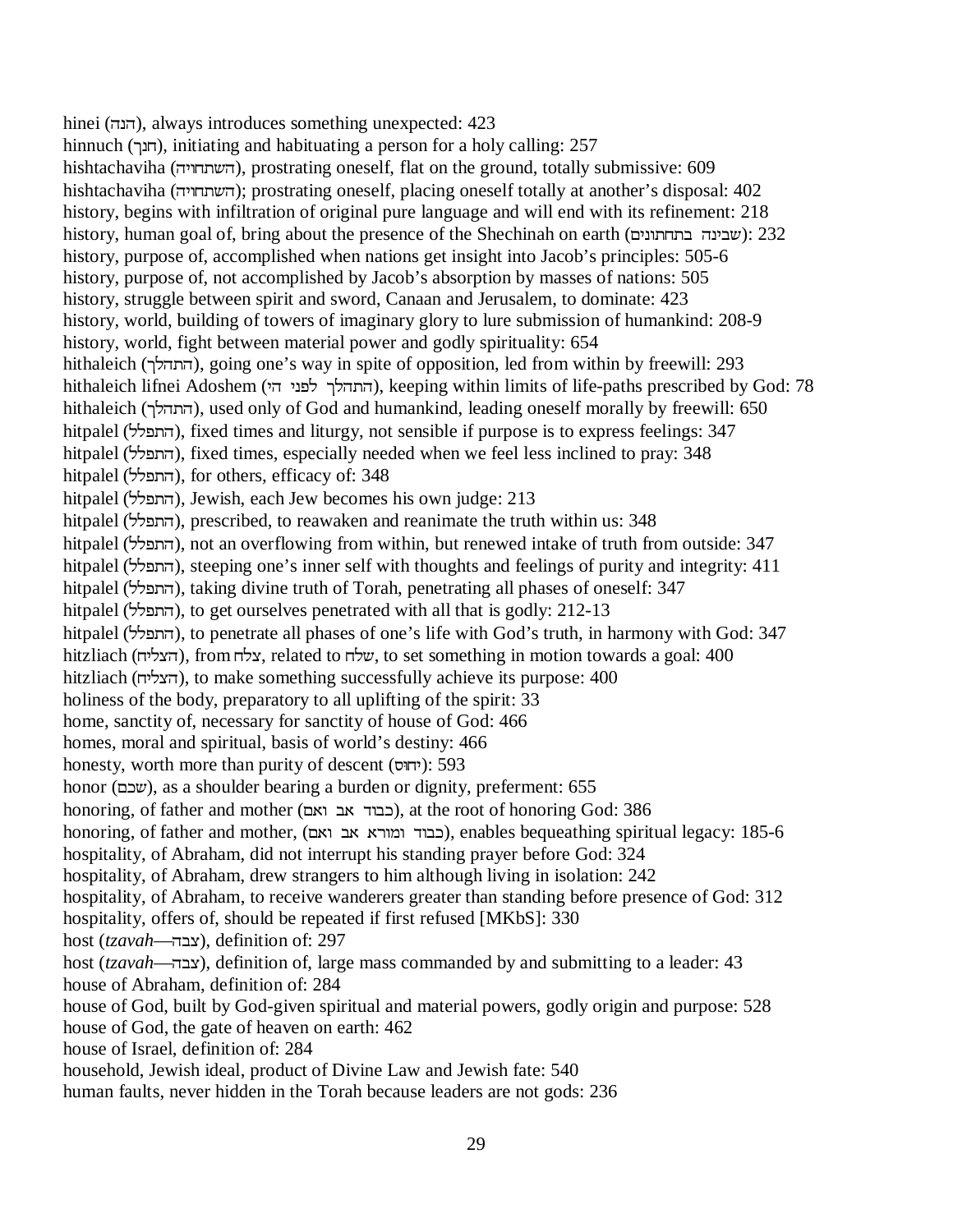human greatness, measured by ratio of what is accomplished or given to what is received: 500 human lifespan, shorted after flood, limiting evil of any one individual: 169 humanity, curse of, result of humankind's first sin, a gloomy lie: 90-1 humanity, feelings of pity and sympathy, inherited from feelings of Abraham (ממעי אברהם): 271 humankind, active life based on Torah, to raise earth to Mt. of God (הראל), ruled by אשדת humankind, animals are to be in fear and dread of, retreating from, keeping our of their way: 170-1 humankind, became a living being in a manner unlike all other creatures, through the breath of God: 54 humankind, because of breath of God, earthly existence does not necessarily depend on the body: 55 humankind, blessing of following the flood and after the "fall": 170 humankind, casings of, basar (בגוד), body; bagad (בגר), garment; bayit (בית), house: 223 humankind, bodies of, formed by Adoshem Elokim from earthly dust, but not exclusively: 54 humankind, Canaanite development of, without God: 127 humankind, changed relationship to animals after the flood: 170 humankind, choices in Gan Eden, path of life or death, will of God or own will: 91 humankind, conflict among, from renunciation for bread (הולחמה from  $\ddot{\epsilon}$ ומלחמה): 86 humankind, combine mortal and immortal, earthly and heavenly: 56 humankind (אדם), created by God, breathing the breath of life into them: 54 humankind (בצלמו), created in the image (בצלמו) of God: 32 humankind, created with freewill, knowing the difference between good and evil: 58 humankind, created with complete power of self-determination, in God's likeness: 117 humankind (אדם), creation of, enters world to be ruler and master of other life: 29 humankind (אדם), creation of, formed (יצר) for a fixed purpose: 54 humankind, daughters of (בנות האדם), from Canaanite line: 127 humankind, daughters of, marriage with them led to corruption of Sethites: 127-8 humankind (RVW) degraded when taking animals as a model for decision-making: 78 humankind, differences between members of, reflect likeness of God: 117 humankind, diversification of, encouraged by God through provision of zones and climates: 179 humankind, diversity and multiplicity to balance out deficiencies and allow progress: 179 humankind, diversity of after the flood, means of constraining spread of evil: 171 humankind (RVW), dominion over other creatures: 29 humankind (אדם), dual nature of, earthly and heavenly, formed for both impulses: 56 humankind, earth passive at the creation of, unlike with plants and animals: 54 humankind, education of, by Elokim: 81 humankind, evil of (רעת אדם), refers to evil that befalls it, which it brought into the world: 130 humankind, evil of (רעת אדם), not instinct or inclination, but a model or ideal for action: 131 humankind, first challenge is exercising self-control, whether to follow senses or God: 61-2 humankind, first product of, its own character: 135 humankind, flesh (בשׂר) and spirit (רוּח) of, former to be subordinated to the latter: 129 humankind, formed (וייצר) initially for both good (יצר טוב) and bad (יצר רע) inclinations: 56 humankind, freewill of, instilled at the creation: 92 humankind, generations of, toldot Adam, encompass all humans, good and evil: 118 humankind, godliness of, to be achieved first with the most stubborn people and land: 233 humankind, God's relative destruction of, to be carried out by Adoshem as an act of mercy: 133 humankind, high calling of, to be representative of God on earth: 40 humankind, incorporate two different beings, earthly and spiritual: 55 humankind, initial development of: 117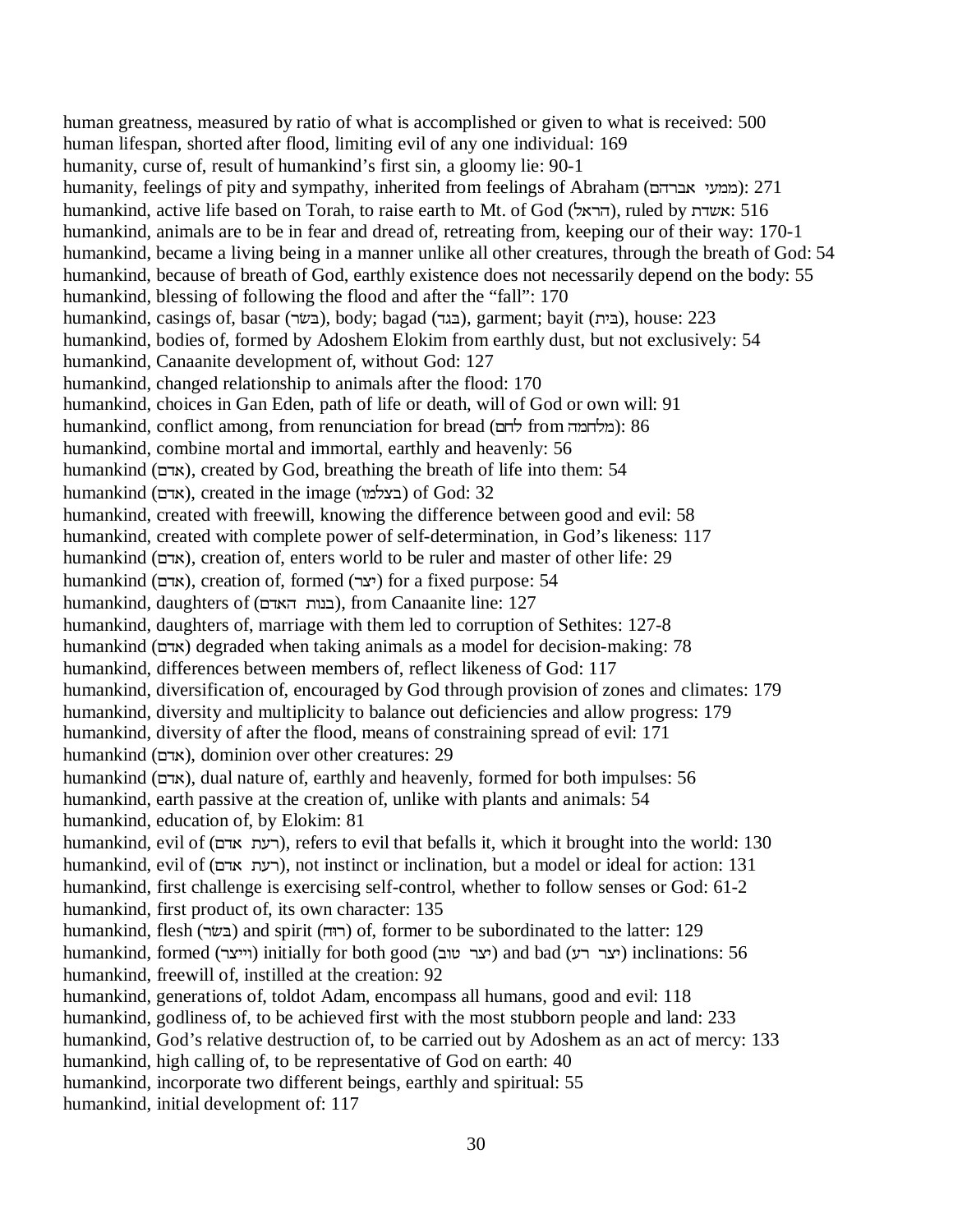humankind, life breathed into their countenance through the nose while looking upwards: 56 humankind, likeness to God, naturally condition is to be morally pure: 118 humankind, likeness to God (צלם אלקים), never completely lost: 118 humankind, living in peace on earth, not until materialism is absorbed by the spiritual: 172 humankind, male and female, created with equal worth in the image of God: 119 humankind, mission of after the flood, moral self-perfection: 172 humankind, mission of, not disturbed by God's curse of the land after eating the apple: 87 humankind, moral decline of, from mixing of בני אלקים and בני גלקים humankind, natural state of, likeness to God, morally pure: 118 humankind, none standing where they do by their own authority or for themselves alone: 43 humankind (אדם), not brought forth by the earth as with other animals: 54 humankind (אדם), not formed by the dead earth but the breath of God: 54-5 humankind, not to be slaves of sentiments and feelings (ברשות לבם): 164 humankind, only creatures with ability to enjoy beauty for itself, a bridge to moral beauty: 58 humankind (אדם), placed in garden of Eden because called to serve God: 73 humankind, planted in Gan Eden (גן עדן) by Adoshem Elokim to occupy a position there: 57 humankind, potential to be higher than angels requires potential to be lower than the "devil": 117 humankind, purest and highest acts are acts of God: 528 humankind (אדם), relation to animals, to master but not change them: 31 humankind, relation to the world, superior but to take protective care of it: 170 humankind, removal from Gan Eden, act of love of Adoshem Elokim: 92 humankind, sensuality of, does not belong to Satan but to God: 56 humankind, Sethite development of, with God: 127 humankind, shortened lifespan after flood, limited possibility for human evil: 169 humankind, "the Fall" of, and need for personal savior, rejected by Judaism: 87 humankind (אדם), "the red one," not from the white ray but the broken up godly light: 56 humankind, ultimate development of despite differences, God, purpose: 137 humankind, ultimate salvation of, through tzedek (צדק) to shalom (שלום): 260 humankind, unlike animals, do not live only for themselves but for God: 73 humankind, when it sinks morally the world mourns and withers: 133-4 humankind, whole world of, built on relations of children with parents: 185 humility (ענהד), only virtue which one can only be unconscious of possessing: 378 husband and wife, equality of, in all moral matters: 72 husband and wife, require each other to fulfill the calling of their lives: 70 husband and wife, to become one flesh (בשר אחד): 70 idolatry, primarily an error of the mind, an intellectual error, which can be corrected and cured: 392 idolizing, of possessions, not in God's service, represented by Keinan (קינן) generation: 121 immorality, authorized by custom, should be challenged by leaders: 345 immortality, common idea in the minds of people in Abraham's time: 416 immortality, idea of in Torah, not taught but taken for granted: 416 immortality, idea of, not limited to New Testament, implicitly understood in Hebrew Scripture: 416 impurity, ritual (שמא), that which is closed to the godly: 147 inclinations, human, neither good nor evil but serving God or not: 103 injustice, divides: 212 injustice, Jew concept of, divided people who are otherwise united: 212 in-laws, special treatment of by Hebrew language: 333-4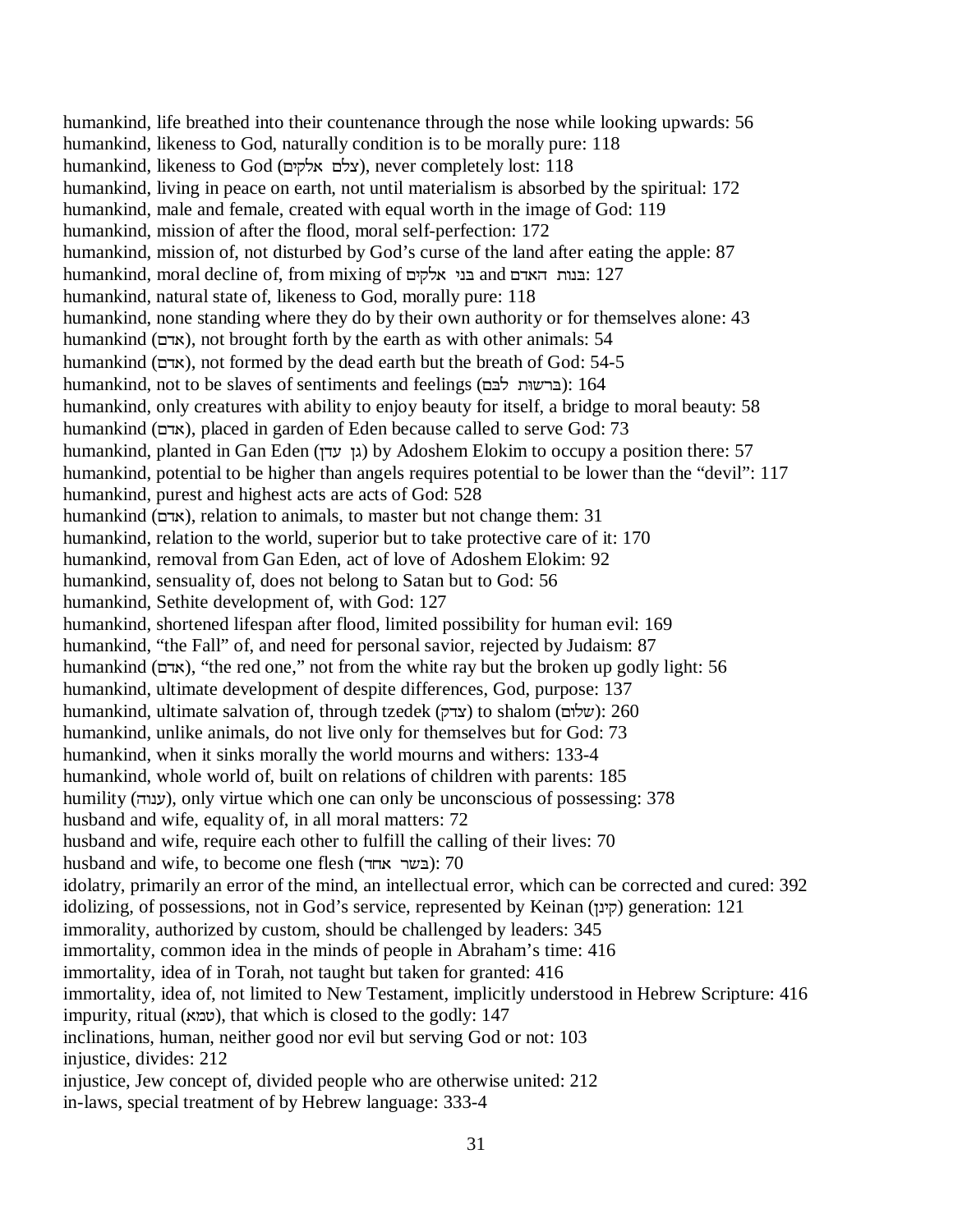innocent (נקי), external purity, no illegal possessions, no wrongful deeds: 344 institutions, divine, mentioned in Bereshit—שבת. גיד הנשה, מילה, and קשת intention (YEXI), good, not sufficient, deeds must fit the will and law of God: 294-5 intermarriage; brings as relatives non-Jews who will not take seriously the Jewish God: 336 interpreter ( $\forall$ לוץ), the art of transposing and transferring, related to  $I^{\neg}$ : 597 Ishmaelites, related tribe, not slave merchants, not likely to sell Joseph into slavery: 548 Isaac, 40 years old when he married Rebecca: 421 Isaac, a farmer, blessed by God for not hoarding his produce: 433 Isaac, Akedah, 37 years old at the time of: 369 Isaac, Akedah, not about human sacrifice, which would be "blasphemous nonsense": 369 Isaac, Akedah, not an offering "to Me" because command *not* והעלהו לי שם לעולה: 369 Isaac and Rebecca, mistaken in their upbringing of Esau and Jacob: 426 Isaac, asking about a lamb for the sacrifice indicated he knew his father was no pagan: 373-4 Isaac, asks Esau to hunt and prepare a dish to give his blood sport a humane purpose: 445 Isaac, at the time of the Akedah, was an independent man of 37 years: 369 Isaac, birth of, rather laughable (HMP) in Abraham and Sarah's old age: 352 Isaac, blessing of Esau from his soul (נפשי): 444-5 Isaac, defined the field (שׂדה) as the best place for humankind to find God: 234 Isaac, eventually sees that he was deceived by Esau all his life: 443 Isaac, eyes wide open, blesses Jacob, tells him to get a wife from Laban's daughters: 454 Isaac, forced into isolation by the hostility of the Philistines: 437 Isaac, grew up having some contact with non-Abrahamitic world to learn its ways: 342 Isaac, grew up in relative isolation, away from pernicious influences, but not totally: 341-2 Isaac, knew that Esau's material power and Jacob's spiritual power both needed by the nation: 444 Isaac, misrepresented his relationship with Rebecca as brother and sister from realistic fear: 432 Isaac, prayed 20 years to have children from Rebecca: 422 Isaac, prepared to sacrifice himself for a tradition only known to him through his father: 369 Isaac, prepared to sacrifice himself on the firm conviction of his father's character: 369 Isaac, protected and blessed for the sake of his father, having accepted his legacy: 437 Isaac, recognized voice of Jacob claiming to be Esau, but let himself be deceived by the hairy hand: 448 Isaac, success as farmer, aroused envy and jealousy of Philistines: 433 Isaac, to be blessed for the sake of his father: 437 Isaac, traits of wife destined for him, summarized as loving kindness (גמילוּת חסד): 397 Isaac, wanted to bless Esau as doing good with his occupation of hunter: 446 Isaac, when he saw the trick Jacob and Rebecca played, he knew Esau had deceived him: 443 Isaac, would have divided material and spiritual blessing between Esau and Jacob: 444 Isaac, 40 years old when he married Rebecca, who was very young according to tradition: 421 Issachar, beast of burden who works hard on the land: 668 Issachar, strong and hefty worker who enjoys the quiet of homely hearth: 668 Issachar, worked to achieve leisure to allow cultivating spirituality: 668-9 Ishmael, cannot be the spiritual heir of Abraham: 356 Ishmael (ישמעאל), free from human yoke and constraint of cities: 288 Ishmael and Hagar, provided for by Abraham after being sent away: 354-55 Ishmael and Hagar, Sarah had deeper insight into their character than Abraham: 355 Ishmael and Hagar, sent away given their potential influence after the death of Abraham and Sarah: 354 Ishmael and Hagar, threat to house of Abraham, had to be removed: 354-55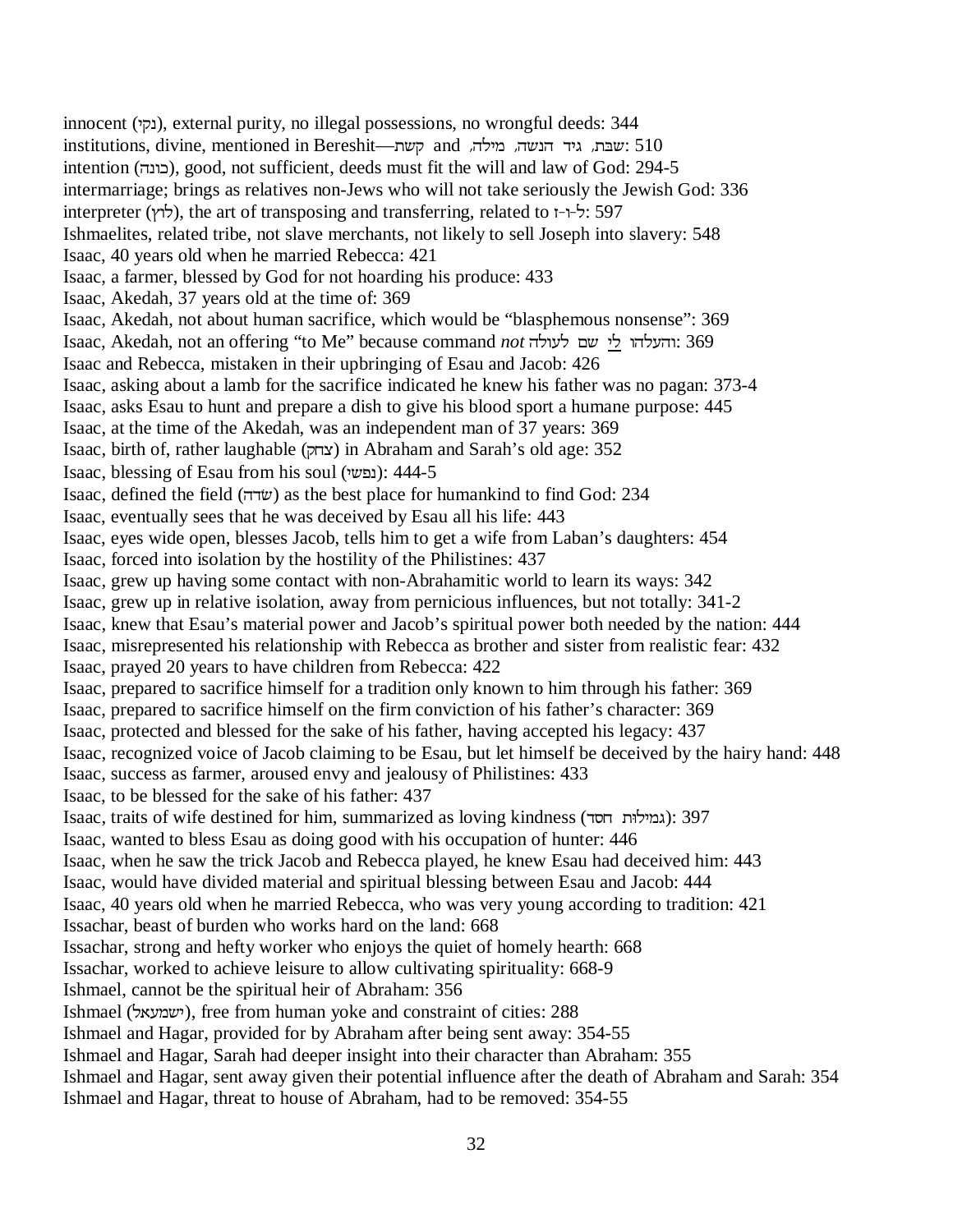Ishmael, combined two natures, Hamitic mother (Hagar) and Abraham's as father: 354 Ishmael, completely metzacheik (מצחק), mocking: 354 Ishmael, learned enough to disdain (מצחק) Abraham's ideas, unfit for heritage: 354 Ishmael (ישמעאל), meaning consciousness of God: 287 Ishmael (ישמעאל), no one to be his friend, but also no one to oppose him: 288 Ishmael, not externally great as Edom or internally great as Isaac, thus chaseir form of toldot (תלדה): 418 Ishmael, not worthy to be Abraham's spiritual heir: 356 Ishmael, sons of, like Abraham in intelligence, like Hagar in morals: 419 Ishmael (ישמעאל), to be free because of his consciousness of God: 287-8 Ishmael, withdrawn from Abraham's influence at 17 because of Hagar: 358-9 Israel and Moses, as reishit miracles (RK[E) demonstrating God's free-willed world control: 2 Israel, can wield sword of Esau and become bloodthirsty, contrary to Torah: 524 Israel, could only become a nation by homelessness (גרות and גלות): 226-7 Israel, chosen to bear Torah because family blossomed in moral sexual purity: 63 Israel, commonweal of, after mattan Torah (מתן תורה), not fated but due to human action: 516 Israel, consists of a diversity of tribes, but with a common moral spiritual mission: 646 Israel, descended from Jacob, externally unified, internally assembly of nations (קהל גוים): 529 Israel, destiny of, not the result of the natural course of events: 295 Israel, directly dependent upon the mouth of God: 272 Israel, history of, revelation of God's name and subordination to God's will: 51 Israel, House of (NWU\*KK&), all the generations in which Israel's ideal is realized: 284 Israel, land of (ארץ ישראל), blossoming of, dependent on morality, integrity of inhabitants: 429 Israel, land of (ארץ ישראל), destined for Jews but not necessarily always in their possession: 247 Israel, land of, eternal possession (אחות עולם), holds us even when we do not possess it: 646-7 Israel, land of, protection of, in God's hands: 250-1 Israel, land of (ארץ ישראל), to be a spreader of blessing:  $228$ Israel, land of (NWUDKUW), through power of Torah to become abundant and blessed: 430 Israel, land of, to be taken into possession by self-action, conquering: 276-7 Israel, mission of, not to be the theological philosophical herald of God's unity: 290 Israel, mission of, to do righteousness and justice (לעשות צדקה משפט): 290 Israel, mission of, to prepare for time when God's Kingdom begins on earth, not only in heaven: 194 Israel, mission of, to promote theoretical truths and observance of the law: 290  $Israel$ , moral task of, become a blessing (והיה ברכה): 227 Israel, motto of, not נעשׂה לנוּ אם but היה ברכה: 227 Israel, nations that oppress it will be deprived of their own ability for internal development: 228 Israel, not to feel less certain of enduring through the ages because not armed like Esau: 510 Israel, only prospers on the basis of the law, going to physical and moral ruin without Torah: 251 Israel, pictured without might and armor, yet free, happy, and protected: 281 Israel, preservation of, a miracle (נס), because raised high when following Divine Guidance: 687 Israel, received existence as a nation from God through moral behavior: 51 Israel, sons of (בני ישׂראל), first mention of in the scripture (Genesis 42:5): 590 Israel (ישראל), the "God won" victorious aspect of the Jewish people: 661 Israel, to be a plurality of nations (גוי וּקהל גוים), each with its own special character: 297-8 Israel, to be like dust of the earth, an immortal nation: 248 Israel, to be like dust of the earth, not in absolute numbers but unlimited generations: 247-8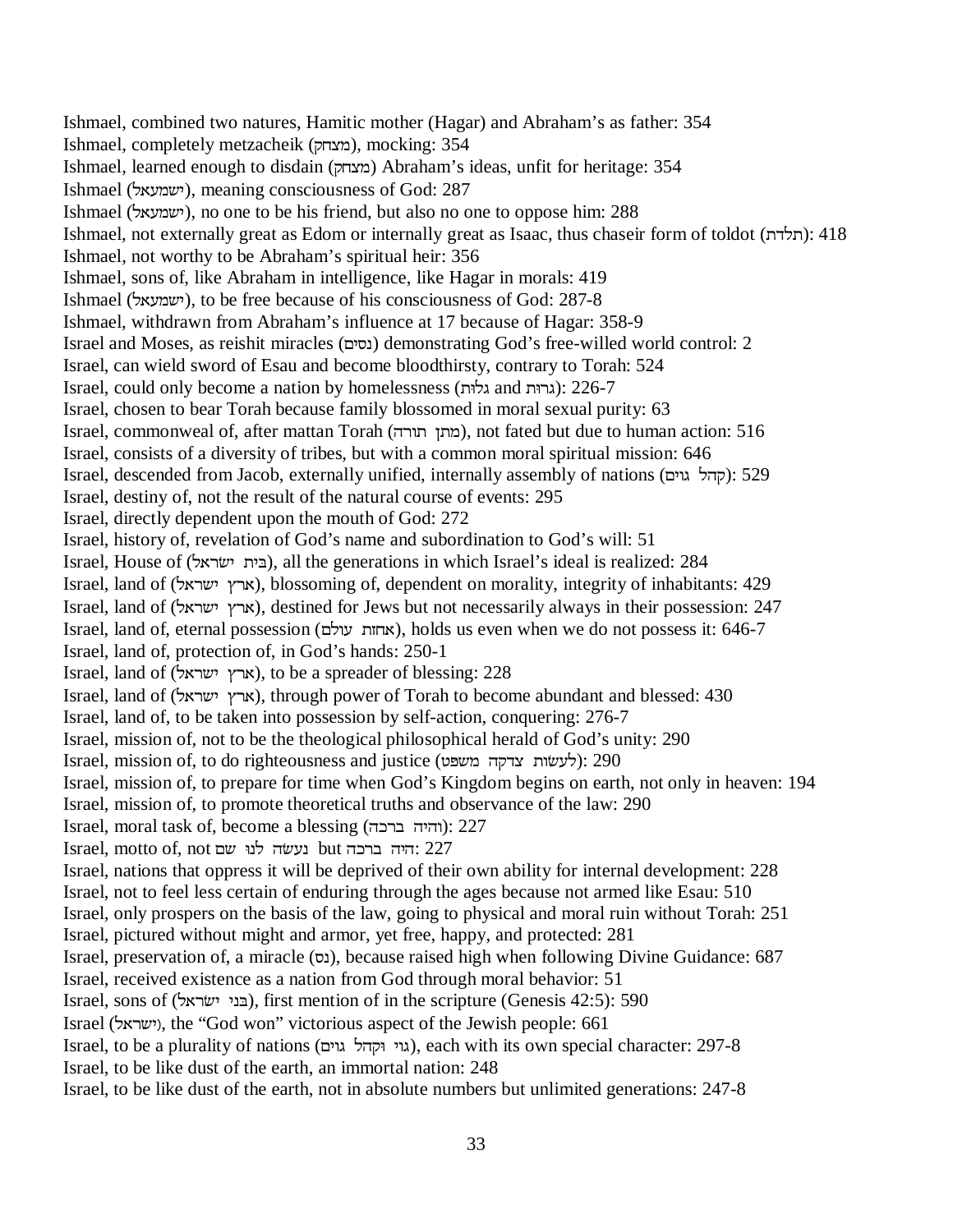Israel, to be like dust of the earth, since character of Abraham in every generation: 248 Israel, to demonstrate sanctification of human life not dependent on any special calling: 529-30 Israel, to have become initially a source of blessing, not only to be blessed: 228 Israel, tribes of, called nations: 653 Israel, well being of, requires that it further the well being of the nations in general: 228 Israel, whole history of, revelation of the name of God via moral submission: 51 Israelites, in Egypt, allowed themselves to be gripped by the land: 642 Issachar, backbone (model) of the Jewish nation, doesn't work to achieve wealth and power: 668 Issachar, develops a flexible, supple power, but seeks only enjoyable home life: 668 Issachar, works to achieve treasures of leisure, which is required to cultivate spirituality: 668 itzavon (עצבון), mental pain, hurt feeling or worry, from renunciation of something: 83 Ivri, Abraham as, stranger from the other side or one who stands in opposition: 255-6 Jabal, probably the first merchant, a major dealer in the cattle market: 111 Jacob, acknowledges Esau as the moral and higher one when they meet: 513 Jacob, acknowledges that if he is coming home, he is obeying God's instructions: 500 Jacob and Esau, last time seen together before ways of life diverge completely: 514 Jacob and Esau, symbolize conflicting purposes of life, building family vs. political power: 498 Jacob, approach to Esau, placed Rachel in rear since maidservants would act with humility: 512 Jacob, archetype of, imposes conditions for fight with Esau to end when day begins to dawn: 505 Jacob, arranging stones around his head, first house he built for himself: 458 Jacob, asks Esau to bless him (his principles) as a condition of letting him go from fight: 505-6 Jacob, assuages Esau's anger by incrementally appeasing him: 501-2 Jacob, aware of the breech between Joseph and his brothers: 545 Jacob, behavior towards his father, acted only out of obedience to his mother: 441-2 Jacob, behavior towards his father, completely clear and transparent: 441 Jacob, behavior towards his father, responded to his mother's appeal for blind obedience: 441 Jacob, blessed each of his sons according to his specialty: 678 Jacob, blessed his grandsons, through the same "messenger" (OWNQ) that delivered him from evil: 652 Jacob, burial of, generally an act of chesed V[M), but not in Egypt was QW: 403 Jacob, called Israel: 626 Jacob, character of, unaffected by Laban's deceit and dishonesty: 487 Jacob, comprehended implications of famine better than his sons: 589 Jacob, conception of the House of God (RKHNWK&), best place for revelation of God: 457 Jacob, death-bed words, aftermath of days, unification in spirit: 656-7 Jacob, death-bed words, return of paradise, nature rejuvenated, human oppression ended: 666 Jacob, declares all human beings to have highest meaning and destiny if they accept basic principles: 506 Jacob, defined the house (K&) as the best place for humankind to find God: 234 Jacob, demonstrates that even with only family life it's possible to be borne by God's grace: 461 Jacob, demonstrates that one person can be a blessing for all humankind by spiritual merit: 460-1 Jacob, derived no material preference or advantage, only spiritual leadership from birthright: 428 Jacob, descendants of, to be Israel, symbol of conquering power of God, not to eat sinew: 509 Jacob, desired not to be buried in Egypt, seeing the grip of the land on his descendants: 643-4 Jacob, did not gain any material advantage from the ברכה and EIS2:  $452$ Jacob, did not know that Rachel stole Laban's idols, and would not have approved: 491-2 Jacob, did not know that the Glory of God seeks its bearers among humankind: 462 Jacob, did not make the slightest use of the blessing, going away empty handed from his family: 452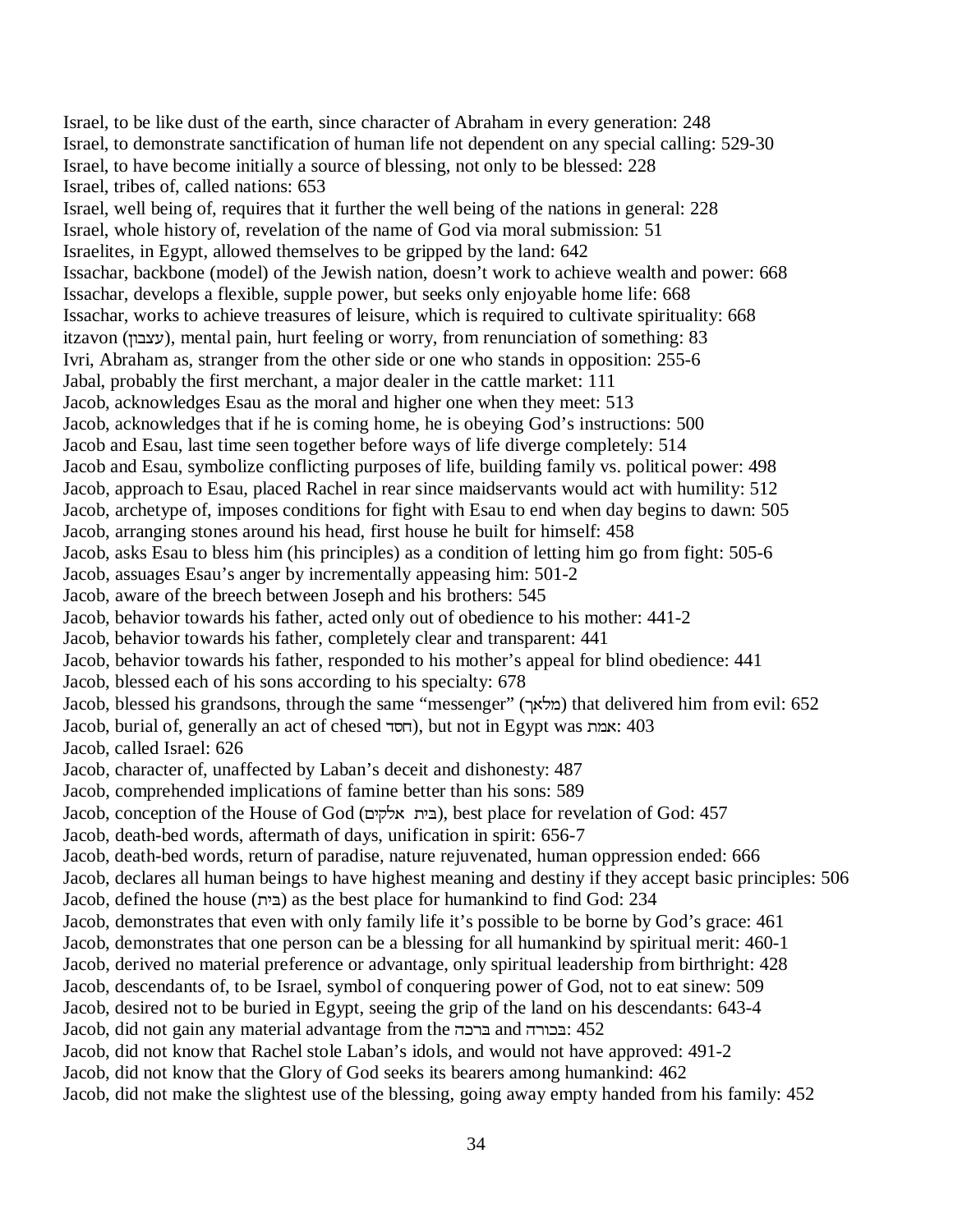Jacob, did not stand up for Dinah, knowing he would only be laughed at: 520 Jacob, did not want to deceive his father and told his mother: 446 Jacob, dream of a ladder, means of communication upward from the earth: 458 Jacob, dream of ladder, transforming experience: 466 Jacob, dream of a ladder, revelation meaning he will build a completely Jewish household: 460 Jacob, dream of a ladder, revelation meaning that he is Abraham's son and heir: 460 Jacob, dream of a ladder, purpose is to go up from earth to heaven: 458 Jacob, dream of a ladder, showing that everything earthly is to work itself upward to God: 458 Jacob, embalming of, ordered by Joseph as a concession to Egyptian customs: 679-81 Jacob, family of, danger of living together with Canaanites: 526 Jacob, family of, heritage, God as law-giver for Israel's deeds: 517 Jacob, family of, received ahuza (possession) in the land: 638 Jacob, family of, settles in Goshen not as aliens but permanent authorized residents: 636 Jacob, father of, behavior toward, clear and transparent, איש תם: 441 Jacob, fear of awesome presence when shown the house of God on earth: 462 Jacob, feeling morally superior, would not bow before Pharaoh: 634-5 Jacob, felt himself to be at the mercy of Esau's armed force: 499 Jacob, felt the spirit of God (YEKID) upon him again when he learned Joseph was alive in Egypt: 626 Jacob, fights Esau only for "blessing acknowledgement": 506 Jacob, first house built for himself, stones arranged around his head for protection: 458 Jacob, first meeting with Rachel, emotional reaction: 469 Jacob, first prayer of, for his own spiritual and moral character: 464-5 Jacob, first real house he built for himself: 514-15 Jacob, first to say that God was to be sought above all in the home: 457 Jacob, Galut aspect of the Jewish people: 661 Jacob, Galut-name: 268 Jacob, God's wish to have a house built for Him on earth revealed to him: 528 Jacob, has to leave Laban not because of wages, but to be where he is to build God's house: 486-7 Jacob, had a place, a home, but not a country, which was only a promised land to him: 479 Jacob, heirs of, find God nearest of all in the home: 457 Jacob, house of, first that he built: 514 Jacob, household, contrast to Egyptians in Goshen where they would settle: 633 Jacob, introduced the blessing of children in the names of Efraim and Menashe: 654-5 Jacob, joy of going to see Joseph again tempered by the thought of descent into Egypt: 628 Jacob, ladder of, angels (מלאכי אלקים), earthly beings God calls to be active in earthly life: 459 Jacob, ladder of, angels (מלאכי אלקים), go up to get a picture of the ideal for humankind: 459 Jacob, ladder of, shows God is next to him (RKEXMFYEKIDUKHJ), not sought in heaven: 460 Jacob, learns there's no need to seek God in heaven, but where a guiltless man lays his head: 462 Jacob, legacy of, favors pious development of the soul rather than finding God in nature: 457 Jacob, lived 17 years in Egypt, a rewarding time of quiet and undisturbed life for him: 642 Jacob, living with Laban, a bitter lot: 497 Jacob, love of Joseph, motivated the hate of his brothers: 541-2 Jacob, love of Leah, increased as she bore one male child after another: 473-4 Jacob, loved Leah too, did not punish her for Laban's deceitful behavior: 472 Jacob, means of appeasing Esau adopted by his ancestors when in a similar plight: 501

Jacob, mistaken showed favoritism to Joseph, with evil effects on his brothers: 541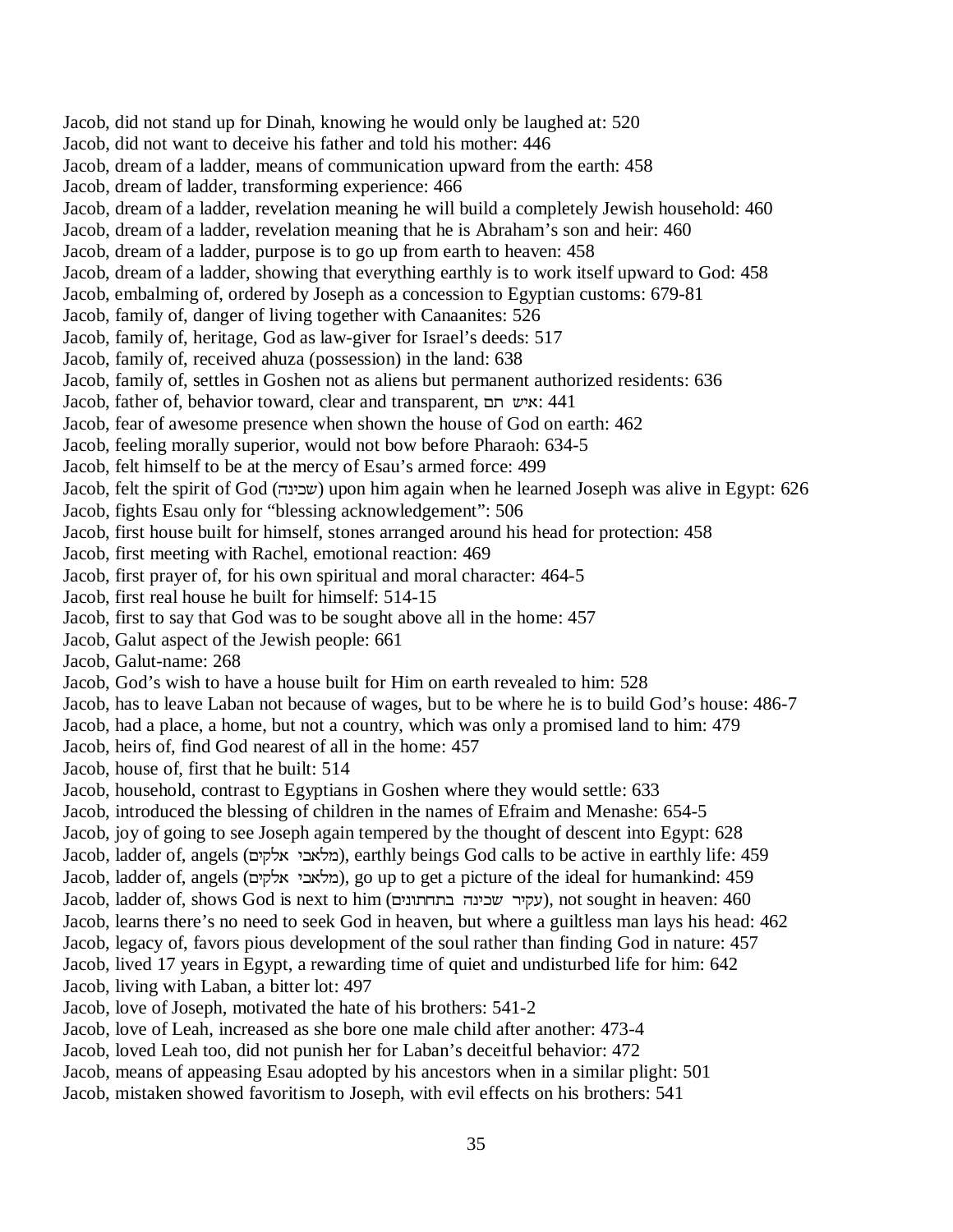Jacob, most troubled years of his life made him worthy of everlasting national importance: 642 Jacob, name itself, shall be understood as "Israel": 506 Jacob, naming of Levi, indicated his attachment (לויה) to Leah: 474 Jacob, nation to descend from him, a single unit of united diverse congregations: 529 Jacob, needs no material blessing, only his own spirit and God's blessing: 455 Jacob, never makes use of the ברכה and ברכורה leaving penniless and hiring out as servant: 452 Jacob, not legally liable, but nonetheless paid Laban for unpredictable accidents to his animals: 493 Jacob, not wanting burial in Egypt to avoid becoming Avodah Zerah to Egyptians: 681 Jacob, physical strength of, resulted from living a morally and spiritually pure life: 468 Jacob, pondered the possibility of Joseph's dreams coming true, thus unsettling his brothers: 544 Jacob, prayer of, seeks spiritual and moral qualities, not material possessions: 464-5 Jacob, prays to be saved from Esau's revenge for the sake of his children: 500 Jacob, prefers to leave everything to Esau to show no material advantage in  $\pm 456$ Jacob, probably unwilling to bow before Pharaoh, feeling morally superior: 634-5 Jacob, prototype of equally valuing material and spiritual activities: 468 Jacob, realizes that God is in the place, that there is no need to look for God in heaven: 462 Jacob, recognized that the strength of his sons lay in the unity of their diversity: 657 Jacob, reminded of his mother by Rachel, moved to tears: 469 Jacob, request not to be buried in Egypt designed to get family to return to Canaan: 644 Jacob, request not to be buried in Egypt, to avoid being made into a god by Egyptians: 681 Jacob, request to be buried in the land, not for his own sake but the sake of his descendants: 678 Jacob, resource for building his future, cheerful deftness in work and action: 468 Jacob, resource for building his future, physical strength acquired by pure living: 468 Jacob, resource for building his future, sense of right and justice: 468 Jacob, reunion with Joseph, doesn't week because grieved all his life: 632-3 Jacob, satisfaction of, יש לי בל, wants to do mitzvot, not to have: 389 Jacob, sees the messiah (משיח) on a young ass's foal, symbolic of peaceful nationhood: 665 Jacob, showing favoritism towards Joseph had evil effects: 541 Jacob, shown the house of God on earth, which is the gate to heaven: 462 Jacob, silent after Dinah's rape, because he knew that appeal to justice was useless: 518 Jacob, single-minded in pursuit of knowledge and practice in the sphere of the home: 426-7 Jacob, sons of, facing loss of purity and morality from Dinah's rape, takes up Esau's sword: 519 Jacob, sons of, felt justified doing whatever they wanted to get Dinah away from Shechem: 521 Jacob, sons of, stick together in time of terrible famine, a worthy sign of Jewish family feeling: 593 Jacob, sought to pacify Esau: 502 Jacob, stands not on sword of Esau but because it has God's protection: 510 Jacob, stole the heart of Laban (גניבת לב), because he dared not tell the Aramean he wished to go: 488 Jacob (FHJK), symbolic of the galut aspect of the Jewish people: 661 Jacob, testament of, spirituality the way a weak minority gains strength over a powerful majority: 657 Jacob, time with Laban, describes to Esau as 20 years of atonement: 497 Jacob, to be a blessing for the world through his spiritual influence: 460-1 Jacob, to form a kahal (NYH), a united body, from children of different kinds: 455 Jacob, to have the spiritual leadership, said with certainty by Isaac: 450 Jacob, to work for the return to earth of the Shechinah, the Glory of God: 496 Jacob, "trunk" of the Jewish people, giving the heritage of name and history to the future nation: 456 Jacob, victory wrestling with Esau, shows might of spiritual power over material power: 506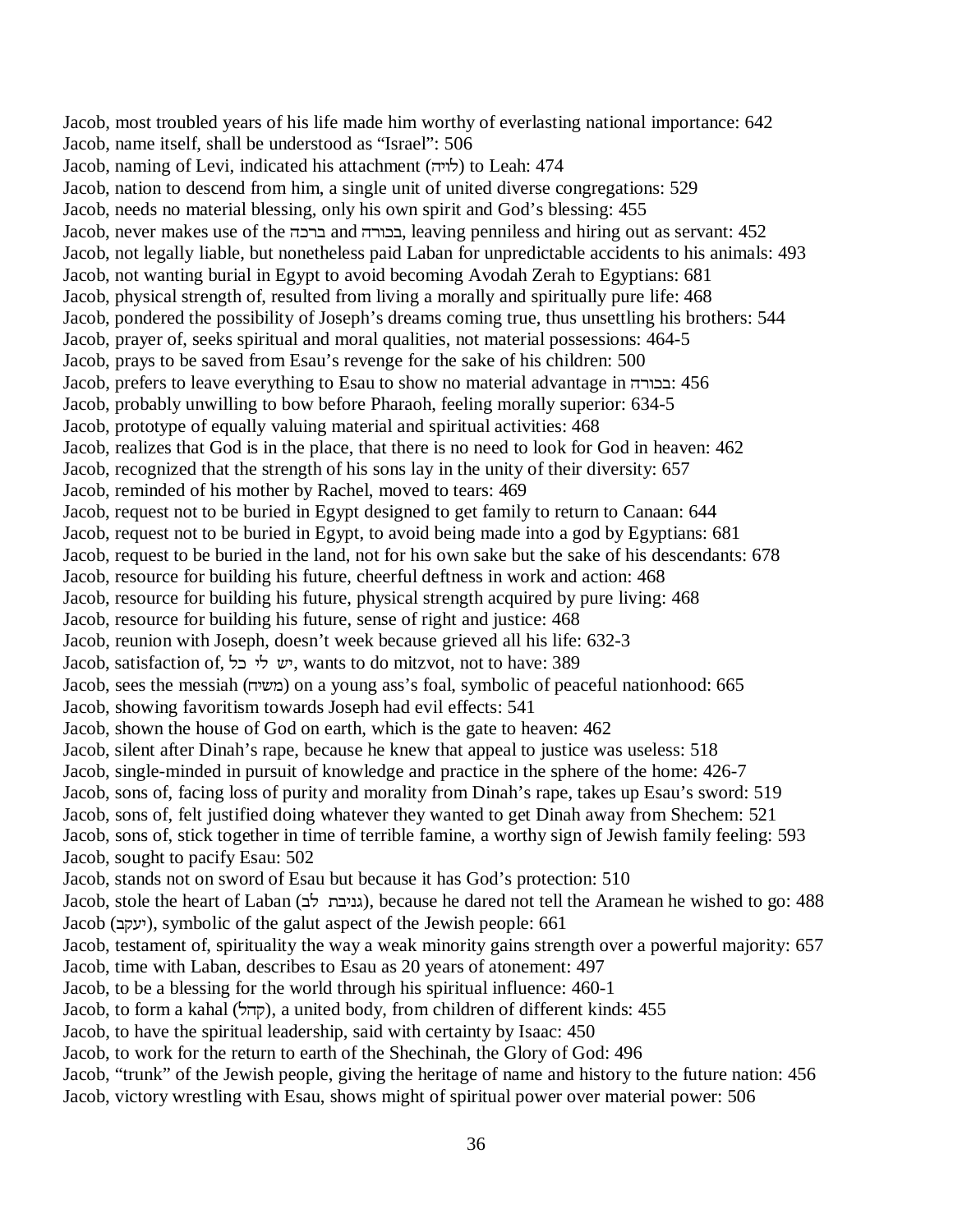Jacob, vow of, to use God's gifts to carry out God's law: 465 Jacob, vow to God, not a form of sinfulness: 463 Jacob, vow to God, not merely as Giver but as Law-Giver: 465 Jacob, vowed to use independence from God to change מצבה to house of God: 526 Jacob, weapons of, unlike Esau's, spiritual force and work: 655 Jacob, went away to found a Jewish house, a Jewish home as a place to seek God: 456-7 Jacob, wisdom of, to find God more wonderful in a pious soul than in the beauties of nature: 457 Jacob, wore hair-shirt after Joseph's brothers reported his death: 552 Jacob, worked 20 years for Laban: 492 Jacob, worked for Laban without wages for a month: 470 Jacob, worked years to get his wife and children, the future of his family and national life: 479 Jacob, wrestled in self-defense with Esau as archetypal dark higher being ruling the earth: 504 Jacob, wrestled with opponent (Esau) appointed by God, an angel of God: 507 Jacob, wrestling-opponent, an angel of God: 507 Jacob, wrestling-opponent can only fight as long as it is night on earth: 505 Jacob, wrestling, purpose is to show that what he represents deserves blessing, not enmity: 505 Jacob, wrestling with opponent, prototype of fight throughout history, the meaning of history: 504 Jerusalem, to remain a city of refuge for the tzedek (HVP) banned everywhere else: 260 Jewish family, survival and success of, a triumph for the Torah: 540 Jewish law, penalties, principle of, one can only demand rights that one grants others: 178 Jewish nation, as assembly of nations (tribes) (גוי וקהל גוים): 298 Jewish nation, appearance and survival not the result of the natural course of events: 295 Jewish nation, God self-proclaimed founder of as a great nation: 225 Jewish nation, history of, begins with scattering of the peoples by God: 217 Jewish nation, history of, introduced to call in the name of God: 117 Jewish nation, mission of, God's justice and righteousness (לשמור דרך הי לעשות צדקה ומשפט): 290 Jewish nation, mission of, theoretical truths (אמונה) and the law: 290 Jewish nation, mission of, to call in the name of God (לקרא בּשם הי): 117 Jewish nation not formed out of possessing common land: 226 Jewish nation, task of, to be a blessing (להיות ברכה), not to be blessed (להיות להיות): 227 Jewish nation, uniting element, spirit of Abraham in the people: 226 Jewish people, beginnings of, laughable pretension, contrary to history, intimation of God: 307-8 Jewish people, development of, third stage, galut (גלות) from forgetting mission: 228 Jewish people, existence of, makes them duty-bound to keep the covenant: 299 Jewish people, mission of: 24 Jewish people, moral inheritance of, legacies of both Abraham and Sarah required: 305 Jewish people to be a revelation of God: 225 Jewish women, courageous self-control by, contrast to men who lose their heads: 512 Jewry, modern, wants Jewish identity, but not to be a revelation of God [RMbA]: 225 Jewry, to be a revelation of God: 225 Jews, made into Jews by submission s servants of God (עבד הי): 116 Jews, survival as a people, depended on barriers against them in nations in which they lived: 634 Joseph, although a prince of Egypt, did not disown his Jewish origin: 610 Joseph, appointed by Jacob to be head of the family after his death: 655 Joseph, a chacham (RIM), because he was conscious of his personality and mission: 576 Joseph, a chacham (RIM), proposed tax by Pharaoh's officials rather than himself: 580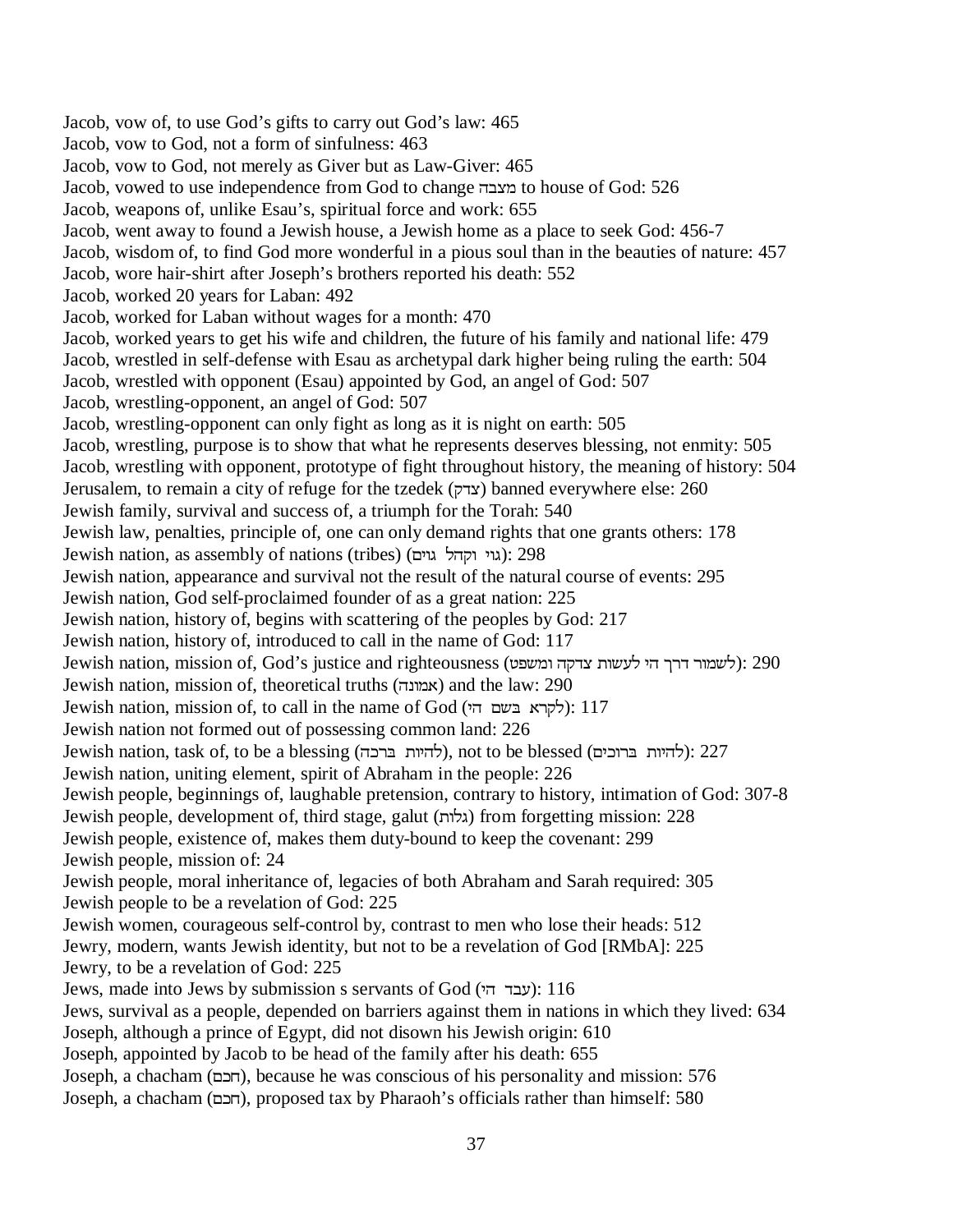Joseph, acted to prevent speculative buying of food during famine: 588 Joseph, bad relationships with his brothers, began with קנאה and  $\ddot{\text{v}}$ Joseph, beauty of, not primarily good looks but spiritual superiority: 561 Joseph, before revealing himself to his brothers wanted to be sure he and they had changed: 591-2 Joseph, both ruler (שליט) and retail seller (במשביר): 588 Joseph, brothers of, appeal for forgiveness as fellows with the same mission and calling as Joseph: 685 Joseph, brothers of, ask forgiveness in their father's name, making no excuse for themselves: 684 Joseph, brothers of, called the "sons of his mother," so he was motherless and brother-less: 539 Joseph, brothers of, considered him to be plotting secretly against their highest interests: 547 Joseph, brothers of, did not consider themselves guilty but acting in self-defense: 595 Joseph, brothers of, disunity among them indicated by the separation of Judah: 554 Joseph, brothers of, felt entitled to kill him in self-protection of their noblest interests: 547 Joseph, brothers of, felt guilt (uneasy) after throwing him into the pit: 548 Joseph, brothers of, felt the harmony of their rights to be threatened by him and his dreams: 544 Joseph, brothers of, felt their future to be threatened by a potential dehumanizing dictatorship: 545 Joseph, brothers of, had to be shown he was the Ruler (\KND), but they had nothing to fear from him: 592 Joseph, brothers of, hostile to him from erroneous ideas about his intensions and plans: 673 Joseph, brothers of, imagined him to endanger their highest and noblest interests: 547 Joseph, brothers of, may have felt that his ambition threatened the family from within: 544-5 Joseph, brothers of, need to feel they had to renounce anything (אל תעצבו) to redeem themselves: 619 Joseph, brothers of, needed to test them to ensure their complete change of mind: 591-2 Joseph, brothers of, selling him into slavery ironically ensured that their fate would be in his power: 675 Joseph, brothers of, to shepherd *themselves* in Shechem (LWPWXJUN), as well as sheep: 544 Joseph, brothers of, treated him bitterly and thus ironically made him master of their fate: 674-5 Joseph, brothers of, went down to Egypt as a family, a worthy sign of Jewish family feeling: 593 Joseph, brought tales of his brothers to his father in an unfriendly or nasty way: 541 Joseph, clarified to Pharaoh "it's not up to me" (בלעדי) to interpret dreams: 576 Joseph, demonstrated to the Egyptians the blessed power of a pure and moral will: 560 Joseph, did not know if Benjamin was kidnapped from Jacob when brought to Egypt by his brothers: 606 Joseph, dream of, conveys one isolated ruling over submissive others, against his will: 542 Joseph, Egyptian name, צפנת פענח, "he with whom the most secret things are kept," from Pharaoh: 584 Joseph, exculpates his brothers because God sent him to save thousands of lives: 619-20 Joseph, expelled from his home and family, and isolated, required God's special protection: 559 Joseph, failed to let his father know he was alive to avoid splitting his family into factions: 593 Joseph, favored mistakenly over his brothers by Jacob, with evil effects on them: 541 Joseph, felt superior to his brothers who were sons of XMSD, feeling vain and arrogant: 540 Joseph, God was with him because he was with God, his purposes and methods were godly: 559 Joseph, hand of, became Pharaoh's hand when king's ring placed on his finger: 583 Joseph, hated by his brothers, believing they knew his motives from his dreams: 544 Joseph, House of, precursor and companion to Mashiach from House of David: 677 Joseph, indebted to God for making his misfortune a source of joy: 587 Joseph, looked at mundane acts and events as possibly Divine Providence: 568 Joseph, master of dreams (בעל החלומות), who had dreams at his disposal for his purposes: 547 Joseph, merit (YKI]) of, raised children as Jewish models despite surrounding circumstances in Egypt: 586 Joseph, misfortune and family became his "creditors" (נשני), i.e., sources of greatest joy: 587 Joseph, not interested in lording it over his brothers as viceroy: 591-2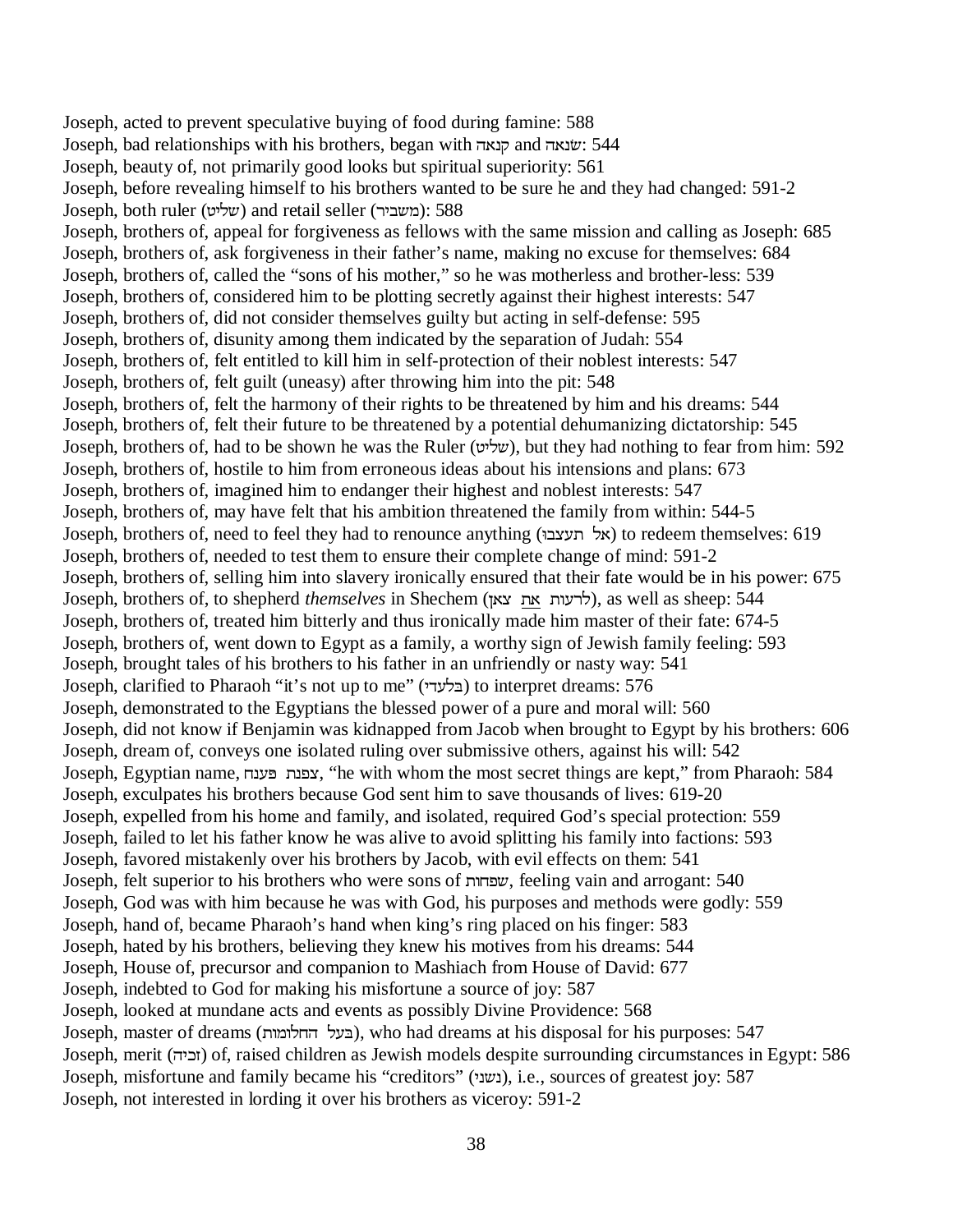Joseph, obligated not only his brothers, but the coming generations, to bury him in the land: 687 Joseph, obtained a reputation for morality and honesty in high Egyptian circles: 622-3 Joseph, placed in a prison that held both those awaiting trial and those already convicted: 564 Joseph, points out God's Divine Management in the chain of events: 621 Joseph, possibly rescued from the pit by the Midianites: 549 Joseph, presented as motherless and brother-less youth, standing alone: 539 Joseph, rebuffed Potiphar's wife, avoiding a sin against God, removing his forces from Divine fire: 561 Joseph, refused advances of Potiphar's wife to avoid violating the trust of his master: 561 Joseph, requires Simeon be left and Benjamin brought, testing taking a son from his father: 592 Joseph, reunion with Jacob, weeps: 632-3 Joseph, righteously avoided anything that might be taken as a misuse of his power: 624 Joseph, "second [only to] Pharaoh" because the people were commanded to bow before him: 583 Joseph, separated from his brothers by his noble character, inherited from Rachel: 672-3 Joseph, servant to, ascribes to God the returning of the brother's money [MKbS]: 607 Joseph, sex with Potiphar's wife, he recognized as a sin against him and God: 561 Joseph, sold grain only to families for their own needs, preventing speculation: 588 Joseph, sons of, favoritism by Jacob, to ensure position of Rachel: 648 Joseph, tested his brothers' attitude change by whether they would deprive their father of another son: 592 Joseph, thought by Jacob (Israel) to be the most excellent of his sons: 541 Joseph, to renew a relationship with his brothers, showed he was no threat as king: 592 Joseph, treated bitterly by his brothers, having talked themselves into enmity against him: 674 Joseph, viceroy, did not disown his Jewish origin, beliefs and practices: 610 Joseph, wife (E[W) of, daughter of highly placed idolatrous priestly Egyptian family: 586  $Joseph, wisdom (תכמה) of: 593$ Joseph, wisdom (חכמה) of, demonstrated by having Pharaoh impose the tax: 580 Joseph, wisdom of, kept Egyptians together after they lost their land and were evacuated: 640 Joseph, wisdom (חבמה) of, saw the characteristics of individual situations and persons: 568 Joseph, wrongly put himself in the path of temptation with Potiphar's wife: 563 Judah, last sprout from a regenerating spirit when Judaism seems to be at an end: 665 Judah, proclaimed by Jacob to be qualified for leadership because he forsook violence: 663 Judah, qualified to be the "lord protector" of both material and spiritual forces: 664 Judah, turned away from his brothers, a sign of tension and disunion: 554 Judaism and Hellenism, the two great educational forces on humankind: 191 Judaism, gift of, spiritualizing or ordinary, day-to-day private life: 627  $j$ iudge (5%), uniting factor between two separated people: 212 judge (\SXD), of justice (\3DQ), in Hebrew the unifier, creating harmony: 213 jurisprudence, Jewish, circumstantial evidence and self-confession not accepted: 177 justice, in the use of power, disdains secrecy and craftiness: 200 justice, Jewish concept of, unites people who are otherwise divided: 212 justice, not for the victim of crime but to avenge and reestablish the principle of Right: 108 justice, not revenge to resurrect life, but to raise up right by avenging wrong: 108 justice when defined by humankind changes with the time and place: 146 kadkod (קדקוד), bowing from the waist with forehead touching the ground: 608 kadeish (קדש), complete acceptance of sensuality: 46 kadosh (קדוש), that which is protected against the conception of death: 46 kadosh (קדוש), unresisting acceptance of everything good and noble: 46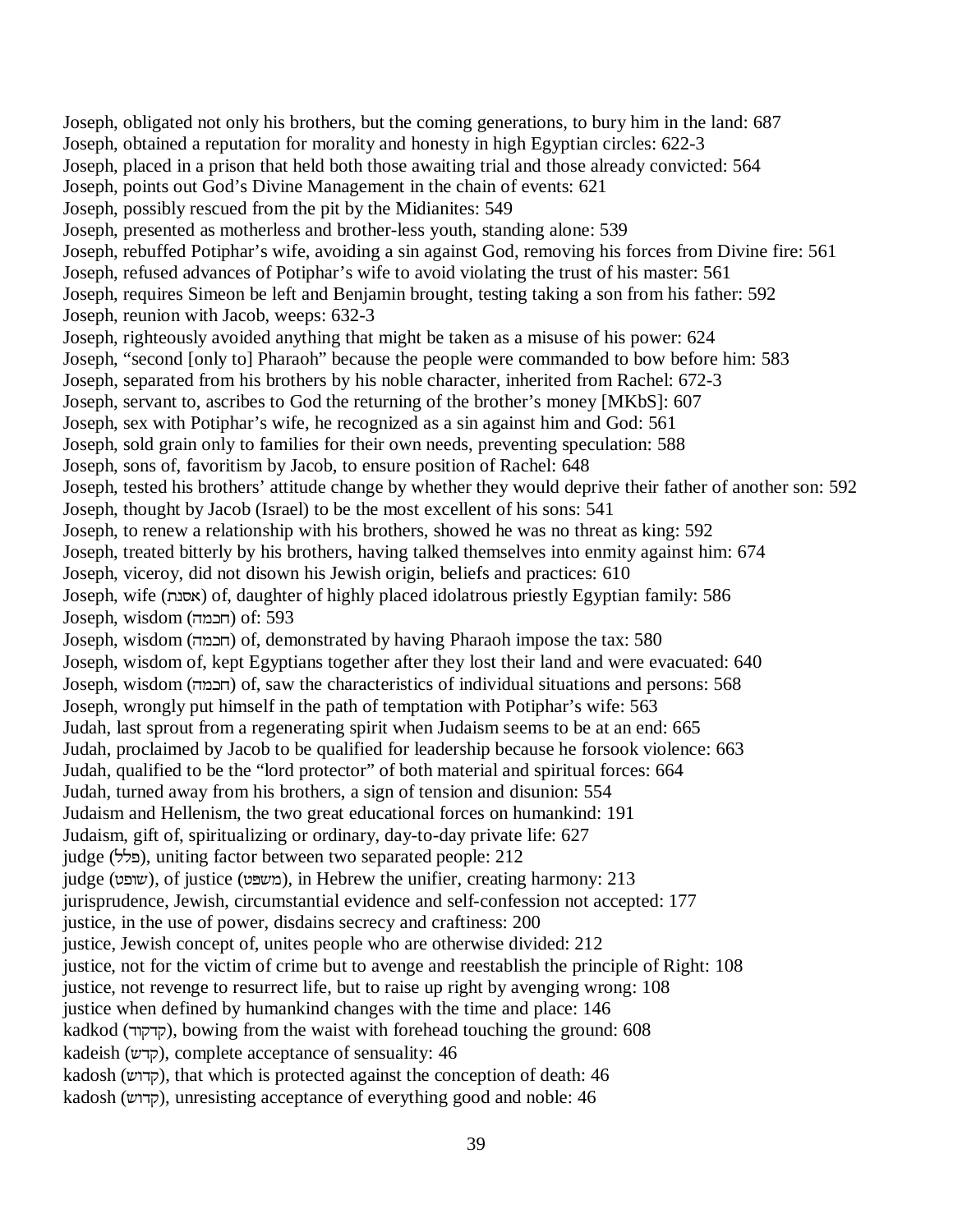kafar (כפר), a protective covering, as in "atonement" for sin: 141 kahal amim (assembly of nations—קהל עמים), diversity of tribes united in common mission: 646 kahal (קהל), coming together to carry out action: 660 kahal goyim (assembly of nations—קהל גיים), diversity of tribes united in common mission: 646 kanah (קנה), first meaning, acquisition of something not by money but strength and power: 95 kanah (קנה), to acquire something and possess it as one's property: 433 kanei (קנא), to demand or claim something belonging to oneself, being jealous: 434 kapara (atonement—הפרדה), to keep sin from having its natural effect: 141 kapara (atonement—
ighthorories (cert the person, nation, Sanctuary from effects of sins committed: 141 karah (קרע), to tear, forcibly change a direction: 589 karah (קרה), to meet (מקרה), calling an object from one direction to another: 589 kashrut, purpose of, ensure food is suitable to be assimilated morally: 37 kavatz (קבץ), external gathering together of people, not in mind but space: 656 kavei Adoshem (קוי יה), those whose whole being strives up towards God: 14 kedem (קדם), that which comes first in space or time, the east or the past: 204 keidah (קידה), lowering the head to the ground without bending the knees: 402 keidah (קידה), to completely submit the mind and body: 402 Keinan (קינן), represents generation idolizing possessions, not in God's service: 121 kemach (קמה), inferior flour: 315 keriah (קריעה), tearing, opposite of shalom, complete and unbroken well-being: 552 keruvim (angels—הרובים), represent idea of humankind as bearers of glory of God: 93 Ketura, second wife of Abraham, same person as Hagar (per Bereshit Rabbah): 413 king, free to take any unmarried female, according to custom: 344 kings, absolute rule of, common to towns in system introduced by Nimrod: 249 kings, governing luxurious cities, spare the people the trouble of thinking: 249-50 kings, Jewish conception of royal power, not represented by horses (militarily): 665 kings, Jewish, not to be chosen for military purposes: 665 kings, oldest account of related by history: 249 kingship, early system of, relieved the upper classes from the bother of public affairs: 250 kingship, early system of, spared those living in luxury the trouble of thinking: 250 kingship (מלכיות), four types, analogous to the general course of human history: 250 kiss (שק), on the mouth, never a sign of homage: 582 kivshuha (כבשה), refers to property as a stage of human moral development: 35 klal (בלל), to contain, include, envelop, a periphery around a center: 621 knowledge, theoretical (בינה), without it empirical knowledge (דעת) is insufficient, and vice versa: 580 kofer (pitch), from ר-פ-ר, a protecting or restricting covering: 141 kohen (בהן), from the root ב-1-1, agent, means, preparing humans to satisfy God's requirements: 260 kohen (בהן), from the root ב- $-1$ , to influence people to become כ), saying yes to the will of God: 260-1 kohen (כהן), one who teaches by example and symbolic procedure: 260 kohen (בהן), purpose to provide clear intellectual basis for position and direction: 610 kohen (LYI), task not to make God satisfy human requirements, but vice-versa: 261 konei (קונה), legal owner of property, but not necessarily possessor of it: 261 kriah (tearing—קריעה), opposite of shalom (שלום), complete, unbroken well-being: 552 Laban accuses Jacob of stealing what he had actually earned by his labor: 490 Laban, affects sanctimonious piety to retain Jacob's services: 480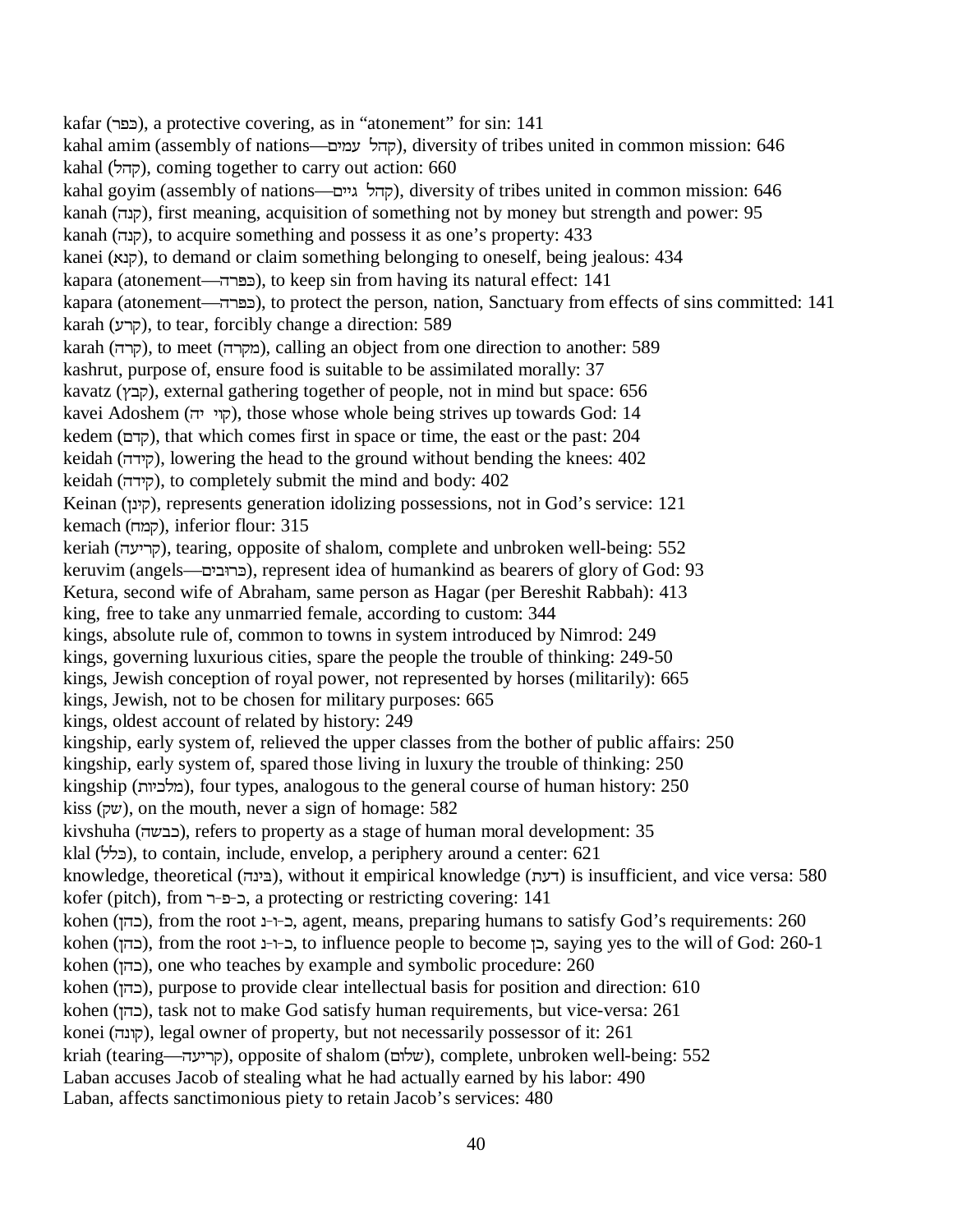Laban, altered the terms of his agreement with Jacob 10 times: 483 Laban, attempts to manipulate Jacob with flattery: 480 Laban, blessed by God not for Jacob's piety but his diligence as an employee: 480 Laban, intended to use force to ensure the return of the property that Jacob had taken: 489 Laban, irreligious at heart but affected pious phrases in his speech: 405 Laban, knew of his sister's destined role in the development of a great nation: 410 Laban, only white (לבן) in name according to the sages:  $403$ Laban, personification of egoism: 489 Laban, speculating on the riches he would extract from Eliezer: 404 Laban, treated by his sons the way he had treated his father in Bethuel's house: 484 Laban, treated his daughters, Rachel and Leah, as if they were strangers: 487 Laban, trick of, to say custom not to marry a younger sister before an elder one: 471 Laban, tried to make it sound as if his lying trick was local legal practice: 472 Laban, twisted and deceived Jacob out of his wages: 481 ladder, Jacob's dream of, angels, earthly beings called by God to be active in earthly life: 459 ladder, Jacob's dream of, angels go up to get a picture of the ideal for humankind: 459 ladder, Jacob's dream of, means of communication upward to God from the earth: 458 ladder, Jacob's dream of, placed by a Higher Power to the earth: 458 ladder, Jacob's dream of, showing that everything earthly is to work itself upwards to God: 458 ladder, Jacob's dream of, shows that God is next to him, not sought in heaven: 460 ladder, Jacob's dream of, transforming experience: 466 Lamech, acknowledges slaying ancestors and youth, reflects bankruptcy of godless culture: 113-14 Lamech, founded city culture with his three sons: 113 land, holds its owner (אחוזה), not vice versa: 382 land of Israel (אדץ ישראל), blossoming of, dependent on morality, integrity of inhabitants: 429 land of Israel (ארץ ישראל), destined for Jews but not necessarily always in their possession: 247 land of Israel, protection of, in God's hands: 250-1 land of Israel (ארץ ישראל), to be a spreader of blessing: 228 land of Israel (ארץ ישראל), through power of Torah to become abundant and blessed: 430 land of Israel, to be taken into possession by self-action, conquering: 276-7 land, possession of (אחוזה), Jewish meaning is that it possesses its owner, not vice-versa: 638 language, alteration of, result of individuals rebelling against enforced mastery: 220 language, became "withered" (נבל), not confused, as a result of God's going down (ירידה): 212 language, end of universal (of God), result of feeling of egoistic autonomy: 216 language, end of universal, result of autonomy emerging in resistance to communal oppression: 215-16 language, mixing of (בלל), result of exploiting individuals that led to new meanings: 214 language, mixing of (בלל), result of forsaking traditional objective meanings: 214 language, not mixed but divided by God's going down  $($ ירידה): 212 language, one (שפה אחת), taught to the first man by God, universally defining all: 215 language, universal, cut off from godly source by awakening consciousness of individual: 215 languages, multiple, formation and alteration of, result of rebellion against enforced mastery: 220 languages, multiple, not the cause of disunion but vice-versa: 216-17 languages, separate, not confused but new element (נבל) of God going down to earth ( $\gamma$ ירידה): 212 lashon (לשון), can designate various dialects rather than distinct languages: 204 lashon (לשון), designates dialect, a way of pronouncing: 197 lasuach (לשוּח), gathering thoughts and feelings: 411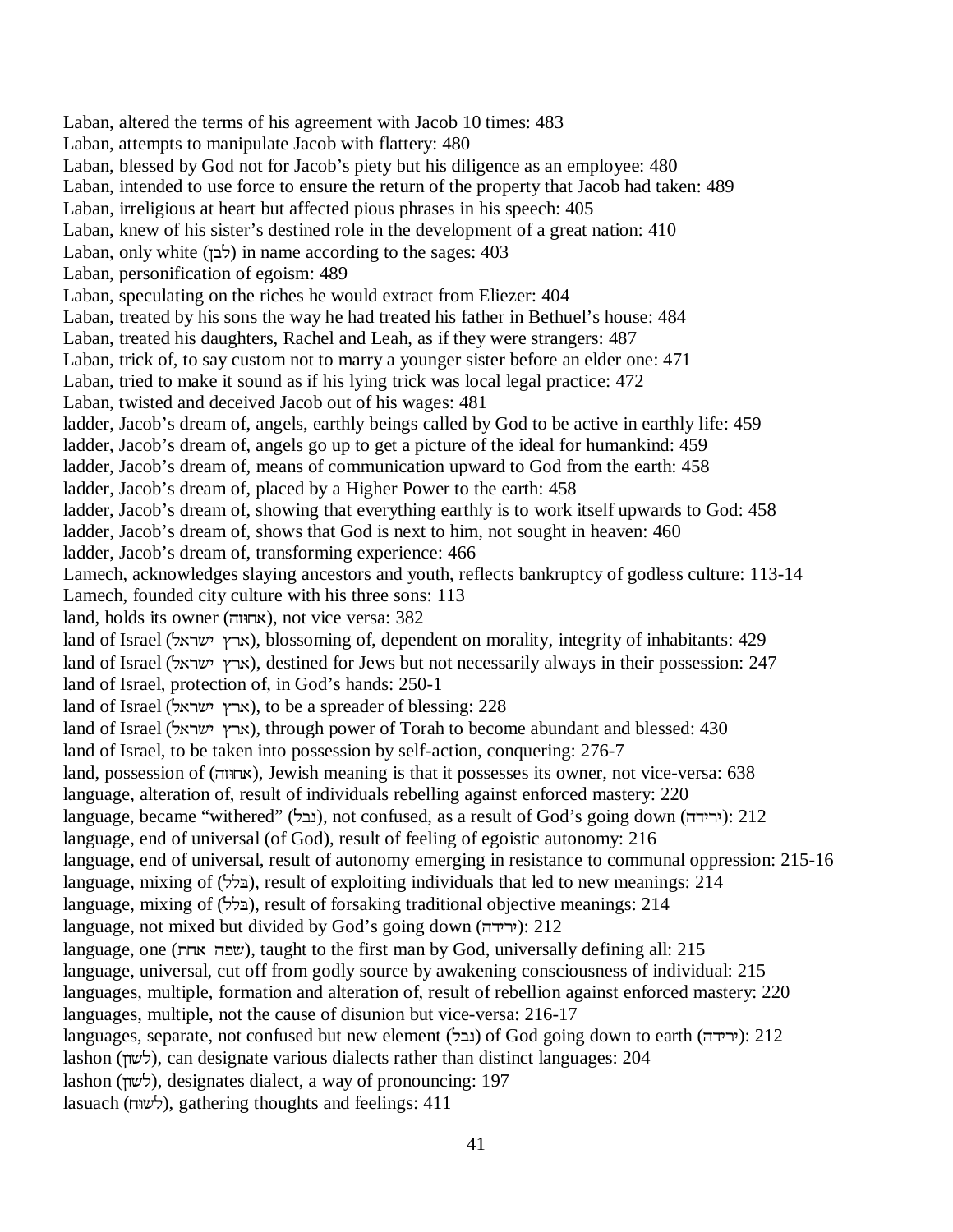lasuach (לשוּה), to meditate, from siach (שיה), denoting inner growth of spirit and feelings: 411 law, first receiver of, appointed as guardian of, first Noachian duty applying to all: 62 law, given by God both humankind and to nature (animals): 151, 152 law, of l'mino (למינה), l'mineihu (למינה): 15-16 laws, governing the heavens and the earth were implanted in them by their Creator: 48 laws, of God, faithfulness to, required for spiritual greatness of model person or nation: 227 laws, of nature, but God's measure of compassion (מדת הרחמים) more important than their eternality: 48 leader (נשיא), Jewish, one who carries or supports, not who leans on with power: 658 leaders defined as human by Torah, so anyone could aspire to leadership: 236 leaders, virtues, result of self-control, self-ennoblement, not inborn of acquired perfection: 236 leadership, of princes (נשיאים), from clouds, obtained from the earth and for its benefit: 419 leadership, requires fierceness ( $y$ ), to resist flattering winds and stormy hurricanes: 659 leadership, spiritual, requires a material foundation of resources: 658 leaf, olive, symbol not of peace but value of independence and freedom: 158 Leah, and Rachel, lived together in confidential intimacy: 477 Leah, as she bore each child, Jacob became more loving, but not completely until third son: 473 Leah, hated one, less beloved than Rachel but principal ancestress of the Jewish people: 472 Leah, hated one of Jacob's first two wives, i.e., she was less beloved than Rachel: 472 Leah, in sadness, experienced and immortalized brightest aspects of home and marriage: 473 Leah, love of Jacob, increased as she bore one child after another: 473-4 Leah, naming of Levi by Jacob indicated his complete attachment ( $\forall$ ו-ד from ל- $\forall$ ) to her: 474 Leah, sought Jacob's love by bearing children for him: 473 Leah, was not a party to Laban's deception of Jacob: 472 lech lecha(לך לך ל), encompasses connotation that Abram should isolate himself: 222-3 lech lecha(לך לך לר), from ה-ל-ך, order to "go for yourself, to yourself, isolate yourself": 222-3 lech lecha, implication of, dare to be alone and stand by yourself: 226 lechem (לחם), food won for immediate use: 200 legal penalties in Jewish law, principle of, one can only demand rights that one grants others: 178 leum (גיים), the government of a nation, not the same as nations (גיים) per se: 422 Levi, received no province in division of the land, but dependent on voluntary tithes (מעשר): 662 life, principles of in conflict historically, family life versus the glitter of political power: 498 lifespan, human, shorted after flood, limiting evil of any one individual: 169 lifnei Adoshem (לפני הי), always designates something done in accord with God's will: 200  $l'$ mino (למינו), consequences for ignoring, digs a grave for humankind as a species: 19  $l'$ mino (למינו), essence of in humans, based on chaste morality and sex life: 19 l'mino (למינו), extends to the special or unique quality (מין) of a specie: 18  $l'$ mino (למינו) for the Jewish people specified in the Torah, accepted by freewill: 18  $l'$ mino (למינו), keeping reproductive power exclusively within each specie: 17  $l'$ mino (למינו), l'mineihu (למינהו), after its kind, each specie develops within its own kind: 16  $l'$ mino (למינו), l'mineihu (למינהו), each species works solely for its own purity: 15-16 lo (WN), logical negation, denial of an existence: 638 local governance of towns by kings: 249 local government assumed by kings, spared the people the trouble of thinking: 249-50 lord (אדון), based on pillar, the noble bearer, not the destroyer: 599

lord (אדון), from א-ד-נ, meaning base that supports and sustains everything: 214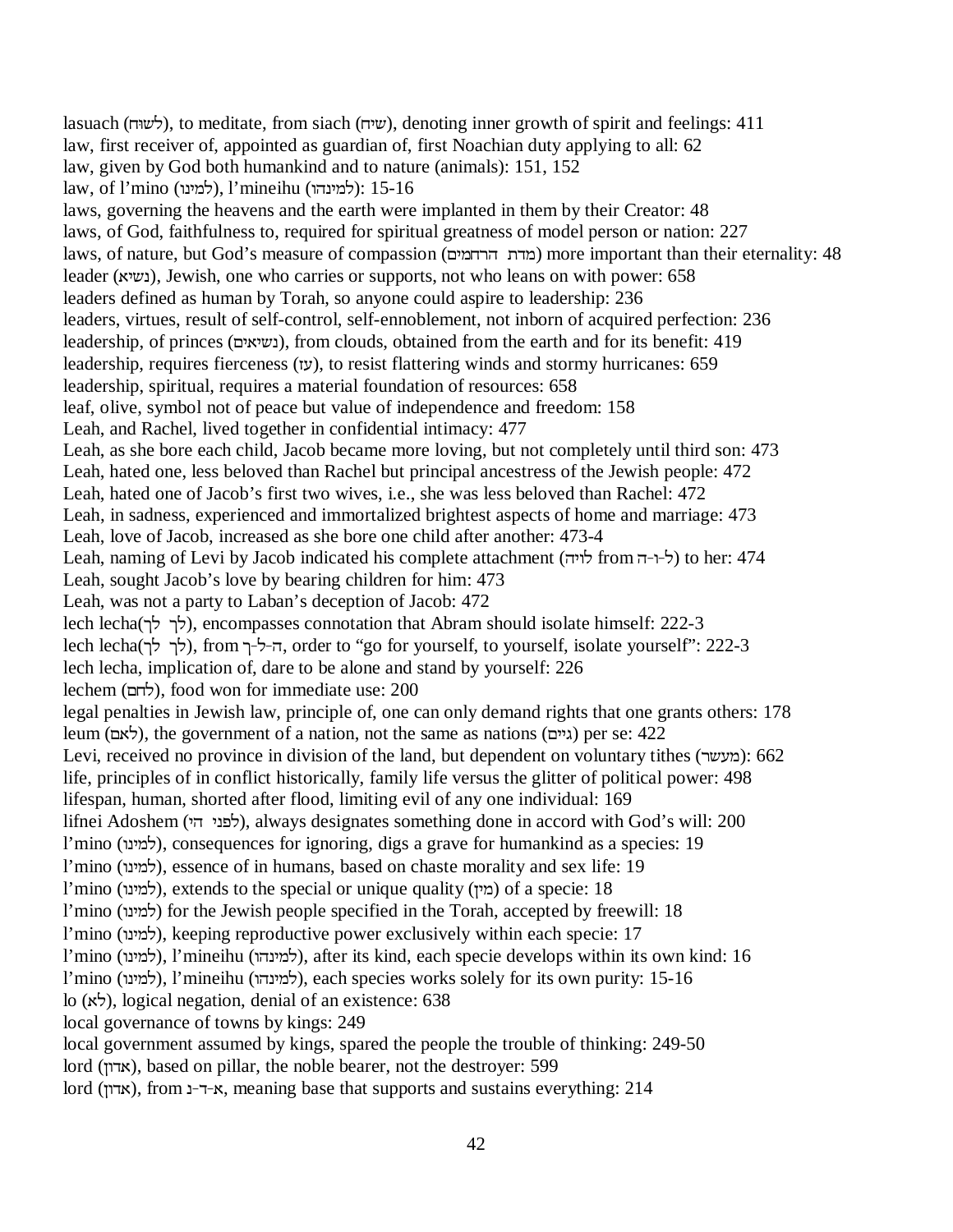lord (אדון), from --- א-ד-ב, meaning the bearer and representative of the other: 343 lord (בעל), master and superior: 599 Lot, abandoned his children and grandchildren to destruction, making no effort to save them: 336 Lot and Abraham, quarrel, mutual separation brings peace: 244 Lot and Abraham, separation of, demanded by Abraham for protection of his people: 244 Lot and Abraham, separation of, due to spiritual differences, not insufficient pasturage: 243 Lot, attained prominent public position in Sodom: 329-30 Lot, daughters of, had sex with him supposing they were doing right: 340 Lot, extended hospitality (הכנסת אורחים) in Sodom, although it was against the law: 330 Lot, had to leave behind all the wealth he brought and luxuries that attracted him to Sodom: 337 Lot, hardly deserved being saved, since he should have left Sodom long before its destruction: 337 Lot, house of, in Sodom, surrounded by all the people to uphold the "law" against hospitality: 331 Lot, looking back he recognized that his loss of possessions was deliberately imposed on him: 337 Lot (\XN), no feeling for Abraham's spiritual mission, sheep and cattle his interest: 242 Lot, not innocent and blameless in having sex with his daughters: 340 Lot, not really a Sodomite, although living among them as a citizen: 254 Lot, prominent public figure, who otherwise would not be sitting in the city's gate: 329 Lot, seeker of luxury: 244-5 Lot, separating himself from Abraham was not just physical but spiritual: 247 Lot, sons-in-law of, men of Sodom, not mutual bond between them and him: 335-6 Lot, stood up for right in the community, but compromised the welfare of his own children: 335 love, brotherly, deeds of, valued more than vision of God in Judaism: 313 love (אהב), devoting oneself to another with whom one seeks complete intimacy: 367 loving kindness (גמילות חסדים), first instance of God's doing for humankind: 90 lutz (לוץ), interpreter, mediator, transposition: 597 luxury, transforms nations internally and externally into slaves: 250 ma'aseir (מעשׂר), does not mean a tenth part, but every tenth one: 263 ma'aseir (מעשׂר), reminder that tenth part of every bounty is personal gift (השגחה פרטית) of God: 263-4 ma'aseir (מעשׂר), used exclusively to refer to dedicating a tenth to God: 263 mabul (flood—א<sub>ו</sub>ב-ב-ל), wasting away of life-forces in organic, animal, or spiritual realm: 142 mabul (flood—), only to kill cases (flesh) that carry spirit of life, but not its ultimate potential: 142 machaneh (camp—מחנה), a temporary resting place for a company on the way to a goal: 496 machar (מכר), does not always mean to sell, but also relinquishing, giving over, abandoning: 428 machloket (conflict—תחלקת), may further goodness (טוב): 15 Machpelah, cave of, burial place of Adam and Eve according to tradition: 385 Machpelah, cave of, first Jewish possession of their land: 386 making a name, for ourselves (נעשה לנו שם), wrong because against God or lessers: 206 male and female roles, arbitrary division: 118-19 male and female roles, in the home and family: 235 male child, born in Abrahamitic household is acquired by Abrahamitic community: 300 maleil (מלל), to express fractions of thoughts, only getting near the real matter: 353 male, Jewish, not the "strong one" but the "remembering one" (וכר): 301 man, alone without woman, cannot reach the goal of perfection: 64-5 man and woman, require each other to fulfill the calling of their lives: 70 man and woman, to be equally, pure, moral, and holy in sexual matters, thus brit milah: 72 man and woman, to become one body, devoted in all thoughts and desires to serve God: 69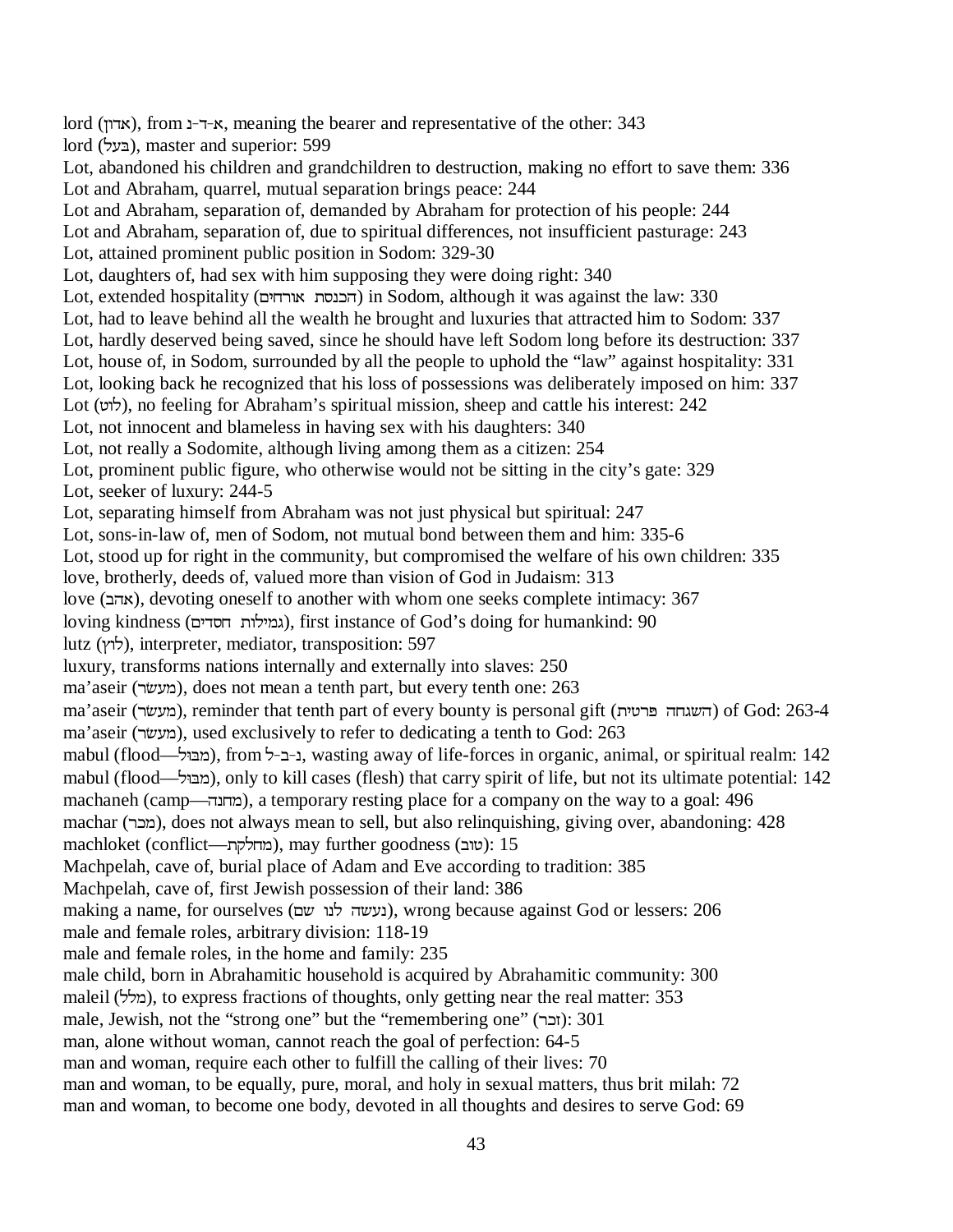man and woman, to become one mind, one heart, and one soul: 69 man, helpless and lacking independence without woman: 70 man of truth (איש אמה), behaves as he should morally: 361 marah (מרה), to counter, to act in opposition, to be contrary: 440 marriage, equality of sexes in, Adam's rationalization for eating forbidden fruit: 80 marriage, God does not force anyone to marry against their freewill: 394 marriage, importance of for public officials: 584 marriage, moral purpose of, begetting and bringing up children: 554 marriage, not fulfilled until son *and* daughter born from it: 389 marriage, relationship, Sarah and Abraham, each spouse acting for the other's sake: 285 marriage, technical term for, לקח אשה (to take a wife/woman): 128 marriage, traditional Jewish, contracted not by passion but reason and judgment of parents: 412 marriage, traditional Jewish, love between spouses grows with time based on mutuality of deeds: 412 marriage, traditional Jewish, wedding not the culmination but the seed of love: 412 marriage, trick of Laban to say custom not to marry a younger sister before an elder one: 471 mashal (משל), to declare what some is and what it should be, to force: 104 mashiach (משיח), comes not to help us but to teach us by righteous example: 666 mashiach (משיח), days of, predicted by Jacob on death-bed, spirit of Judaism resurgent: 664-5 mashiach (משיה), death-bed visualization of Jacob, on the foal of a donkey, bringing peace: 665 mashiach, House of Joseph (משיח בן יוסף), precursor to Mashiach ben David (משיח בן דוד): 677 mashiach (משיח), not a god but a righteous man without riches who brings peace: 666 mashiach (משיח), to unite material powers and godly spirituality (Zachariah 6:11-15): 654 mashiach (משיח), true king of Israel, comes as king of peace and abundance: 665-6 masses, abandonment of, by generation of Metushelach (מתושלה): 123 masses, abandonment of, represented by Metushelach (מתושלה): 123 materialism, followed by a generation of piety, but lip service not regenerative: 122 materialism, greatest influence on Cham, founder of degenerate Canaan: 190 materialism, natural result of forgetting relationship with God: 121 materialism, primary obstacle to spiritual ennoblement of humankind: 172 materialism, pure, never satisfies: 121 matrilineal descent in effect with Dinah: 630 mattan Torah (מתן תורה), afterwards, no longer use matzeivah (מעבה): 462-3 mattan Torah (מתון תורה), marked absorption of memorial-stone (מצבה) by Altar (מזבח): 516 mazid (מוד), conscious and intentional wrongdoing, punishable by law courts: 596 mazikim (RKHK]Q), dangerous elements (i.e., trouble-causing spirits) of the physical world: 651 means can never be justified by ends: 661 meat, eating of on yom tov a duty: 172 meat, prohibition of eating with blood in it: 173 meditate, to  $(\forall w\vec{v})$ , actual prayer according to sages: 411 meditative, retiring life, not specially holy: 124 meet (קרה), influences calling an object or person from a self-chosen direction to another one: 589 meit (מה), unburied dead, to be the complete focus of the surviving relative(s): 381 Melchitzedek, god of, only higher than other gods, no closer to humankind: 264 memorials erected to national fame only a glorification of single powerful individual: 209 memorial-stone (מצבה), appropriate before Sinai as revelation of God's management: 515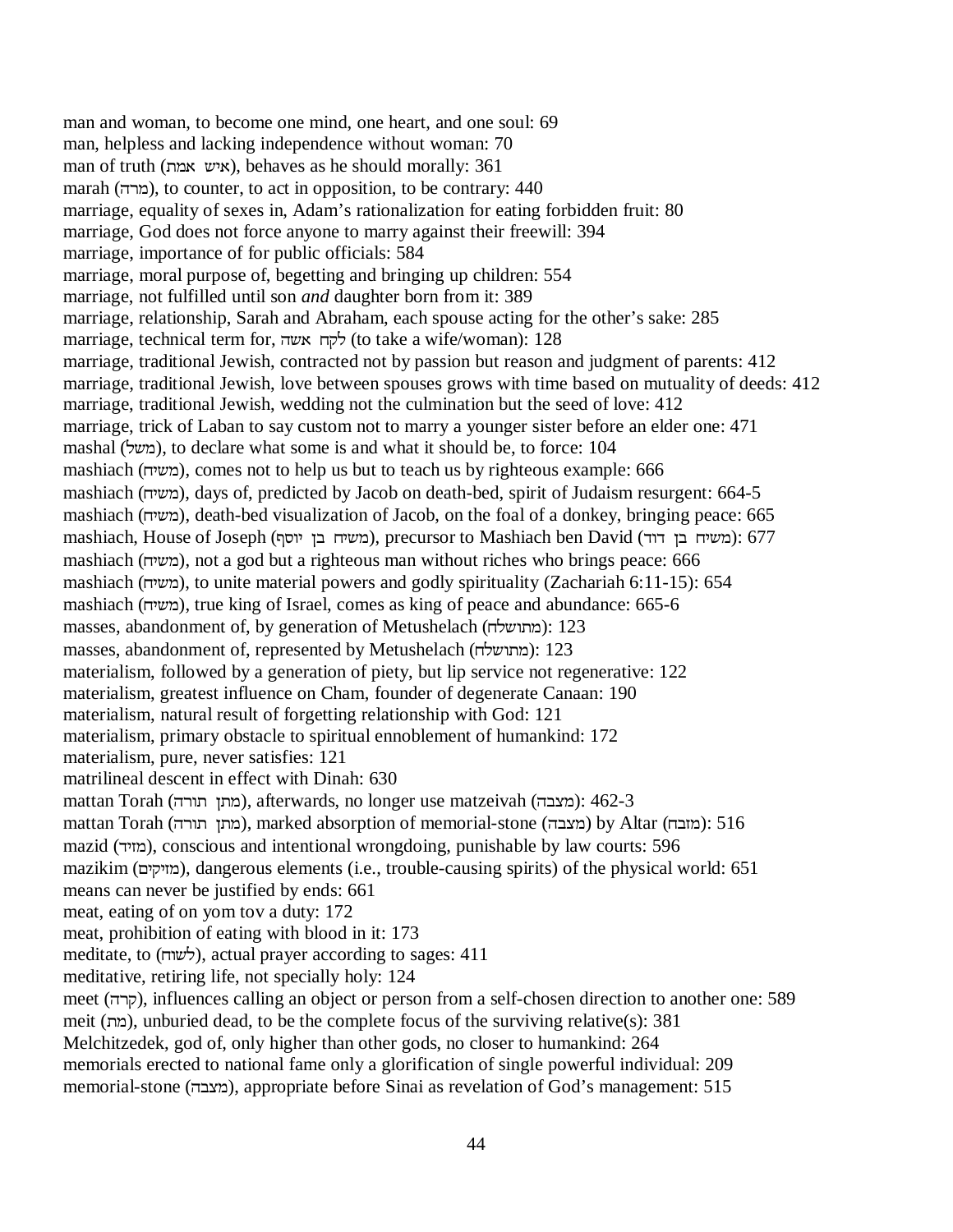memorial-stone (מצבה), completely absorbed by Altar (מובח) after mattan Torah (מורה): 516 memorial-stone (מצבה), erected by Jacob, but vowed to change it to a house of God: 526 memorial-stone (מצבה), made by nature, symbolizing God's rule in nature: 462 memorial-stone (מצבה), set up by Jacob, a house of God when its life invites God: 465 memorial-stone to alter, transition, God to be glorified by human deeds, not God's gifts: 463 men, role of in Judaism, to submit the whole household to the will of God: 235 menorah (מנורה), burning light of, represents eitz hachayim (מנורה): 79 merit, of the patriarchs (XFWXI]), basis for Jacob's blessings: 627 merit, of the patriarchs (XFWXI]), basis is their teachings that afford salvation: 627 merit (XI]), rooted in generational parental blessings promoting Torah legacy of doing God's will: 675-6 messenger (מלאך), from מ-ל-ך, a powerful force bearing within itself another personality (x): 652 messiah (מדיח), a righteous man (צדיק), not a god, who teaches by example, not doing for others: 666 messiah (מדיח), keeps asses rather than horses, for peaceful purposes: 666 messiah (מדיח), manly and strong, but in himself remains modestly feminine and gentle: 666 messiah (מדיח), not a military hero, but a bringer of peace and prosperity: 666 messiah (מדיח), sees the return of paradise on earth, as in the beginning, nature rejuvenated: 666 messiah (מדיח), victorious (נושע) in saving from existential threat because of his righteousness: 666 Metushelach (מתושלה), represents abandonment of the masses: 123 migdanot (מגדנות), refers only to delicious fruits, not valuable gifts: 408 might and force not to be destroyed but placed in the service of principles of goodness: 423 miknei (מקנה), living property: 488 mikra (מקרה), unexpected event, not reckoned on, but God's intention: 396 milah, first brit, a sign of the covenant: 299 milah (מילה), from מול, to oppose, restrict, or limit, and, with arlah, to cut: 300 milah, sign of male child's destiny to obey Eil Shaddai (אי שדי): 301 milchamah (war—ל-ח-ם), from ל-ח-ם, same as bread, obtained in struggle for existence: 252 milk, blood changed to feeding material  $(\pi\tau)$  that is changed back to blood: 316 milu (מלאו), refers to society as a critical stage of human moral development: 35 mincha (מנחה), may include animal offerings: 98 mincha (YMEQ), outside of the Temple, a gift given as a sign of recognition: 98 minyan of 10 righteous men, possibility of them creating a better future: 328 mind, life of, comprised of three factors: 138 misfortune, brings happiness when one's primary purpose is to do mitzvot: 389 mishgeh (משגה), error from too much concentration, opposite of carelessness (שגגה): 604 mishneh (double—משנה), from שנה, a repetition of the same idea: 604 mishpat (משפט), does not enrich or expand, ensures retaining or restoring: 274 mishpat (משפט), something one has a right to demand: 320 mishpatim (משפטים), can only be fulfilled if body subordinated to spirit through chukim (רחקים): 119 mission, fourfold of humankind: 34 mission of humankind, not disturbed by God's curse of the land after eating the apple: 87  $mission$  of the Jewish nation, to call in the name of God (לקרא בּשם הי): 117 mission of the Jewish people: 24 mitzvah, as the purpose of one's life, leads to fulfillment by extracting one's duty in every situation: 389 mitzvah, doing to fulfill God's will more worthy than one's own will: 141-2 mitzvah, doing as commanded more meritorious than acting spontaneously: 141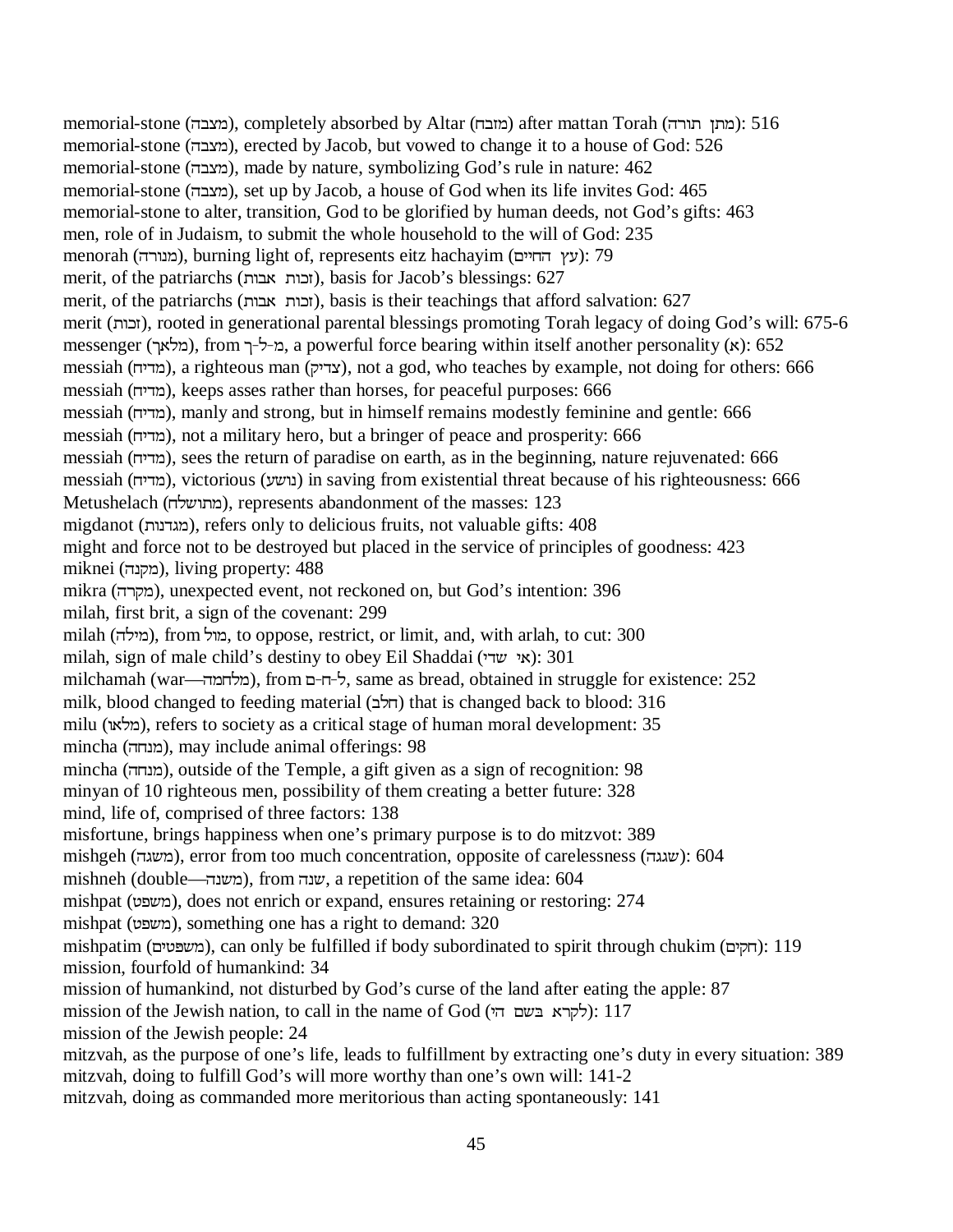mitzvah, includes duty of the individual to act and to also be a guardian of the law: 62  $m$ itzvah (מצוה), relation to chok and Torah—task, means to be fit, and basis of understanding: 432 mitzvah, reward of: 377  $m$ itzvah, reward of is a mitzvah (שכר מצוה שלו $(269)$ mitzvat tzitzit, צייץ on garment represents holy life needed to bring world nearer to paradise: 90 mitzvat tzitzit, reminder not to follow allure of the senses: 90 mitzvot (commandments), God's directions we have to fulfill on our post: 80 mitzvot (XPQ), demand that we overcome inclinations, urges, and passions: 80 mitzvot, life of, source of satisfaction despite misfortune: 389 mitzvot (מצות), orders by which Divine purposes of justice and benevolence are carried out: 431 mitzvot passed from generation to generation, based on family purity: 63 mitzvot, prohibitions, require great energy to overcome passion and restrain oneself: 80 mitzvot, tasks to be accomplished: 432 mitzvot, yoke of (עול מצטח), seemingly restrictive but leads to true freedom: 166 mixtures, forbidden in animals, agriculture, and clothing: 17 m'lacha (מלאכה) can only serve the purposes of God and humankind: 44 m'lacha (מלאכה), feminine of malach (מלאך), messenger of another's thought: 44 m'lacha (מלאכה), messenger of the mind bearing its thought and intention: 44 m'lacha (מלאבה), not work as labor (verb) but something accomplished (noun): 43 moadim (מועדים), definition of, to fix a rendezvous for a meeting with God: 23 moadim (מועדים) made possible by creation of sun and moon: 23 moftim (wonders—RKSXQ) like XXW but to convince and influence self-will: 23 mohar (מהר), marriage agreement for the bride: 520 monastic, life of, no special consideration by God for meditative, devotional existence: 124 monasticism (התבודדות), an un-Jewish idea, opposed by Torah: 123 monasticism (התבודדות), rejected by Torah because godliness to be in this world: 123 moral and spiritual human homes, basis for world's destiny: 466 moon and sun, created to make it possible to know day and night, months and years: 23 moral degeneration begets social degeneration [by undermining of family and community]: 324 moral development, free-willed stages of, יכבשה, מלאו, רבו, פרו moral inheritance requires both Abraham and Sarah legacies: 305 moral life, condition necessary for justice and righteousness to take root: 320 moral perfection to a high degree within the potential of humankind: 2 moral regeneration not effected by praising God and psalm-singing alone, false piety: 122 morality, consciousness of, follows from know God's freewill: 3 morality, degeneration of, undermines the social future: 320 morality, human, contrast to animals is basis for proving or undermining itself: 72-3 morality, laws of, observing required for flourishing of humankind: 20 morality, not the enemy of sensual enjoyment in Jewish life: 74 morality, when defined by humankind changes with the time and place: 146 Moriah, place of Akedah, Temple, and offerings of Abel and Noah—teaching place: 230 Moriah, source of moral spiritual rebirth of humankind: 230 Moriah (מוריה), the place from which the Torah goes forth: 368 mortality, result of humankind trading God's guidance for its own: 86 Moses and Israel as reishit miracles (RK[E) demonstrating God's free-willed world control: 2 Moses, legal and religious wisdom not from Egyptians: 640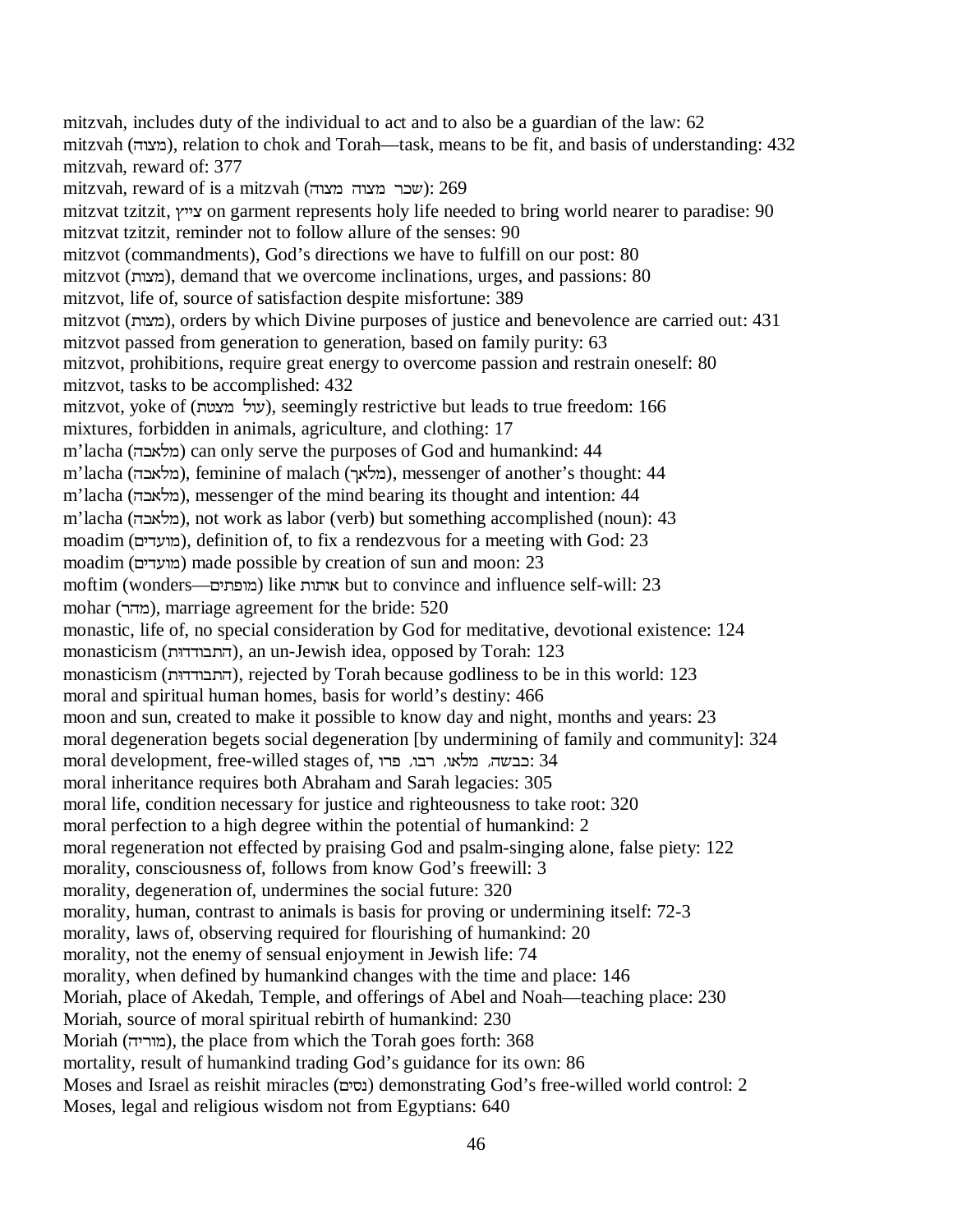Moses, religious wisdom not learned from Egyptians regarding landed priests: 640 mother and father, honoring of (RWXFWVXFI), at the root of honoring God: 386 Mount Eval and Mount Gerezim, descriptions of: 232 Mount Gerezim and Mount Eval, descriptions of: 232 Mount Sinai, whole people became prophets naturally by strength of Torah: 78 mourning, begins after prescribed duties of tending body are completed: 681 murder, basis of prohibition, brotherhood of humankind as children of God: 176 murder, only instance in which a curse is proclaimed against a human being: 105 murder, spills the material (blood—pl., דמי) containing all the components of the organism: 105 na (נע), moving: 589 nach (נח), rest: 589 nachal (NIE), to injure the highest interests of others in a secret manner: 547 nacham (נחם), consolation and regret that leads to seeing ultimate good [Baba Kama 38a]: 686 nachama, consolation, directed not to the heart (emotions) but to the intelligence: 686 nachar (נכר), estranging, treating as singular: 590 nakedness, laws of uncovering (XKUJ), related to husband and wife not to share same characteristics: 70 nakedness, not a source of shame when within bounds sanctified by God's law: 72 name, double, common in Abrahamitic family: 533 name, making for ourselves (נעשה לנו שם), wrong because against God or lessers: 206 naming (קרא), also root for לקראת, to give something a direction: 67 naming, indicates place of a thing *sham* (RD), thereby called *sheim* (RD): 66 Naftali, quickly acts on the will of others, speaks their ideas beautifully: 671-2 nasah (נשא), taking up something in thought, to count people: 571 na'aseh lanu shem (let us make a name for ourselves—נעשׂה לנוּ שם), for rulers, not community: 209 nasha (נשה), to be a creditor, to forget: 587 nashak (נשק), to make preparations, kiss: 582 nation, powers of, misused by kings: 249 nation (גוי), Jewish, united by Abraham's spirit and relationship with God: 226 nation (גוי), requires a uniting bond: 226 nation, spiritual greatness of, depends on faithful loyalty to the laws of God: 227 nations, having resisted Israel's principles will nonetheless come to be a heritage for Israel: 377 national life, development of, needs strength and courage as well as thinking and feeling: 425 nations, development of, blessed by acknowledging Torah principles: 228-9 natural state of humankind, likeness to God, morally pure: 118 nature, beauty of, to protect humankind from being brutalized: 58 nature, deification of, ignores link of morality and physical development of the world: 50-1 nature, human struggle against, part of school of renunciation: 92 nature, laws of (למינהו), threatened by sexual and social degeneration: 209 nature, promoted by humankind's conscientious use of it: 61 nature, rising above, by Noah building an Altar of many stones: 160 naval (נבל), to cause to wither, dry up, fade away: 212 navi (נביא), from root נבא, related to נבע, to spring, flow forth, source for word of God: 346 navi (גביא), judges conditions and behavior based on eternal law or morality: 346 navi (WKFE), organ of God, words not from within but *to* him from God: 346 nazir (UK]E), morally ennobled one, set apart from others by self-control: 676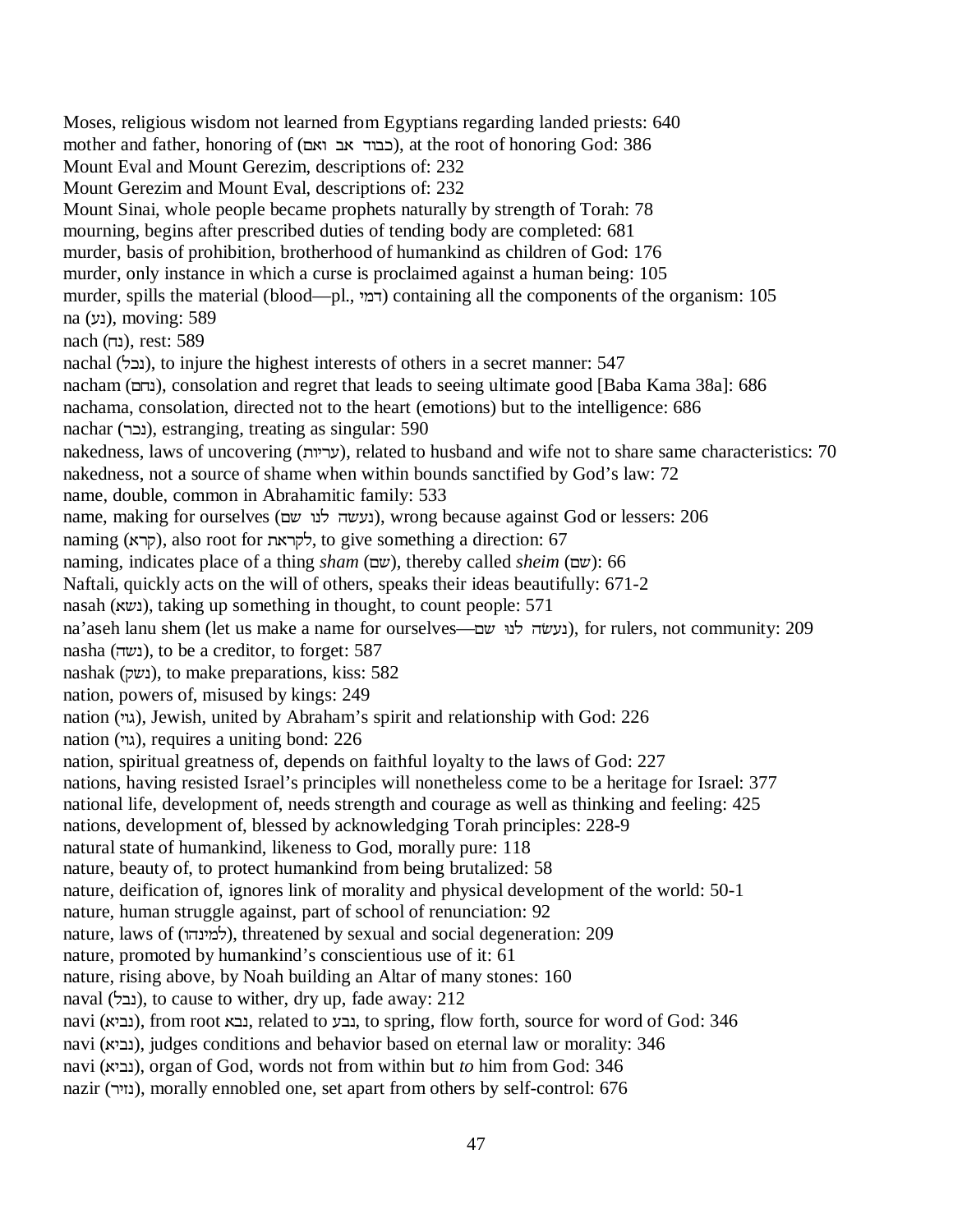nefesh (DSE), center-point of individual, distinguishes animals from plants: 26 nefesh (נפש), definition of, will, starting impulse as individual: 26 nefesh (נפש), immortal personality:  $142$ nefesh (נפש), individuality of the individual: 174 nefesh (נפש), of every human being entrusted to the care of every other human: 176 neighbor (רעה), definition of, finding what is mutually complementary: 96 neighbor (רעה), mutually complements, nourishes, and cares for another: 205 neighbor, love as yourself, not the *person* but that which pertains to one's neighbor (לרעך): 685 Nephilim (נפילים), only physically giants, spiritually submerged: 129-30 nevalah (נבלה), a disgraceful act showing complete moral degeneration: 519 nichosh (DXME), superstitious belief, belief that fate is effected by other than doing good: 613-4 Nimrod, champion at "man catching" (נמרד ציד), mixing violence with cunning: 200 Nimrod, crafty at hunting and catching human beings (נמרד ציד): 199 Nimrod, first founder of dynasty mischaracterized as holy, with self-appointed gods: 201 Nimrod, first king: 200 Nimrod, knew how to make men enthusiastic for his own ends by giving them medals: 208 Nimrod (נמרד), promoted "giborism" (גבור), ungodly overpowering of others: 198-99 Nimrod, set the stage for the "divine right of kings": 201 Nimrod, succeeded in making his own fame identical with that of the masses: 208 Nimrod, success of, dependent on prevailing lack of self-control and moral freedom: 201 Nimrod, suppressed fellow men, misusing "in the name of God" (לפני הי): 201 Nimrod, system of government introduced by, spreading and bearing fruit: 249 Nimrod, used mental and physical superiority to subjugate others: 200 nisah (Y[E), to bring something to a further or higher position, strengthening powers: 367 Noachian, commandments: 62-4 Noachian, commandments, within the words of Genesis 2:16 according to Rabbi Yochanan: 62-4 Noachian, mission of humankind, multiply and diversify to avoid evil: 179 Noachides, expectations of: 291 Noachides, mission of, to spread over the world developing a common covenant with God: 179 Noah, a tzadik (HKVP) because he remained moral during immoral times: 136 Noah, animals led to, because one God gave law to humankind and animals: 151, 152 Noah, builder of Altar of stones (מובח), elevating the earth towards God: 159-60 Noah, chose to save himself, his family, and the animal world by following commandments: 141 Noah, commanded to take in the pairs of animals: 150 Noah, did exactly and completely what God commanded him to do: 142-3 Noah, didn't beget children until age 500 because he feared prospects of raising them to be moral: 137 Noah, first generation (תולדה), first product of a man his own character: 135 Noah, found grace in the eyes of God, had no expectation of punishment: 134-5 Noah, found grace (מצא חן), not by being spared but in the grant of a favor or wish: 134 Noah, God's grace shown to him by giving him the work of saving the future: 135 Noah, his nakedness seen by Cham, may only refer to degrading condition of intoxication: 186 Noah, hoped that Cham's licentiousness would be drawn by Shem to godly life: 192 Noah, ignored "jeers and gibes" of his contemporaries, walked with God: 137 Noah, meanings of sons' names, וכת spiritual, mental, דם sensuality, יפת sensitivity to beauty: 138 Noah, offerings (עולות) of, to dedicate his actions to striving upwards:  $162$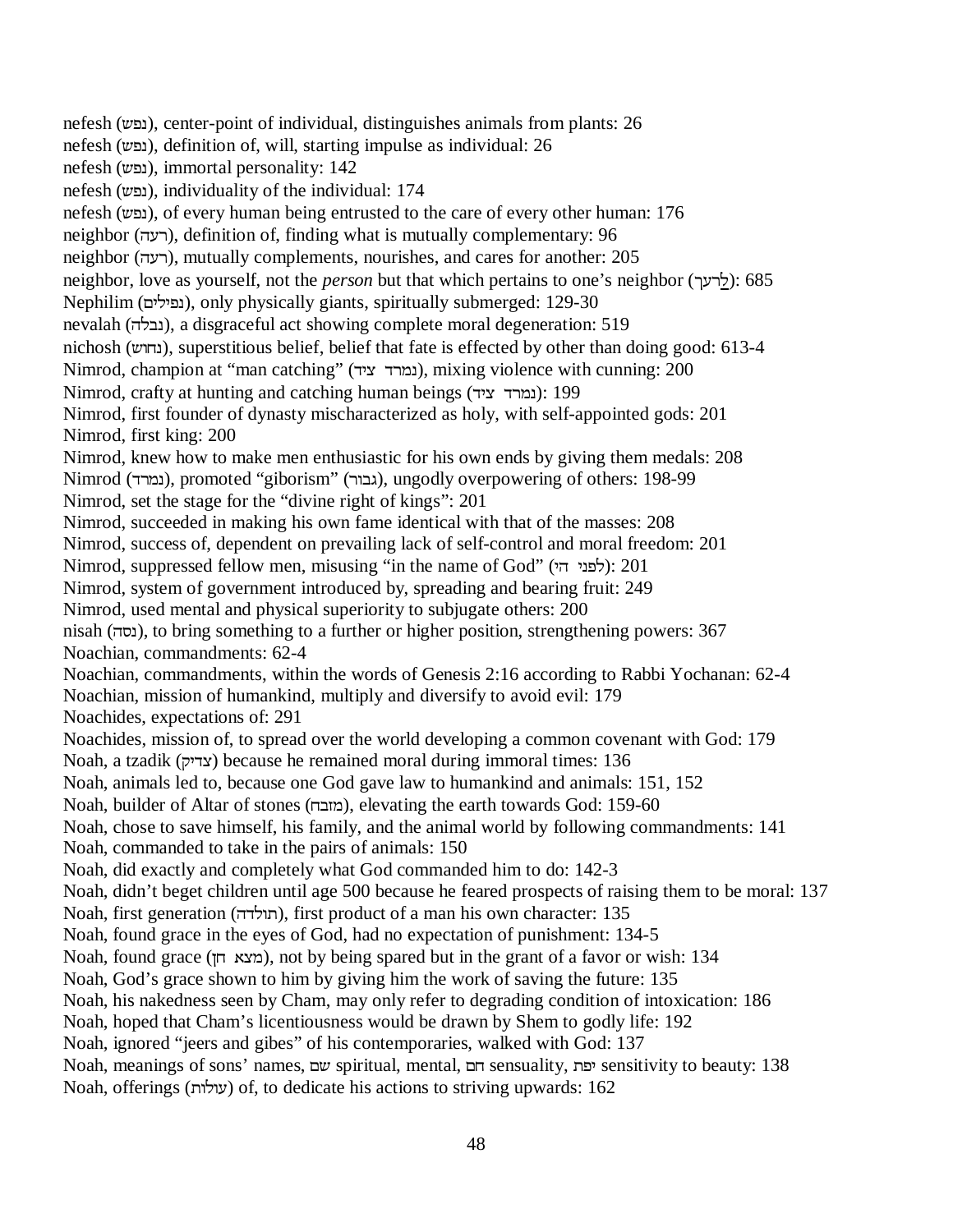Noah, planting of vineyard, confirmed that earth still had blessing of fertility: 184 Noah, protection of, not assured by his acts, but by God's intention to preserve life for the future: 153 Noah, purposes in building an altar to God: 162 Noah, righteous man (איש צדיק), based on his moral purity: 136-7 Noah, righteous man (איש צדיק) in the face of moral corruption and depravity: 136 Noah, righteous man (איש צדיק) rooted in moral purity, going with God (התהלך): 136-7 Noah, saved because he was sexually pure (תמים): 144 Noah, second Adam, head of a new generation of humankind: 135 Noah, sees character of humankind through Shem: 192 Noah, sees future in behavior of three sons, the playing out of their character in history: 190-3 Noah, sons of, archetypal ancestors of the new world of humankind: 137-8 Noah, sons of, archetypal character of each demonstrated by their actions: 186 Noah, sons of, despite differences, all three worthy to be saved shows equal value of all humans: 182 Noah, sons of, meaning of names—עם, thinking; רב, sensuousness; יפת, seeking beauty: 137 Noah, sons of, represented three mains tendencies of individuals and nations: 190 Noah, sons of, worthy to be saved because of different archetypal characters: 182, 183 Noah, tendencies of sons, Cham  $(\Box \Box)$ , heat, the excited action of the senses: 137 Noah, tendencies of sons, Sheim (RD), name, conception of others: 137 Noah, tendencies of sons, Yafet (יפת), standing open to external impressions: 137 Noah, time of, marked by moral corruption, debauchery of youth, foulness of marriages: 139 Noah, time of, required great energy and effort to save oneself from the general depravity: 135 Noah, tzadik (צדיק), to render what is due to the person or thing, social justice (פעולת צדיק): 136 Noah walked with God (את האלהים התהלך נח) as the basis of his life: 123-4 Noah's Altar added stone on stone so the whole became a holy mount of God: 160 oan (LXW), first feeling of pain and grief from a bitter loss: 531 oan (און), physical or moral ability for acquisition or possession: 531 oath, names God as the guarantor against and avenger for any broken promise: 360 oath, places material world of oath-taker under one all encompassing power: 4 oath, sworn with hand on thigh (ירך), allowing the other to depend on the strength of one's hand: 391 oath (שבע), "to give oneself up to the seven," a memorial and reminder of the Invisible One: 360 oath, to God, entails pledging all one's power (VK), regardless of circumstances: 265 oath, to swear (השבע), to give up one's 6 (possessions) to the 7 (Creator):  $360, 62-63$ obligation, once accepted becomes a duty: 296 offering, elevating (עוֹלה), a complete sublimation of the self symbolically: 368 offering, given in place of oneself, like ram in place of Abraham's son (תחת בנו): 375 offering, itself not compliance with God's will but an indication of readiness to comply: 164 offering, not the animal but oneself represented by the animal: 161 offering, of Abel, first and best of his flock, highlighting his connection to God: 99 offering, olah (עולה), means of elevating oneself up to God, breaking away from materialism: 368 offering, symbolic means by fire of returning to aishdat after sin, removing oneself from it: 562 offerings, brought to the Temple, link to ram Abraham brought in place of Isaac (תחת בנו): 376 offerings, daily in the Temple, continuation of the Akedah of the forefather: 375 offerings, in relation to, God is always referred to as Adoshem, never Elokim: 161 offerings, older than polytheism, preceded idolatry: 98 offerings, older than polytheism, as old as humankind: 98 offerings, procedure of (מעשׂה קרבּנות), symbolic restoration of conditions disturbed by sin (תאוא): 562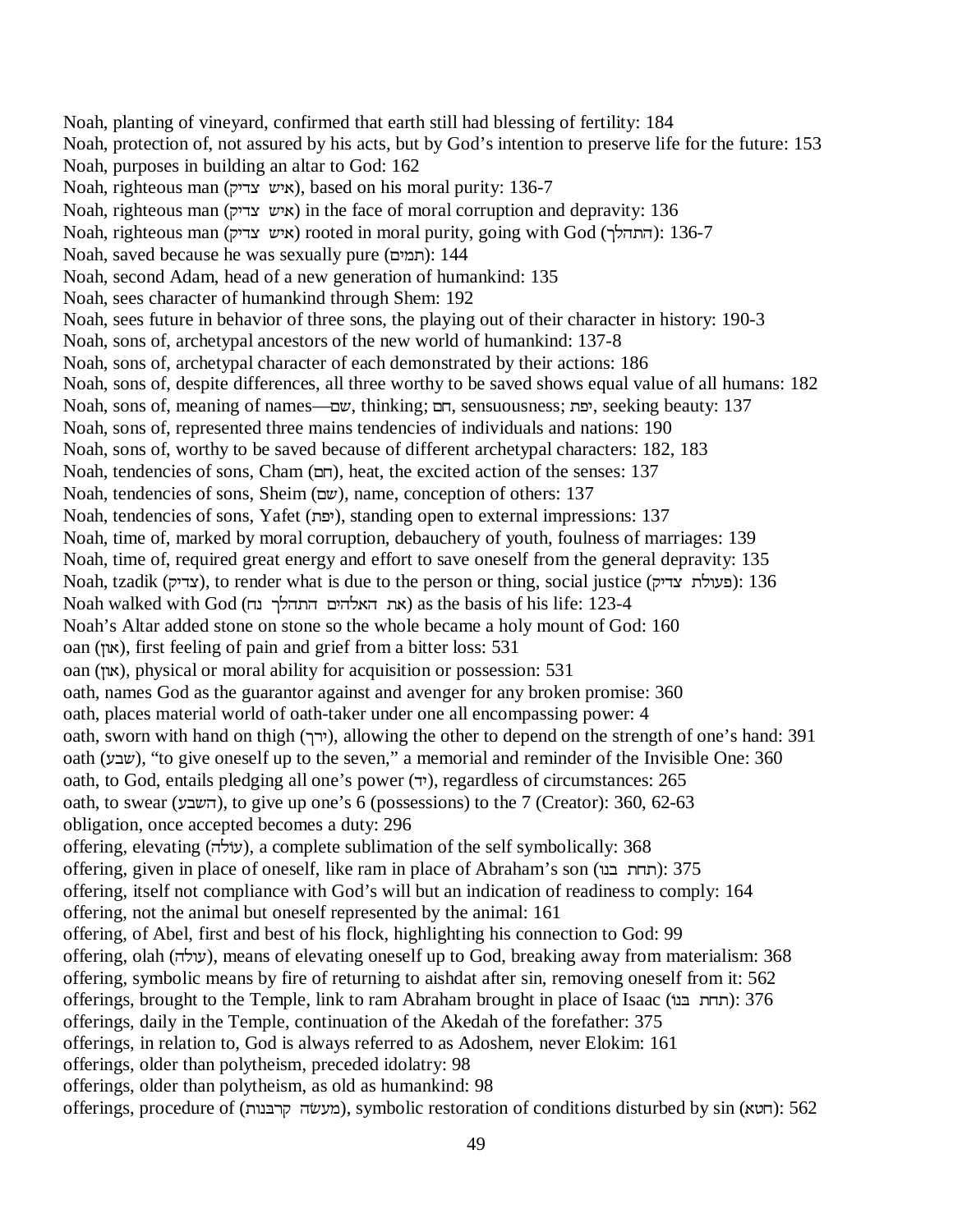offerings, symbolic restoration of conditions disturbed by removal from divine fire: 562 offerings, Temple, not ceremonial but means of placing one's powers under God's will: 368 office, appointment to (פקד), related to בגד, because a garment symbolically represents the office: 686-7 oil, used to anoint, acknowledges well being from God to be used as a gift of God: 463 olah offering (YNXJ), sublimation of self, breaking from material, going up to God: 368 olam hazeh (עולם הזה) vs. olam habah (עולם הבא), hour of good deeds here worth all of next: 388 olam (RNXJ), that which is hidden and invisible: 366 olam haba (world to come—עולם הבא): 39 olam hazeh (this world—יעולם הזה): 39 old age, child of his (XKEH]NLF), a spiritual replica: 351-52 olive leaf, bitter in the mouth of a dove, sweet when eaten in freedom: 158 olive leaf, symbol not of peace but value of independence and freedom: 158 olot (XNXJ), brought by Noah on Altar, striving upwards to God: 162 olot (XNXJ) contrasted to zevachim: 627 olot (XNXJ), dedication of our actions, waking up one's power of action: 162 omer, one-tenth of an ephah, normal measure of each person's daily meal: 315 oral law, example of, prohibition of eating from tree of knowledge of good and evil: 61-2 oral Torah, taught for 40 years before committed to writing in outline form: 25 oral Torah taught to people before written Torah: 183 original sin, a disconsolate Christian lie, undermining moral future of humankind: 87 original sin, Christian doctrine of, error of belief that sinfulness is removed by an idea: 88 original sin, Christian dogma of, completely contrary to Jewish conception: 87 original sin, mistaken Christian idea that humankind was cursed, not just earth: 125 otot (signs—XXW), definition of, to bring about or awaken thoughts: 23 pachaz (פחז), shortcoming in leadership character, possibly instability: 658 pagan priests (כמרים), depend on feelings (from כמר), unlike  $\epsilon$ בהונים: 610 pakad (פקד), appointment of one who is charged with the care of something: 560 pakad (פקד), social meanings of, to appoint an officer, to establish someone in office: 223 pakad (פקד), to appoint one to an office in which personality develops: 686-7 pakad (פקד), to clothe an object with its attributes, to place in a new position: 351 pakad (VHS), to clothe, to invest, to give something its external fitting surroundings: 223 panim (RKE3), used to express both friendly and unfriendly mood of a person: 502 paradise, destiny of humankind, although created outside of it: 57 paradise, Gan Eden, test of humankind to follow God's will or its animal senses: 91 paradise, gates of, closed if we live by the appetites of our senses: 59 paradise, given to support the godly mission of humankind: 73 paradise, not a place to satisfy human sensuality but to serve God: 73 paradise, recovery of, resurrected intermediary between humankind and God not required: 87-8 paradise, renunciation, means of regaining: 91-2 paradise, Torah is the way back to: 87 parents, honoring of (כבוד אב ואם), at the root of honoring God: 386 parents, honoring of (כבוד ומורא אב ואם), enables bequeathing spiritual legacy: 185-6 parents, honoring of, necessary if one is not to be punished in one's own children: 187 parents, mitzvah to honor, keystone of the first tablet of the law: 185 parents, proven character of, critical to passing on tradition to their children: 369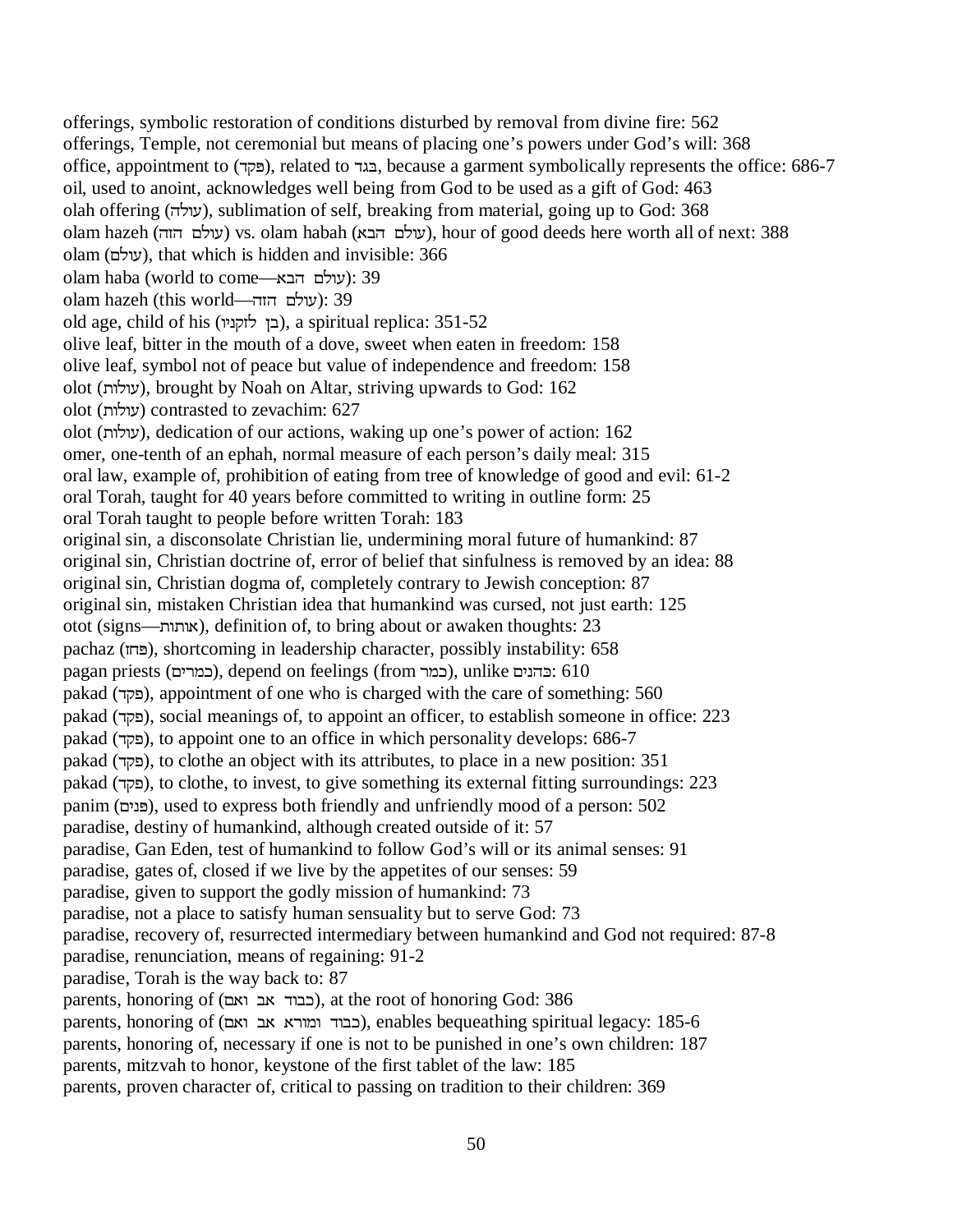parnasa (Y[EU3), not the result of general laws of nature, but God's special providence: 651 pastoral life, advantages of: 97 pastoral life of nomads objected to by Egyptians, not their having or breeding cattle: 111 Patriarchs, allowed a taste of eternal beatitude of the next world since blessed on earth (E2): 388 Patriarchs as shepherds, opportunities for elevating thoughts of godliness: 97 Patriarchs, relationship to one another, best locale to find God—mountain, field, or house: 234 patriotism, means to manipulate men by leaders to make a name (נעשׂה לנוּ שם) for themselves: 208 peace, conditions for, firmness of God's rule implanted as favor in those who follow God: 135 peace, ideal of, reflected in pre-flood assignments of food sources to animals and humankind: 37 peace, on earth, not to arrive until materialism is absorbed by the spiritual: 172 people, different German, Latin, and Hebrew linguistic conceptions of: 214 people, Jewish, first landed possession, row of paired graves: 386 perfect (RKQ), not morally lacking in any way, based on self-control: 136 perfection, human, results for Jews from using mind and will in faithfulness to God: 195-6 personality development, function of nationality, birthplace, and home life: 223 pesha (JD3), to attack and wound someone entrusted to one's care: 684 Pharaoh, also bound by strict laws of caste and etiquette, like his subjects and servants: 572-3 Pharaoh, dream of, key lies in the importance and meaning of the Nile: 576 Pharaoh, dream of, what he leaves out in the retelling: 576-7 Pharaoh, placing his ring on Joseph's finger made Joseph's hand into Pharaoh's hand: 583 Pharaoh, pleasure of his servants in Joseph's joy, proof of his reputation for morality and honesty: 622-3 Pharaoh, understanding of Joseph's dream interpretation, from the contents: 576 Philistia, compared to Sodom could be called a righteous nation (גוי צדיק): 344 philosophical writing, Jewish, based on works of Arab writers: 290 piety, authentic in name of God, Adoshem, subordinating one's life to God's laws: 122 piety, false, praising God and psalm-singing alone do not effect moral regeneration: 122 pilgash (פלגש), wife with less than full legal rights, no ketuba (כתובה): 414 pillar, foot of (LVW), the bearer on which something rests or is supported: 674 plants and animals, difference in absence or presence of nefesh (נפש): 26 politics, secret (סוד), considered bad from Jewish viewpoint: 199 polytheism, included a god of justice among other gods, with a domain of peace: 260 possession, smallest, result of honest toil, considered as God's providence and goodness: 503 possessions, idolizing of, not in God's service, represented by Keinan (קינן) generation: 121 Potiphar, an Egyptian (מצרי), in whose household Joseph would have faced myriad temptations: 558-9 Potiphar (פוטיפר), court official (סר), implying servitor and one who is mutilated: 553 Potiphar, probably convinced in his heart of Joseph's innocence: 564 Potiphar, wife of, responds to both Joseph's spiritual and physical beauty: 560-1 power, in the service of justice, disdains secrecy and craftiness: 200 power, misused to trap men (גבורת ציד): 200 praising, God and psalm-singing alone, false piety, do not effect moral regeneration: 122 prayer, definition of, siach  $(w\mathsf{m})$ : 52 prayer, first purpose of, to maintain one's integrity, then to seek material well being: 465 prayer, Jewish, complete contrast to popular idea, not expressive outflow but divine intake: 347 prayer, Jewish, oriented not to be blessed (להיות ברוכיה), but to be a blessing (להיות ברכה): 227 praying (התפלל), communally, pure folly if the purpose is to express what's within: 649 praying (התפלל), fixed times and liturgy, not sensible if purpose is to express feelings: 347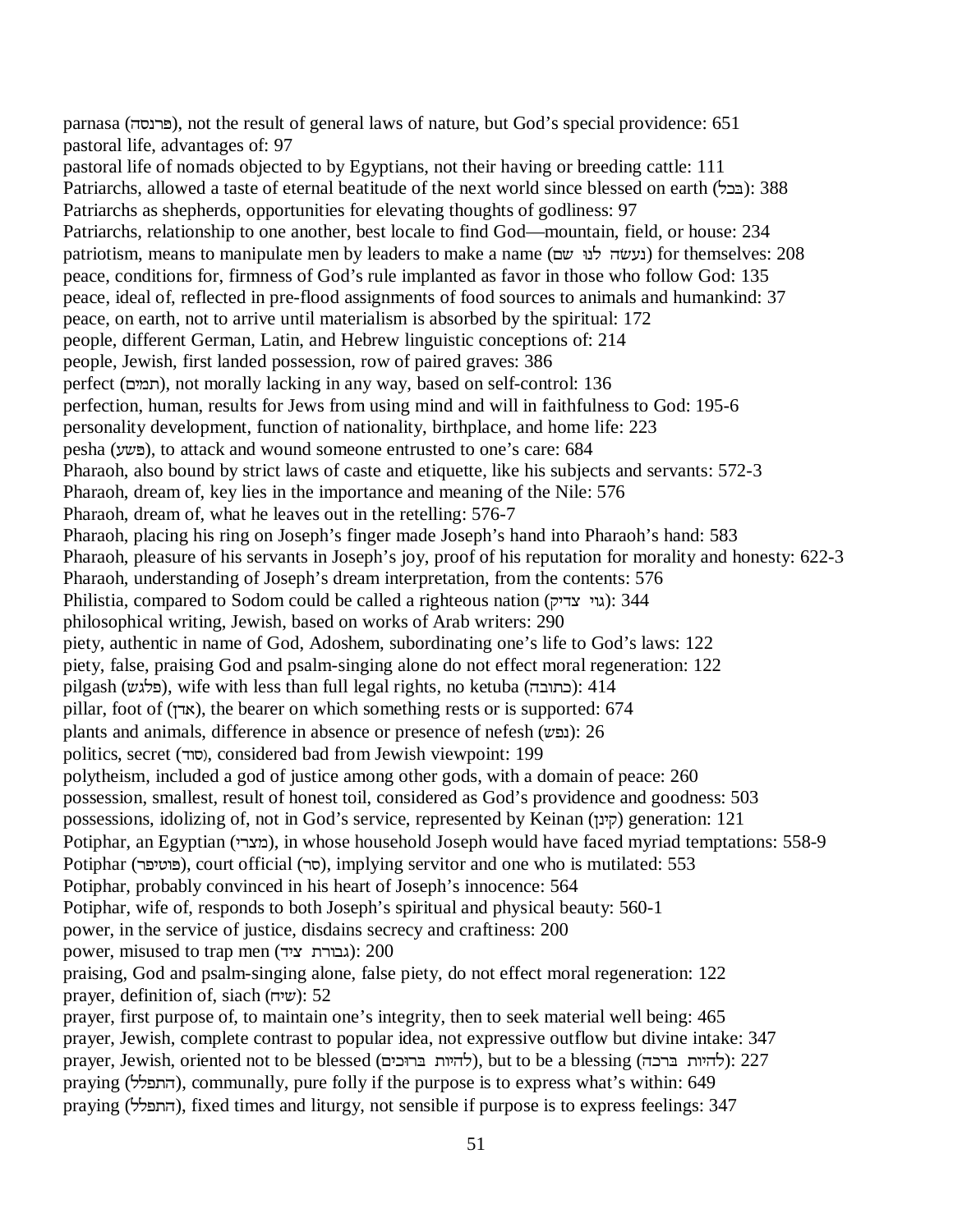praying (NNSY), fixed times, especially needed when we feel less inclined to pray: 348 praying (התפלל), fixed times, necessary to repeatedly remind ourselves of the liturgical truth: 649 praying (NNSY), for others, efficacy of: 348 praying (התפלל), from ב-ל-ל, to bring a unifying spiritual element into heterogeneous thought: 649 praying (התפלל), from 5-ל-ל, to judge, bringing justice and right into our lives: 347 praying (התפלל), Jewish, appeals to intelligence, not designed to excite latent feelings: 610 praying (NNSY), Jewish, each Jew becomes his own judge: 213 praying (NNSY), Jewish, not from within outwards, but from without inwards: 649 praying (התפלל), not an overflowing from within, but renewed intake of truth from outside: 347 praying (התפלל), not pouring out thoughts and emotions, which don't require fixed prayer: 649 praying (NNSY), prescribed, to reawaken and reanimate ourselves to God's truth: 348 praying (NNSY), process of engaging oneself in self-judgment: 212-13 praying (התפלל), steeping one's inner self with thoughts and feelings of purity and integrity: 411 praying (התפלל), taking divine truth of Torah, penetrating all phases of oneself: 347 praying (NNSY), to get ourselves penetrated with all that is godly: 212-13 praying (התפלל), to penetrate all phases of one's life with God's truth, in harmony with God: 347 praying (התפלל), to penetrate oneself with godly thoughts: 649 praying (התפלל), to rectify judgments and clarify relationships and obligations: 610 preeminence (UK), in worthiness and power: 658 pride, not justified because one individual accomplishes only a fraction of the whole: 43 priest (LYI), agent, means, preparing humans to satisfy God's requirements: 260 priest (LYI), Jewish, does not rely on devoutness or feelings, but an appeal to the mind: 610 priest, pagan (UQI), relies on exciting dark, mysterious feelings: 610 prince (נשיא), leader, concerned with the weal of the people: 420 prince (נשיא), leader, like cloud, returns power and abundance from people back to them: 420 princes (נשיאים), Jewish, from cloud (ר-ש-ג), raising from the earth and giving back for its benefit: 419 princes (אלופים), of Edom, absorb the nation's strength to increase their own power: 420 princes (אלופים), of Edom, from א-ל-ף, taking from others, leaders with dependent followers: 420 promised land, first experience of Abraham in, famine and war: 250 property, real, not possess by the owner but vice-versa: 382 prophecy (נבואה), special kind, in the form that God speaks to Abraham: 266 prophesy, Jewish, based in joy of mitzvot, God-serving deeds: 314 prophesy, Jewish, not ecstasy or self-isolation (התבודדות): 314 prophet (גביא), from root גבע, related to נבע, to spring, flow forth, source for word of God: 346 prophet (נביא), judges conditions and behavior based on eternal law or morality: 346 prophet (גביא), not one who predicts or foretells: 346 prophet (WKFE), organ of God, words not from within but *to* him from God: 346 prostrating (השתחויה), lying flat on the ground, expressing complete submissiveness: 609 providence, divine, carried out by angels (מלאכים) who deliver others from harm: 652 providence, divine, manifested fully in the story of Joseph and his brothers: 621-2 providence, general (השגחה): 289 providence, individual (השגחה פרטית): 289 providence, individual (השגחה פרטית), continues as long as one remains a Jew: 273 providence, individual (K\USYMGDY), leads a man to the wife appointed for him: 394

p'ru urvu (XFUXXUS), mission of, given to both sexes for united cooperation: 35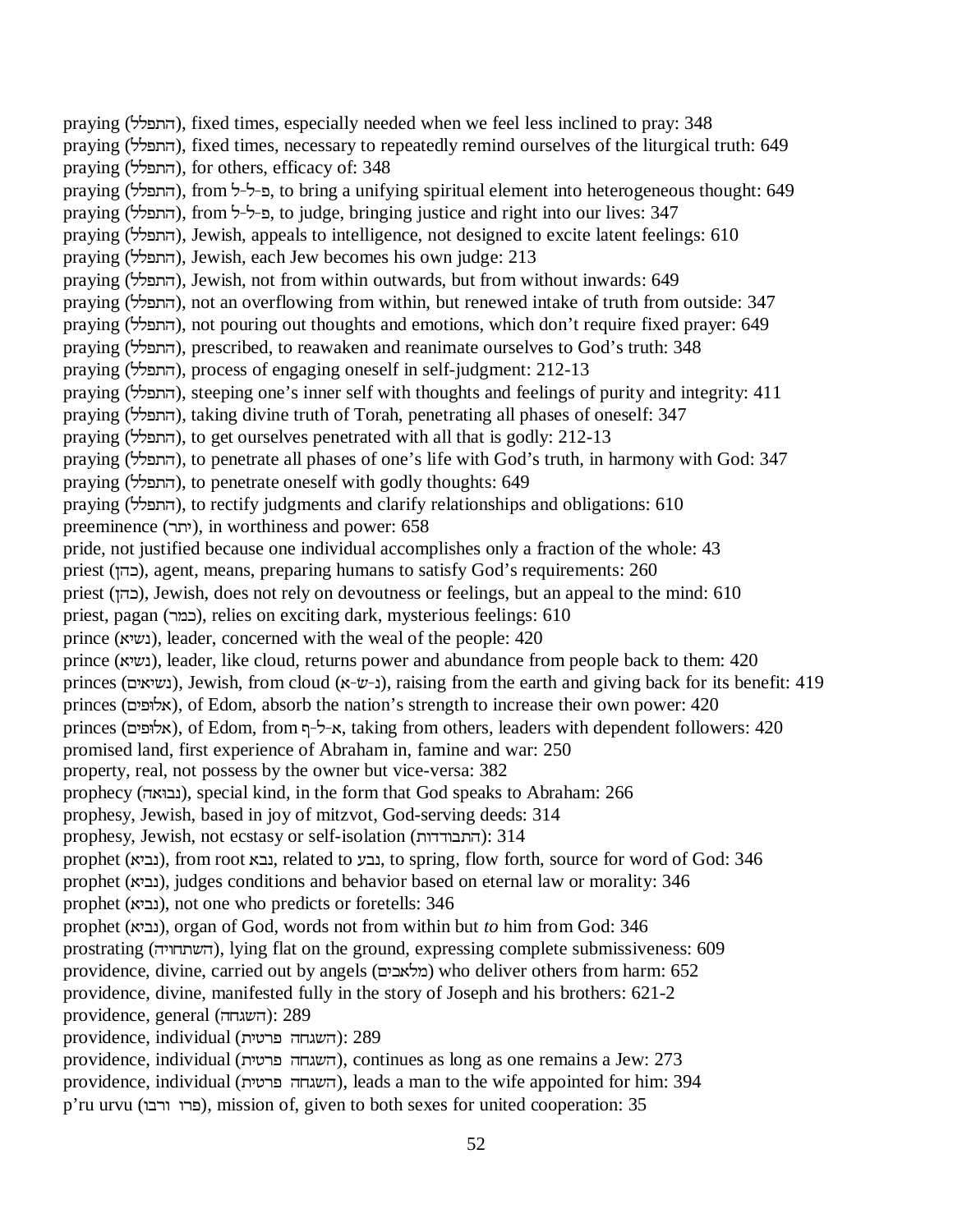p'ru urvu (XFUXXUS), producing progeny and their care to ensure multiplication: 28 p'ru (XUS), refers to marriage as an initial stage of human development: 34 punishment, in Jewish jurisprudence, always atonement to rehabilitate offender: 178 punishment, ordained by Torah, purpose neither deterrence nor retaliation: 176 punishment, purpose of in Jewish jurisprudence, to effect atonement (כפרה) of perpetrator: 178 pure (UY\), inner purity, allowing rays of light to enter, receptive to the godly: 344 pure (UY\), ritually, that which is receptive to God's rays passing through it: 146 purity, bodily (טהרה), establishes basis for observing mishpatim (משפטים): 119 purity, of species, l'mino (למינו), l'mineihu (למינהו), each works solely for its own: 15-16 pyramids, legacy of Nimrod's "let us build a name for ourselves" in Egypt: 209 rabi (רבי), one who reproduces himself in his pupils: 358 rachamim (רחמים), God's sympathy, which cannot be lost, model for human behavior: 605 rachamim (רחמים), not pity, derived from ר-ח-ם, womb, self-sacrificing energy: 605 rachamim (רחמים), self-sacrifice to enable another being to come into existence, from ר-ח-ם: 605 Rachel, and Leah lived together in confidential intimacy: 477 Rachel, death of, a fatal disaster for Jacob, thus he granted Joseph a "double portion": 647 Rachel, reminded Jacob of his mother, moved him to weep: 469 Rachel, stole her father's idols to mitigate his idolatry: 488 Rachel, to spiritually mother Dan, the child borne by Bilhah her maid: 475 Rachel, wrestled with Leah for a sacred purpose, to build up the house of Abraham: 475 rachush (רבוש), mobile possession (not cattle or land): 229 rachush (רכוּש), non-living, movable goods: 488 rain, did not begin on earth until the advent of humankind: 52-3 rain, given by God in response to moral behavior of humankind: 52-3 rainbow, in the midst of threatening clouds, announces the presence of light: 181 rainbow, meaning of, colors represents spectrum of life united by God in bond of peace: 181-2 rainbow, meaning of, bond between heaven and earth: 181 rainbow, reversed weapon (bow), sign of peace, no more arrows from heaven: 181  $rainbow$ , sign of covenant (וות אות ברית): 24 rainbow, sign of covenant, but existed before flood: 180-1 rainbow, signifies that future education to godly purpose rests on varieties of humankind: 181 ram (NKJ), sacrificial, represents the personality of a "man of property": 280 raven (עורב), lives away from humankind in the wilderness (ערבה): 156 ravu (רבה), refers to family as early stage of human moral development: 34-5 ravu (רבה), refers to replicating our spiritual and moral selves in our children: 34-5 ravu (רבה), to reproduce oneself spiritually: 358 Rebecca, a virgin (בתולה) but also so modest she had not been in any way intimate with a man: 399 Rebecca, acted not only because she loved Jacob but to stop Esau's deception: 443 Rebecca and Isaac, mistaken in their upbringing of Esau and Jacob: 426 Rebecca, approach to getting blessing for Jacob not yashar (ישר), had a price: 441 Rebecca, barren (עקרה) like Sarah, so God's intervention needed to build Am Yisrael: 422 Rebecca, carried two nations, symbols of rule by spirit and morals vs. cunning and strength: 423 Rebecca, continuously directed Jacob's actions as his mother, demands he obeyed: 446 Rebecca, demonstrated that גבור ציד could impersonate גבור ציד

Rebecca, extraordinarily modest and retiring (איש לא ידעה), not simply a virgin: 399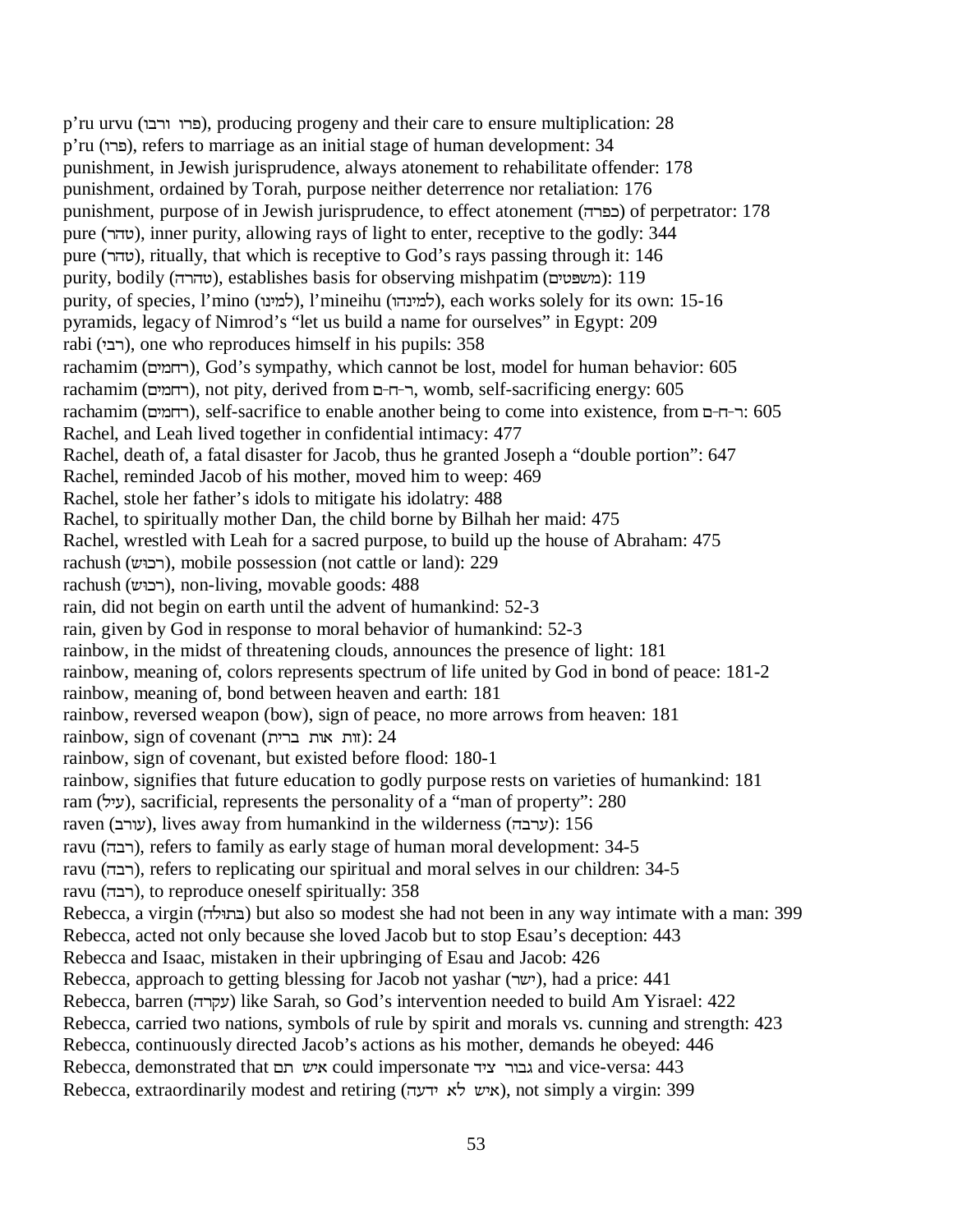Rebecca, first thought for the welfare of the animals, indifferent to the labor entailed: 402 Rebecca, gave birth to identical twins (תומם), Esau and Jacob: 424 Rebecca, heart clung to both Jacob and Esau: 453 Rebecca, intended to show Isaac how easily he could be deceived (by Esau): 443 Rebecca, judgment of Esau's unfitness for spiritual leadership fully confirmed: 455 Rebecca, knew curse of spiritless materialism, seeing blessing to blossom on only one head: 444 Rebecca, knowing that the deception would be discovered, had the purpose of waking Isaac: 442 Rebecca, more sympathetic to Jacob, which unduly influenced her love: 427 Rebecca, not slow or hesitant to do humane work (e.g., watering the camels): 400 Rebecca, noteworthy for spiritual beauty (טובת מראה) and pleasing appearance (יפת מראה): 398 Rebecca, purpose to wake up Isaac to the absurdity of giving the blessing to Esau: 442 Rebecca, recognized (in Esau) the curse of materialism that is devoid of spirit: 444 Rebecca, remonstrated Isaac against giving the blessing to Esau, who had deceived him: 443 Rebecca, showed her Abrahamitic feelings, her worthiness to take Sarah's place: 399 Rebecca, spontaneously did not wish to meet Isaac while she was mounted on a camel: 411 Rebecca, surprise of pregnancy, twins identical except for constitution: 424 Rebecca, takes full responsibility for deception of Isaac, but Jacob morally responsible: 441-2 Rebecca, told she carried two nations in her womb, representing two forms of social government: 423 Rebecca, took after her grandmother, having imbibed the Abrahamitic spirit: 398 Rebecca, two forms of government represented in her womb, one based on spirit, one on sword: 423 Rebecca, worthy with Abrahamitic spirit to take Sarah's place: 399 Rebecca, would have reckoned on the inevitable discovery of the "deception": 442 Rebecca, would not have thought that God's blessing could be achieved by trickery: 442 rebellion, against enforced mastery caused formation and alteration of multiple language: 220 rechush (רכוש), lifeless, movable possessions: 254 redemption, of the world to come from an inner revolution of mind and feelings: 322 redemption, to come in the most complete helpless state of galut: 503 reiach hanichoach (ריח הניחוח), points to future complete compliance with God's will on earth: 164 reiach nichoach (ריח ניחוח), a slight expression of compliance with God's will: 163-4 reiach nichoach (MXMKEMKU), not a pleasant odor, but getting a hint of something: 163 reiach nichoach (ריח ניחוח), satisfaction given to the wishes of another, compliance: 163 reiah (רע), from root ר-ע-ה, meaning pasture and grazing, designates mutuality of neighborliness: 95-6 reiah (רע), neighbor, each the pasturage of the other: 205 relationship-building, such as shared meal, must precede covenanting: 494 religion banned from everyday life by requirement to believe in untenable propositions: 273 religion, definition of, problematic in Judaism: 214 religion, from Latin religare, to bind, which contrasts with Jewish idea of being freed: 214 religion, no Hebrew expression for, because not a separate realm of life: 214 religion, to which "spare moments" of life are devoted: 99 renunciation (עצבון), education of giving up one thing to get another, result of eating apple: 83 renunciation, means of regaining paradise: 91-2 renunciation (LXFPJ), of man, becoming breadwinner, making woman more dependent: 84 renunciation (עצבון), of woman, life of sacrifice for others: 83 renunciation, purpose for woman, to be a refuge for the immortality of humankind: 89 renunciation, school of, education of humankind to reclaim paradise: 87 renunciation, school of, to teach necessity for guidance of God: 92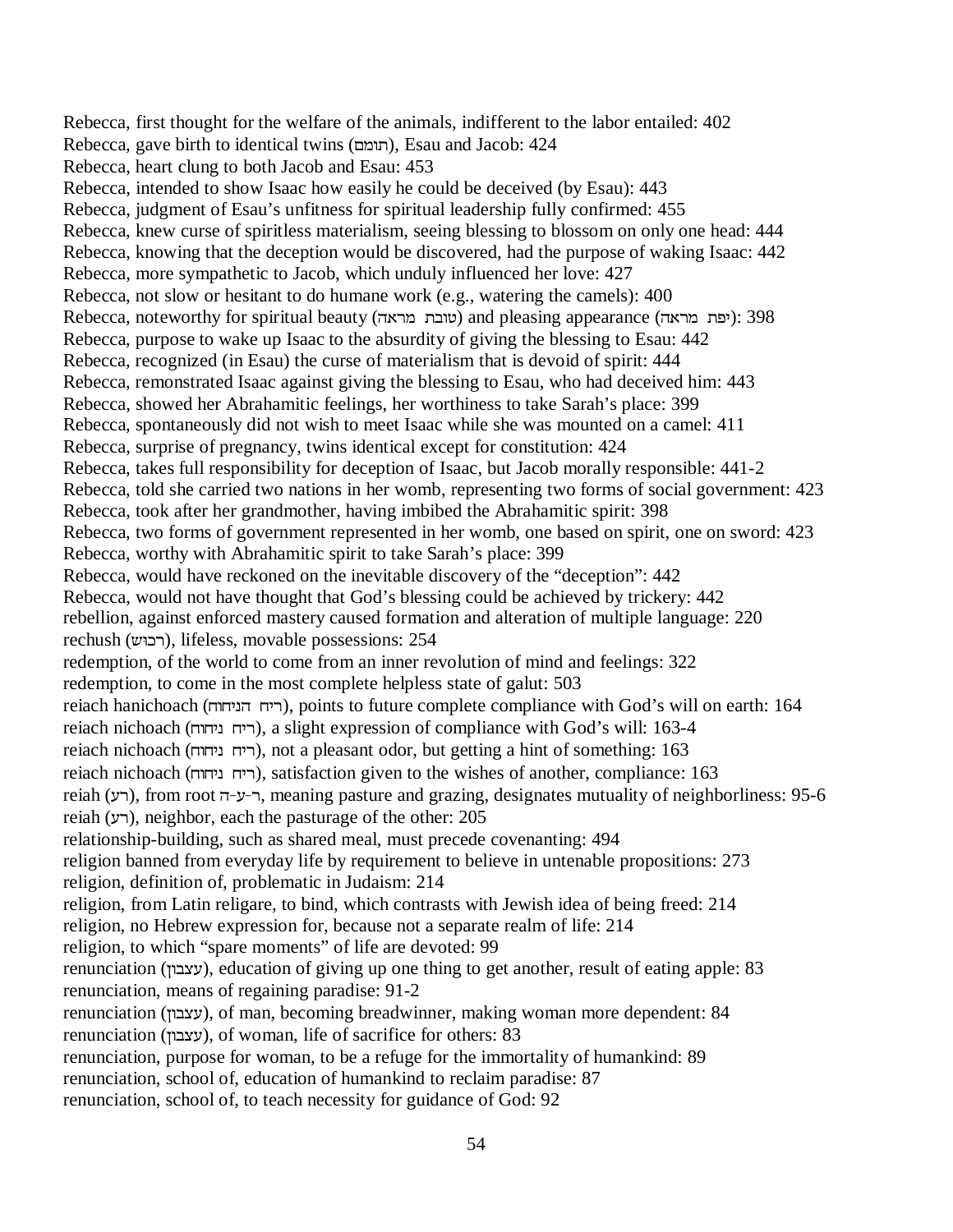renunciation, school of, to teach what is good to the senses is not good for moral development: 84-5 renunciation, school of, what is sweet is not always good, bitter not always bad: 84-5 representatives, of the people, council, responsible to punish crime: 383 revelation, of downfall of Sodom and Gomorrah to Abraham: 311 revelation of God, family life in the home, according to Jacob: 234 reward (UID), not for one who exclusively loves himself and his possessions, not giving to God: 268 reward, of a mitzvah is a mitzvah (שכר מצוה מצוה): 269 right, means for accomplishment of, seen to by God: 394 righteous (צדיקים), greater than the angels, doing of freewill what angels have no choice in:" 370 righteous, [active] in the midst of the city (בתוך העיר), Sodom: 326 righteous (צדיקים), know how to change a vale of tears to a source of blessing: 389 righteous (צדיקים), of Jerusalem, first doomed since not "[active] in the midst of the city" (בתוך העיר): 326 righteous, man (איש צדיק), according to Abraham, one who continually admonishes and teaches: 326 righteous, man (איש צדיק), rooted in walking with and being led by God: 136-7 righteous, man in Sodom, not one who forsakes the masses and saves himself: 325 righteous, prepare the world to be the home of the Divine (עדיקים ישכינה שכינה בארץ): 388 righteousness, requires active commitment to the betterment of others, not private piety: 326 righteousness, requires standing up for morality, justice, and humaneness: 326 righteousness, reward for good deeds of, hardly ever occurs in Tanach: 377 righteousness, reward for, not needed because there's no compensatory loss in the service of God: 377 righteousness, serving God, blessings and rewards come "on the heel" (עקב) of one's deeds: 377 ritual, honoring a covenant and honoring the sign  $(x)$  $($  $x)$  of the covenant: 299-300 Rome, heritage of Cham, promotes slavery by merging personalities of leaders with those of gods: 192 Rosh Chodesh, sign of physical and moral rejuvenation for Israel: 180-1  $ruach Elokim (rmach R$ רוח אלהים): 8 ruach (רוּח), invisible force that causes movement: 142 Ruben, because of his ambivalence, lost the "first-born-ship" to Joseph: 550 Ruben, confronts his brothers for their grave sin against Joseph: 595 Ruben, conscience-stricken because he was not more forceful in opposing his brothers: 550 Ruben, failed to complete mitzvah of saving Joseph: 550 Ruben, older brother, would not tolerate the killing of Joseph: 547 Ruben, slept with father's concubine (פילגש) Bilhah to return him to his wives after Rachel's death: 532 Sabbath, establishment of, marked final completion of creation: 45 Sabbath, introduced into the creation, placing heaven and earth in service of educating humankind: 50 Sabbath, memorial of creation and humankind's place in it, understandable then from oral Torah: 45 Sabbath, of creation argues against materialistic (random) view of creation: 42 Sabbath, of creation, ending of the emergence of new formations: 42 Sabbath, of creation, ever-recurring reminder to be conscious of high calling: 40 Sabbath, of creation understood through oral Torah before it was committed to writing: 45 Sabbath, of the creation, God's declaration of the completion of physical laws of creation: 292 Sabbath, purpose to educate humankind to spirituality and morality: 47 Sabbath, realization of, necessary for humankind to be God's representative on earth: 45 sacrifice, absorbing oneself into a godly eternal life, represented by animal offering: 161 sacrifice, an expression of acquiescence and devotion (ובח תודה): 148 sacrifice, human, Akedah, contrary to everything Abraham knew of God: 373 sacrifice, human, diametric opposite of Torah conception of offering: 369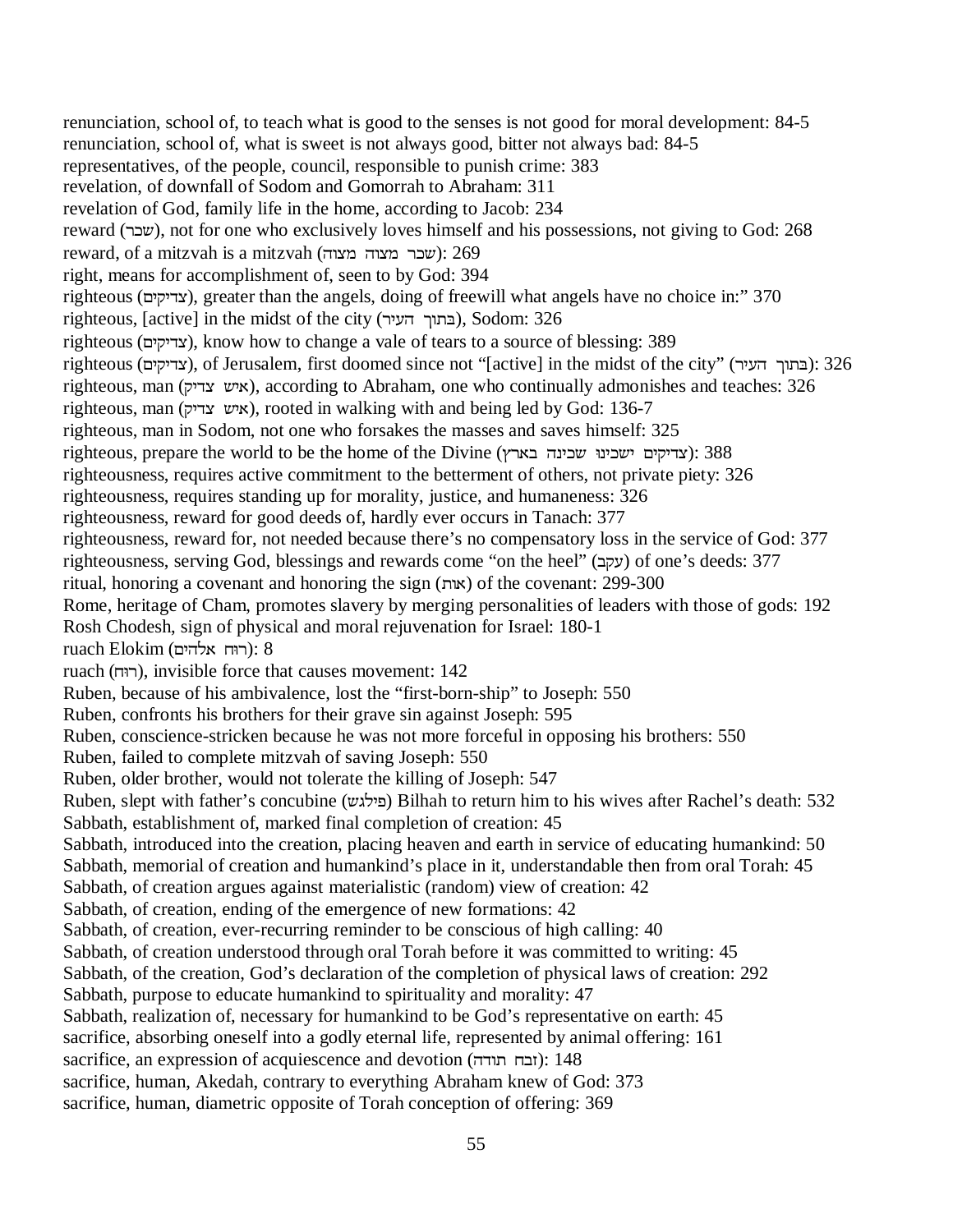sacrifice, human, only appeases heathen gods: 371 sacrifice, Jewish, symbolic giving oneself to aishdat to keep up fires of godliness: 371 sacrifice (MF]), killing not to destroy but to nourish the fire of godliness on earth: 161 sacrifice, purpose of, expression of acceptance of devotion to God: 147-48 sacrifice, symbolic of devoting all of ourselves to keeping godliness alive in the world: 148 sacrifice, symbolic of offering oneself to God: 148 sacrifices (EXMF), usually shelamim (שלמים), expressing the thought, "God comes to us": 627 sadeh (שׂדה), field, piece of ground claimed for the purpose of obtaining food: 51 safah (שׂפה), can only designate speech in general: 204 safah (שׂפה), designates a language (e.g., German, French, etc.): 197 salach (סלח), forgiveness, to allow a sinful person to progress to a new future: 400 salvation, Jewish, God's method for, expelled from countries in galut by their envy of our success: 435 salvation, of humankind, progression from justice (צדק) to peace (שלום): 260, 262 salvation, of the world decided by Abraham's obeying the call to isolate himself: 225 samach (שמח), joy, to blossom internally (related to אוצמח): 388-9 sanctuary, not where kedusha (קדושה) is relegated but from where holiness flows out: 466 sar (שׂר), not the highest but a high personage, one who sets and keeps bounds: 304 Sarah and Abraham, marriage relationship, each spouse acting for the other's sake: 285 Sarah, blessed in her own right by God: 305 Sarah, "building on" through Hagar: 284 Sarah, burial place of, sought by Abraham as a permanent place: 382 Sarah, called upon in equal worthiness and importance to the covenant: 303 Sarah, character of, to live on in the leaders of the nation's tribes: 305 Sarah, considered very beautiful by the Egyptians: 238-9 Sarah, danger to, avoided by Abraham misrepresenting their relationship: 238 Sarah, danger to from Abimelech, from his failure to fear God: 349 Sarah, death of, loss of feminine sweetness from the home, renewed by Rebecca: 412-13 Sarah, descendants of, do not require an external sign of the covenant: 305 Sarah, descendants of, governed by limits set by pure feelings of modesty (צניעות): 305 Sarah, distinguished for her delicate feelings (הרגשה) of what is good and beautiful: 304 Sarah, foster-sister of Abraham, same person as Yiska, sister of Lot: 349 Sarah, had deeper insight into character of Ishmael and Hagar than Abraham: 355 Sarah, hoped Hagar's son (Ishmael) would become her son, but Hagar's nature an obstacle: 355 Sarah, feelings about childlessness: 283 Sarah, in greater danger as married woman than unmarried virgin: 238, 239 Sarah, indispensable to God's covenant with Abraham: 305 Sarah, life of (חיי שרה), lived fully all of her years: 380 Sarah, life of (חיי שרה), three age groups—100 years, 20 years, and seven years: 379-80 Sarah, life of (חיי שרה), years of life on earth, which go on after her death (הוי שרה): 380 Sarah, modest by nature, did not believe she was beautiful: 238 Sarah, mourned the death of Abraham in private: 381 Sarah, woman of valor (אשת היל), does not need Abraham to receive wreath of fame: 305 Sarai, and Yiska, same person according to tradition: 221-22 Sarai, blames Abraham because Hagar, who is pregnant, feels superior to her: 286 Sarai, name changed to Sarah, essential part of covenant promise: 303-4 Sarai, name changed to Sarah, no longer superior but setting the spiritual moral tone: 304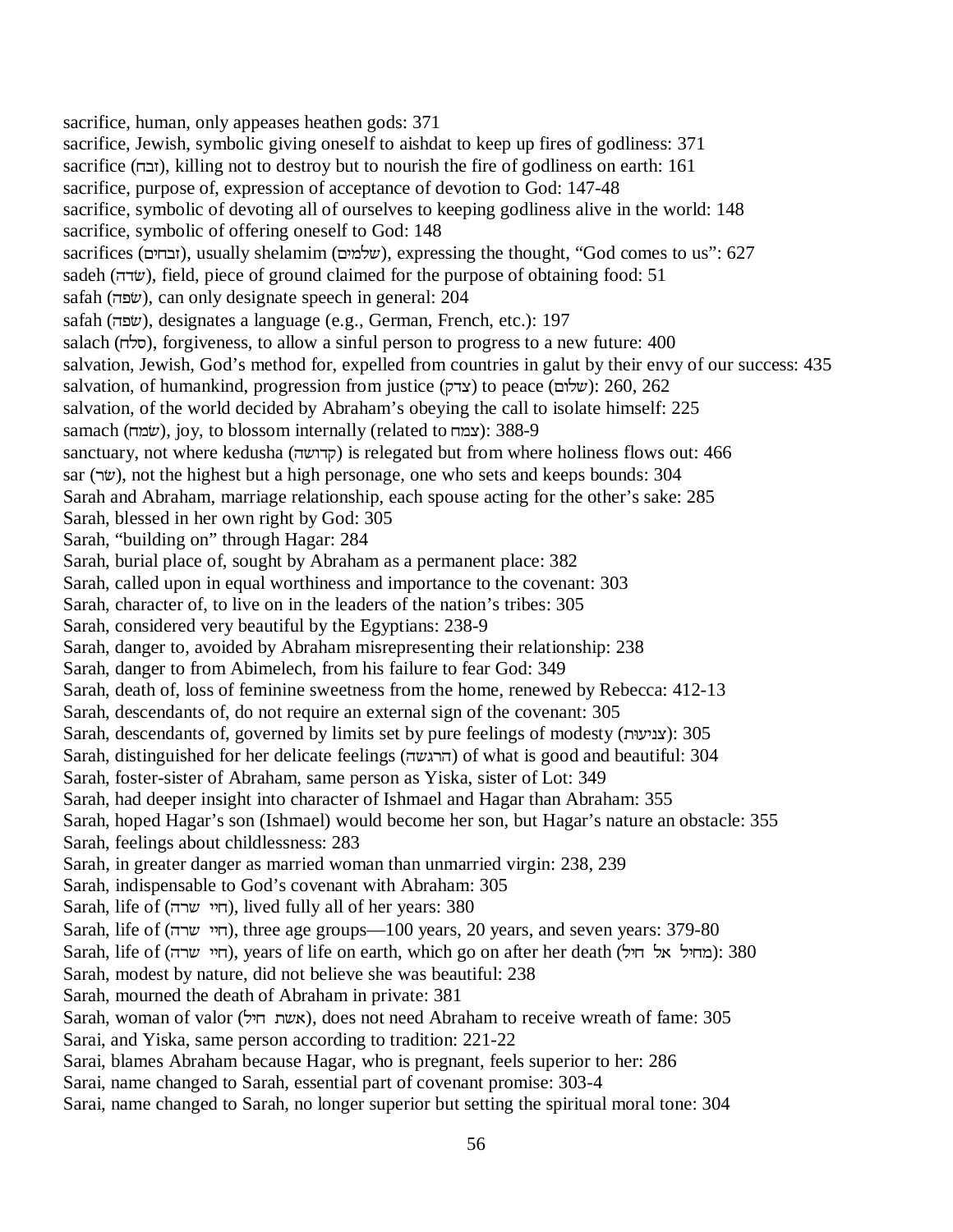saris (סריס), court official, servitor, with bodily mutilation (castration): 553 saris (סריס), one who cannot contribute biologically to the continuation of humankind: 553 Satan, comes from God to tempt humankind so they will conquer and master him: 103 Satan, mastered by words of Torah: 103 Satan, not the source of our sensuality, which is a contorted Christian idea: 57 scattering of peoples by God, begins the history of the Jewish people: 217 science, seeking recurring patterns in creation, seeks to penetrate the thought of God: 44 scripture, may represent historical happening or merely be a means of teaching: 413 seasons, six, three winter and three summer (Baba Metzia 106b): 170 sechel (הכל), subjective formation of ideas apart from objective reality: 77, 624 sechel (שׂבל), subjective formation of ideas tested against objective reality: 624 sechel (שׂבל), power of comprehending the picture that flows to the brain from the eyes: 76 secrecy (סוד), never a source of honor for public life or politics: 199 secrecy (סוד), never really appropriate in human circles: 199 secret (סוד), that which is not appropriate in human circles, except סוד of God: 199 seed of Abraham to be like dust of the earth, unlimited generations of immortal nation: 248 Sefer Torah (ספר תורה), common theme, humans in the image of God with freewill: 117-18 Sefer Torah, essential teaching, love your neighbor as yourself (ואהבת לרעך כמוך): 117-18 seichel (שכל), power to comprehend what is perceived by the senses: 76-7 self-control, moral, first challenge of educating humankind: 62 self-control, of sensual urges, protects one from becoming morally enslaved: 189 self-help, necessary we have confidence in God's help (אין סומכין על הנס): 511 selfishness, necessity to renounce to do mitzvot: 118 self-judging spirit of God in humankind (רוחי באדם) destroyed by corruption: 128-9 senses, allure of, not a basis for human choice as with animals: 73 senses, not adequate to determine good and evil: 82 sensory enjoyment not prohibited but constrained by God's law: 74 sensuality, Oriental, attributed to the Jews, contradicted by Isaac's feelings for Rebecca: 412-13 sensuality, course and unchecked leads to slavery, not freedom: 191-2 sensuality, enjoyment of, to be a free-willed moral act: 73 sensuality, human, never to be animal-like, not to yield to passion: 73 sensuality, human, to be given its due not from allure of the senses but duty: 73 sensuality, not to be suppressed or killed but to be mastered (תמשל) and directed: 103 sensuality, raw, unfit for ruling, a curse (ערור) in itself: 188 sensuality, relationship of humankind to, essentially like relationship between spouses: 103 sensuality, unchecked, basis of shame, which is a "warning guardian": 72 sensuality, uncontrolled, leads to slavery (of the passions) of individuals and nations: 188-9 serpent, represents wisdom of the animal world: 74 Seth (D), meaning foundation or support, fresh moral foundation for humankind: 114 Sethites, corruption of, marriage with daughters of humankind: 127-8 Sethite, development, of humankind, with God: 12 seven days, period of, marks passing of one condition before entry of a new one: 157 seven, reference to the invisible Master of creation: 366 sex roles, male and female, arbitrarily divided: 118-19 sex roles, male and family, in the family and home: 235 sexes, equality of, created in the image of God: 33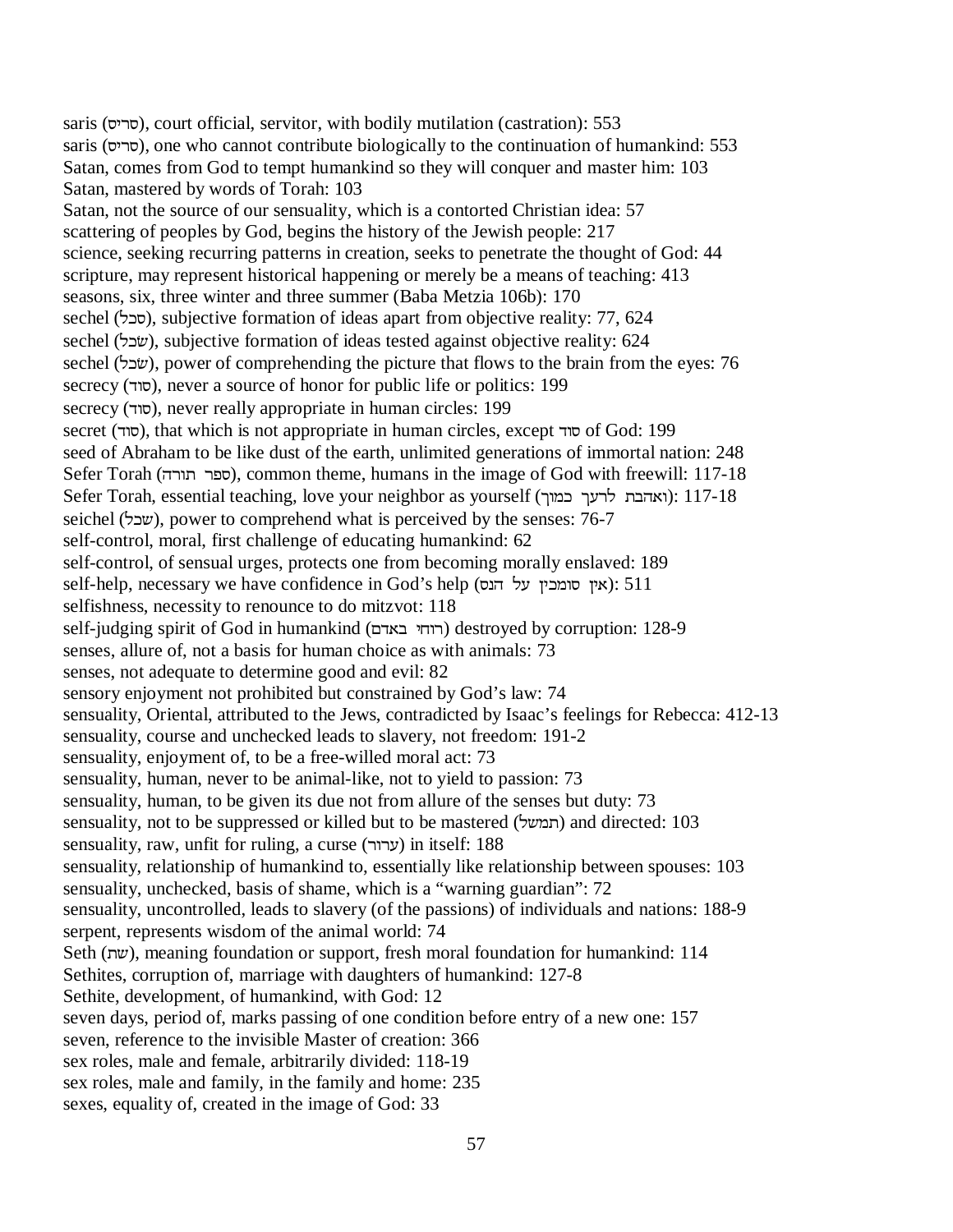sexes, equality of, endangered by women's dependence on men as breadwinners after Gan Eden: 84 sexes, equality of, shown by Adam accepting Eve's decision to eat the forbidden fruit: 80 sexual and social degeneration, a threat to the laws of nature (למינהו): 209 sexual attraction, not a source of shame when one is completely serving God: 77 sexual excess, brings death of individuals and nations: 19 sexual immorality (השחתת דרך), basic source of degeneration leading to flood: 144 sexual purity, necessary condition for earth's prosperity: 140 sexuality, difference between human marriage and mating of all other creatures: 69 Shabbat, blessed and made holy spiritually and morally to educate humankind, given freewill: 46 Shabbat (FD), blessed by God (OU&) with the power of affecting humankind to realize its purpose: 46 Shabbat, establishment of, marked final completion of creation: 45 Shabbat, of creation, argues against materialistic (random) view of creation: 42 Shabbat, of creation, ending of the emergence of new formations: 42 Shabbat, of creation, ever-recurring reminder to be conscious of high calling: 40 Shabbat, of creation, understood through oral Torah before committed to writing: 45 shabbat (FD), meaning of, keeping something in its proper place: 45 shabbat (שבת), not complete inactivity but cessation of an activity previously going on: 45 Shabbat, not necessary if humankind like all other animals, without freewill: 47 Shabbat, purpose to educate humankind to spirituality and morality: 47 Shabbat (שבת), reaches its goal when one's work (עבודה) has been done in the service of god: 46 Shabbat (FD),underlying idea of bringing something to a place where it belongs: 45 shabbat (שבת), underlying meaning is one of fermentation and completion: 45 Shabbat (FD), weekday work in service of God achieves its goal every Sabbath: 46 shacheit (MD), conception of corruption rather than destruction, impeding progress: 138 shacheit (MD), not destruction but salvation demanded by the circumstances: 140 Shaddai (KVD), the One Who said "it is sufficient" and halted creation: 41 shalem (RND), full, harmonious, undiminished completeness, material, moral, and spiritual: 515 shalom (שלום), must come from inside to be authentic, from the ideal of harmonious life: 515 shalom, shalom, dual peace (Isaiah 26:3): 103 shame (בוש), feeling of not living up to one's expectations for oneself: 71 shame (בוש), feeling of, operation of God-implanted ideal of self-judgment: 71 shame (בוש), not felt when one is completely in the service of God: 77 shame (בוש), not present when the body is kept within Torah-sanctioned bounds: 72 shamor (שמור), protecting Torah with measures of national law, גזרות and גזרות shamor (שמור), to guard and use Torah but not dispose of, constant care: 431 shamor (שמור), to guard the Torah requires learning, keeping God's will always in mind: 431 Shechem, prince, attempts to bargain for Dinah after raping and holding her prisoner: 520 shechem (RID), shoulder, bearing a burden, dignity or honor: 655 Shechinah (שכינה), conception of, wards off all fanaticism in Israel: 195 Shechinah (שכינה), dwells on earth when Israel makes its life a sanctuary: 194 Shechinah (שכינה), essentially teaching that God comes to us in this world: 194 Shechinah (שכינה), humans to be the bearer of on earth in God's spiritual likeness: 119 Shechinah (שכינה), manifestation of God's desire to dwell with humankind on earth: 194 Shechinah (שכינה), model for humankind to be a neighbor in every dwelling place: 195 Shechinah, natural state to dwell on earth among humankind: 119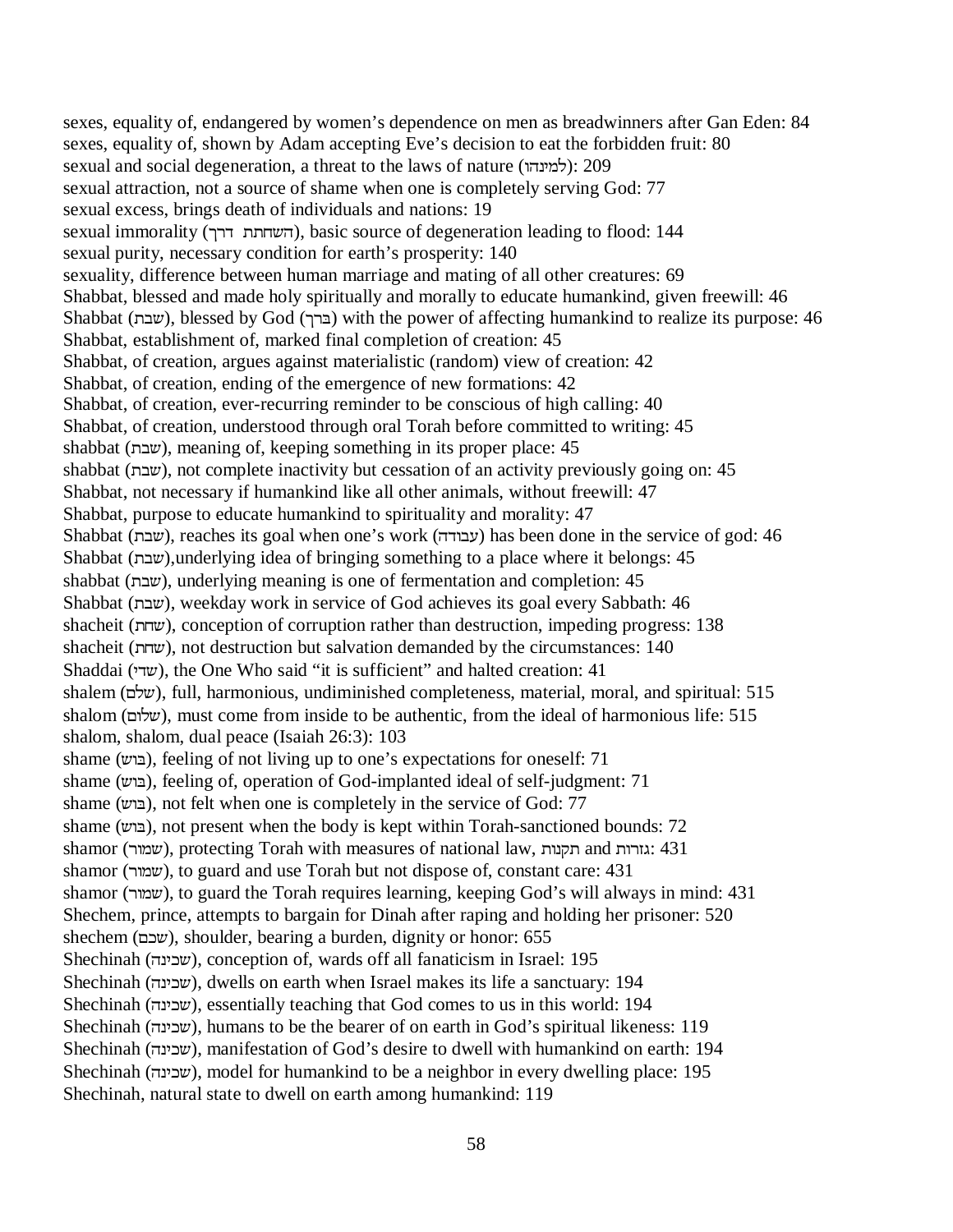$S$ hechinah (שכינה), meant to be on earth with humankind (עיקר שכינה): 77 Shechinah (שכינה), teaching to bring God to us in this world (not us to God in the next): 194 Shechinah, RKEXMFYEKID to come back in Canaan, Abraham told by God: 232 Shechinah, wished to return to earth to be found among humankind: 496 Shechinah, withdrawing of (סילוק שכינה), reciprocates human behavior: 78 sheep (LWP), sacrificial, represent people and nations in offerings: 280 Shem (שם), archetypal meaning of: 190 Shem, descendants of, began rebellion against enforced mastery: 220 Shem, legacy of, Judaism's enlightening the world spiritually and morally: 191 Shem, legacy of, rejection of violence and licentiousness: 192 Shem, legacy of, seeing that teaching about God as blessed: 192 Shem, legacy of, teaching humankind to build homes in which God dwells (וישכון באהלי שם): 193 Shem, raises the name of God, gives every person consciousness of unique worth: 192 Shem, recognized and honored God long before Abraham: 189 Shem, represents mind and spirit: 190 Shem, spiritual father of Jacob: 202 Shem ( $w$ ), stem of salvation of humankind by the educating love of God: 192 Shem, teaches about God as the continuing owner and manager of creation: 189 Shemoneh Esrei, blessings of (ברכות), allow prayers to replace offerings (רתפלה במקום קרבן): 194 Shemoneh Esrei (שמונה עשׂרה), blessings of, vow to use all our resources to keep godliness alive: 194 Shemoneh Esrei, sacrifice by ending blessings to keep godliness alive with all our power: 194 sheretz (שרץ), definition of: 25-26 Shinar, land where Nimrod, first גבור ציד לפני, began his reign: 205 shir (song—UKD), bring to mind visible at base of invisible in singing God's deeds: 361 shir (song—UKD), pronouncement dictated by a higher spirit: 113 shir (song—UKD), visionary word, seeing the invisible ruling of God in actual occurrences: 673 shomer (שומר), wall around that entrusted to him: 393 siach (ש*י*ה), vegetation, general name for growth, including spiritual growth related to prayer: 52 siblings, tension between, increases and becomes more manifest after parents' deaths: 684 sign, of the covenant, external, not needed by Sarah's female descendants, modesty (צניעות): 305 sign, warning (סימן), to be observed to avoid repetition of loss: 600 signs (אותות), definition of, to bring about or awaken thoughts: 23 signs (אותות), God's reminders of His teachings, e.g., through תפלין, שבת, מילה signs (אותות), e.g., rainbow, reminders of great truths and principles: 180 Simeon and Levi, blameworthy for killing unarmed men who were at their mercy: 523 Simeon and Levi, curse of Jacob aimed at their anger (עברה) and trespass (עברה), not them: 661 Simeon and Levi, feeling of communal brotherhood, but not leaders because of violence: 659-60 Simeon and Levi, killing all males in Shechem, entirely unjustified: 523 Simeon and Levi, killing of innocents to avenge Dinah, sword of Esau in hands of Jacob: 523-4 Simeon and Levi, purpose was holy and justified for a family wandering among the nations: 524 Simeon and Levi, rejected for leadership by Jacob because they committed murder: 659-60 Simeon and Levi, scribes, teachers, and Torah scholars came from them in the dispersion: 662-3 Simeon and Levi, wanted to make themselves feared, taking revenge on innocent people: 523 Simeon, province in the land, shut in by Judah and dependent on that powerful tribe: 662  $sim$ la (שמלה), garment worn next to the skin: 552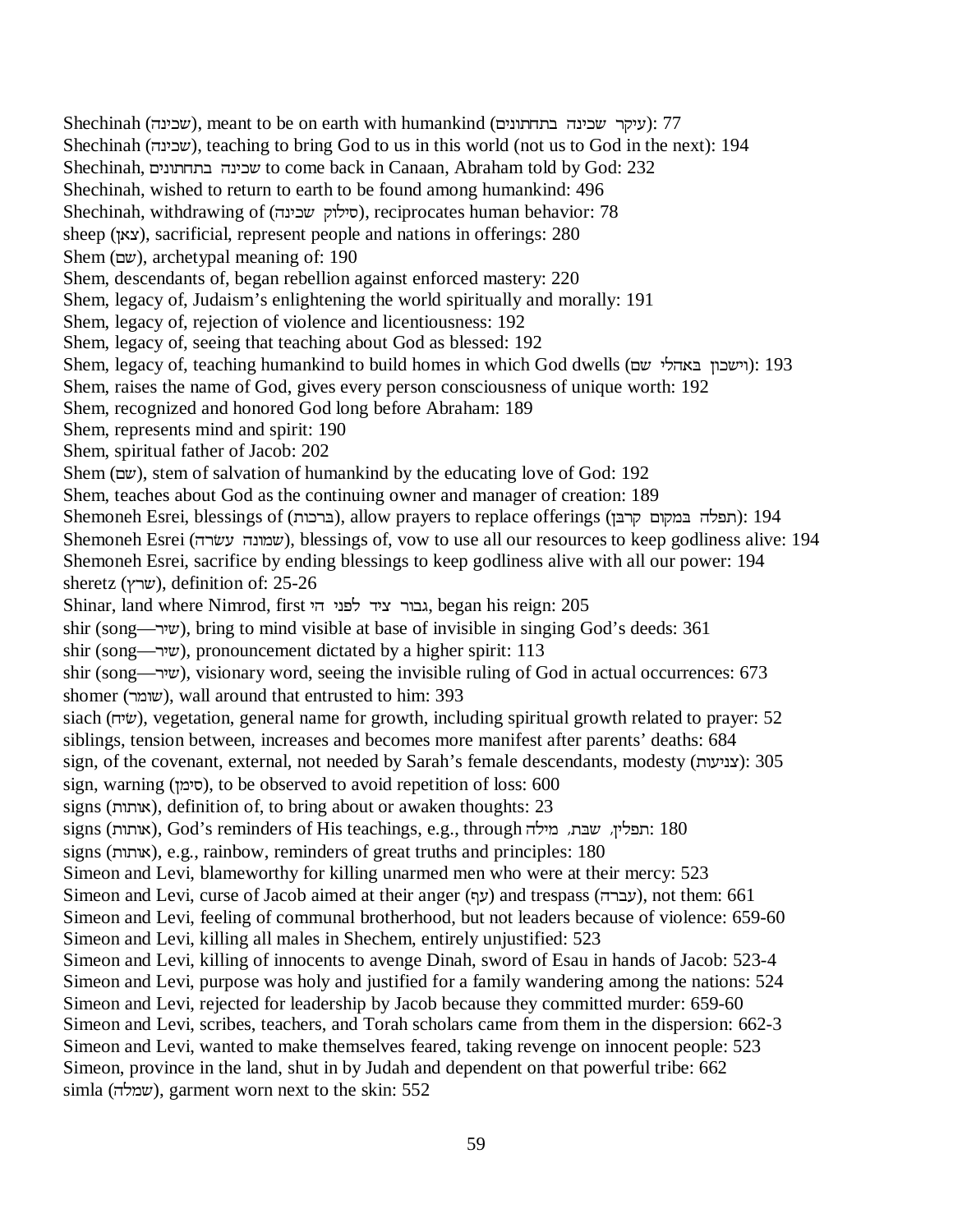sin (YW\M), act of rashness, possibly caused in part by the act of another: 684 sin (W\M), a darkening, withdrawal, obscuring of moral self, estrangement from godly: 596 sin, based on "animal wisdom," sensory allure versus moral duty: 72-3 sin, crouching at the door, related to both doing good and not doing good: 101 sin, does not crouch at the door threatening to spring, but the reverse: 101 sin, does not enter uninvited, but its desire is that we should master it: 102-3 sin (חשא), does not include idea of atonement, but removal of life forces from Divine Fire (חשא): 561-2  $sin,$  idea of lurking, contrary to roveitz (רבץ), resting peacefully: 102 sin, lurking, lying in wait, opposite of the actuality: 102 sin (חָטא), moral power of the will retreated, overpowered by bodily senses: 246 sin (עון), not only turning aside from duty, but from happiness as well: 107  $\sin$  (לחם אשה הי), opposite of, to be food or fuel (לחם אשה הי) for the fire of godliness on earth: 562 sin, original, Christian doctrine of, error of belief that sinfulness is removed by an idea: 88 sin, original, mistaken Christian idea that humankind was cursed, not just earth: 125 sin (חָטא), retreat of moral will power, acting on senses without thought: 246 sin (sensual appetites), not to be killed but ruled over and mastered in service to God: 102-3 sin, suffering for, a means of human betterment: 81 sin (תוטא), removing oneself from the aishdat (אשדת), becoming dark and evil: 561-2 sin (חָטא), removing something from the hearth of divine fire, no longer lit up: 562 sin (חָטא), to be removed from the spiritual moral fire within oneself: 246 sin, to become the master of one's house, must be invited in: 102-3 sin (חָטה), unintentional, careless falling out of the "fire of godliness" (aishdat—תאדה $(623)$ sinew of submission, gid hanasheh (גיד הנשה), not anatomic but historical: 508 sinew, prohibition of eating, commemorates wrestling match between Jacob and Esau: 508 sinew, prohibition of eating, symbolizes spirit of Esau to lame Jacob but not defeat him: 509 sins against their parents by their children visited upon them by their grandchildren: 187-8 siyag (סייג), not to be set too high, because it may increase the chance of transgression: 75 siyag (סייג), protective fence, e.g., Eve's prohibition of *touching* forbidden fruit: 75 slavery, among people of Abraham, a means to win souls from paganism: 258 slavery, individuals may be led into it by unchecked sensuality and licentiousness: 188-9 slavery, begotten by passion (i.e., obsession with material, which is essentially sensual): 192 slavery, meaning of to people of Abraham: 258 slavery, vulnerability to, result of prioritizing sensual desires and losing moral freedom: 201 slaves, never rode (on camels) but were recognizable by always traveling on foot: 395 snake, sight of, to remind humankind to fight against lust, that it can be dominated: 82 snakes, antipathy toward, reminder that "animal wisdom" leads humans astray: 82 social justice (פעולת צדיק), based on tzedek (צדק), rendering what is due to a person or thing: 136 sod (סוד), joint conference, council: 660 Sodom, Abraham's pleading to save, to spare the feelings of the righteous: 324-5 Sodom, alternative outcomes told to Abraham, complete destruction or punishment of guilty: 324 Sodom and Gomorrah, a warning, danger of luxury and abundance minus Torah: 251 Sodom and Gomorrah, condemned by nature and humankind before they were condemned by God: 323 Sodom and Gomorrah, demonstrate the result of forsaking דרך הי לעשות צדקה ומשפט: 322 Sodom and Gomorrah, destitute of love towards fellow humans, sunk in moral depravity: 318 Sodom and Gomorrah, destroyed by the actions of the sinners themselves: 323 Sodom and Gomorrah, destroyed by the inhabitants themselves: 324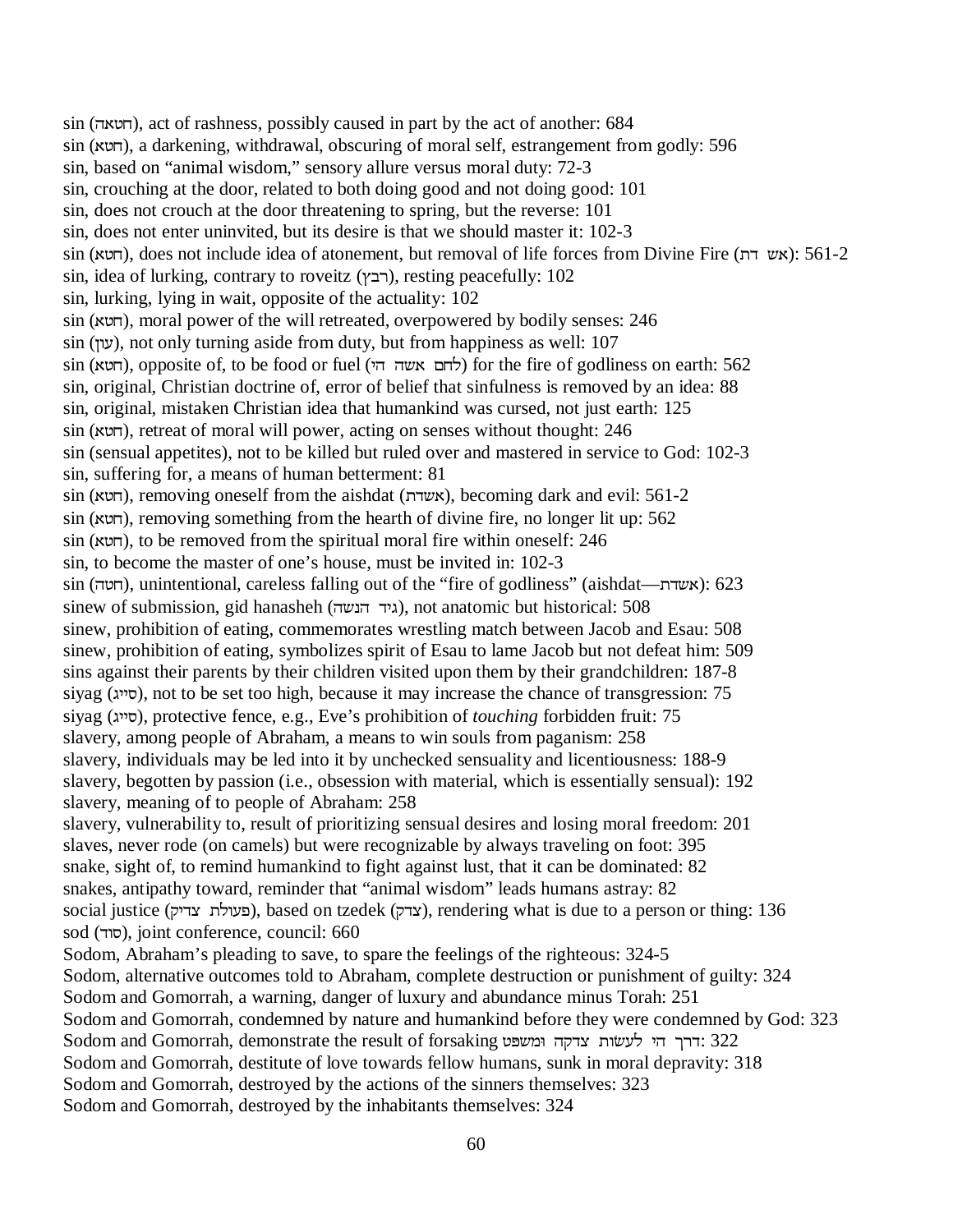Sodom and Gomorrah, derekh Adoshem lost to moral degeneracy: 322 Sodom and Gomorrah, juxtaposition with Abraham's hospitality, purposeful for his descendants: 311 Sodom and Gomorrah, revelation of downfall to Abraham because he was nation's ancestor: 311 Sodom and Gomorrah, revelation of, to be pictured in the minds of Abraham's descendants: 311 Sodom and Gomorrah, salvation needs "righteous men" acting in the midst of the city (בתוך העיר): 325-6 Sodom and Gomorrah, sulfur and fire rained on, from an act of God: 338 Sodom, complete contrast to Abraham's hospitality: 318 Sodom, death sentence of, clinched by inhumanity and immorality of the citizenry: 332 Sodom, debauching guests of Lot to be an object lesson to others, the ultimate immorality: 331 Sodom, destroyed in the name of Adoshem as an act of love: 335 Sodom, destroyed in the name of Elokim as an act of justice: 339 Sodom, destruction of, expressed as the work of sinners, actual generators of it: 323 Sodom, destruction of, God's physical laws, not geologic movement (an effect), the cause: 338 Sodom, hachnasat orchim not allowed by law: 330 Sodom, helping those in need a crime against the public welfare: 321 Sodom, immorality of, prohibiting begging by the poor: 321 Sodom, individual only valued for pleasure he or she can give: 321 Sodom, looked down upon (8SHDKX) by "three men" after they experienced Abraham's kindness: 318 Sodom, men of, actions lacked all moral principle: 246 Sodom, men of, especially wicked towards God: 246  $S$ odom (סדום), men of, evil and sinful (רעים וחטאים) on principle in social life: 245-6 Sodom, place of luxurious abundance and moral depravity: 316 Sodom, practicing hospitality in, a grave crime: 331 Sodom, righteous in the midst of the city (בתוך העיר): 326 Sodom, righteous person in, not one who forsakes masses and saves himself: 325 Sodom, sunk in sensual pleasure, despises poverty and wretchedness: 321 Sodom, viciousness of, nature rises against, spewing out inhabitants: 323 Sodom, would not be saved for the sake of one who is privately "righteous": 325-6 solet (סלח), fine flour: 315 son (בן), Jewish conception of, one through whom the building of the world is continued: 125 song (UKD), brings to mind visible at base of invisible in singing God's deeds: 361 song, inspired (שיר), used to see the invisible ruling of God in actual events: 673 soul, and blood of an animal, relationship between: 173, 175 soul, animal, may not be taken into human by eating limb from living animal: 174 soul, animating force of living material body, not vice-versa: 173, 175 soul, breathed into human kind at creation, overcomes physical forces: 55 soul (נפש), center-point of individual, distinguishes animals from plants: 26 soul (נפש), definition of, will, starting impulse as individual: 26 soul (גפש), highest degree of individualization, present in the most independent among created beings: 173 soul (נפש), immortal personality: 142 soul (נפש), individuality of the individual: 174 soul, Jewish belief in eternal, personal existence of: 680 soul (נפש), of every human being entrusted to the care of every other human: 176 species, development of, freedom within limits after its kind ( $\forall$ מינו): 16-17 species, purity of, l'mino (למינה), l'mineihu (למינהו), each works solely for its own: 15-16

spiritual greatness of model person or nation requires faithfulness to laws of God: 227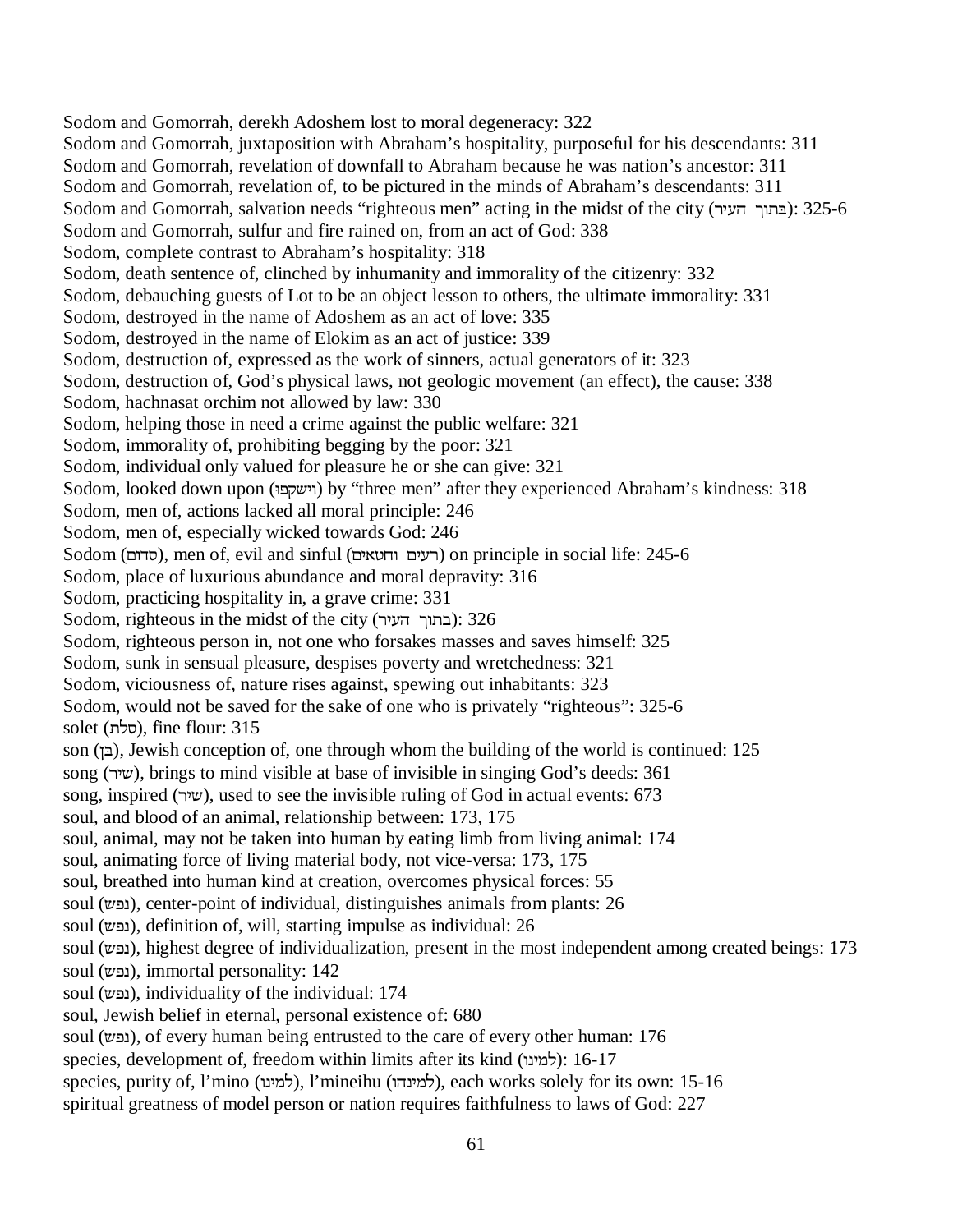spiritual power mightier than material power, shown by Jacob's defeat of Esau wrestling: 506 spiritual unity requires language be handed down traditionally, not formed by individuals: 214 spirituality, experiencing God's unity, not sufficient with submitting one's forces and efforts: 290 stars, view of, convince humankind of the existence of God: 23-24 stars, sight of by Abraham, to convey God's unlimited powers not apparent on earth: 271-72, 274 strangers, welcoming of by Abraham as first circumcised Jew: 312 stylus (מחוקק), for writing or engraving, possibly on the end of a ruler's staff: 664 success (צלח), progress towards a goal, overcoming obstacles: 559 suffering, may be considered a good (שוב) in the totality because it leans to wisdom and nobility: 39 suicide, forbidden because human blood a possession of God: 176 sun and moon, created to make it possible to know day and night, months and years: 23 superstition (ניחוש), often believed in by those who have given up true piety: 480 swear an oath (השבע), to give up one's 6 (possessions) to the 7 (Creator): 360, 62-63 sweat, tears of the working body: 553 sword, flaming, refers to humankind's trouble and sorrow without God's help: 93 spiritual differences fundamental cause of national upset: 220 spiritual education, purpose of, parents reproducing themselves in their children: 358 tahara (טהרה), bodily purity, required to be in the image of God (שהרה): 119 tahor, depends on body as herald of spirit, food from animals receptive to human influence: 147 tahor (טהור—U), receptive to divine spirituality, opposite of tamei (עמא): 147 tahor (טהור—U), that which offers no resistance to the rays of God's light: 146 taking, that which is not one's own, no right, especially if it's a woman: 343 tamei (עמא), to be closed up, not receptively to the godly: 147 tamim (תמים), corresponds to שדי of Divine character, sufficiency according to God: 294 tamim (תמים), dedicated to and focused on serving god, thus easily deceived: 294 tamim (תמים), designates a character that wants only to serve God: 294 tamim (תמים), going to the boundaries of what God permits and prohibits, with self-control: 294 tamim (תמים), lacking nothing, edge of perfection, acting fully within God's limits: 293-4 tamim (תמים), practicing self-control, not going over forbidden boundaries: 294 taraf (שרף), food seized by oneself: 157 tear (קרע), forcibly bringing parts of a material out of their natural direction into the opposite one: 589 tears, sweat of the working soul: 553 teivah (תבה), receptacle in the shape of a box to save a person from water: 140 teivah (תבה), to be a house of salvation for living creatures: 140 temptation, no man should depend too much on his firmness and powers of resistance: 563 tent (אוהל), from root אהל, a sphere in which one collects all his forces (and possessions): 184 tent (אהלה), occupied by husband and wife, but the wife is the ruler of the household: 532 test (נסה), as challenge, bringing someone or something to a higher position: 367 test (נסה), to give tasks so far not proven able to accomplish: 367 theory (בינה), insufficient without empirical knowledge (אם אין דעת אין בינה): 580 thigh (ירך), first body part touching ground when sitting or lying down, basis of promise: 391 thigh, sinew (גיד הנשה), start of thinking of God not only by במצוה, but המצוה–acts: 517 thigh, sinew (גיד הנשה), not to be eaten for all time to commemorate the meaning of the event: 508 thigh, sinew (גיד הנשה), not to be eaten to remind us constantly of our common mission in life: 509 time and seasons, disturbed by flood: 167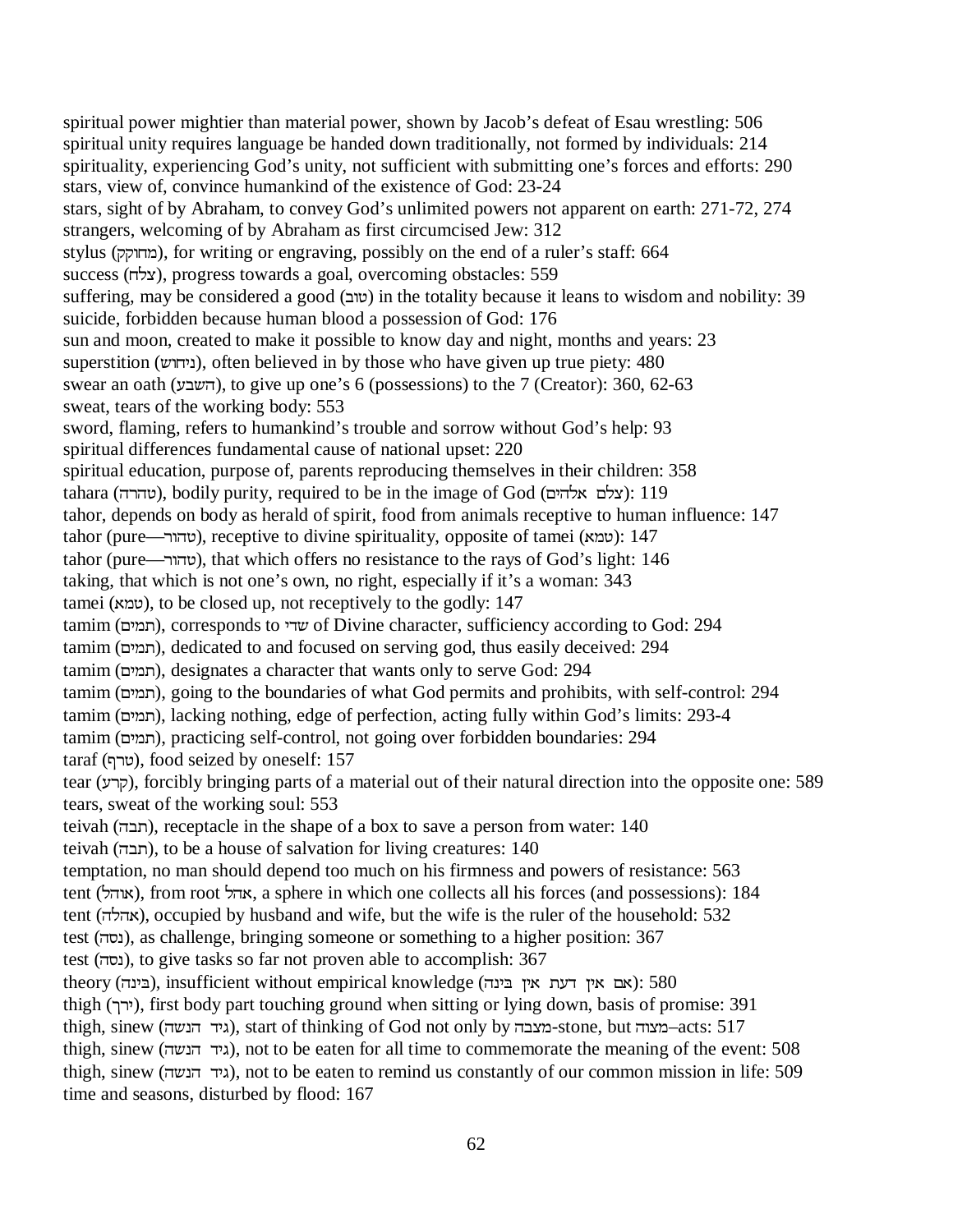time, Hebrew words for—עת, time in general;  $y$ , a point in time: 316 tithe (מעשר), from the root עשר, meaning to hold together: 263 tithe (מעשר), not a tenth but the act of designating every tenth one as a gift of God: 263 tithe (מעשר), one in whose name the receiver of the title stands, is recognized as the giver: 263 tithe (מעשר), reminder that God is the real giver and master of our property: 263 toldot, of Adam, encompasses all humans, good and evil: 118 toldot (generations—תולדות), products of heaven and earth: 48 tools, creation of, for industry and art: 111-12 Torah, a beginning to return the world to its original harmonious condition: 87  $T$ ראשית) as reishit (תורה): 2-3 Torah (תורה), basis of relationship to, consciousness of God's and our freewill: 3 Torah, could not have come *from* the people, given their iniquities and missteps, but came *to* them: 540 Torah, demanding submission and self-control assures freedom and independence: 251  $T$ Orah (תורה), first building stone in God's purpose in creating the world: 2 Torah (תורה), free-willed subordination to, brings מין of humankind to full fruition: 18  $T$ orah (תורה), from root ה-ר-ה, to plant a spiritual seed, to teach: 286 Torah (תורה), from root ה-ר-ד, to receive a seed; הורה, to plant seeds of truth and goodness: 431 Torah (תורה), from root ה-ר-ה, to receive seed of life, a spiritual begetting (in Hiphil): 368 Torah, given in wilderness to show that elevation of humankind can occur anywhere: 232-3 Torah, gives the understanding of mitzvah and chok: 432 Torah is the למינו for the Jewish people when accepted by freewill: 18 Torah, knowledge of, requires working to achieve leisure, not money or power: 669 Torah, means of returning world to its original harmonious condition: 87 Torah, never deifies humankind by hiding faults, errors, and weaknesses: 236 Torah, never refrains from relating errors and weaknesses of great men and women: 441 Torah, oral, taught for 40 years before committed to writing in outline form: 25 Torah, purpose of, to teach how to bless God (מברך את הי Torah, success of, presupposes nothing material: 235 Torah, teaches nothing but how we can become those who bless God (מברך את הי): 194 Torah, teaches that earthly life elevated to God by moral power of human beings: 88 Torah (YUX), teachings of truth and good revealed by God, to accept in our minds and feelings: 431 Torah (תורה), the teaching, from הורה, to plant a spiritual seed in someone: 286 touching, improper (-נגע ב), often also a violent gripping: 504 towers, building of, first step (מומות) in enslaving individual to the community: 211 towers, of imaginary glory, built to lure submission of humankind, history of the world: 208-9 towns, local governance by kings: 249 tradition, passing on to children, character of parents critical: 369 translations, problematic because different meanings for similar vocabulary: 215 translations, problems using, words have different root meanings in different languages: 213-14 tree, of knowledge of good and evil (עץ הדעת טוב ורע), appealed to senses but forbidden: 73 tree, of knowledge of good and evil (עץ הדעת טוב ורע), challenge of honoring senses or God: 62 tree, of knowledge of good and evil, eating from causes death in banishment from Gan Eden: 64 tree, of knowledge of good and evil, eating from made them "liable to death": 64 tree, of knowledge of good and evil (עץ הדעת טוב ורע), eating from replaces God with human: 76 tree, of knowledge of good and evil, eating of forbidden, a chok, only because the will of God: 61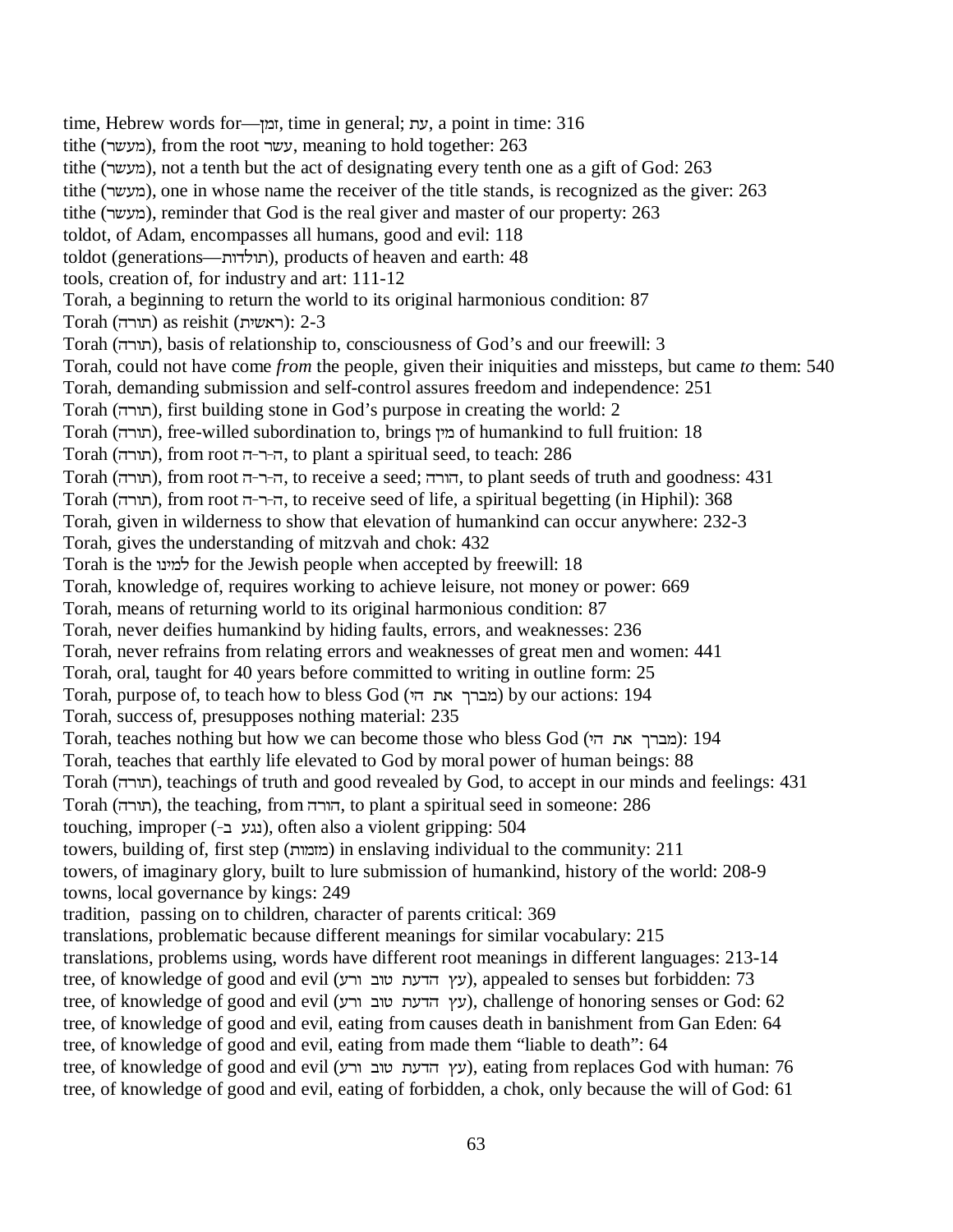tree, of knowledge of good and evil (עץ הדעת טוב ורע), forbidden by God without reason: 61 tree, of knowledge of good and evil, gave humankind choice of deferring to God's will or not: 91 tree, of knowledge of good and evil (עץ הדעת טוב ורע), humans decided good and evil: 91 tree, of knowledge of good and evil, model of rule determining all good and evil for humankind: 73-4 tree, of knowledge of good and evil (עץ הדעת טוב ורע), no higher knowledge to humans from: 91 tree, of knowledge of good and evil (עץ הדעת טוב ורע), not the source of knowing: 58-9 tree, of knowledge of good and evil (עץ הדעת טוב ורע), prohibition of eating an oral law: 61-2 tree, of knowledge of good and evil, prohibition of eating, contrary to all sensory desires: 61 tree, of knowledge of good and evil, statement that God is the authority on what is good and evil: 73-4 tree, of knowledge of good and evil, to subordinate dictates of senses to expressed will of God: 61 tree, of knowledge of good and evil (עץ הדעת טוב ורע), to teach that good and evil defined by God: 59 tree, of knowledge of good and evil, to teach that good and evil not determined by bodily senses: 59 tree, of life (עץ החיים), fruit of, able to refresh and restore forces of humankind: 58 tree, of life (עץ החיים), way to, protected so it may be found again by humankind: 92-3 tree, of life, keepers of way to, cherubim (כרובים) intervene in human affairs to ensure: 92-3 tree, of life (עץ החיים), path back to, according to sages, derech eretz (way of culture—ערך ארץ): 94 tree, of life (עץ החיים), path back to, kept open by sword and cherubim: 93 tree, of life, way to, cannot be found without experience of futility (הבל): 93 trees, fruit, created as a source of food that requires active preservation and care: 36-7 tribes of Israel called nations: 653 troops, detached body of (גדוּד), raids into a province like a wedge: 671 truth, man of (איש אמה), behaves as he should morally: 361 Tubal Cain, inventor of metal-cutting tools, the basis of all industry: 111 tzachak (צחק), ironic laughter, including a denying condemnation of its cause: 306 tzachak (צחק), laughter, but not an expression of joy: 306 tzachak (צחק), laughter produced by noticing something that seems ridiculous: 307 tzadik (צדיק), death of, allowed to glimpse the bliss awaiting him: 416  $tzadik$  (דיק), encompasses tamim (תמים): 145 tzadik (דיק), faithfulness to duty by being just, honest, and moral (תמים): 145 tzadik (צְדִיק), looks at everything from viewpoint of what's right, not personal interest: 136 tzadik (צדיק), no compensation for righteousness because he doesn't experience any loss: 377 tzadik (צדיק), primarily concerned with deeds of social justice: 136 tzadik (צְדִיק), renders to a person that which is required by justice and righteousness:  $136$ tzadikim (צדיקים) and chasidim (הסידים), lived among the people, not withdrawn like monks: 123 tzadikim (צדיקים), lived in, with, and for the masses: 123 tzadikim (צדיקים), "righteous ones prepare the world to be the home of the Divine": 388 tzadikim, see something holy—not to be wasted—in the smallest thing honestly acquired: 503 tzalach (צלח), progress towards a goal, overcoming obstacles: 559 tzavah (צבה), definition of: 297 tzavah (צבה), formed by all of creation, centered on God's purpose: 43 tzavah (צבה), host that is commanded by and submits to a leader: 43 tzavah (צבה), not necessarily military connotation: 42-3 tzavah (צבא), to appoint to a post one who carries out orders of a superior: 431 tzayad (ציד), hunter, must understand the art of stalking while appearing innocent: 426 tzedakah (צדקה), act of duty, to which every needy person has the God-given right to claim: 322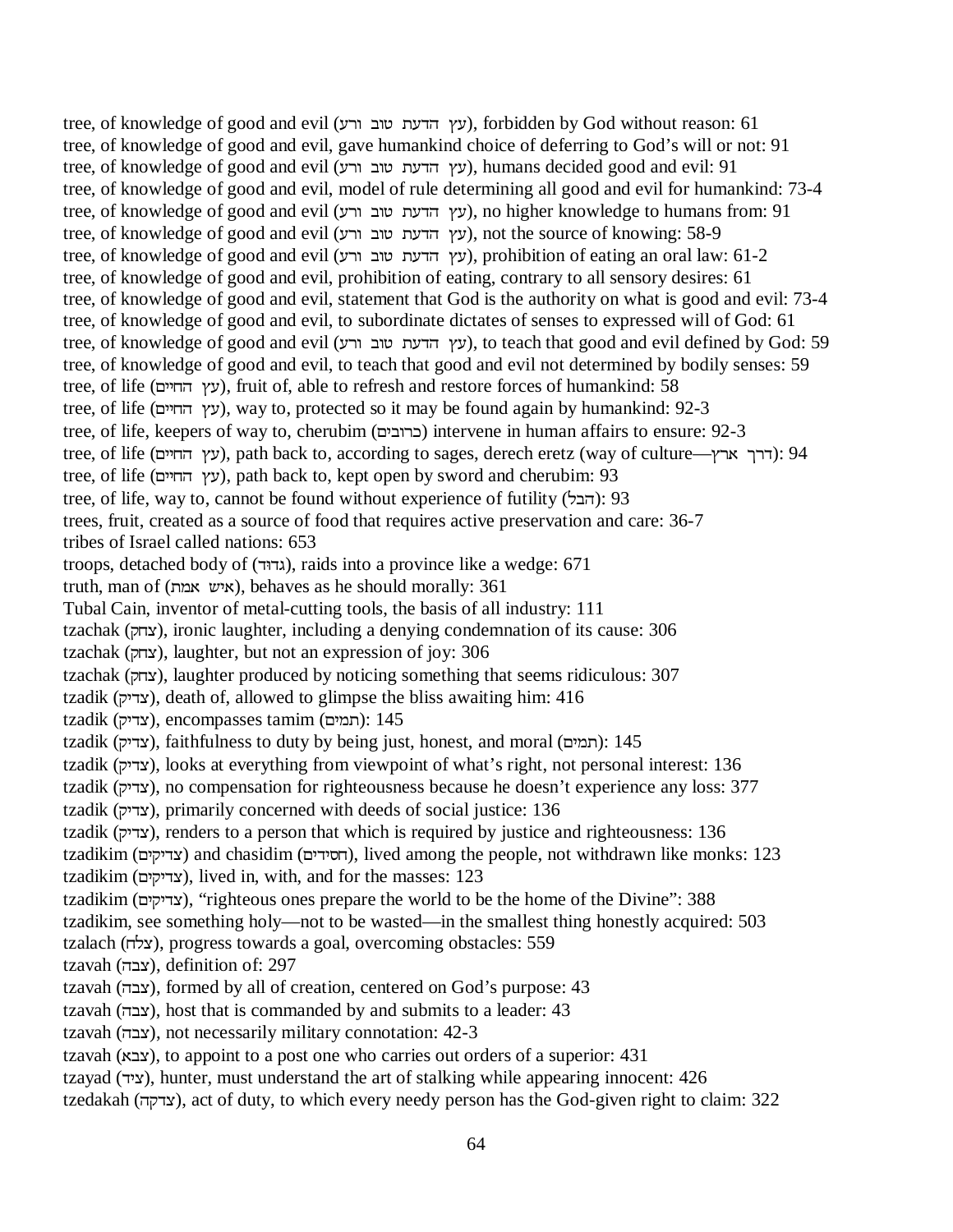tzedakah and mishpat, not pursued in particular, but in processing experience before God: 322 tzedakah (צדקה), doing right or righteousness and an act of benevolence: 274 tzedakah (צדקה), duty of benevolence, not a right to demand but to expect: 321 tzedakah (צדקה), not care of the poor to protect the rich from the poor despair and anger: 321-2 tzedakah (צדקה), not "charity" that makes the giver proud and humbles the recipient: 321 tzedakah (צדקה), related to ד-כ to soothe, satisfy, and care for: 274 tzedakah (צדקה), rich as administrators of treasury that belongs to the poor as a gift of God: 322 tzedakah (צדקה), two different meanings of, righteous benevolence vs. strict justice (משפט): 274-75 tzedakot (צדקות), moral worth, the basis for good fortune: 614 tzedek (justice—לצדק), condition in which every person is in God's plan for human well-being: 274-5 tzedek (עדק), making it a reality on earth, we become shaleim (שלם) and find shalom (שלום): 262  $t$ zedek (צדק), rendering what is due to a person or thing, social justice (צדק): 136 tzeidah (צידה), food cleverly obtained beforehand to have at hand when desired: 200 tzizit (fringes—עציעה), reminder not to follow argument of sensuous speculation: 90 tzizit (ציצית), reminder that animal world within us is not to rule us, bringing us closer to Paradise: 90 tzivu (ציוויג), encompasses not only individual duty but to ensure that law is generally carried out: 62 tzohar (צהר), almost seems to indicate artificial lighting (in reference to the ark):  $141$ understanding (בינה), practical knowledge of relationships of humankind and matters: 669 understanding (בינה), to recognize the result out of two given factors by deduction: 579 union (חבר), always refers to a peaceful coming together: 252 union (unity), not possible without separation, i.e., unifying purpose inevitably alienates some: 198 unity, spiritual, could last only as long as language meanings remained objective (from God): 214-15 unmarried female, subject to be taken by king at will, according to custom: 344 up, going (עוֹלה), may simply refer to going away from early existence towards God: 369 urge, human, not the voice of God: 74 Ur-Kasdim, deliverance from (יציאת אוא כשדים), model for Egyptian exodus (יציאת מצקים): 276 Yaphet, archetypal meaning of: 190 yibum, purpose of, to continue human race in particulars of a specific family: 554 vayechulu (ויכלו), before, no existence except in the mind of God: 41 vayechulu (ויבלו), bring all the elements of creation to their destined end: 40 vayechulu (ויבלו), from ר-ל-ה, to destroy or perfect, God's thought transformed into creation: 41 vayechulu (ויבלו), protest against materialistic outlook that denies free-willed Creator: 42 vayeired (and He came down—VUKX), indicates crisis in world affairs, gap between heaven and earth: 210 vayikod (ייקד), bowing head to the ground without bending knees, submitting the mind: 402 vayishbot (FDKX), cessation of certain activities: 45 vayistom (וישׂטם), designates a hate that is held back: 451 vegetarian food, permission to eat: 36-7 vegetarianism, ending of after flood, response to changed conditions on earth: 37 vegetarianism, made possible complete peace between humankind and animals: 37 vegetarianism, ended with altered conditions following flood: 172 vegetarianism, not demanded by Torah, which makes it a duty to eat on yom tov: 172 vegetarianism, required initially of humankind: 32, 37 village (US)), from root meaning to cover, because it protects and covers its inhabitants: 184 virtue, contrast in German and Latin meanings of: 213 vision (חוה), seeing the spiritually obscure, not visible to the eye but actual nonetheless: 266-7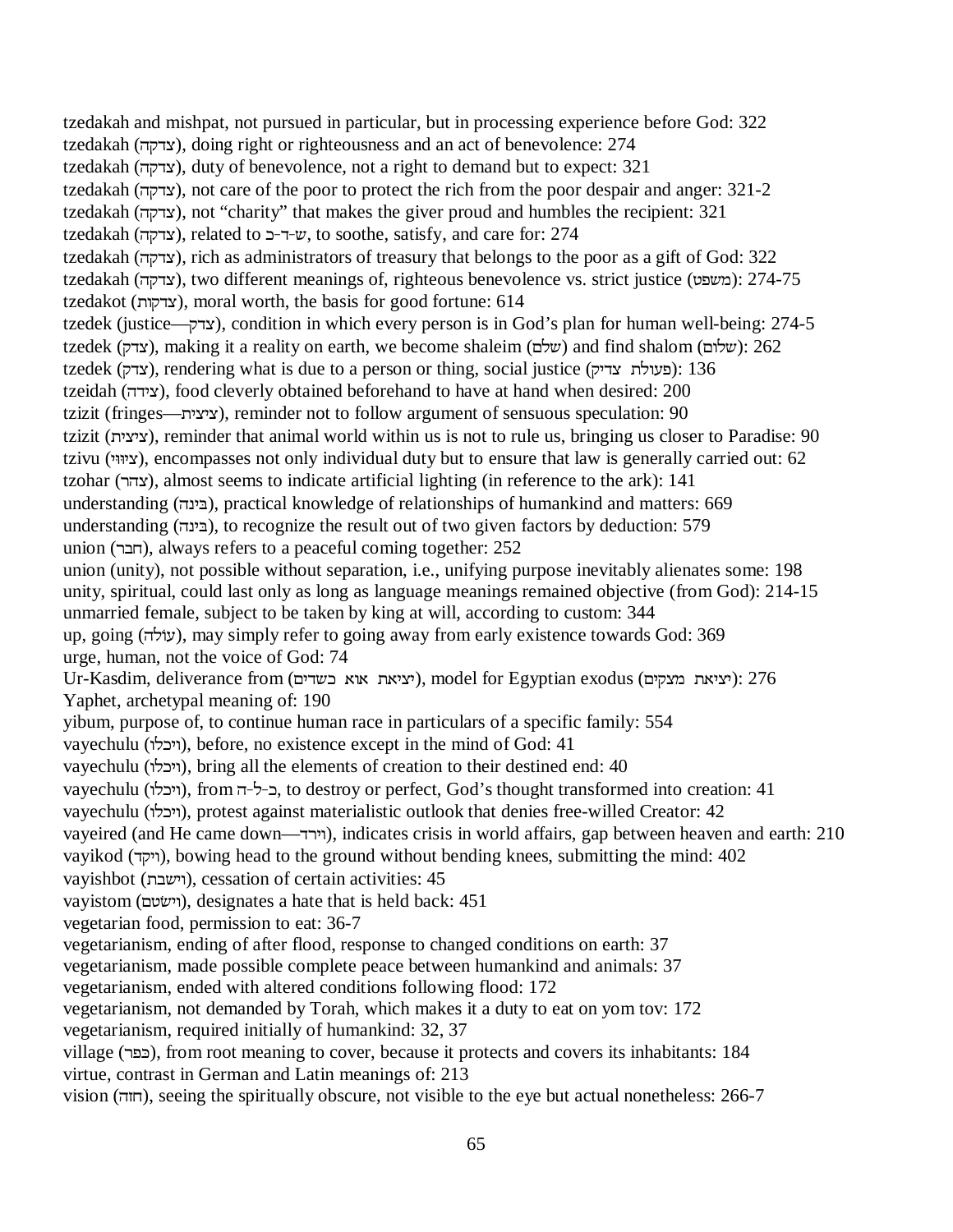vow, of Jacob, to use God's gifts to carry out God's laws: 465 vow, sinfulness of, doing right in the future requires no special vow: 463-4 vow, when permitted, to transpose the present moment into future life: 464 warn, repeatedly (העד העיר), to cause something to endure, like the law by a witness (vz): 601 waste, forbidden by the sages, for which one will be called to account: 503 wedding, Jewish, seed of love, not its culmination: 412 well, dug on common land property of one who dug it: 436 wife, in tent, real mistress and ruler of household: 532 wife, to work opposite her husband, not עמו but כנגדו wine, used to anoint, acknowledges all joy in life from God and to be dedicated to God: 463 wisdom, ability to name (שם) things, expressing a conception of them and their place ( $\omega$ ): 137 wisdom, Jewish, one hour of moral spiritual greatness in this world more than all future paradise: 388 wisdom, Jewish, one hour of spiritual satisfaction in the next life more than all of this life: 388 wise (person—תכם), recognizes things for what they are and should be: 579 witness (עד), from עוד, causing something to endure (i.e., the law), must warn perpetrator: 601 woman, built (בנה) from one side of man, i.e., man was divided: 68 woman, dependence of, based on renunciation (עצבון) of man, becoming breadwinner: 84 woman, eizer k'negdo (עזר כּנגדו), from עזר, to help relieve another from some obligations: 65 woman, material for body taken not from earth but the side of man: 68 woman, name of (אשה), designates equality of, belonging with man: 69 woman (אשה), not dependent on man but equal, belonging together, sharing one calling: 69 woman, renunciation by, purpose to be a refuge for the immortality of humankind: 89 woman, role of, receives profession in joining her husband: 33 woman, to be eizer k'negdo (helpmate—עזר בּנגדו), equally independent to man, not subordinate: 65 woman, to be eizer k'negdo (עזר כּנגד), must have different characteristics, thus laws of  $70$ women, have deeper insight into character than men: 355 women, role of in Judaism, impress the seal of humanness on "small matters": 306 women, role of in Judaism, forming and directing the home, joining the spiritual to the earthly: 301 women, role of in Judaism, managing and directing the home: 235 women, role of in Judaism, to put the seal of humaneness on small matters that have large effects: 306 wonders (*moftim*—ומותות) like אותות but to convince and influence self-will: 23 world, destiny of, rests on building moral and spiritual human homes: 466 world, redemption of, to come from an inner revolution of mind and feelings: 322 world, salvation of, decided by Abraham's obeying the call to isolate himself: 225 wrong, not atoned, threatens danger and ruin, desolation (שממה), from the voice of conscience: 597 wrongdoing (חמס), a wrong too petty to be caught by human justice: 139 wrongdoing (חמס), incremental petty wrongs that can ultimately ruin humankind: 139 wrongdoing, not atoned, threatens danger and ruin, desolation (שממה) from conscience: 597 yafag (יפג), movement that comes to rest, from יפוג: 626 Yaphet (יפת), cultural bridge between the influence of Cham and Shem: 192-3 Yaphet, legacy of, Hellenism's ennobling the world esthetically: 191 yashan (LDK), worn out energies: 387 yashar (ישר), shortest, most direct path to an end: 54 vashar (ישר), that which leads most directly to happiness: 107 yatzar (UPK), formed, to confine material matter to a fixed direction and purpose: 54